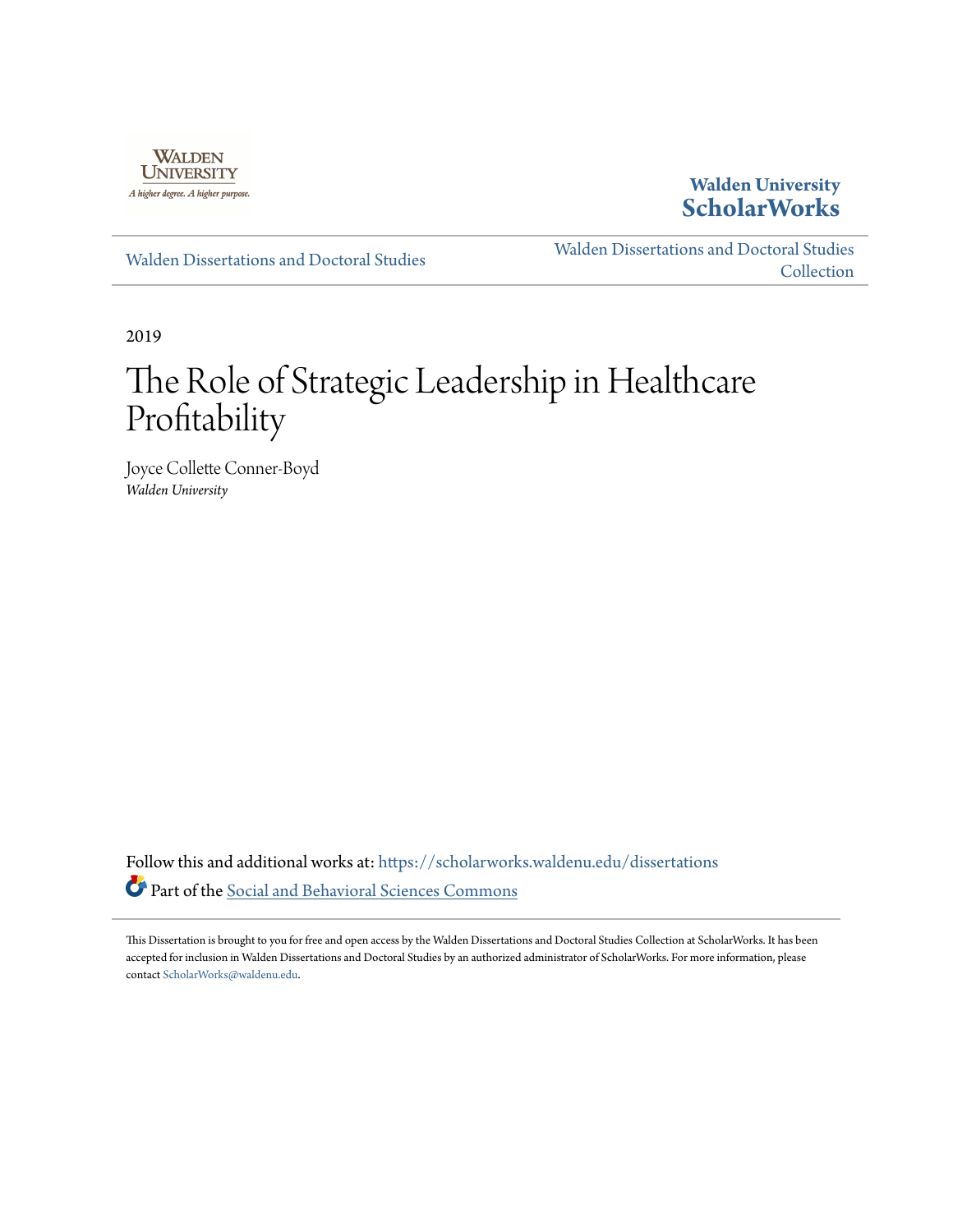## Walden University

College of Management and Technology

This is to certify that the doctoral study by

Joyce Conner-Boyd

has been found to be complete and satisfactory in all respects, and that any and all revisions required by the review committee have been made.

Review Committee Dr. Jamiel Vadell, Committee Chairperson, Doctor of Business Administration Faculty

Dr. Carol-Anne Faint, Committee Member, Doctor of Business Administration Faculty

Dr. Mary Dereshiwsky, University Reviewer, Doctor of Business Administration Faculty

Chief Academic Officer Eric Riedel, Ph.D.

> Walden University 2019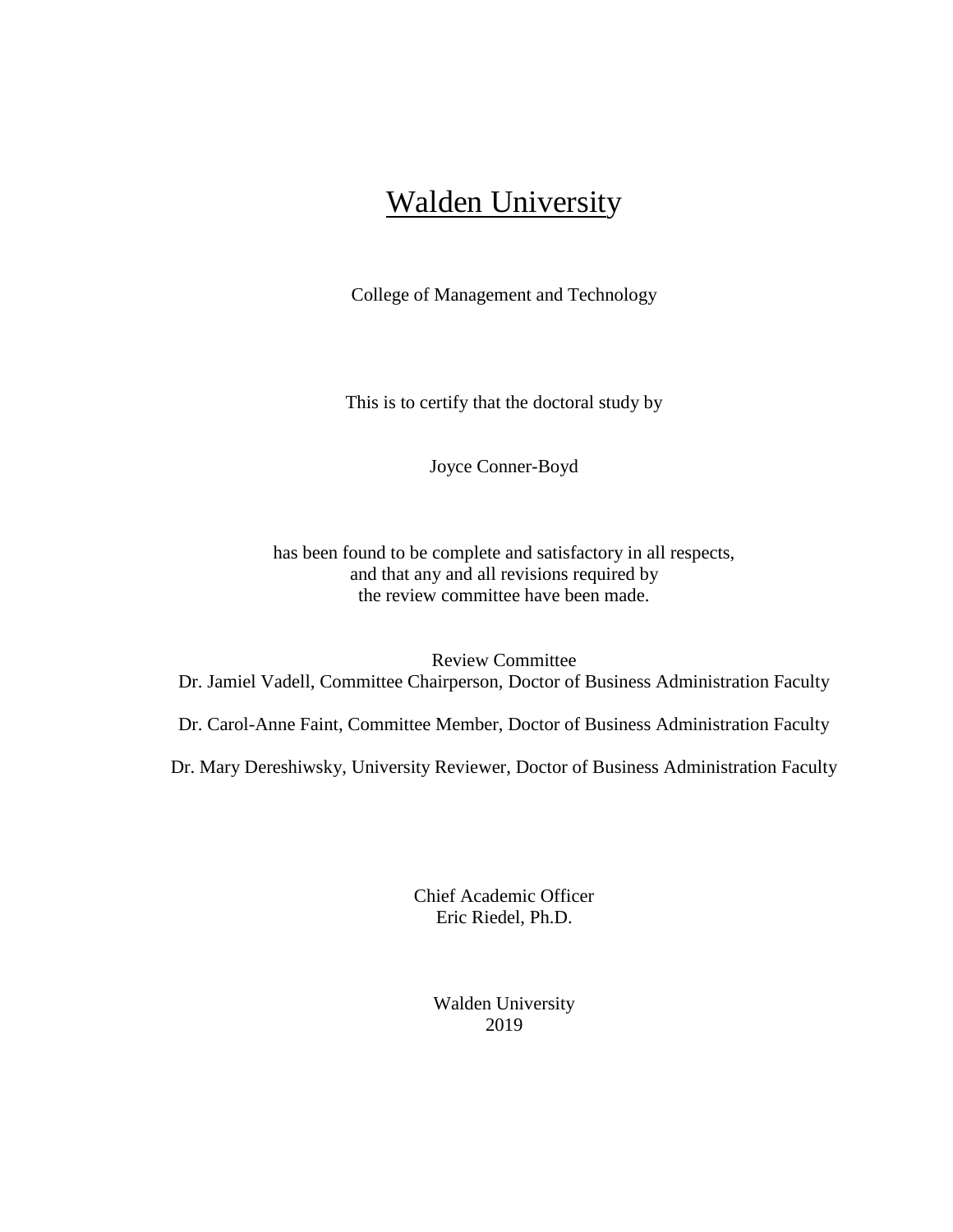Abstract

The Role of Strategic Leadership in Healthcare Profitability

by

Joyce Conner-Boyd

MS, Walden University, 2012

BS, Walden University, 2010

Doctoral Study Submitted in Partial Fulfillment

of the Requirements for the Degree of

Doctor of Business Administration

Walden University

August 2019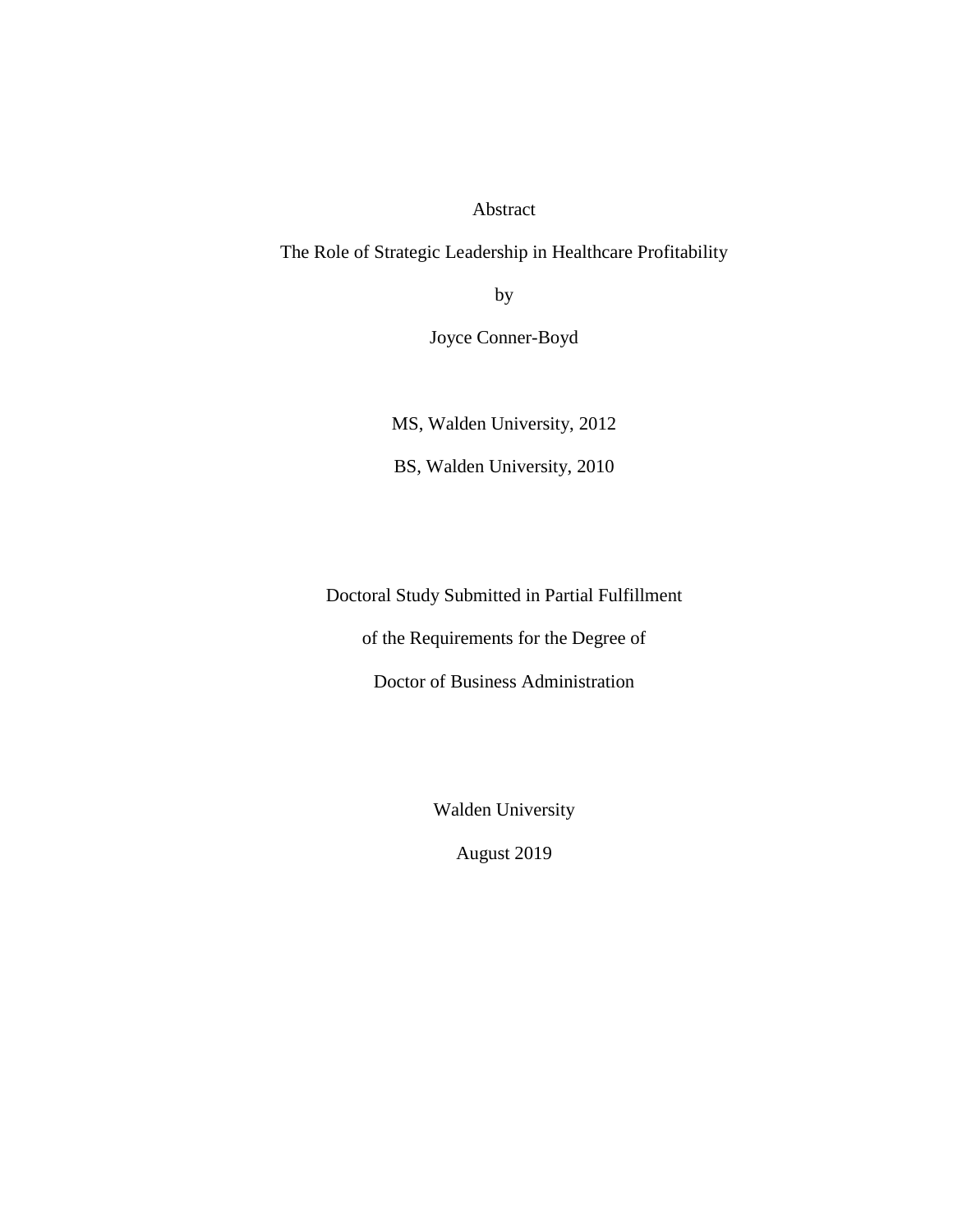#### **Abstract**

The failure rate of leadership achieving profitability targets is estimated to be as high as 60%. Many organizations fail to meet profitability targets due to a lack of expertise and insight into strategic leadership skills. The objective of this single case study was to explore the role of strategic leadership in healthcare organization profitability in the United States. Five senior healthcare executives from Georgia with at least 15 years of expertise in the healthcare sector and 10 years in senior leadership were chosen to participate in the study. Purposeful sampling was used to identify the participants. The resource-based view framed the discussion on strategic leadership skills needed to stimulate healthcare profitability. Data were collected using semistructured interviews with open-ended questions to elicit in-depth responses from the study participants. Social media and company websites were also reviewed as additional data sources. Thematic analysis was used in the data analysis. Seven themes emerged from the analysis of data: leadership factor, human capital development, flexibility, managing financial resources, market expansion, customer satisfaction, and standardization. These findings may benefit senior healthcare leaders in Georgia and be the catalyst to social change by improving healthcare profitability in the United States, stimulating a growth in employment, and creating employment opportunities.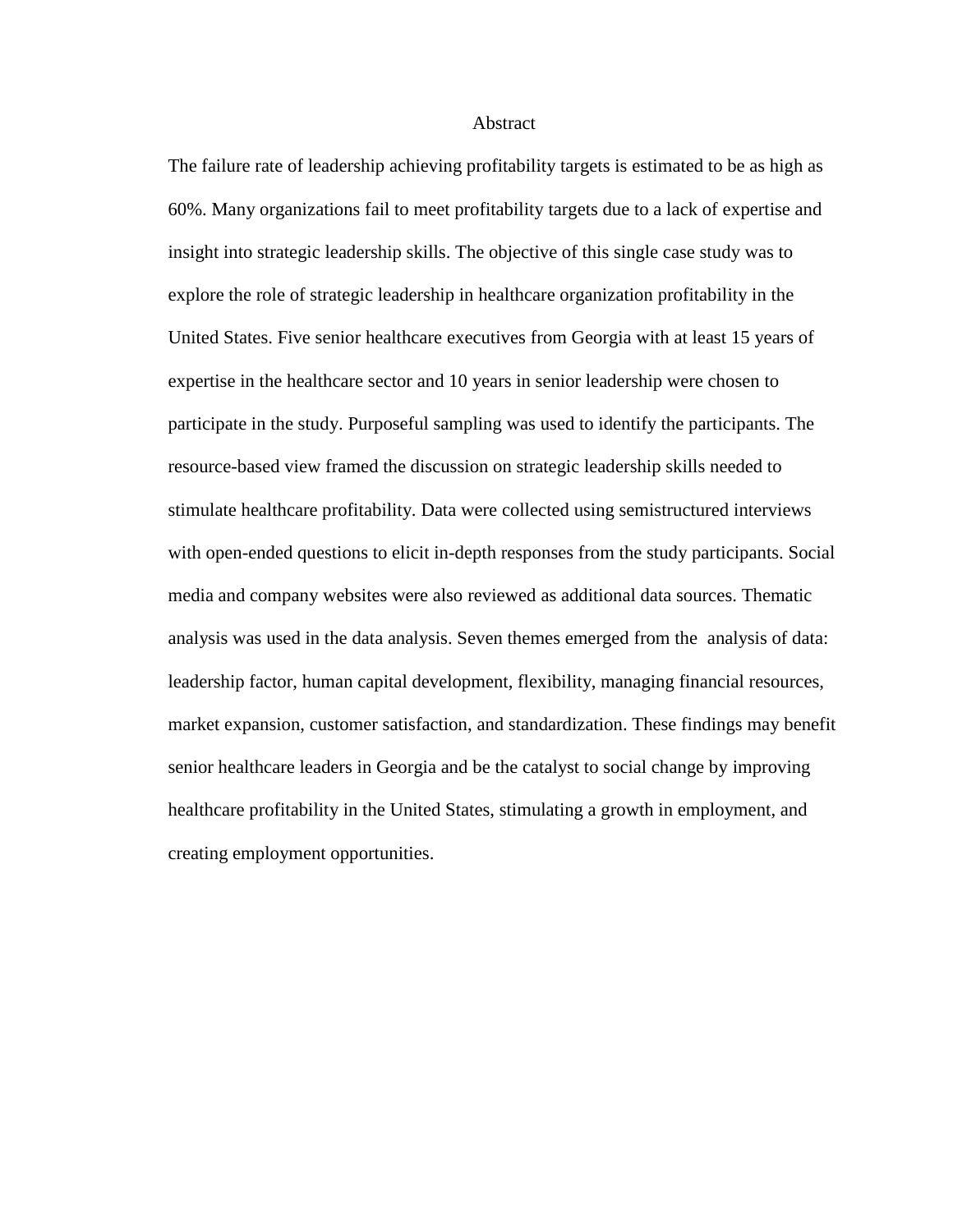The Role of Strategic Leadership in Healthcare Profitability

by

Joyce Conner-Boyd

MS, Walden University, 2012

BS, Walden University, 2010

Doctoral Study Submitted in Partial Fulfillment

of the Requirements for the Degree of

Doctor of Business Administration

Walden University

August 2019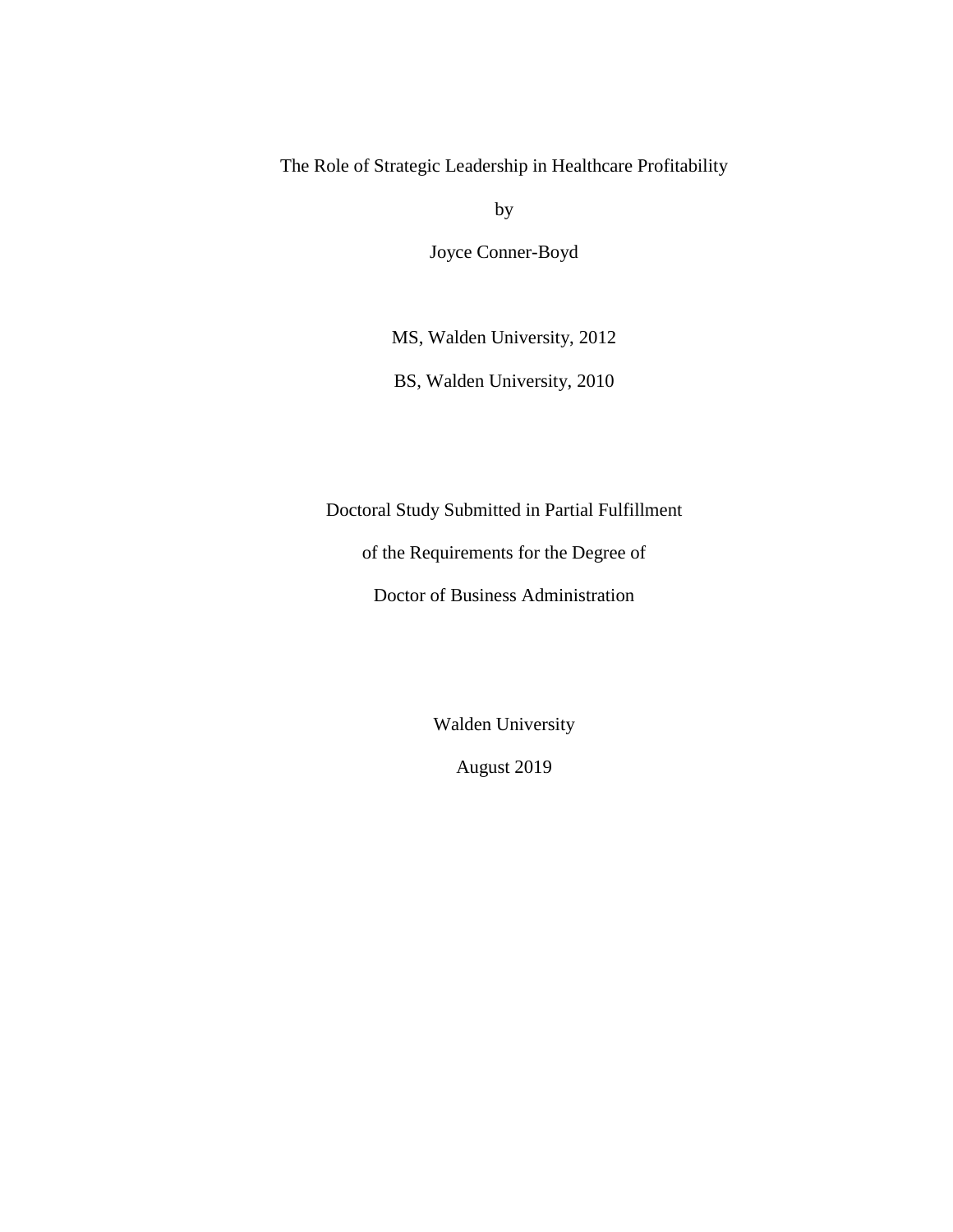#### Dedication

I dedicate this doctorate to my husband, Ralph Dean Boyd, the man who has always supported me, stood by me, and is by far the wisest man I have ever known. Ralph, you have guided me through my life lessons, and I am a better person. The love, respect and commitment to one-another is resilient. To my brothers; Dave Conner, Ray Conner, Tim Conner, Terry Conner, Nick Conner, and Phil Conner, you always were there to guide and support me as I was growing up. To my sisters; Colleen Conner-Ziegler and Kelly Conner, you have paved the way for me, showing me how to be a strong and successful woman. To my parents, you raised a riser. I was taught to get up, work hard, and fight for what I wanted. To my nieces and nephews, know that whatever path you choose in life that you have a family that loves and supports you no matter what. You can do whatever you set your mind to and it is never too late in life to accomplish your dreams.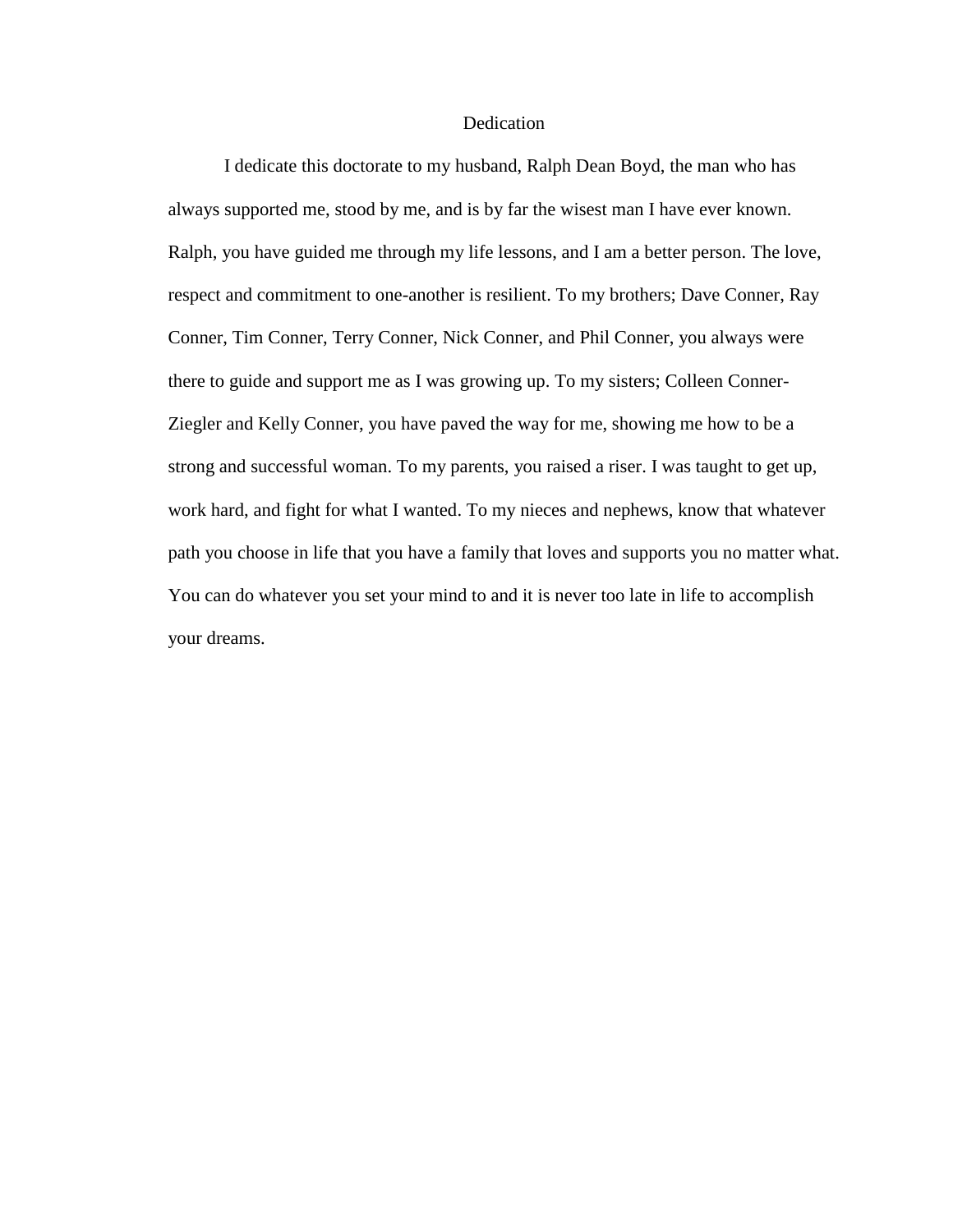#### Acknowledgments

To Dr. Jamiel Vadell, it has been an honor and a privilege to have you as my doctoral committee chair, thank you for all the support and guidance. I am thankful and extremely fortunate to the doctoral second committee member (SCM), Dr. Carol-Anne Faint. I am grateful and indebted to you for your time and commitment to my success on this journey. To you Dr. Mary Dereshiwsky, I thank you for your diligence and professionalism in the university researcher reviewer (URR) role and your guidance, raising the quality of my research to the Walden University standards. Thank you to the program director Dr. Susan Davis for her continued support. To all the professors, you have provided me guidance throughout my journey, continuously challenging me to strive for greater success and to not accept mediocrity, for that I thank each one of you.

To Damian Dunbar and Marcia Adams, many thanks for the countless hours we spent together, supporting one another through this journey. A higher power was with all of us the day we met at our first residency and brought us together. We continuously supported each other throughout the journey, providing encouragement to keep writing. The three of us have formed a bond through our doctoral experience that will never be broken.

I owe many thanks to my husband, Ralph Dean Boyd. His encouragement to follow my dreams, his sacrifice in allowing me to pursue my dreams and his outspoken pride when my dream was accomplished. Ralph you are the greatest man I know, by far the smartest person I have ever been graced with the presence of; I will always love you.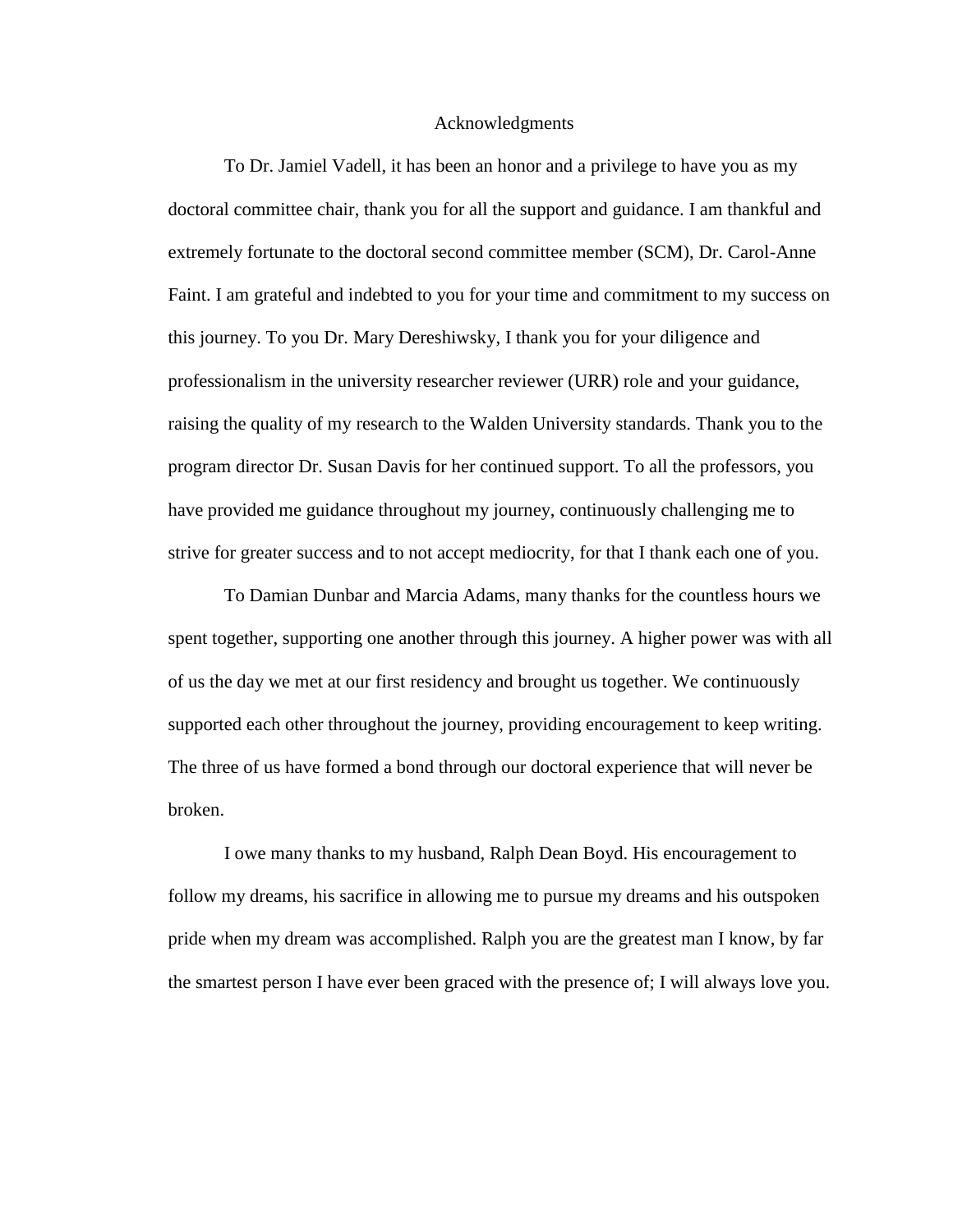| Porter's Competitive Strategy and the Resource-Based View Frameworks 14 |
|-------------------------------------------------------------------------|

### Table of Contents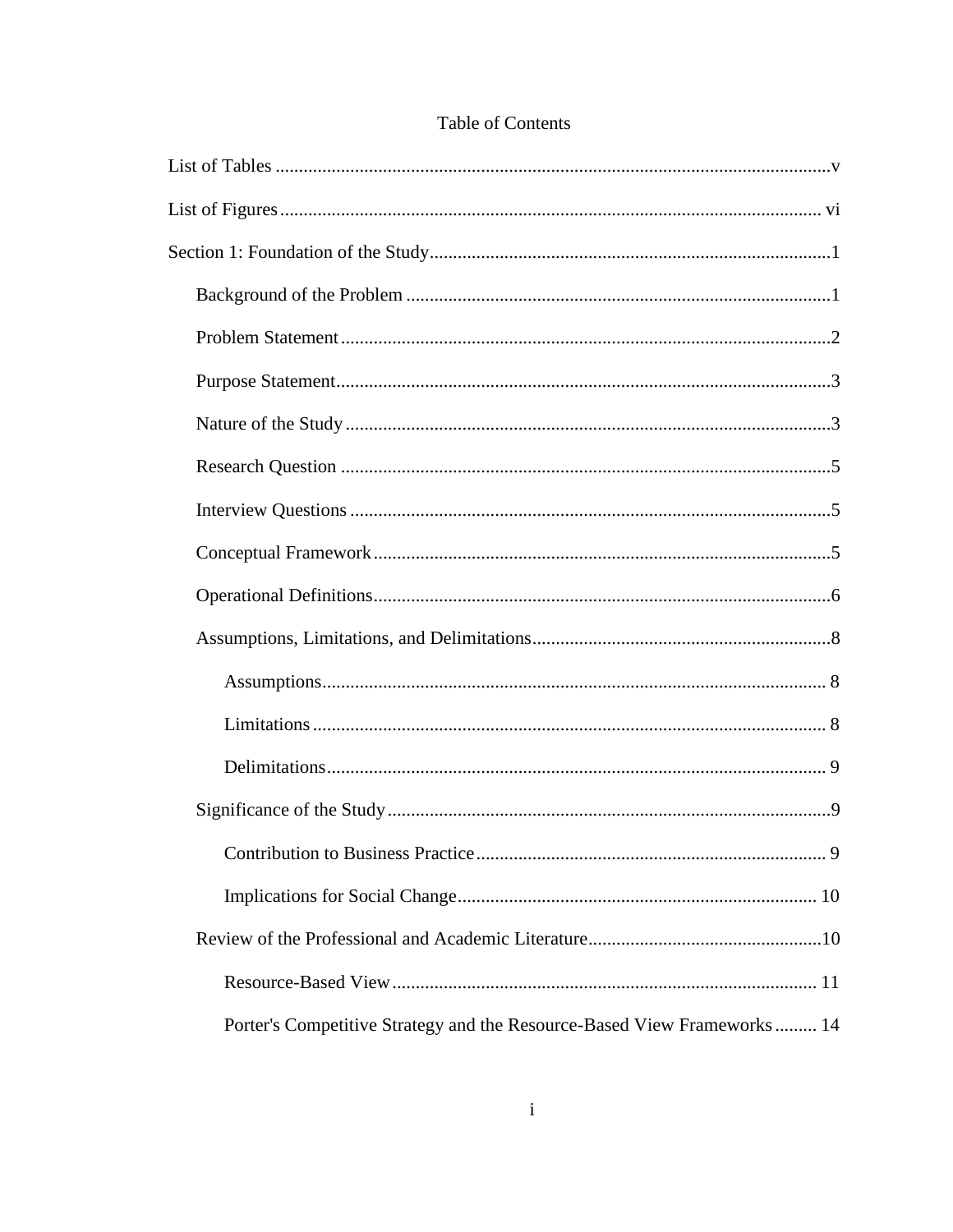| Comparison and Contrast Between Porter's Competitive Strategy and       |  |
|-------------------------------------------------------------------------|--|
|                                                                         |  |
|                                                                         |  |
|                                                                         |  |
|                                                                         |  |
| Strategic Leadership, Organizational Performance, and Sustainability 31 |  |
|                                                                         |  |
| The Role of Strategic Leadership in Decision Making and Risk            |  |
|                                                                         |  |
| The Role of Leadership in Organization Change and Transformation 39     |  |
|                                                                         |  |
|                                                                         |  |
| The Effect of Senior Leadership on the Organizational Performance 46    |  |
| Entrepreneurial Leadership and Organizational Performance  48           |  |
|                                                                         |  |
|                                                                         |  |
| 54                                                                      |  |
|                                                                         |  |
|                                                                         |  |
|                                                                         |  |
|                                                                         |  |
|                                                                         |  |
|                                                                         |  |

### ii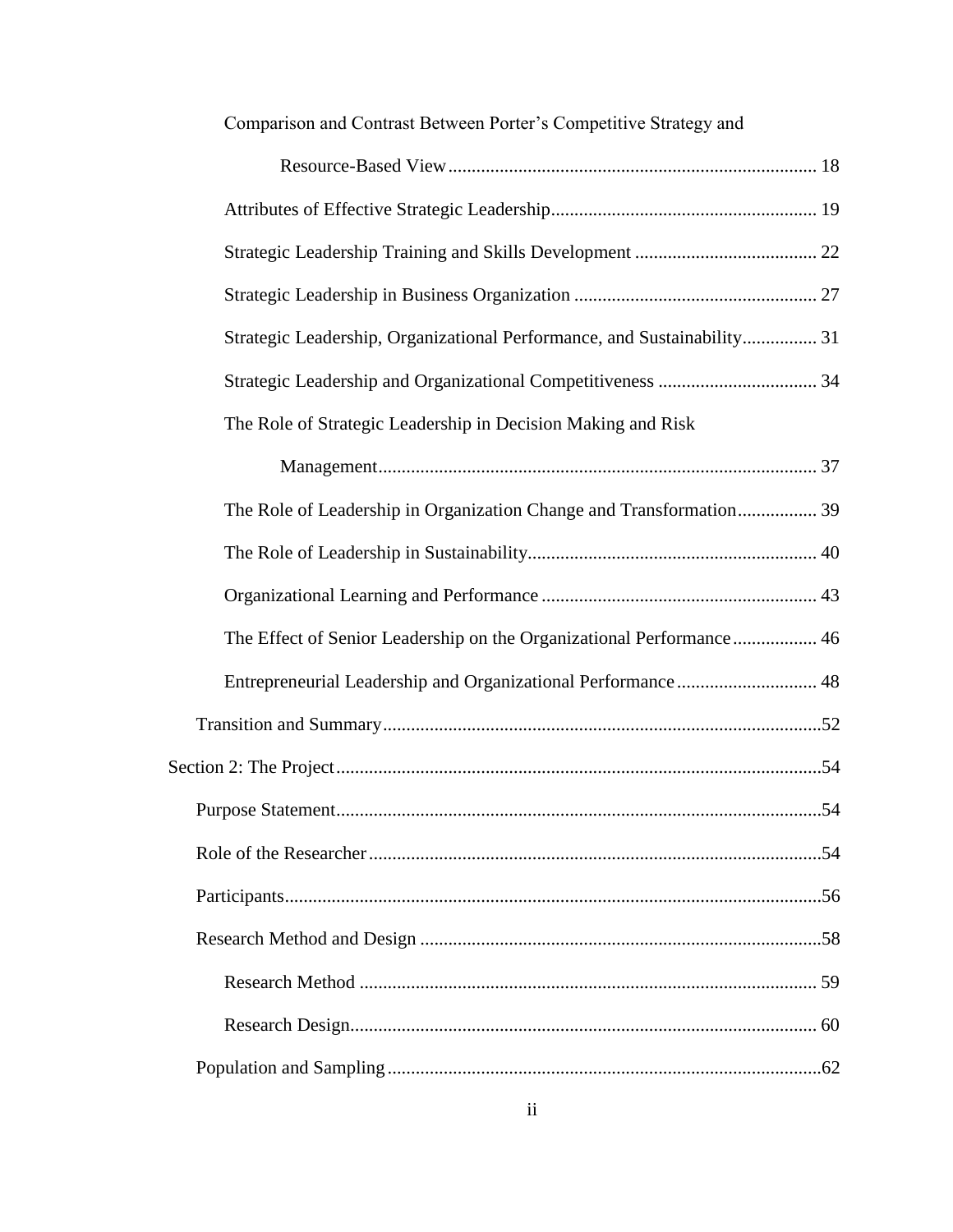| Section 3: Application to Professional Practice and Implications for Change77 |  |
|-------------------------------------------------------------------------------|--|
|                                                                               |  |
|                                                                               |  |
|                                                                               |  |
|                                                                               |  |
|                                                                               |  |
|                                                                               |  |
|                                                                               |  |
|                                                                               |  |
|                                                                               |  |
|                                                                               |  |
|                                                                               |  |
|                                                                               |  |
|                                                                               |  |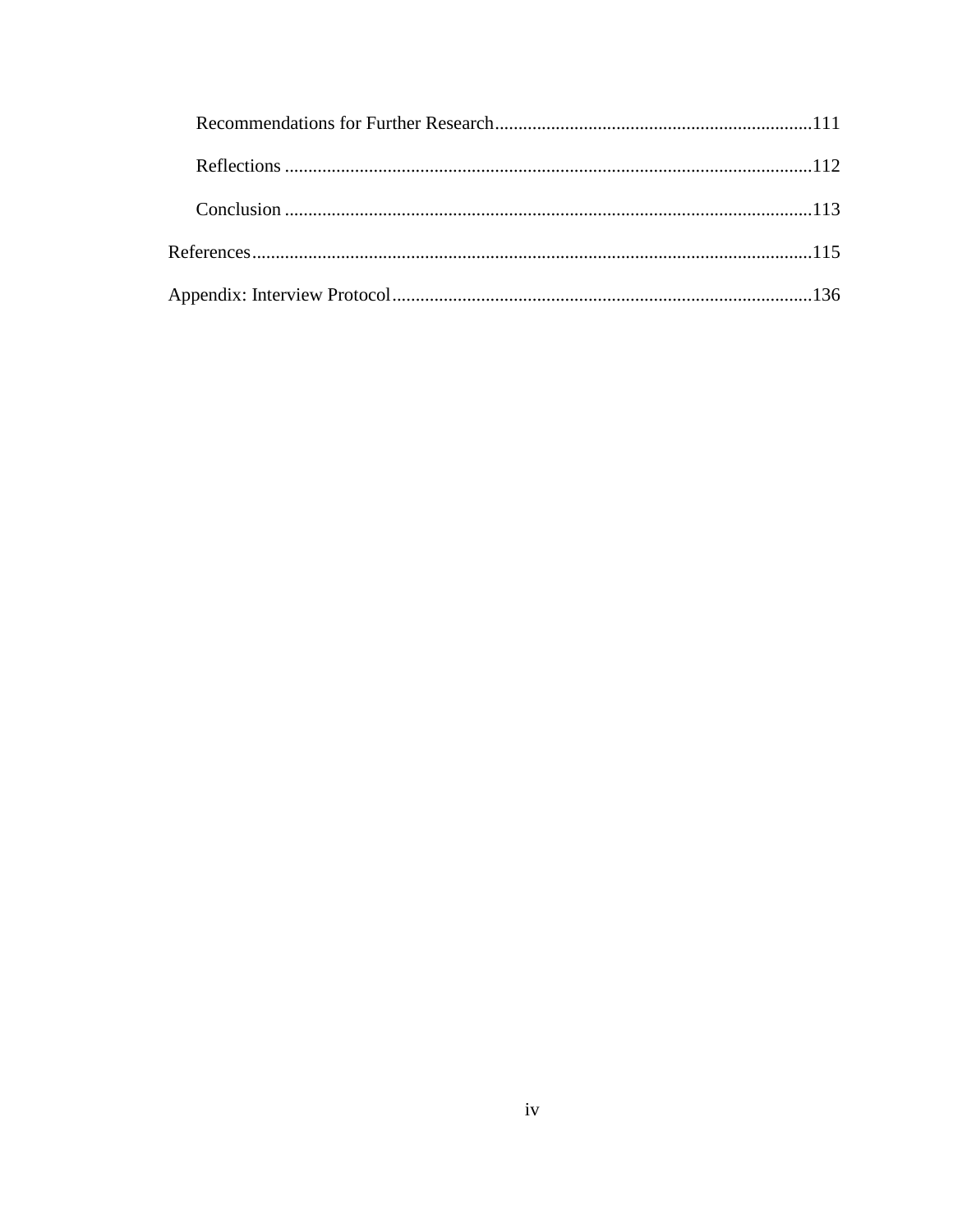### List of Tables

<span id="page-11-0"></span>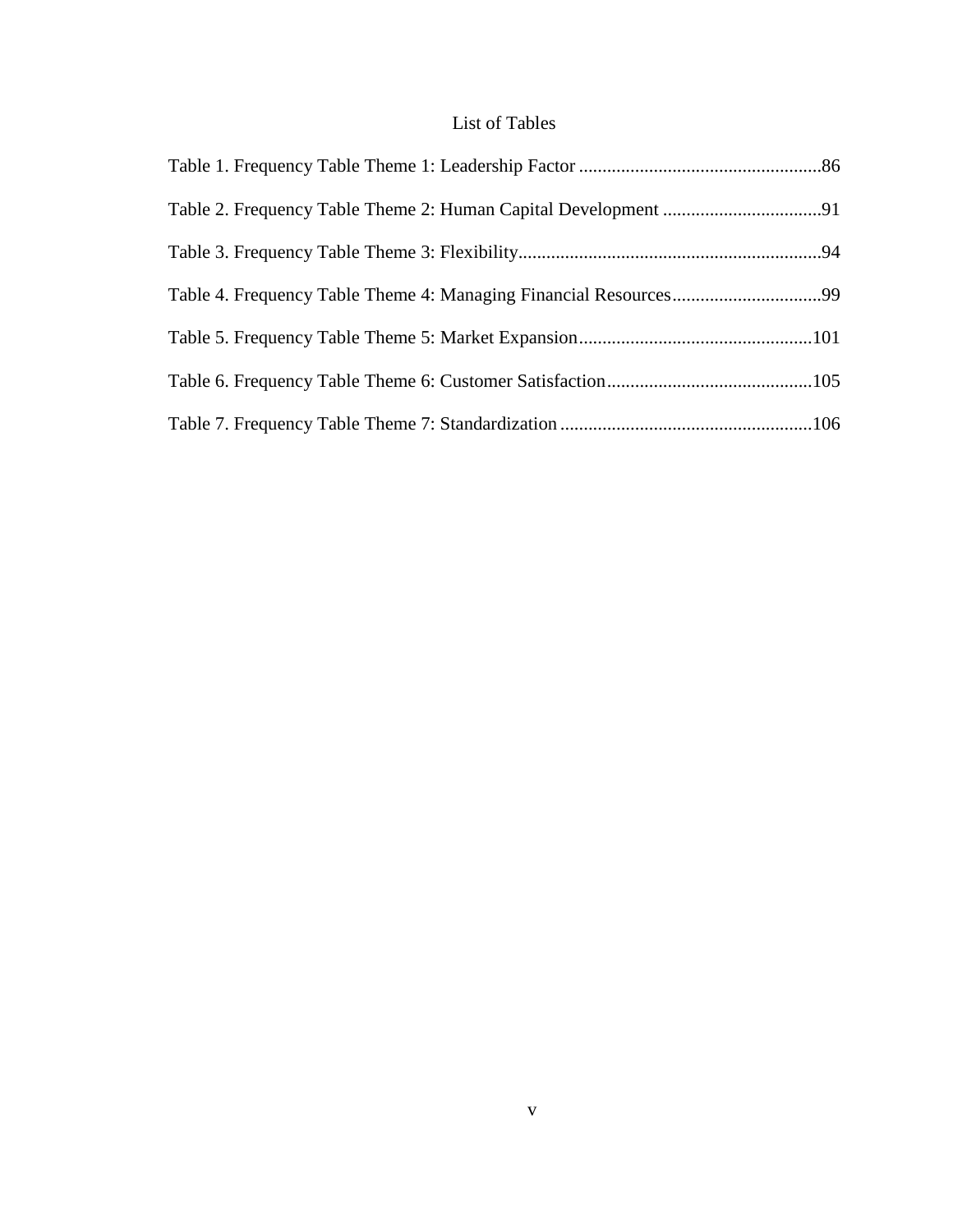### List of Figures

<span id="page-12-0"></span>

|--|--|--|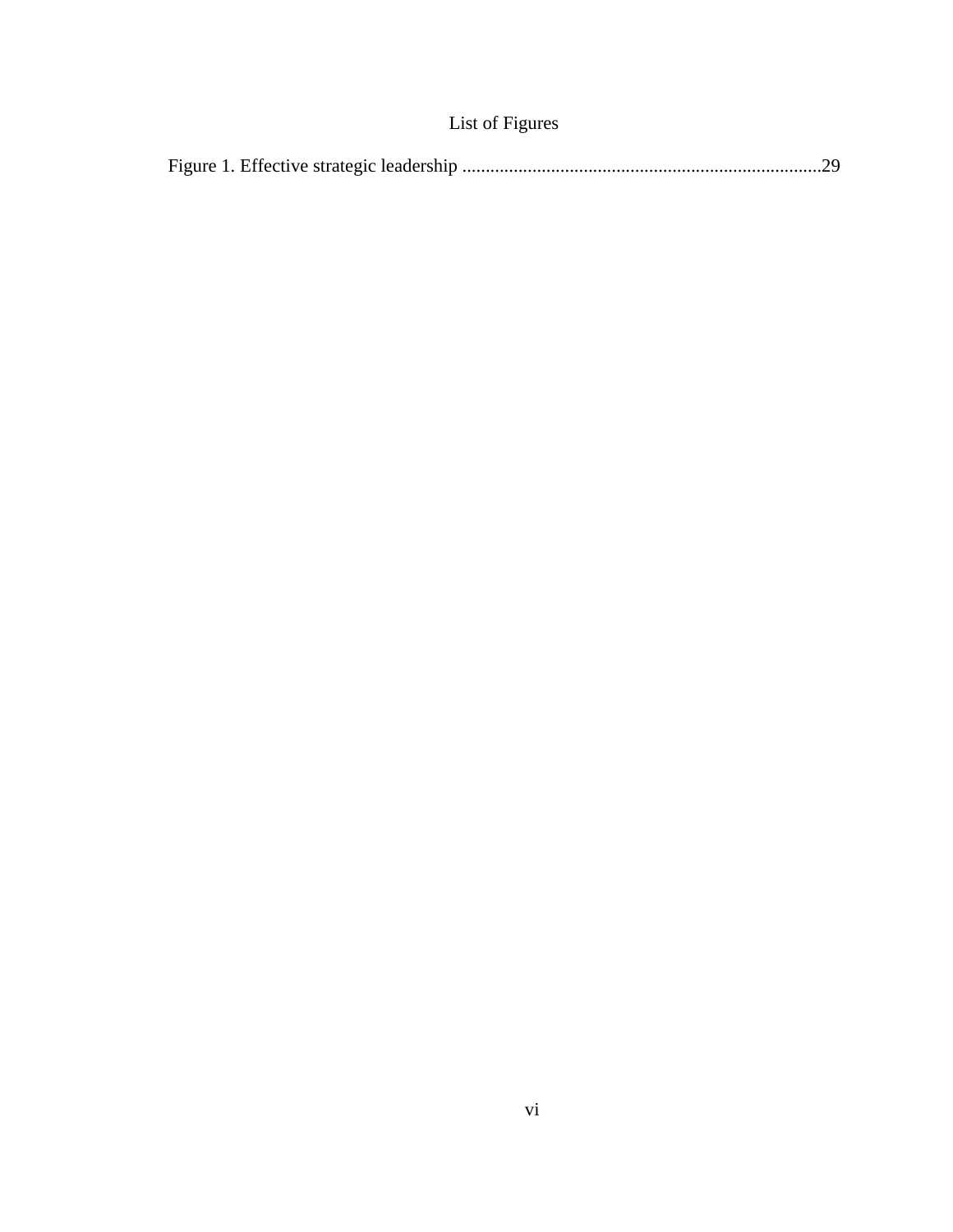#### Section 1: Foundation of the Study

<span id="page-13-0"></span>Organizational leadership is an essential element in the public and private sector as it can determine growth, prosperity, competitive advantage, employee output, and customer satisfaction (Akeke, 2016). Due to the influence that leadership can have within an organization, scholars have focused on studying types of leadership (Akeke, 2016). The study of leadership is broad in scope, with numerous elements variously applied across industries, organizations, and institutions. Because of the wide latitude of the topic, practitioners must understand how various aspects of leadership might apply to markets like the healthcare industry. The study of strategic leadership focuses on leaders at the top of the organization who can map and plan long-term goals to ensure success, making it a worthwhile topic to study (Akeke, 2016; Gupta, 2018). This section presents an overview of the research project, providing context for the problem and the purpose, as well as to detailing relevant literature and explaining how the conceptual framework was applied.

#### **Background of the Problem**

<span id="page-13-1"></span>The ability to recognize and guide the actions of an organization toward successful attainment of initiatives reflects strong strategic leadership (Carter & Greer, 2013). Many organization leaders fail to meet or exceed profitability targets due to a lack of expertise in strategic leadership skills (Carmeli, Tishler, & Edmondson, 2011). The demands from shareholders and stakeholders have increased throughout the years. These demands now require senior executives to have an in-depth knowledge of strategic leadership (Carter & Greer, 2013). Lack of skillset in strategic leadership may have an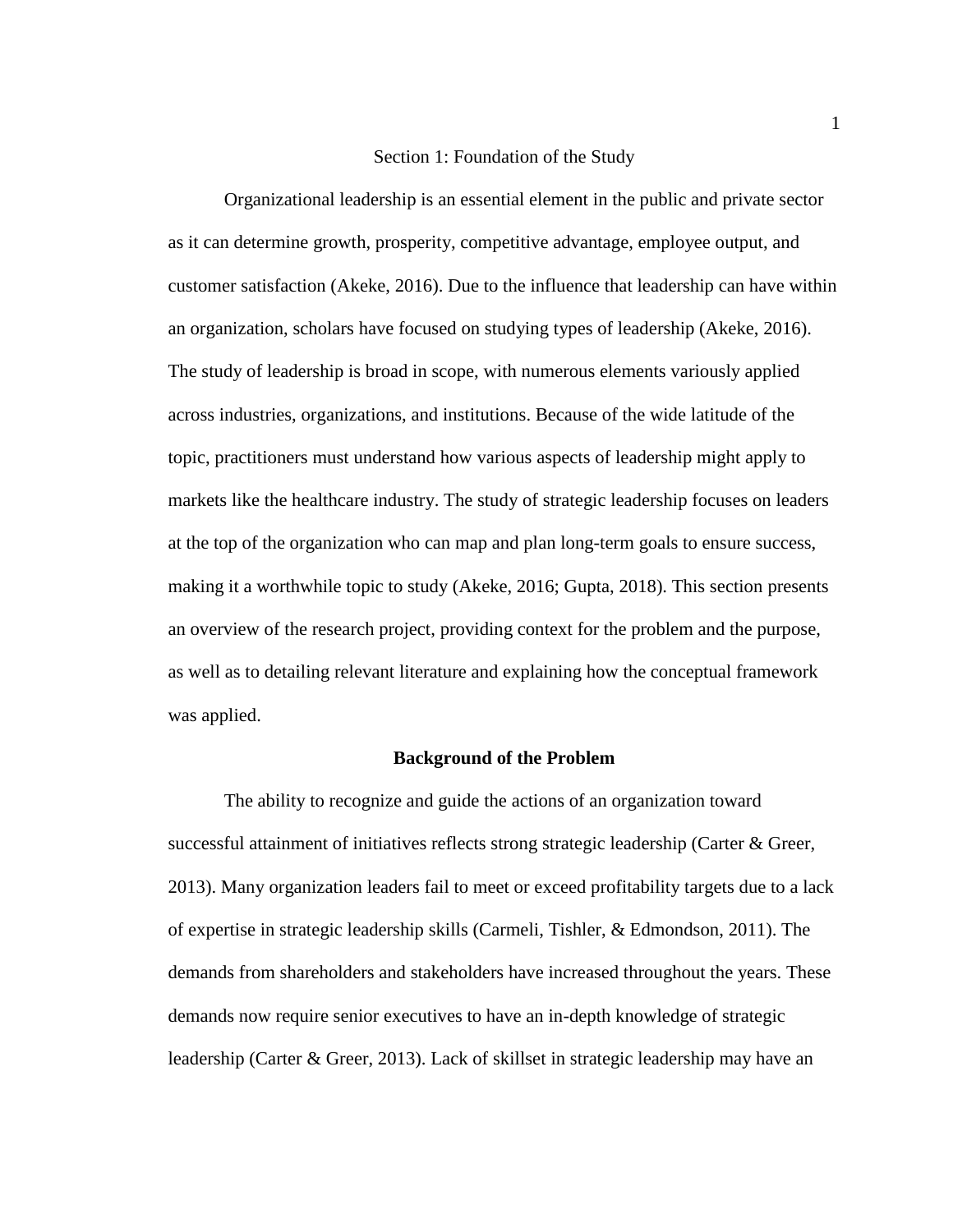undesirable effect on the attainment of profitability targets. In general, the lack of strategic leadership may endanger performance, managerial success, profitability, and future sustainability (Bansal & Desjardine, 2014).

Based on the upper echelon theory, strategic leadership focuses on the individuals at the top of the organization guiding long term planning to maximize outcomes (Akeke, 2016). Organization leaders face issues with management, bureaucracy, autocratic leadership, lack of planning, and vision (Gupta, 2018). The concept of strategic leadership focuses on a mixture of leadership styles, places a weight on ethics and value orientated decision making, plans for long term goals, executes plans to achieve those goals, provides a positive and supportive environment for employees, has hands-on knowledge of finance and the organization itself, and can provide linear and nonlinear thinking (Gupta, 2018).

Healthcare leadership is at a pivotal period with an uncertain industry landscape such as the ever-changing fate of the Affordable Care Act (ACA; Delmatoff & Lazarus, 2014). Recent researchers have examined the qualities of leadership in a successful organization, focusing on emotional and behavioral intelligence or critical thinking (Delmatoff & Lazarus, 2014; Hargett et al., 2017). The role of strategic leadership in the healthcare industry remains an underexplored area.

#### **Problem Statement**

<span id="page-14-0"></span>Some leaders in organizations are failing to meet and exceed profitability targets (Kaufman, 2017). The failure rate of leadership hitting profitability targets is estimated to be as high as 60% (Gilliland, 2017). The general business problem was that senior leaders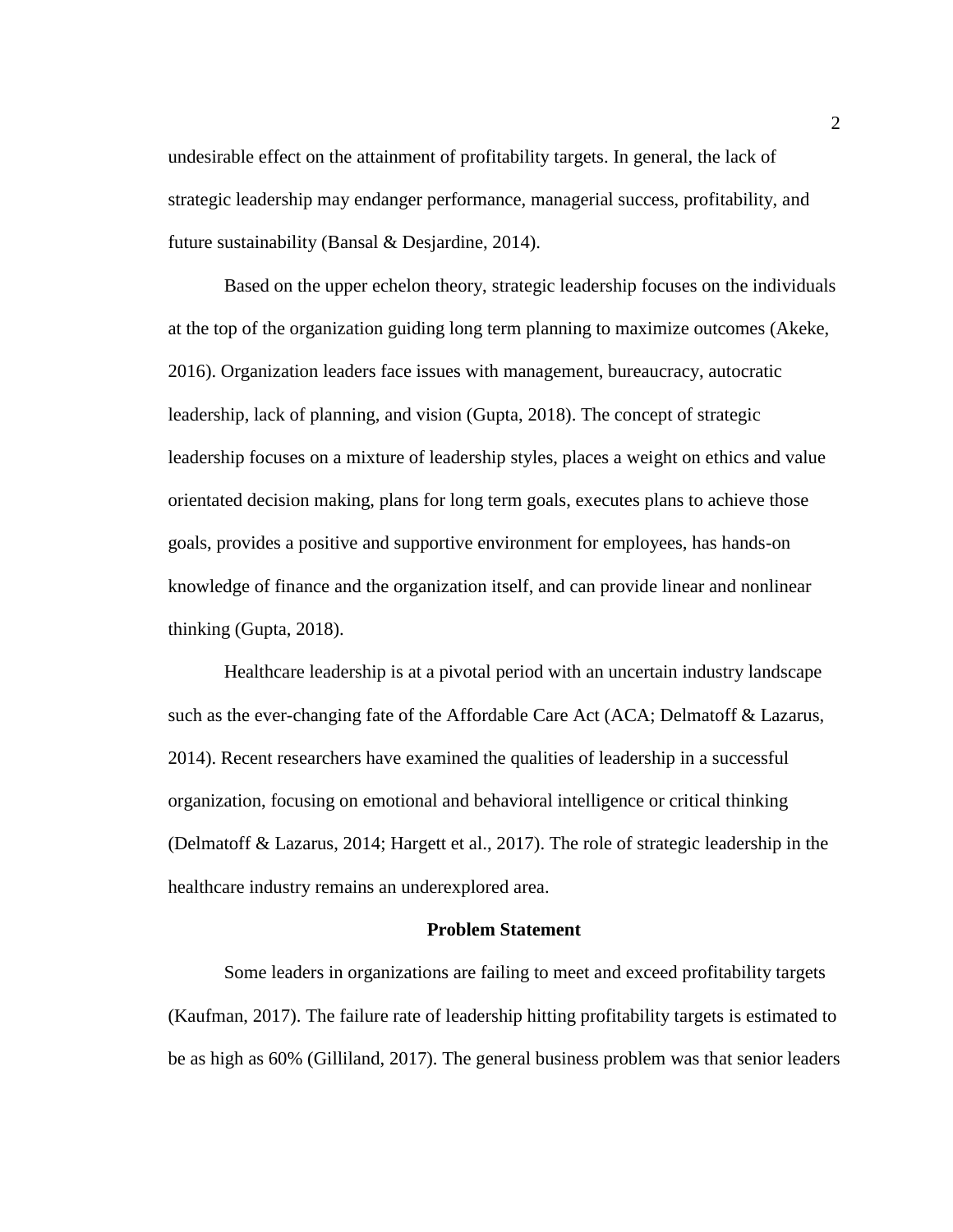fail to develop strategies to improve, increase, and sustain profitability. The specific business problem was that some leaders in healthcare fail to develop and implement strategies for improving their organization profitability.

#### **Purpose Statement**

<span id="page-15-0"></span>The purpose of this qualitative single case study was to explore the strategies healthcare leaders used to improve profitability. The population for this study consisted of five senior executive leaders in Atlanta, Georgia, who successfully implemented strategic leadership initiatives to improve profitability. The contribution to social change could include the creation of localized employment and an overall reduction of healthcare costs by capitalizing on strategic initiatives to increase healthcare organization profitability.

#### **Nature of the Study**

<span id="page-15-1"></span>The nature of the current study was to discover strategies leadership in healthcare use to improve profitability. I used a qualitative approach to explore participants' experiences with strategic leadership for achieving healthcare profitability in Georgia. The qualitative method is suitable for an exploratory study and may be helpful when the researcher does not have defined variables to explore (Yin, 2014). I did not use the quantitative method in this study because examining variables' relationships or groups' differences was not the desired goal. I did not search for a testable hypothesis between two or more variables (see Lamb, 2013). Mixed methods employ a combination of qualitative and quantitative methods to explore the phenomenon (Moustakas, 1994). I did not choose to use the mixed method approach because the study's purpose only required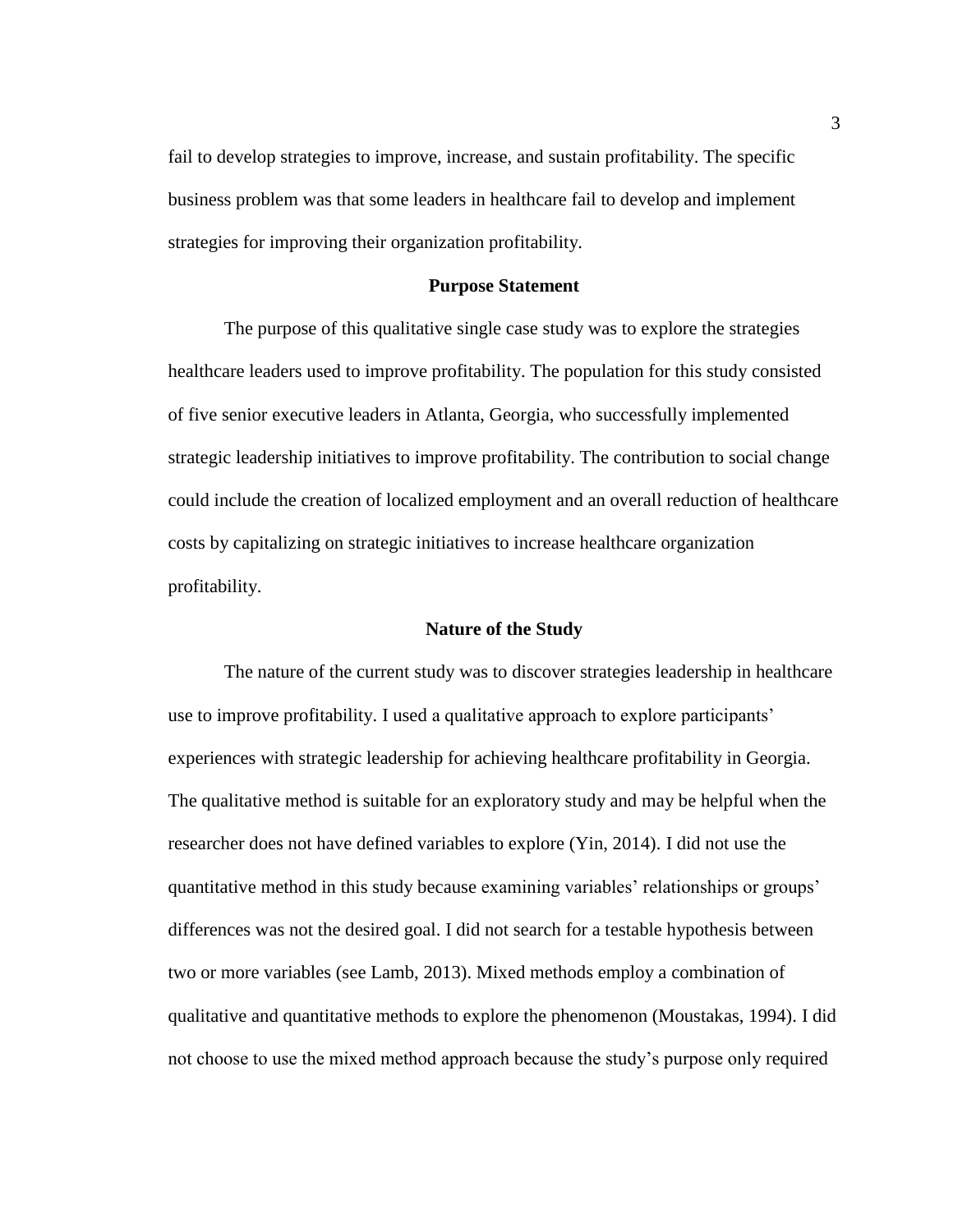collecting qualitative data, not quantitative data. I used a qualitative semistructured interview process with open-ended questions to explore strategies used in the healthcare field to improve profitability.

I selected a single case study design to conduct the research. A case study is a research strategy that involves investigation of a phenomenon in a real-life context (Saunders, Lewis, & Thornhill, 2015). Because I used an in-depth exploratory study, qualitative designs such as narrative, phenomenology, grounded theory, and ethnography were not appropriate. Using the narrative design approach captures the stories of participants, which is not suitable for an in-depth exploratory study (Marshall  $\&$ Rossman, 2016). A narrative researcher seeks to explain business decisions from participants' historical life experiences through exploring their personal stories (Marshall & Rossman, 2016). I did not intend to explore how an individual's historic decisions impacted leadership strategies; thus, the narrative approach was not appropriate for the study. Phenomenology is used to explore the meanings of experiences of the participants in the phenomenon (Moustakas, 1994). Phenomenology was not suitable for the current study because researchers use this design to explore the lived experiences of the participants in the phenomenon. Grounded theory design is used to develop a new theory based on data (Smith, Leslie, & Wynaden, 2015) and was not suitable for the current study. Ethnographic researchers explore business problems within a cultural or unique scope distinct from business norms. I did not seek to identify any cultural uniqueness in the population criteria for the study, and therefore the ethnographic approach was not appropriate. I selected the case study design to conduct an in-depth exploration of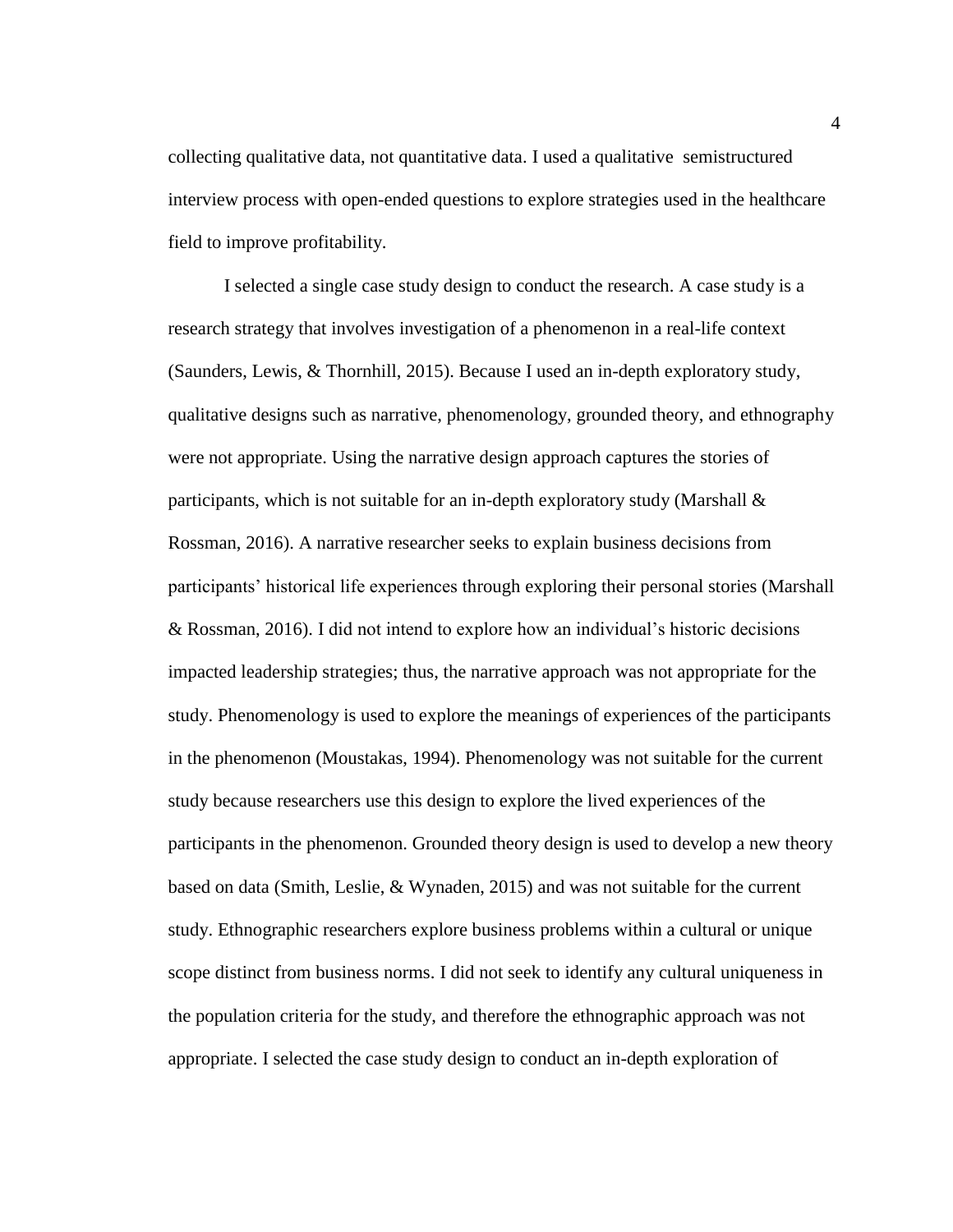healthcare leaders' strategies in improving profitability. Qualitative researchers use data from multiple sources to increase validity, reliability, and credibility of studies (Moustakas, 1994).

#### **Research Question**

<span id="page-17-0"></span>The main question in this study was the following:

<span id="page-17-1"></span>RQ: What strategies do leaders in healthcare use to improve profitability?

#### **Interview Questions**

The seven open-ended questions for the healthcare leaders were as follows:

- 1. What role has strategic leadership played in your organization?
- 2. What successful strategies have you implemented to increase profitability?
- 3. How did your organization assess the effectiveness of the strategies to improve profitability.?
- 4. How have you mitigated risks while sustaining and growing profitability?
- 5. How effective have your strategic leadership initiatives been in terms of increasing profitability?
- 6. What were the key challenges to implementing your organization's strategies for improving profitability?
- 7. What additional information would you like to share in improving profitability in the healthcare field?

#### **Conceptual Framework**

<span id="page-17-2"></span>The conceptual framework consists of a system of written concepts supporting theorization on a defined topic (Sum  $\&$  Chorlian, 2014). I used the resource-based view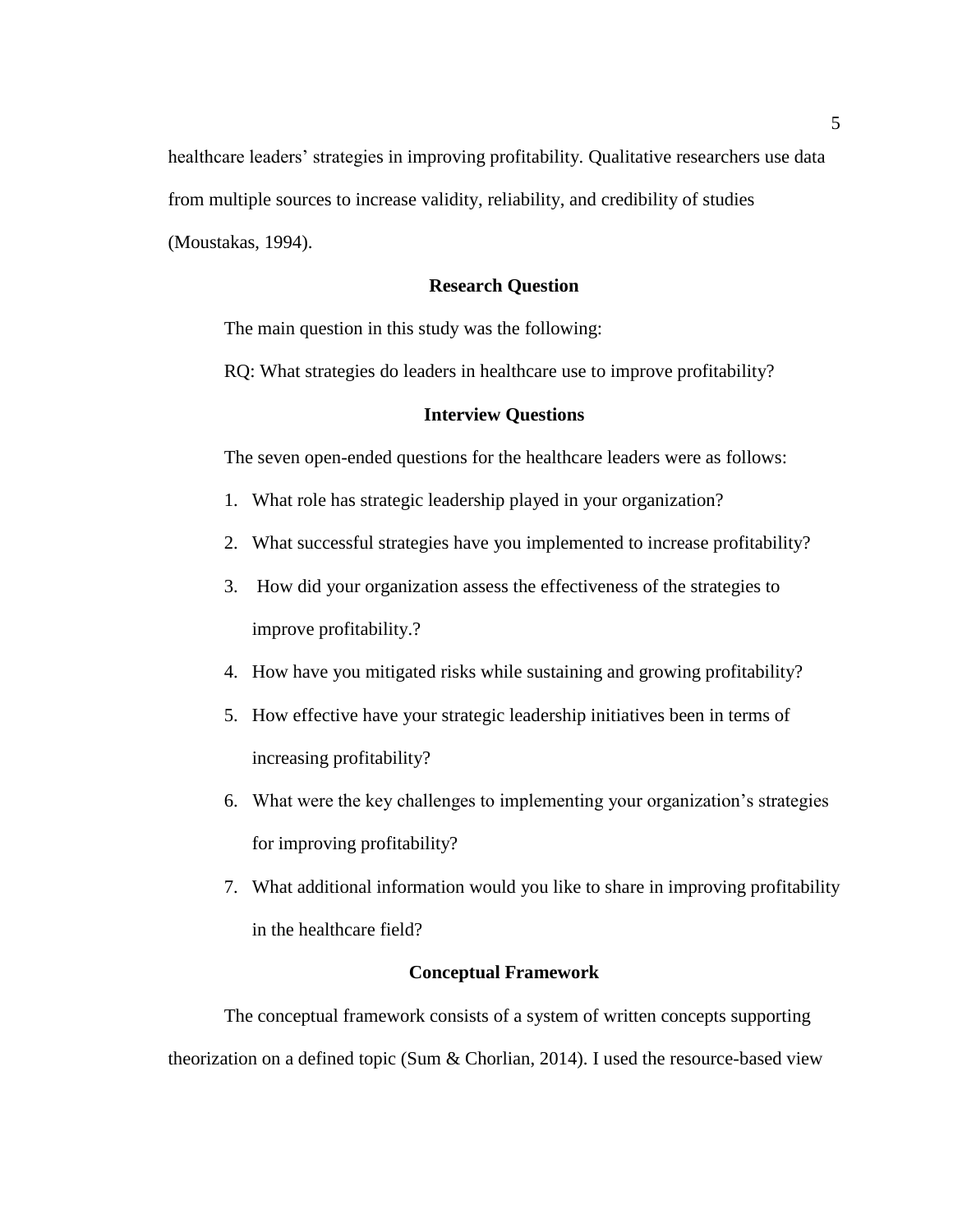(RBV) conceptual framework to structure the study. The RBV is a common strategic leadership approach focused on achieving the sustainable competitive advantage for a firm (Sum & Chorlian, 2014). In 1984, Birger invented the RBV theory and argued it might contribute to organizational competitiveness and have a positive effect on profitability. Leadership teams may utilize theory to create a competitive advantage positively impacting overall profitability (Sum & Chorlian, 2014).

The principal constructs of the RBV theory include (a) the firm's ability to identify capital resources and the analysis of strengths and weaknesses in comparison to competitors, resulting in the creation of inimitability (Barney, 2001); (b) a direct correlation between competitive advantage and the organizational process and performance (Barney, 2001); and (c) a competitive advantage that exists when a firm is able to develop dynamic capabilities exceeding those of its rivals (Barney, 2001).

The RBV theory is utilized by healthcare leaders to capitalize on the resources to develop and sustain competitive advantage in a business strategy (Barney, 2001). Top leaders in healthcare can use the RBV view to maximize use of resources to increase profitability. I used the conceptual framework to explore how healthcare executives could leverage organizational strategic and operational resources to create unique value and competitive advantage to increase profitability.

#### **Operational Definitions**

<span id="page-18-0"></span>*Case study:* Case study refers to an empirical review that examines a current phenomenon (the "case") in depth and within its real-world context (Yin, 2014).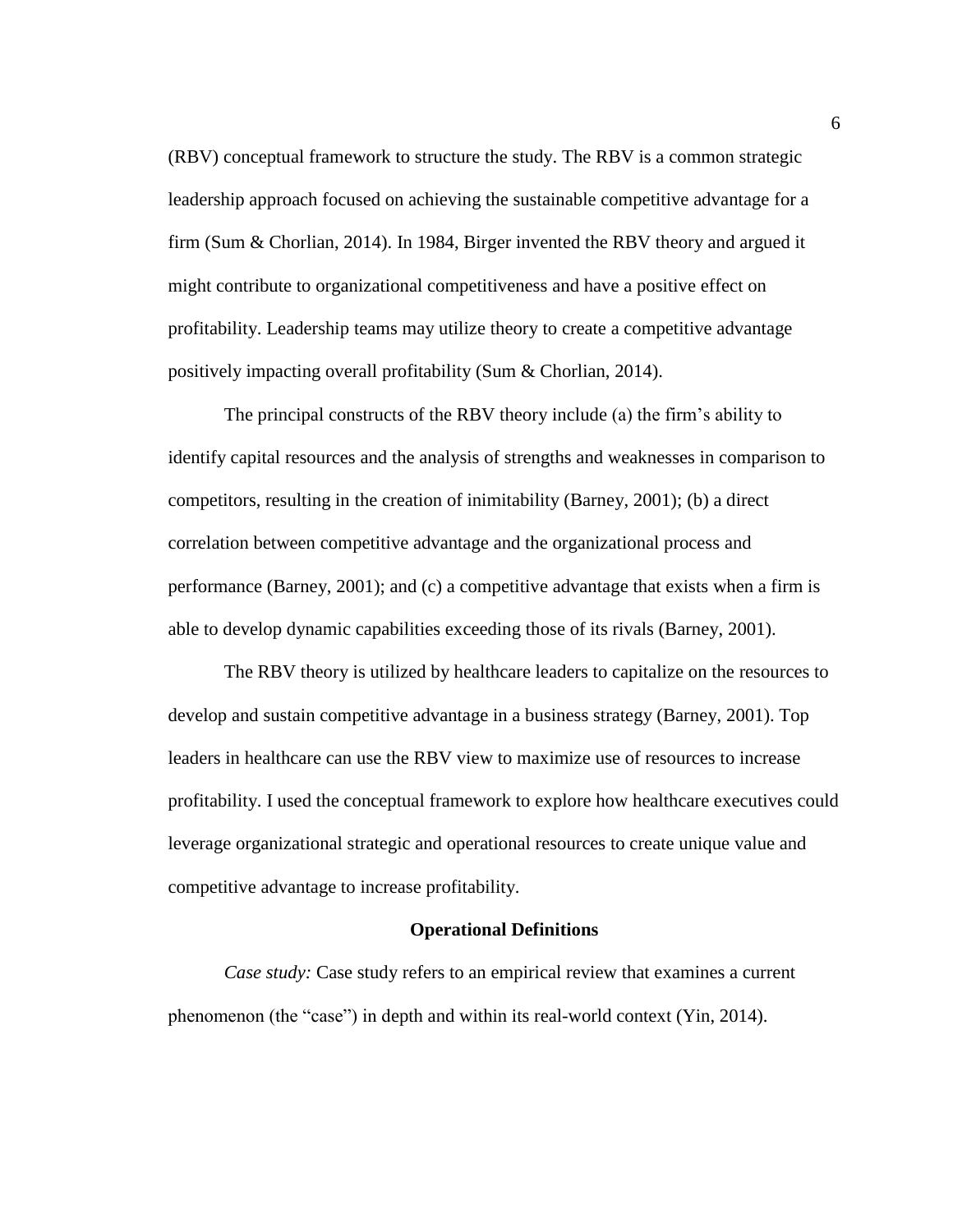*Capabilities:* Capabilities include the procedures, processes, and routines firms employ in their activities (Dyer, Godfrey, Jensen, & Bryce, 2016).

*Effective leader:* An effective leader is one who aids subordinates to reach peak productivity, such as raising quality and satisfaction (DuBrin, 2015).

*Leadership:* Leadership refers to a mechanism of coordinating effective functions of internal organizational processes (Kivipõld & Vadi, 2013).

*Organizational competitiveness:* Organizational competitiveness is the competitive advantage that differentiates it from its competitors (Hernaus, Aleksie, & Klindzie, 2013).

*Profitability:* Profitability is the act in which an entity yields a profit or financial gain (Crane, 2017).

*Resource-based view (RBV):* The resource-based view refers to the grounds by which managers produce competitive advantage and increased cost-effectiveness (Barney, 2001).

*Strategic decisions:* Strategic decisions refer to a task that involves the integration of diverse perceptions, judgements, and orientations to develop a set of specific strategic actions (Carmeli et al., 2011).

*Strategic leadership:* Strategic leadership is the ability for the top management team to generate long-term goals and objectives, think and act strategically, and foster organizational competitiveness sustainably (Carter & Greer, 2013).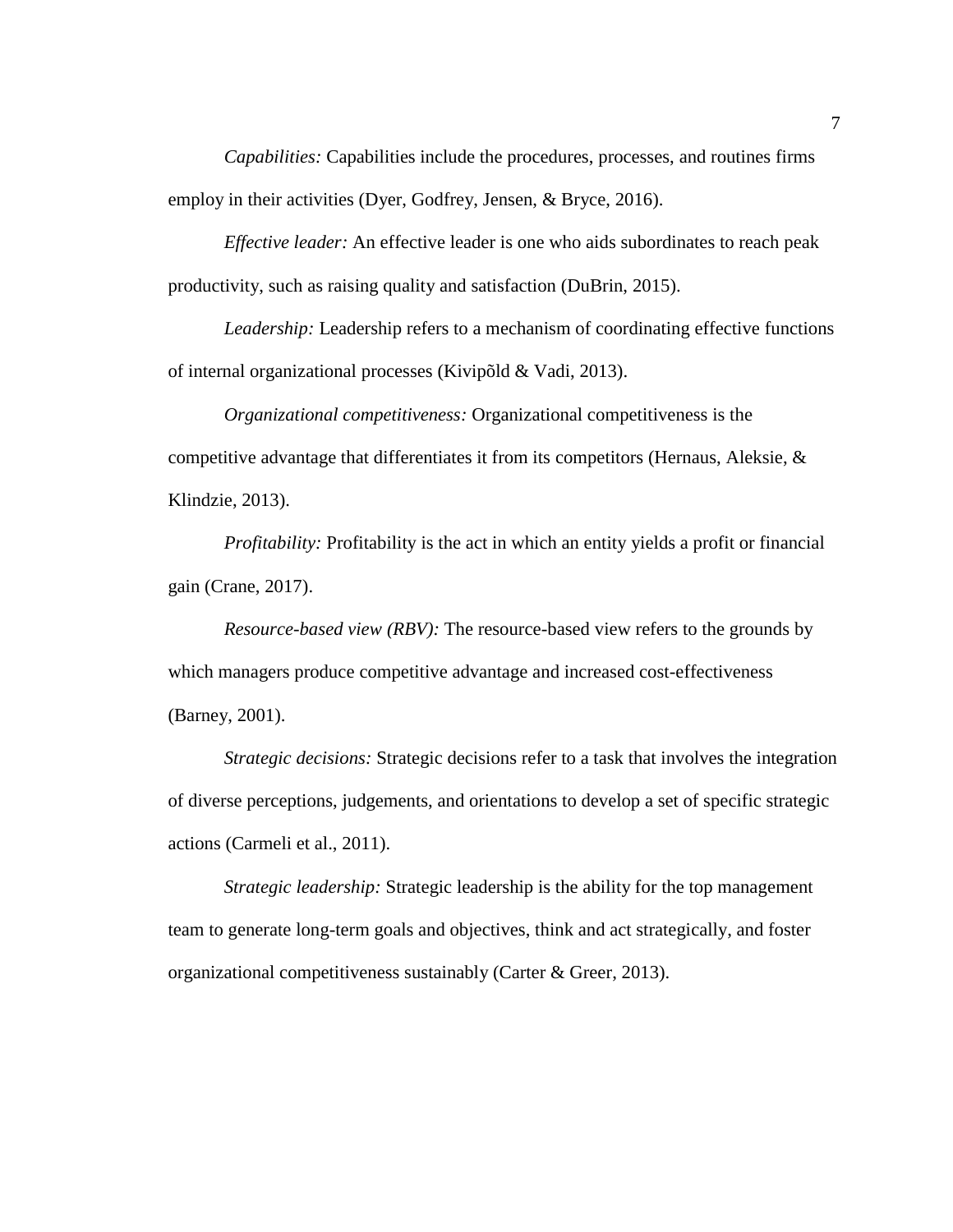*Transformational leadership:* Transformational leadership involves leading based on change in strategies, culture, and structures to fit with the surrounding environments of the modern organization (Riwo-Abudho, Njanja, & Ochieng, 2012).

#### **Assumptions, Limitations, and Delimitations**

<span id="page-20-0"></span>Recognizing the differences between assumptions, limitations, and delimitations are essential to identify any potential threats that may impact the validity of the research design. To mitigate any potential confusion among readers of a study, the researcher must provide a clear definition of assumptions, limitations, and delimitations (Harvey, 2015).

#### <span id="page-20-1"></span>**Assumptions**

Assumptions are realities that researchers accept as factual without tangible proof of evidence (Yin, 2014). The primary assumption of this qualitative study was that participants would maintain a definitive level of expertise and experience with the phenomenon (Yin, 2014). The second assumption was that the participants would participate voluntarily, not necessarily due to a mandate from executive leadership. The third assumption was that the participants would be forthcoming and honest with their responses. The assumptions of the participants were a good representation of the study and of the healthcare industry.

#### <span id="page-20-2"></span>**Limitations**

Limitations are factors in a study over which the researcher has no definitive control or influence but that may bring into question the internal validity of a study (Denscombe, 2013). The first limitation of the study was the limited number of senior executives who were available for this study on strategic leadership. Second, the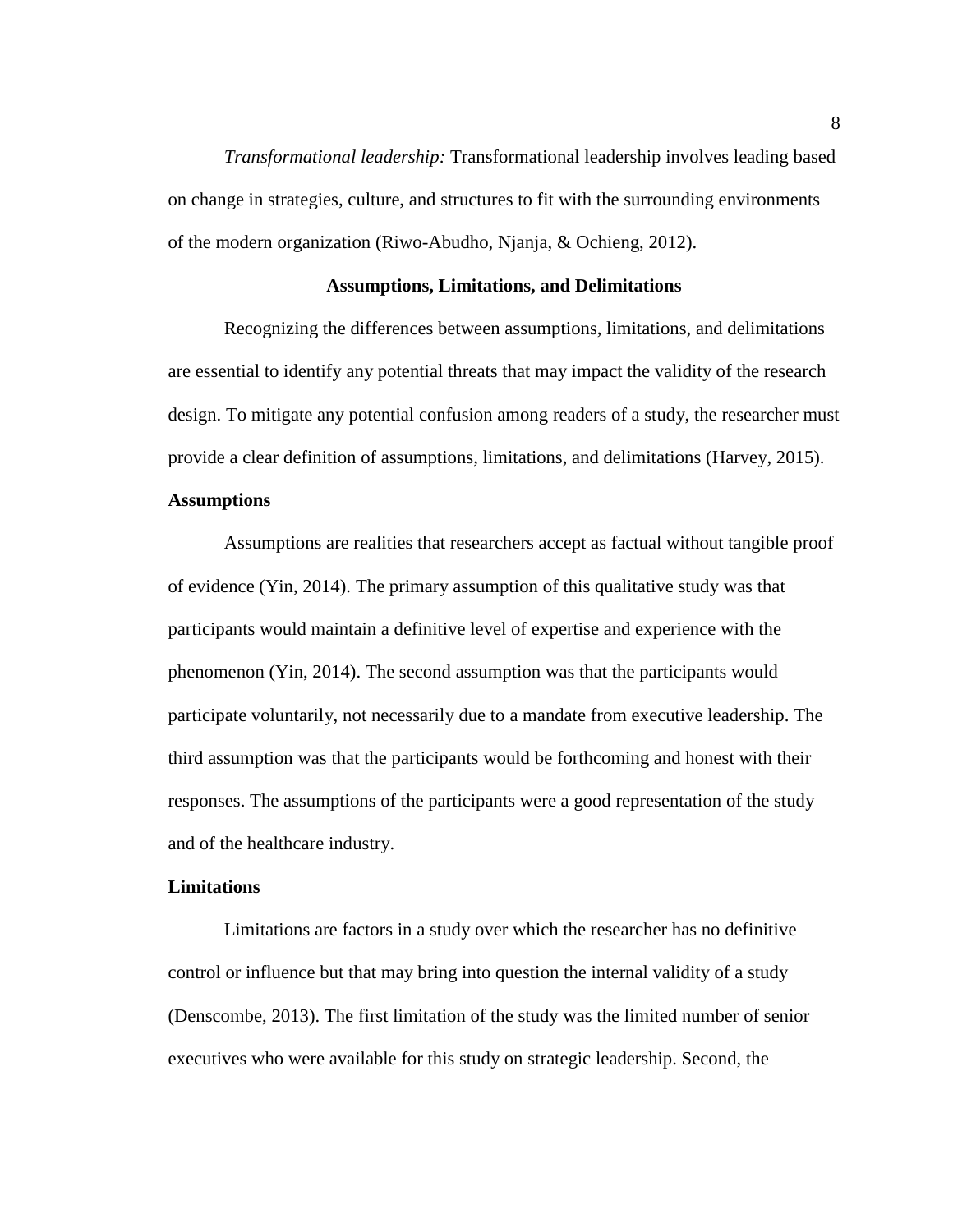participant's availability and willingness to participate in the study due to time constraints was a limitation. Third, another limitation was the experience within the field and the potential for bias regarding the study of strategic leadership.

#### <span id="page-21-0"></span>**Delimitations**

Delimitations refer to the boundaries that researchers set on the research study that may decrease the scope of the study (Denscombe, 2013). The first delimitation was the validity and relevance to senior executives in multiple verticals of expertise. The second delimitation was that all the participants were in Atlanta, Georgia. The third delimitation was that all the participants worked with a single corporate entity.

#### **Significance of the Study**

<span id="page-21-1"></span>The significance of the current study was dependent upon the accuracy of the findings for supporting increased business performance and positive social change. Research from this study may be the catalyst for current and future strategic leaders to define, nurture, and lead successful and profitable healthcare organizations. The findings of this research could influence leaders to develop and execute strategies for sustainable and profitable healthcare organizations.

#### <span id="page-21-2"></span>**Contribution to Business Practice**

Senior management teams could discover managerial development strategies to maximize profitability in the healthcare sector. The findings from this study might influence leaders to engage in managerial development strategies to establish and grow profitable organizations for the future. The findings could also assist in promoting strategic leadership for catalyzing scalable and sustainable healthcare organizations.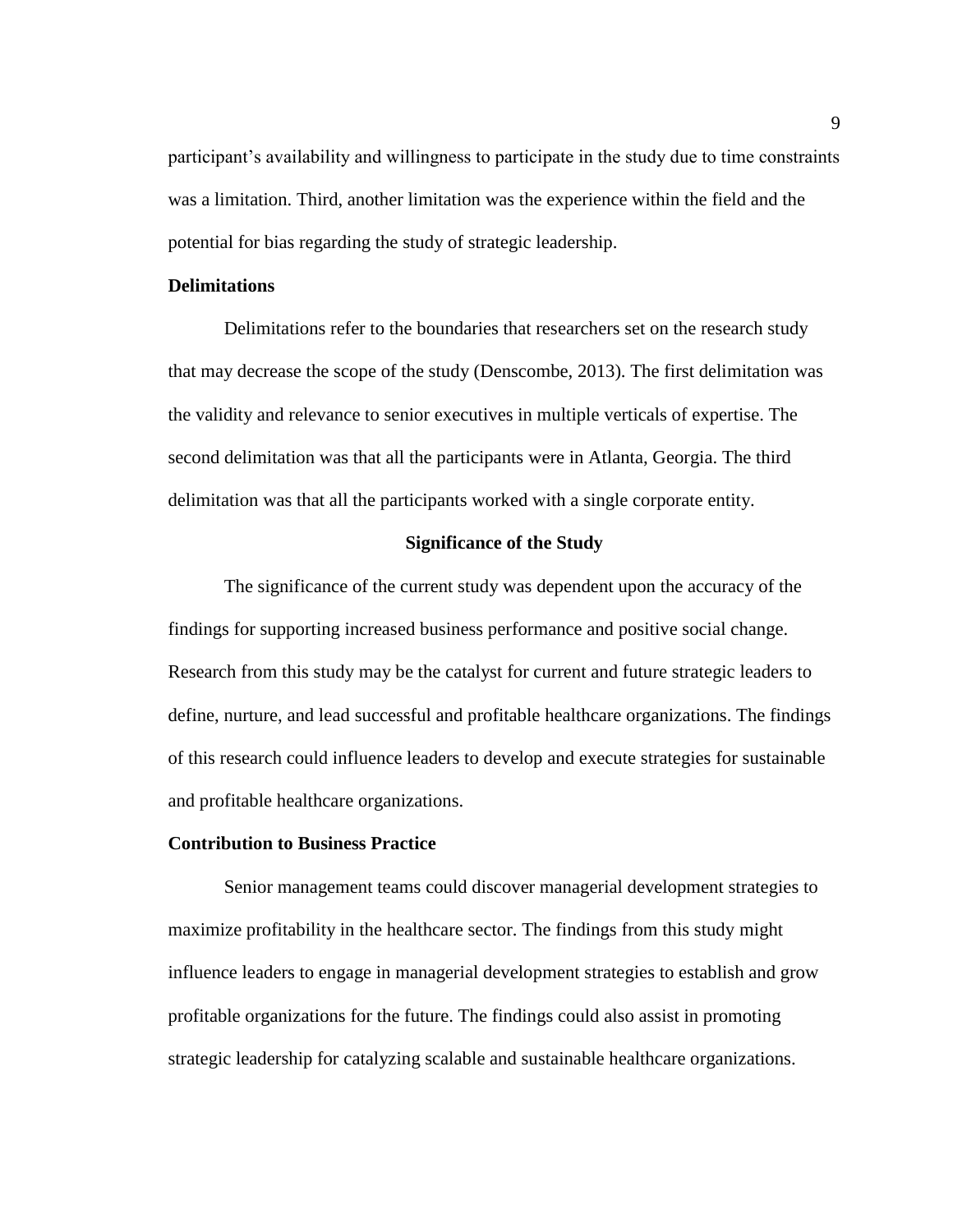#### <span id="page-22-0"></span>**Implications for Social Change**

The outcome of this study might help to develop critical strategic leadership practices that support sustainable healthcare organizations. Sustainable, profitable organizations could positively impact social change by creating employment opportunities and an overall improvement in individual living standards. Profitable and sustainable organizations positively benefit society and could prove to be the catalyst for growing communities' tax revenues for the benefit of citizens (Marozva, 2015).

#### **Review of the Professional and Academic Literature**

<span id="page-22-1"></span>I explored the role of strategic leadership in healthcare profitability. The central research question was as follows: What strategies do leaders in healthcare use to improve profitability? I conducted a review of academic literature to enhance and support the understanding of the phenomenon. The focus of the literature review was on strategic leadership, organizational performance, the role of the entrepreneurial mindset on the performance of an organization, and the resource-based view theory.

The literature review included multiple data points for reference. I used peerreviewed journal articles from multiple databases, such as Sage Premier, ScienceDirect, Business Source Complete, Emerald Management and ABI/INFORM, Deep Dyve, and Google Scholar. I also incorporated multiple sources from the Walden University online library and the Walden University bookstore. All articles gathered for the literature review were within the last 5 years, from 2015 to 2019. I utilized a combination of key search words, such as *strategy, leadership, organizational performance, RBV theory, transformational leadership, strategic decisions, profitability,* and *organizational*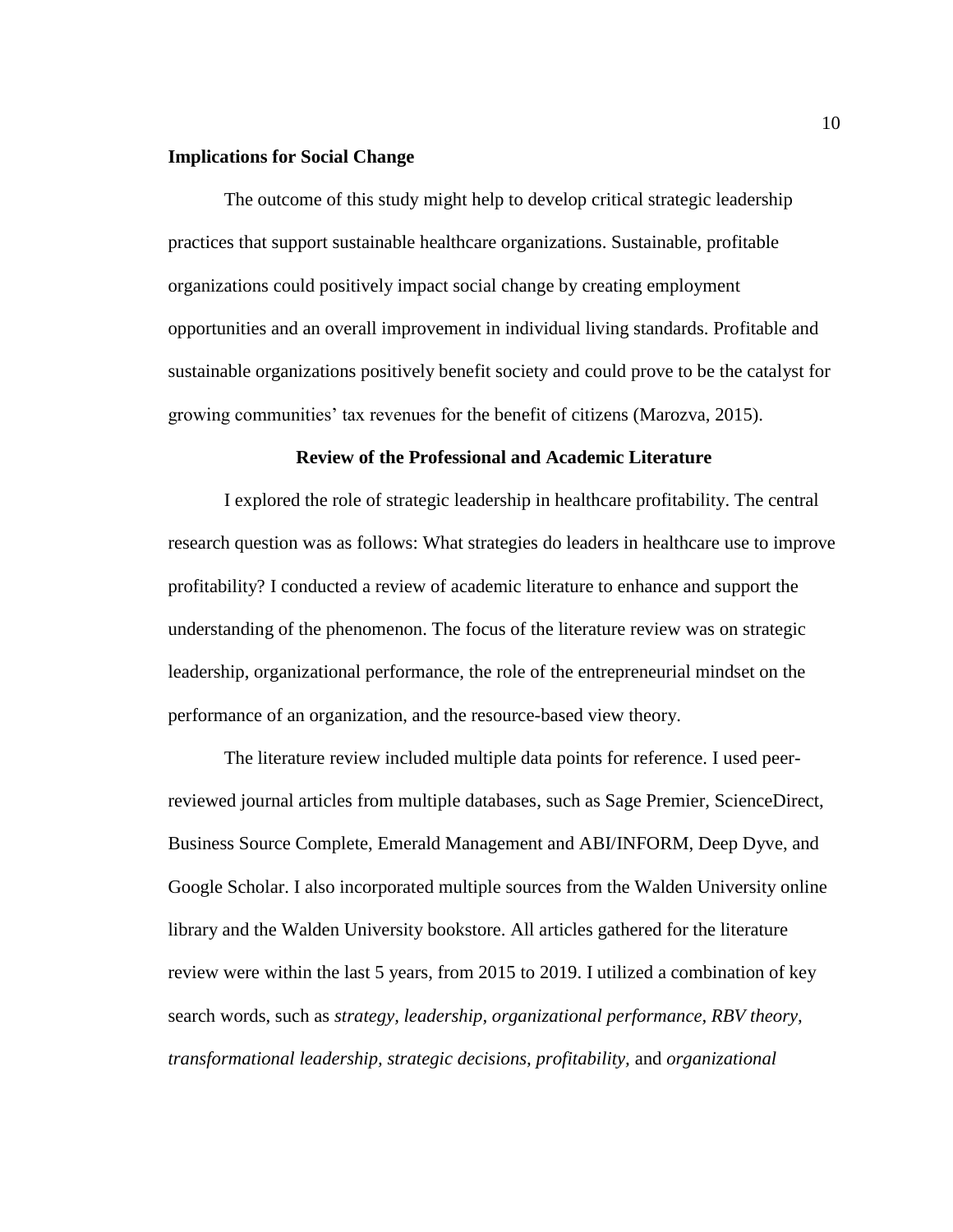*competitiveness* to locate scholarly peer-reviewed journals for further evaluation on the phenomenon. The search resulted in 145 articles. Of those 145 121 (85%) were between 2014 and 2019. There were 23 articles dated before the year 2014.

#### <span id="page-23-0"></span>**Resource-Based View**

The framework for this study was RBV, a popular business theory. RBV refers to a strategic management approach in which firms will gain competitive advantage by controlling the scarce and valuable resources at their disposal, or ideally, their inimitable assets (Van Alstyne, Parker, & Choudary, 2016). Resources in RBV have a value that is often applied to lowering costs or increasing consumer worth, are limited in their availability making them a competitive supply, and are challenging to replicate (Kellermanns, Walter, Crook, Kemmerer, & Narayanan, 2016). Researchers have used the RBV with resources to maintain a competitive advantage (Hoskisson, Gambeta, Green, & Li, 2018). For instance, a firm may develop internal opportunities through existing resources in new ways rather than trying to acquire new skills for opportunities that arise (Pee & Kankanhalli, 2016). In the RBV model, resources are critical to achieving higher organizational performance.

Four main concepts in the RBV framework may be applicable concerning healthcare firms. These include core (distinctive) competence, dynamic capabilities, absorptive capacity, and organizational ambidexterity (Stone, 2016). The four dynamic concepts aid in explaining the strengths of RBV.

Firstly, core competencies refer to the critical resources within the firm that, when effectively developed and exploited, can allow firms to produce unanticipated products,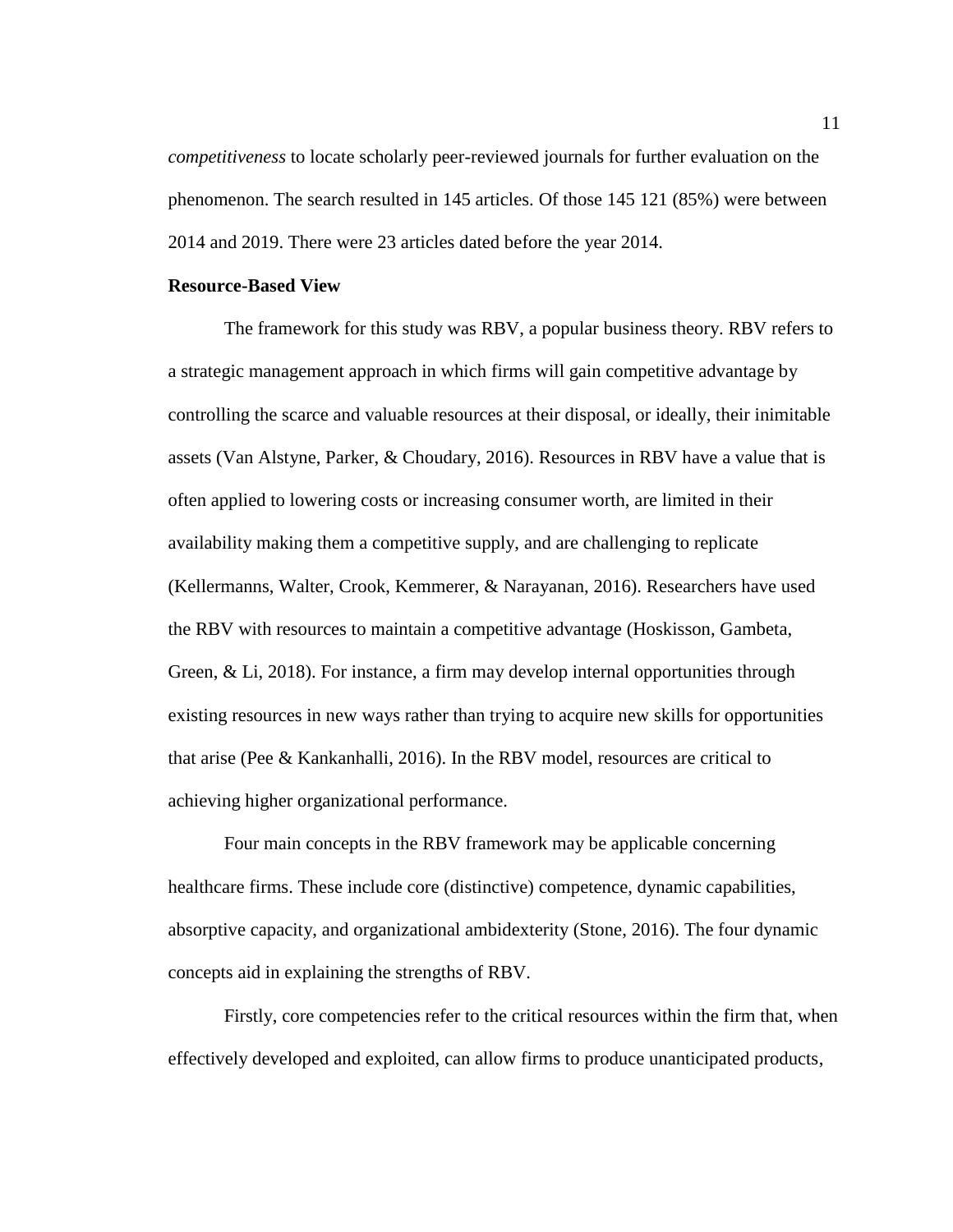which then give them a competitive advantage (Stone, 2016). Ferlie et al. (2015) provided a precedent for RBV in the healthcare industry by applying core competencies to conduct a consultation process with a U.K. healthcare unit to develop a modernized business model for the public sector. The consultation process developed core competencies that could be bundled together into a self-reinforcing process and emphasized areas where new competencies required development (Ferlie et al., 2015). Within this context, core competencies may be viewed as shared learning in the consulting unit emanating from the synchronization of networks and skills (Ferlie et al., 2015).

Another concept of RBV that applied to the healthcare industry is dynamic capabilities. Although there is no clear-cut characterization of dynamic capabilities, the concept refers to the tactical procedures by which leaders at firms realign their resources to respond when the market ruptures, develops, expires, or merges (Ferlie et al., 2015). Dynamic capabilities contribute to RBV by acknowledging the external environment as a tool to enable firms to attain sustainable competitive advantage (Ferlie et al., 2015). The application to the medical field of dynamic capabilities has suggested opportunities for success for many healthcare entities. For instance, in 2010, in Alberta, Canada, researchers explored organizational restructuring within primary care firms under stringent new management reforms and financial limitations (Ferlie et al., 2015). When applied to healthcare, leaders of firms can use the RBV to provide an opportunity to redistribute their internal resources to adjust to new processes based on business environmental circumstances and a limited budget to improve business outcomes (Ferlie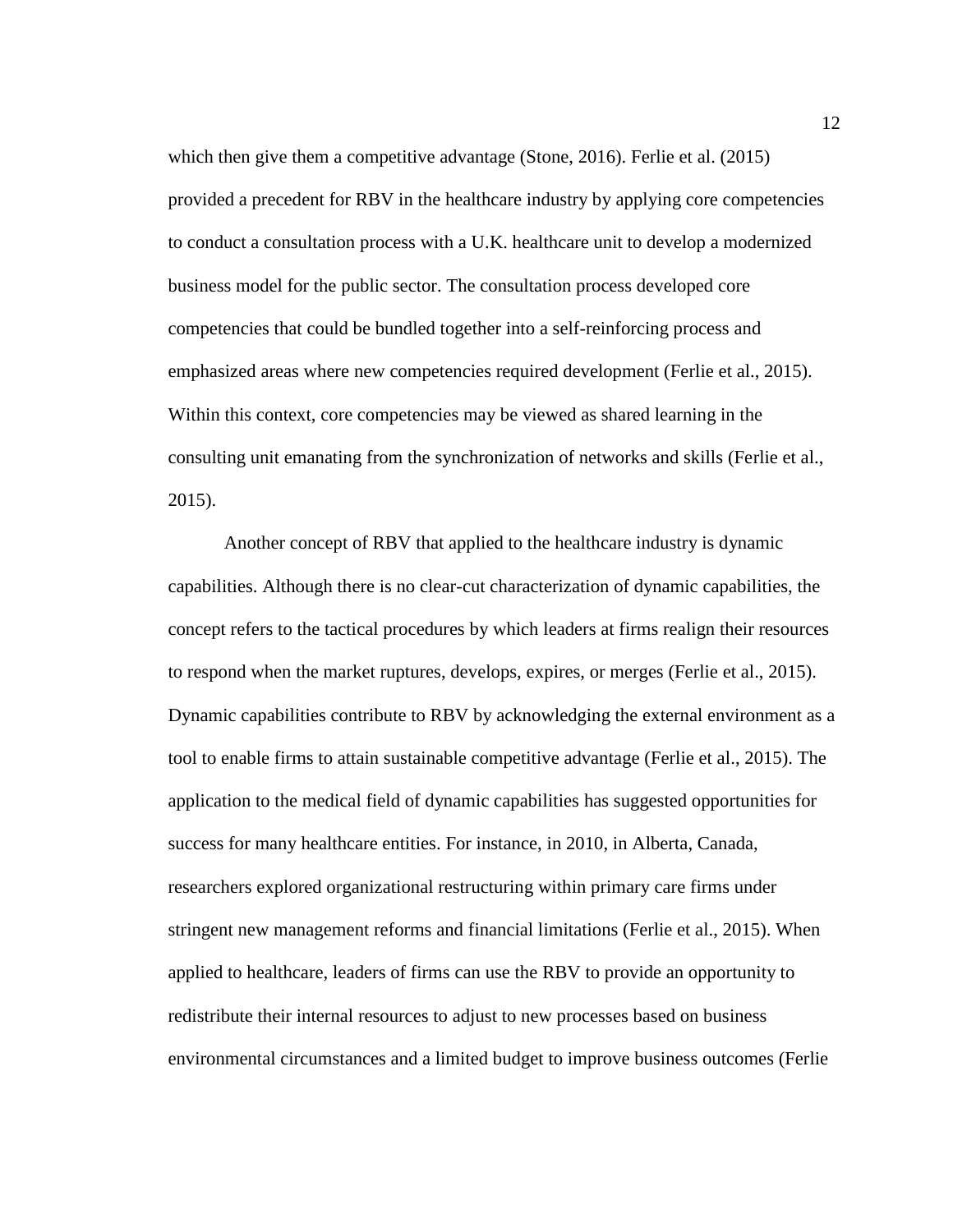et al., 2015). Leaders can use the RBV to ignore competitive market conditions in favor of focusing on strategic activities of public entities that are facing performance crises (Ferlie et al., 2015).

Dynamic competence is a form of the learning process. The trial and error learning process aids healthcare firms to operate through performance pressures to elevate primary care capacity and reduce pressure (Ferlie et al., 2015). Dynamic competence can be nurtured by classifying learning as a concealed genuine aptitude and adopting a strategy for leadership to build participation and trust through the system (Ferlie et al., 2015). The third characteristic of RBV applicable to the healthcare industry is absorptive capacity.

Absorptive capacity is the process of diffusion and presentation of knowledge (Ferlie et al., 2015). More specifically, absorptive capacity is when a healthcare organization identifies, integrates, and applies pertinent data for increased profit (Ferlie et al., 2015). Harvey et al. (as cited in Ferlie et al., 2015) uncovered that some of U.K. healthcare firms were weak in absorptive capacity by studying how poorly performing public healthcare firms were exposed to externally-imposed change by being unwilling to apply technology and publicly available information to correct their poor performance (Ferlie et al., 2015). Organizational ambidexterity is the final component of RBV that is relevant to healthcare firms.

Organizational ambidexterity permits firms to manage modern-day industry demands and adapt to variations in their environment (Kusumastuti, Kasim, & Hardjosoekarto, 2018). Rather than focus on acquiring outside resources for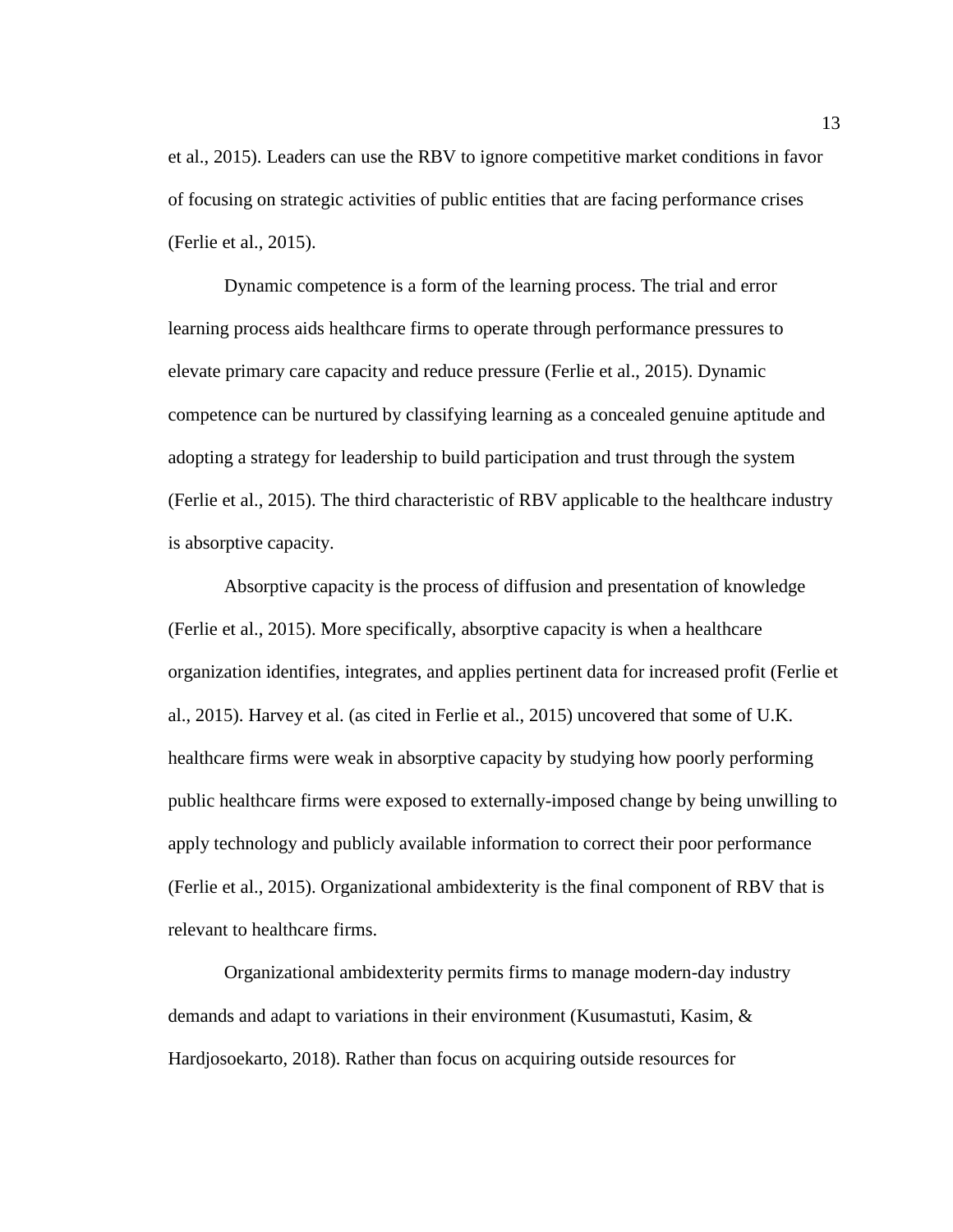organizational use, organizational ambidexterity maintains that businesses are capable of simultaneously exploring and exploiting resources (Kusumastuti et al., 2018). Therefore, organizations with ambidexterity will typically outperform firms that solely focus on one aspect of managing resources (Kusumastuti et al., 2018).

RBV recognizes that, for the short-term, available resources are externally determined while acknowledging that managers have a role in identifying opportunities and matching them, within limits, to the available resources (Stone, 2016). RBV recognizes that managers may strategically exploit market imperfection to improve their firms' performance, as it does not relinquish a significant role to the managers but connects internal and external environments in which they operate (Stone, 2016). With RBV, managers may be viewed as both proactive and adaptive to market changes (Stone, 2016). In this manner, it differentiates the academic study of strategic management from that of industrial organization economics.

#### <span id="page-26-0"></span>**Porter's Competitive Strategy and the Resource-Based View Frameworks**

Porter (1980) created generic competitive strategies to understand how a company practices competitive advantage within their marketplace. Porter's competitive strategy has been a focus of both practical and academic research and application. While decisionmaking styles of different managers vary, Porter's generic competitive strategies classified three styles applied to businesses across all spectrums. These styles include focus, cost leadership, and product differentiation.

**Focus strategy**. Focus strategy is the view that firms should serve a few unique segments or markets in a geographical zone (Lotayif, 2015). Lotayif (2015) professed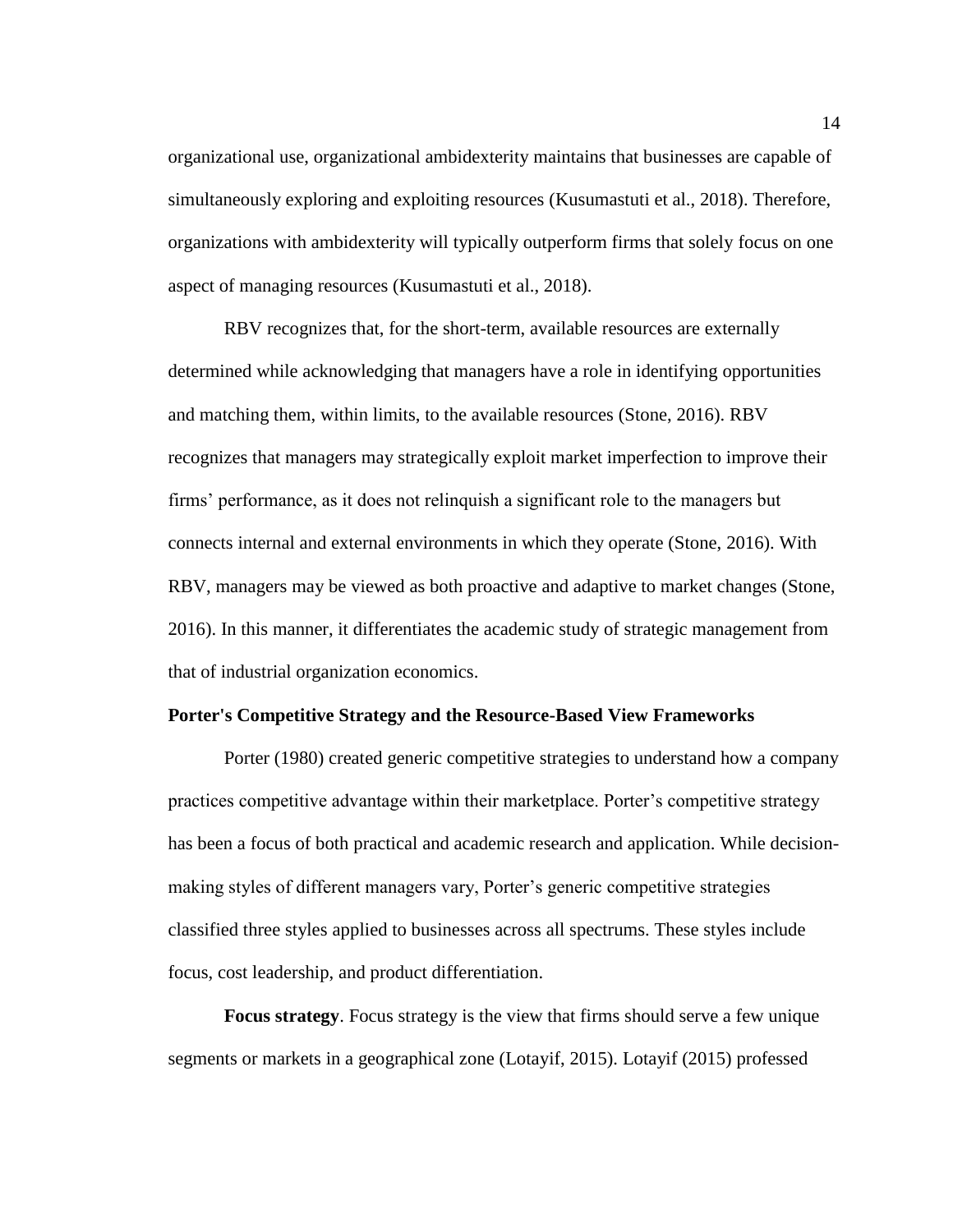that resources should be directed into these segments to take up a substantial portion of the market, which could result in long-term profitability. Advocates of focus strategy hold that economy of scale, market specialization, more excellent knowledge of the market, a high degree of control, and improved profitability by concentrating on a select customer base willing to pay a premium for an organization's services or products are beneficial outcomes from implementing a focus strategy (Lotayif, 2015). According to Elbrese (as cited in Lotayif, 2015), tailoring a product or service to customers has an increased likelihood of positive outcome when compared to companies that use diversification strategy.

Differentiation should not be confused with focus strategies. The differences between focus and differentiation strategy are the number of pursued markets that each strategy indicates leaders should plan to attend to (Lotayif, 2015). Focus strategy is aimed at smaller markets, while differentiation strategy is designed to serve multiple markets (Lotayif, 2015). Therefore, fewer resources are needed when an organization's leaders rely on focus strategy rather than differentiation strategy (Lotayif, 2015). While cost leadership and differentiation strategies are concentrated on competition methods, focus strategy emphasizes the market's location (Lotayif, 2015). Thus, pricing tends to vary across the three strategies.

Pulaj, Kume, and Cipi (2015) isolated some critical features of focus strategy. The first was that the pursued market should be large to be lucrative and enable the organization's progression (Pulaj et al., 2015). Secondly, organizational directors are blind to the potential within the growing market (Pulaj et al., 2015). Third, it is expensive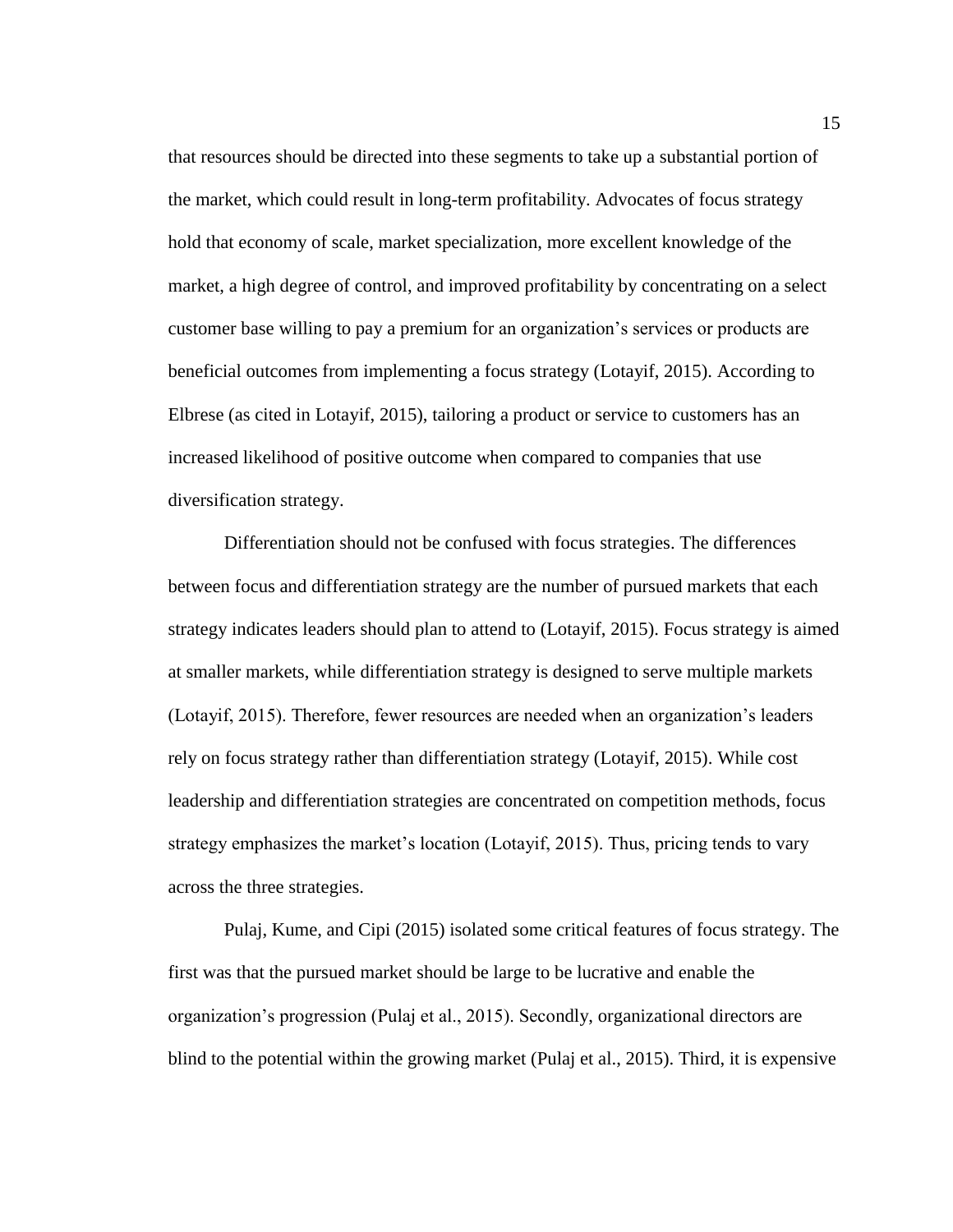and time consuming for business competitors to meet the needs of the niche market, as well as provide the needed attention to the general customer population (Pulaj et al., 2015). Lastly, as any industry is multifaceted, focus strategy permits the allocation of resources to reach the specific needs of the niche market (Pulaj et al., 2015). While similar, differentiation strategy also needs to be discussed.

**Differentiation strategy**. The second strategy in Porter's (1980) competitive theory is differentiation. Rather than rely on merely separating a product or service by cost, differentiation relies on providing customers unique features that draw the customer in, thereby increasing competitive advantage (Lotayif, 2015). An example of this is online shopping, as it may offer benefits such as increased market reach rather than merely reduced pricing (Lotayif, 2015). Differentiation, sometimes referred to as market diversification, is defined as distribution throughout varying markets to diminish the threat of condensed resource allocation and expand the firm's elasticity (Lotayif, 2015). Differentiation is aimed at attracting consumers through an enhanced focus on company image, customer service, product quality, expanded market, and integration (Lotayif, 2015). Therefore, the company is selling its brand and image for a premium price rather than just relying on the goods and services (Lotayif, 2015). Differentiation strategy allows for sales to multiple customer bases by adequately analyzing and marketing to a variety of targeted customers (Lotayif, 2015).

Organization leaders who use differentiation to increase competitive advantage do so by focusing on the development of unrivaled products and services that demand a superior value (Leonidou, Fotiadis, Christodoulides, Spyropoulou, & Katsikeas, 2015).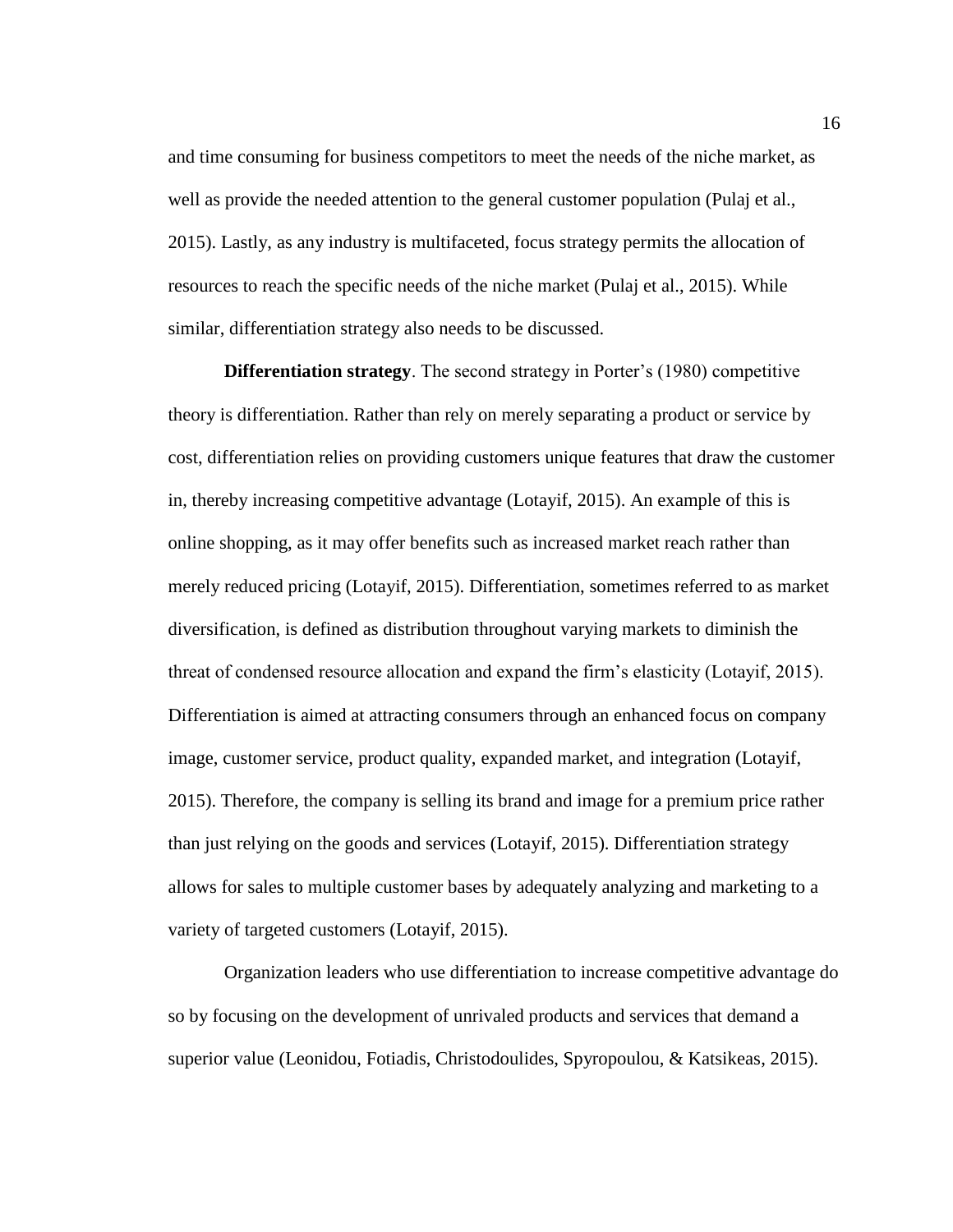Additionally, differentiation can aid businesses in sustainable cost-effectiveness when compared to cost leadership strategy (Lotayif, 2015). Differentiation strategy alone can cause an increased risk. Therefore it is vital to use it in conjunction with cost leadership (Lotayif, 2015). While differentiation may give an organization an edge in competitive advantage, it is also essential to focus on cost leadership.

**Cost leadership.** The third among Porter's (1980) generic strategies is cost leadership. Cost leadership addresses a competitive advantage by offering unrivaled low prices (Argyres & McGahan, 2017). Porter (1980) specified that only one organization could be the cost leader (Argyres & McGahan, 2017). Multiple ways to achieve cost leadership include but are not limited to mass production, organizational adeptness, minimizing costs and maximizing output, targeted advertising, total quality management (TQM), reducing overhead prices, and benchmarking (Kurt & Zehir, 2016).

Block, Kohn, Miller, and Ullrich (2015) asserted that cost leadership strategy focused on performance and efficiency rather than specialization or increased quality, as found in focus or differentiation. When using cost leadership, organization leaders focus on reducing costs through reducing overheads and production costs while increasing productivity to give businesses the best chance at widening their customer base (Bertozzi, Ali, & Gul, 2017). Further, cost leadership approach is successfully carried out when a firm outperforms its competitors in design, production, and marketing of comparable products (Bertozzi et al., 2017). There are multiple ways to implement cost leadership. Focusing on innovation and design, acquiring material at low cost, minimizing manufacturing cost and time, outsourcing, adapting to new technology, and continually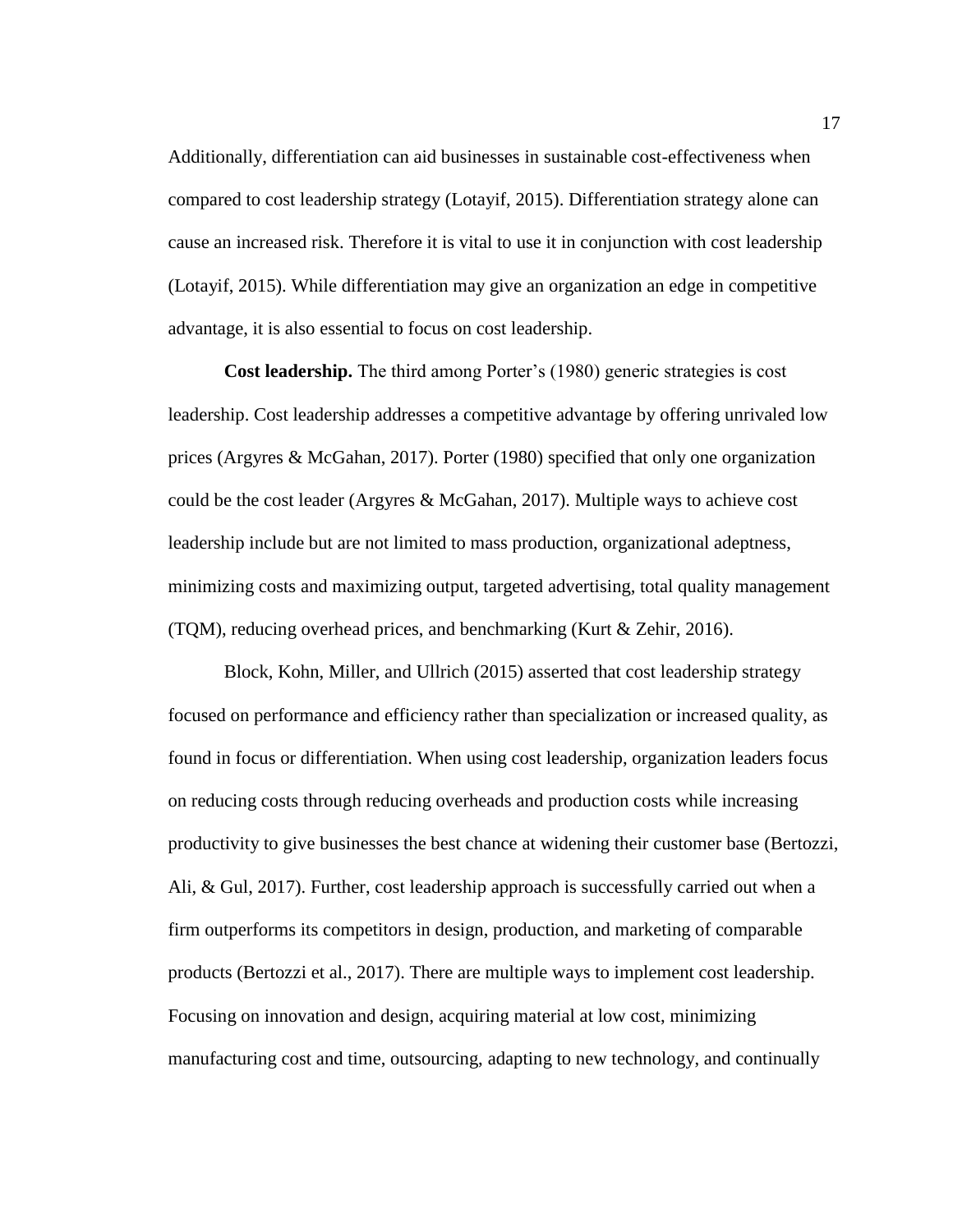reassessing and altering an organization's business processes can all lead to cost leadership within the market (Bertozzi et al., 2017). Cost leadership depends on securely reducing costs through efficient resource allocation while maintaining market domination (Bertozzi et al., 2017). In the following section I discuss how Porter's (1980) competitive strategy and RBV relate to or differentiate from one another.

## <span id="page-30-0"></span>**Comparison and Contrast Between Porter's Competitive Strategy and Resource-Based View**

Porter's (1980) competitive strategy explains an organization's strategy by focusing on the products its aimed market (Ouma & Oloko, 2017). This strategy gives prominence to the external influence on the development of strategy and suggests that a firm is supposed to evaluate forces in the industry that either present opportunities or pose threats to its survival (Ouma & Oloko, 2017). The dominant strategy of Porter's (1980) competitive strategy deals with the choice of the appropriate industry and firm positioning according to those forces (Ouma & Oloko, 2017). By contrast, RBV maintains competitive advantage through, its acquisition of unique, scarce, incomparable, non-substitutable resources, and the organization's aptitude (Ouma & Oloko, 2017). RBV does not focus on those products and services developed from those resources and capabilities (Ouma & Oloko, 2017). The RBV strategy is to leverage resources and capabilities across several markets and products rather than focusing on products or markets. RBV is inward-looking or an inside-outside framework, while Porter's (1980) competitive strategies in an outward-looking or outward-inside framework (Ouma & Oloko, 2017).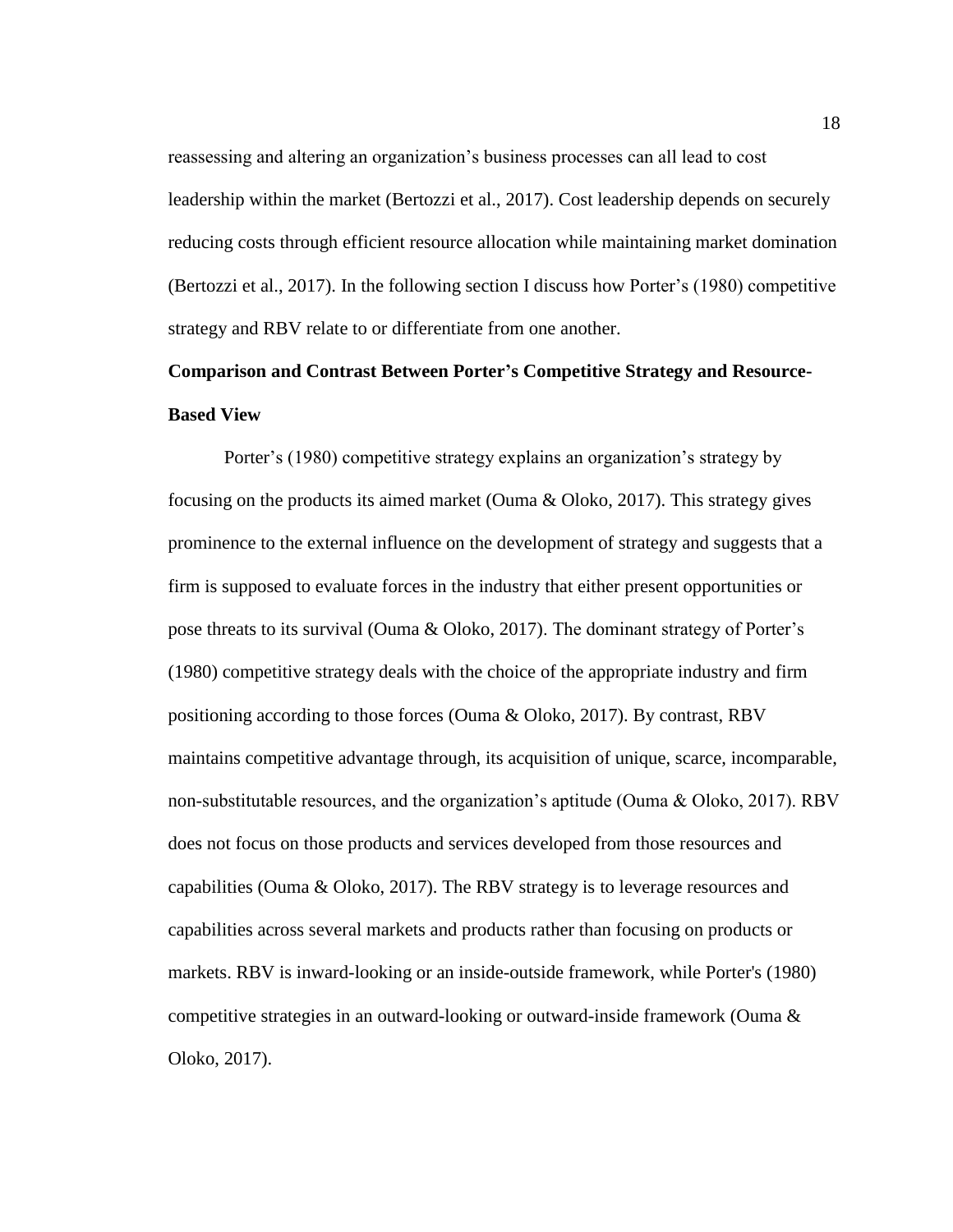A notable difference between Porter's (1980) competitive strategies framework and RBV is that these have different units of analysis. One can use Porter's framework to consider the industry as a unit, while one can use RBV to consider the firm as a unit of analysis (Ouma & Oloko, 2017). Nonetheless, both are prescriptive and based on the assumption that managers are rational beings. For instance, in Porter's (1980) competitive strategies framework, managers have the role of taking the right decisions and choosing the strategy that most improves the firm's position (Ouma  $\&$  Oloko, 2017). Equally, the RBV framework is not just about the perceptive abilities of the leaders coupled with the capacity to make appropriate decisions (Ouma & Oloko, 2017). RBV also entails the capacity to utilize the resources available to their firms innovatively to seize timely opportunities and form decisions and procedures that permit firms to respond to settings adaptively (Ouma & Oloko, 2017). Consequently, under the RBV framework, leadership is wholly tasked with identifying, developing, and deploying critical resources to maximize outcomes (Ouma & Oloko, 2017).

Lastly, while these two frameworks indicate alignment that firms aim to attain a competitive advantage, these sharply differ on how achievement was possible. Porter's (1980) competitive strategies framework focuses on above-average returns in the longrun, while the RBV framework focuses on rendering a competitor's advantage obsolete (Ouma & Oloko, 2017). Both theories may be obsolete if leadership is lacking.

#### <span id="page-31-0"></span>**Attributes of Effective Strategic Leadership**

Strategic leaders are known for their inspirational leadership quality. Leaders motivate others to reveal their flexible potential necessary to align with the strategic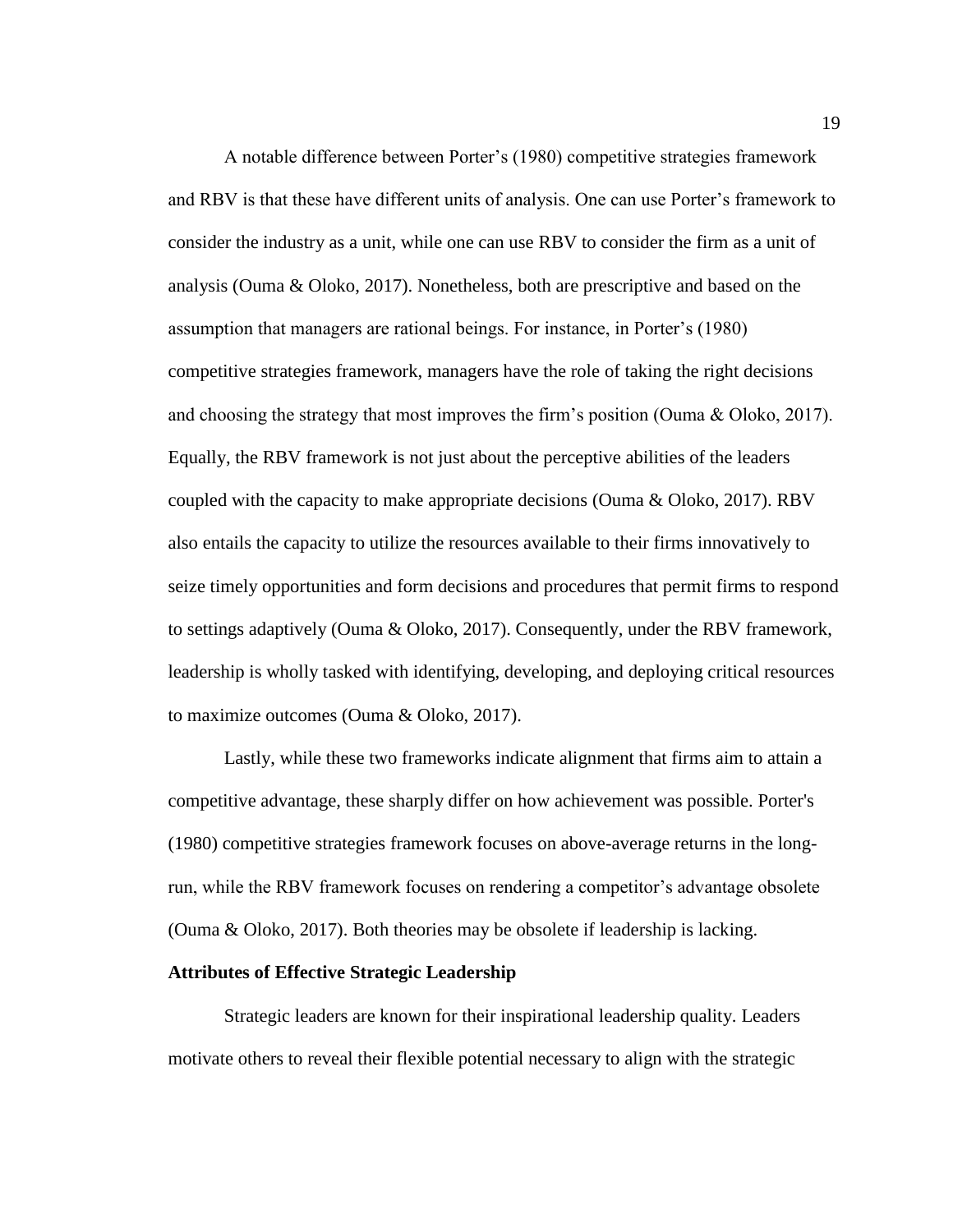agenda forward (Centre Management & Organization Effectiveness [CMOE], 2017). Inspiration is only imaginable in an atmosphere where leaders and their subordinates communicate liberally (CMOE, 2017). According to Mayfield, Mayfield, and Sharbrough (2015), a strong relationship between the leaders and employees can improve an organization's outcomes. However, this relationship is reliant on the performance of the leaders. For instance, a robust interpersonal association between leaders and workers has a significant influence on workplace coherence and consequently organizational output (Mayfield et al., 2015). In an extensive literature review by Coleman and Bourne (2018) which focused on leadership skills, behaviors, knowledge, and values, the author has uncovered essential characteristics necessary for successful leadership. The first aspect was that leaders should be able to anticipate any upcoming challenges (Coleman & Bourne, 2018). Leaders should be able to make immediate decisions with partial knowledge while being able to see the entire scope of the organization's goals. Leaders should grow and support their employee's confidence and capabilities.

Additionally, it is essential to be aware of how to interact within the organization's environment and be able to learn and adapt to the needs of their team (Coleman & Bourne, 2018). Lastly, leaders must be able to settle employee disputes, while cultivating a culture for them to succeed. These eight components can lead to better organizational outcomes (Coleman & Bourne, 2018).

The second attribute that has been found to lead to high organizational performance is charisma. According to Boehm, Dwertmann, Bruch, and Shamir (2015) charisma increase organizational success by creating a strong sense of organizational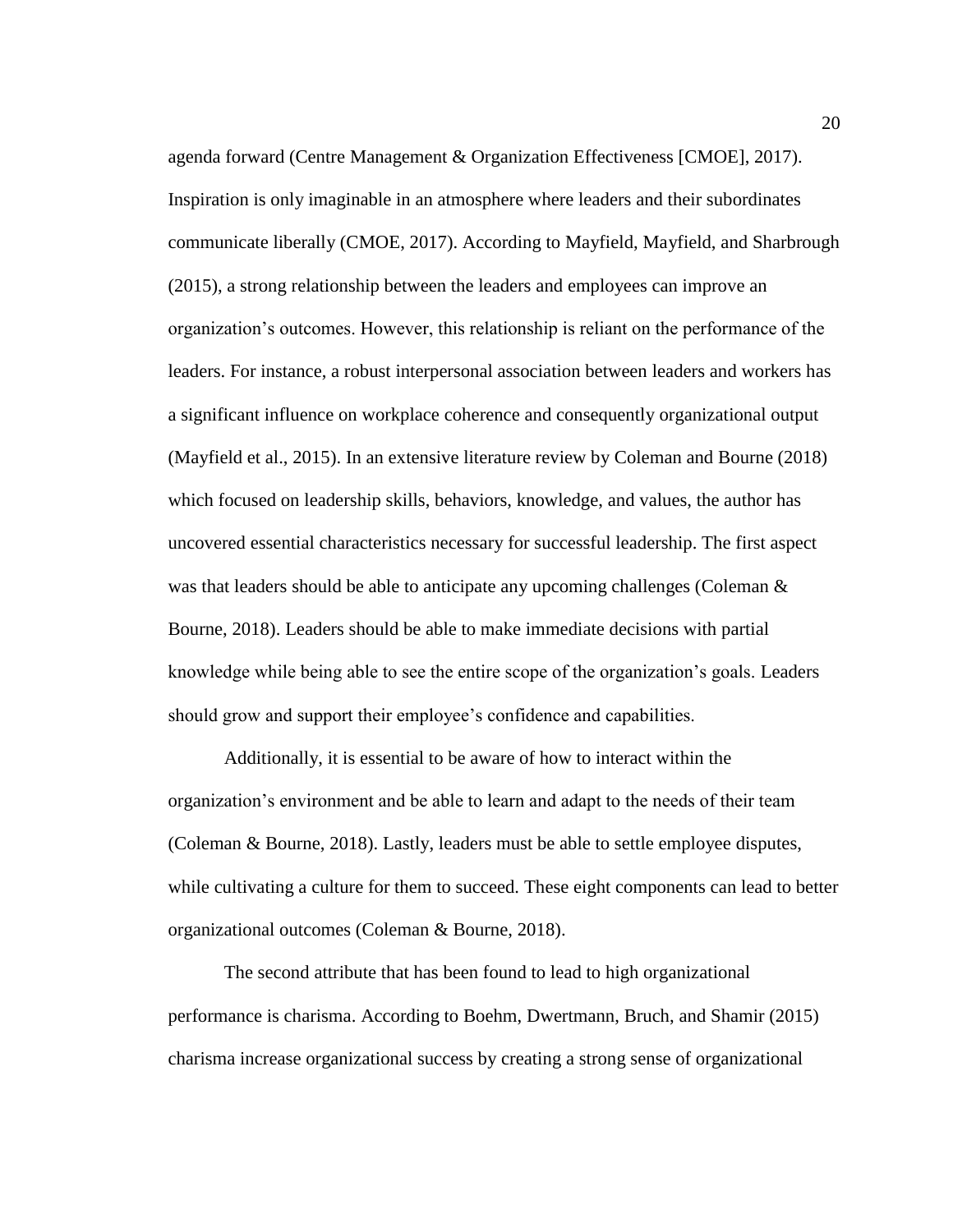identity. As leadership can account for 45% of organizational success, it is vital to understand the relationship between charisma and organizational output. Existing literature has found a mixed relationship between leadership charisma and organizational performance. However, Boehm et al. (2015) in a study of 150 German companies found that charisma has a positive effect on organizational identity which can increase employee and organizational outcome. According to Witts (2016), individual leader's attributes have a minimal no in leadership effectiveness leadership itself encompasses a set of behaviors. Effectiveness of any leadership included attributes that can influence the behavior of the leadership and have a significant impact on organizational performance (Jing & Avery, 2016). Additionally, situational and environmental factors can also influence leadership. As such, not all leaders are competent in all situations and one leader can be useful in one situation and not in another.

The third attribute of strategic leaders is insightfulness. Strategic leaders tend to possess the ability to assess the environment and recognize contextual clues regarding that may reveal prospects or dangers (CMOE, 2017). Leaders should be the first to spot new trends and advancements, as they measure the softest signs of opportunities and initial indicators of future trouble (CMOE, 2017). Instead, successful leaders rely on effective sources concerning their profession and industry, technological advancements, and social atmosphere to guide the organization forward (CMOE, 2017).

Lastly, effective strategic leaders are collaborative and have a clear perspective. Efficient strategic leaders are proactive, future-thinking, and foster a team atmosphere and communicate a direction toward organizational objectives (CMOE, 2017). Moreover,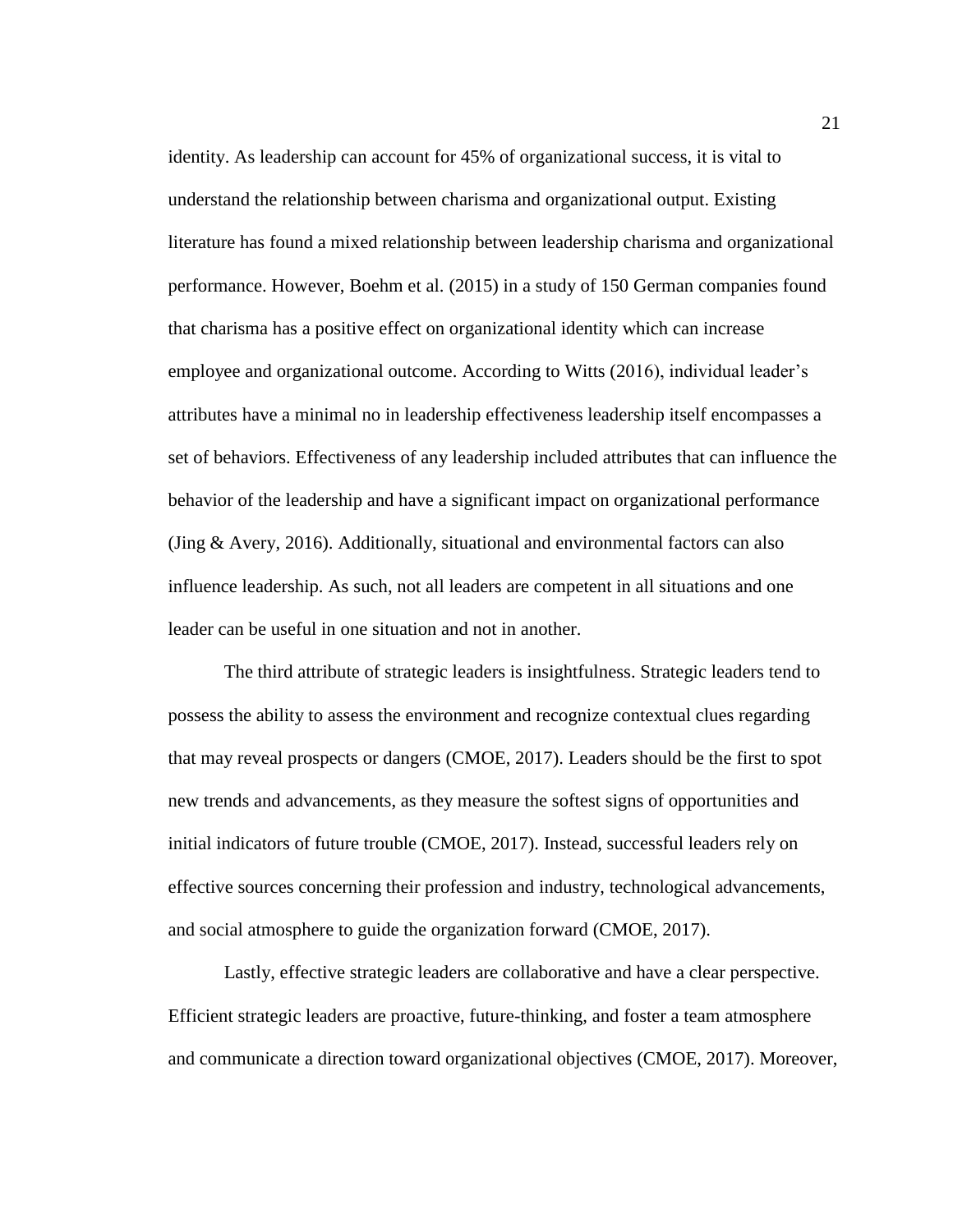leaders know how to preserve the precision of purpose through vision and determination (CMOE, 2017). Leaders guide their teams through trouble by making appropriate choices (CMOE, 2017). Leadership has a vital role in training and skills development.

#### <span id="page-34-0"></span>**Strategic Leadership Training and Skills Development**

Within their website, the CMOE (2017) proclaimed that business leaders should be capable of providing motivation, guidance, and encouragement to increase profitability and outcomes. Employees rely on their leaders for strategic guidance for instruction to improve company realization and output (CMOE, 2017). Strategic leadership is not limited to the understanding of the newest strategic models and tools but asks for awareness of one's leadership skills and influence, as well as streamlining processes (CMOE, 2017). Strategic leaders placed with high responsibility make decisions that determine the success or failure of a project (CMOE, 2017). With strategic leadership cultivated and embraced, an organization experiences continued growth, greater customer satisfaction, high employee retention and great overall performance (CMOE, 2017). Strategic leadership depends on the formulation, implementation, and sharing of a clear plan of success which could motivate and persuade employees to follow the leader's vision (CMOE, 2017).

Schoemaker, Krupp, and Howland (2013) identified six specific skills in strategic leadership. Many organizations have leaders who cannot identify abstruse hazards and unseen prospects (Schoemaker et al., 2013). Strategic leaders are observant of their market segments and related environment and sharpen their capacity to anticipate any signs of change (Schoemaker et al., 2013). Anticipation extends beyond predicting the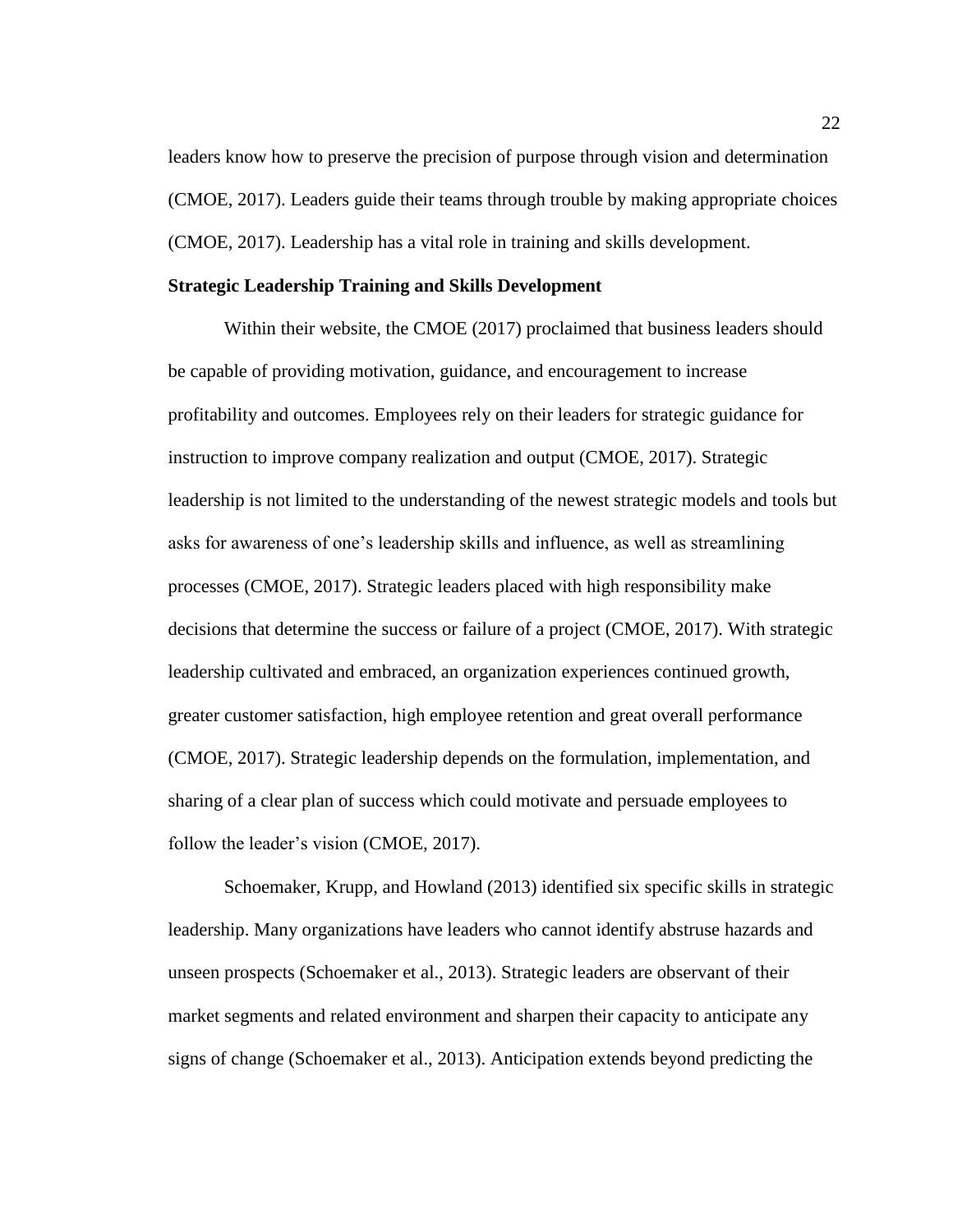competitions is future but also the development of one's leadership skills, such as active listening (Schoemaker et al., 2013). Anticipation should become second nature to easily anticipate and plan strategic actions possible conflict resolution (Schoemaker et al., 2013).

The second skill of a strategic leader is the ability to defy the industry standard (Schoemaker et al., 2013). These leaders challenge their own beliefs and those of others by creating an open environment of differing thought (Schoemaker et al., 2013). Strategic leaders should not decide and implement a plan before they have been in deliberation and reflected on the issue through a variety of lenses (Schoemaker et al., 2013). Therefore, strategic leadership depends on perseverance, resolution, and tolerance (Schoemaker et al., 2013).

Thirdly, a strategic leader should possess the ability to interpret. After a leader anticipates the market and challenges industry norms, they may have complex and conflicting data (Schoemaker et al., 2013). As such, before a leader decides on a strategic plan, they must be adept at interpretation (Schoemaker et al., 2013). Whether it is statistics and figures or employee and customer satisfaction, strategic leaders must strive for meaningful intuitions through murky information (Schoemaker et al., 2013). Therefore, a leader must identify facts and decipher any unnoticed, hidden repercussions (Schoemaker et al., 2013).

The fourth skill of a strategic leader is the capacity to make decisions. Leaders are often called on to make quick, difficult decisions based on limited data (Schoemaker et al., 2013). To contend with that challenge, a strategic leader rarely commits to simplistic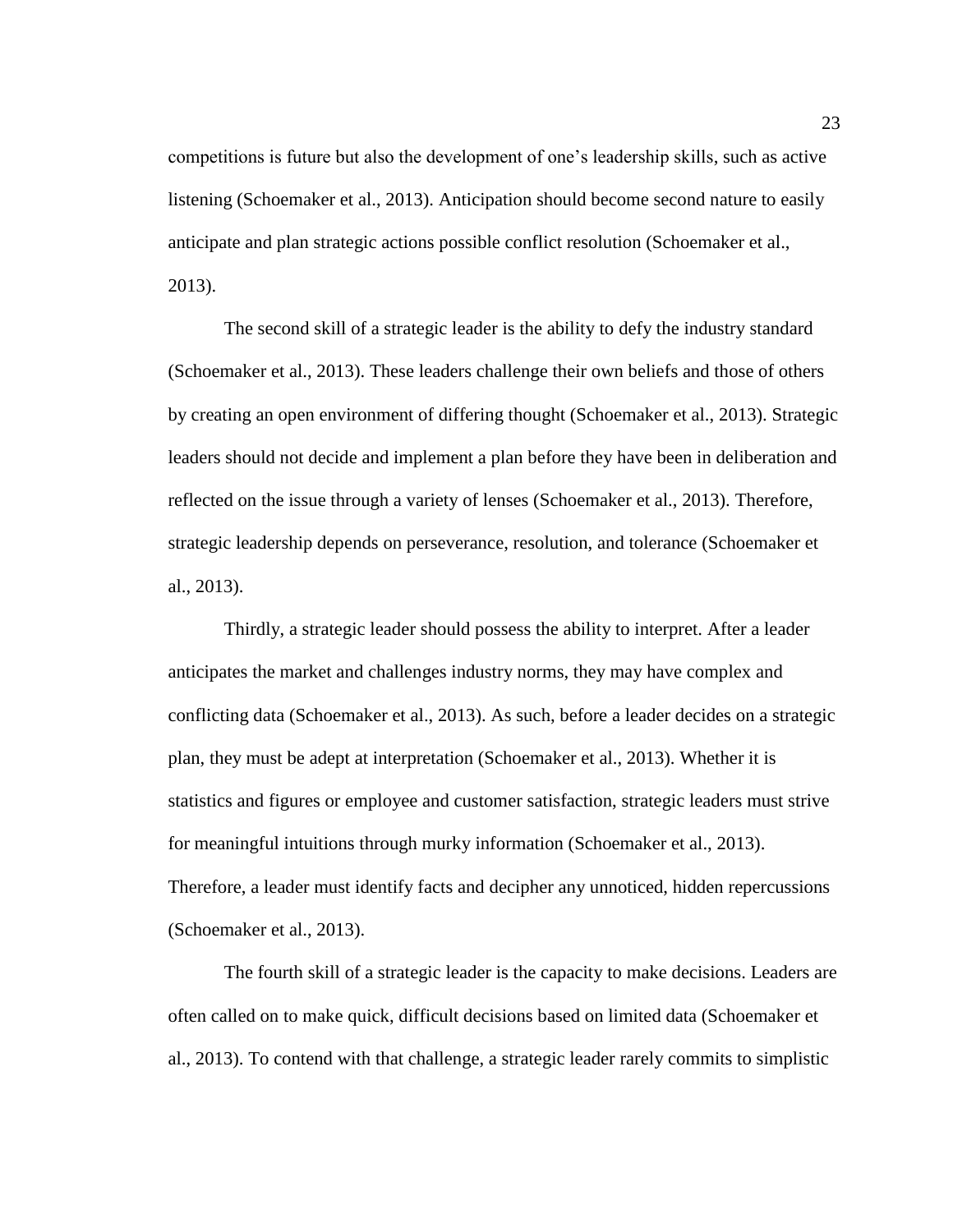conclusions; instead, they focus on available options (Schoemaker et al., 2013). Strategic leaders invariably consider the implications involved, considering short- and long-term objectives (Schoemaker et al., 2013). Strategic leaders must have the bravery to commit to their plans through a rigorous decision-making process (Schoemaker et al., 2013).

The fifth skill of a strategic leader is the ability to align different process or people's activities toward the achievement of their organization's common goal. Strategic alignment of people calls for a pre-emptive approach to the interaction between subordinates (Schoemaker et al., 2013). A trusting relationship and trustworthiness are essential between the leader and their employees (Schoemaker et al., 2013). No matter how good one is at anticipating, challenging, interpreting, and deciding on a strategy, aligning one's people can make it difficult for the achievement of a vision.

Lastly, a strategic leader must have the ability to allow for an opportunity to learn and develop within the organization (Schoemaker et al., 2013). A strategic leader should be able to promote a culture of self-reflection and may often find answers from success and failure (Schoemaker et al., 2013). Strategic leaders review their teams' failures in an unrestricted and productive way to maximize outcomes (Schoemaker et al., 2013). These are no inherent skills as strategic leadership requires training and skills development. Kaiser and Curphy stated that U.S. firms had invested \$14 billion in improving the managers' aptitudes or nurturing new ones through leadership training (as cited in Schroeder, 2018, p.1). When asked to rank their top three human-capital priorities, more than 500 executives identified leadership as both present and future priority with 2/3 of respondents identifying leadership development as their priority number one.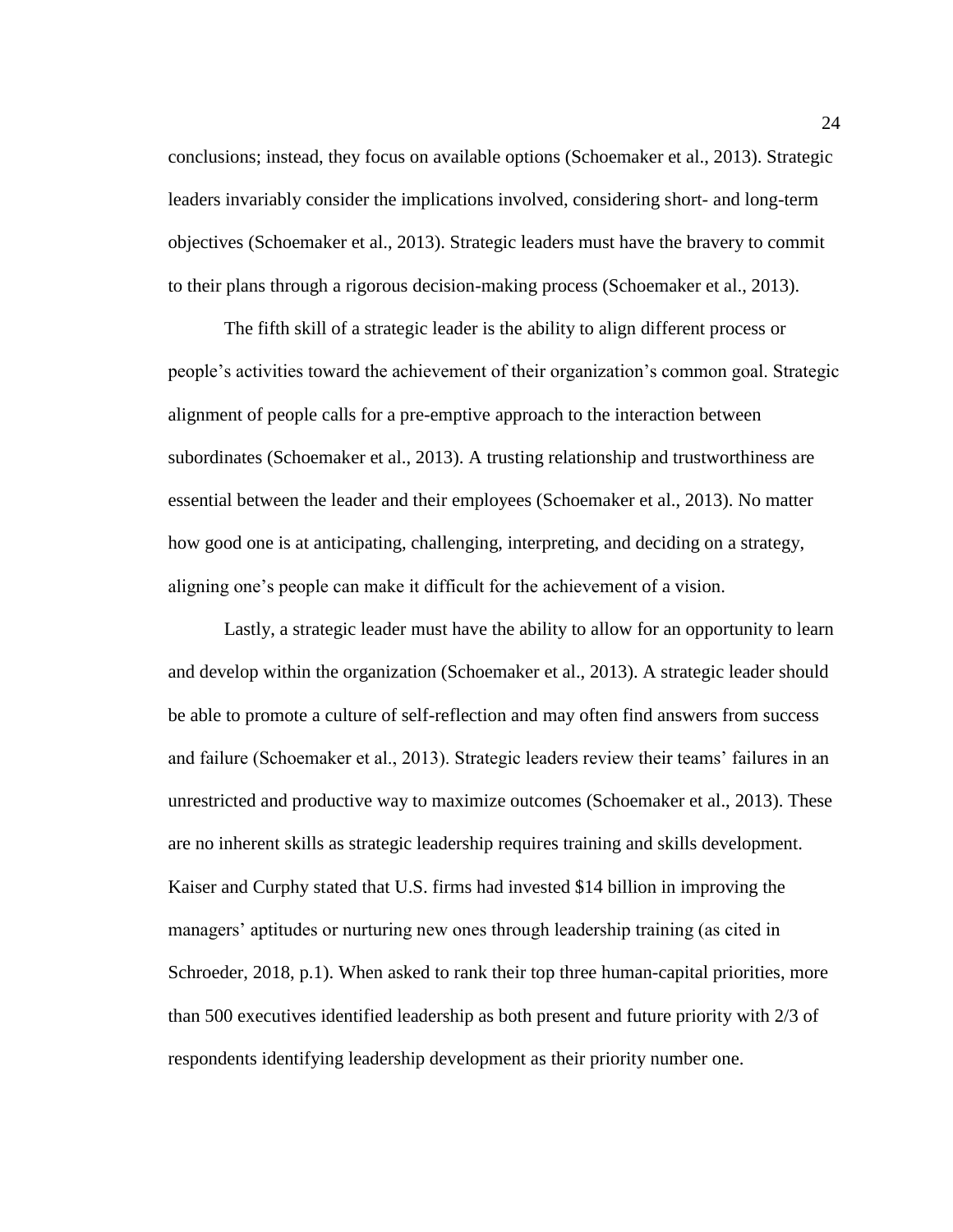Leadership at firms could use different ways to train and develop their leader's strategic skills by recognizing that an organization had emerged, yet unnoticed or muted skills (Leitch, Lancefield, & Dawson, 2016). Leaders tend to exhibit excellent performance, consistent determination, and capacity to provide solutions to organizational obstacles (Leitch et al., 2016). Unfortunately, while these are treasured qualities, these are not necessarily the skills of a strategic leader (Leitch et al., 2016).

Leadership at a firm can use five principles to train its managers to become strategic leaders, and these include a combination of individual capabilities and organizational systems (Leitch et al., 2016). The first among such principles is the distribution of responsibilities (Leitch et al., 2016). Practice, which requires a substantial amount of autonomy, is one of the ways through which strategic leaders can gain the skills required for a strategic leader (Leitch et al., 2016). Leaders at the top hierarchy are supposed to push the power to those in the lower hierarchies in an organization so that they too can be empowered to make decisions (Leitch et al., 2016). Sharing of responsibilities accord would-be strategic leaders a chance to observe what happens when they take risks (Leitch et al., 2016). Also, it increases the combined intelligence, adaptableness, and resilience of the organization over time when the intelligence of those external to the old-style decision-making hierarchy is harnessed (Leitch et al., 2016).

The second principle is the principle of honesty and openness about the information (Leitch et al., 2016). In most organizations, the management structure adopts the military model in which the flow of information is usually restricted since, in this model, the same information is equivalent to power (Leitch et al., 2016). The tragedy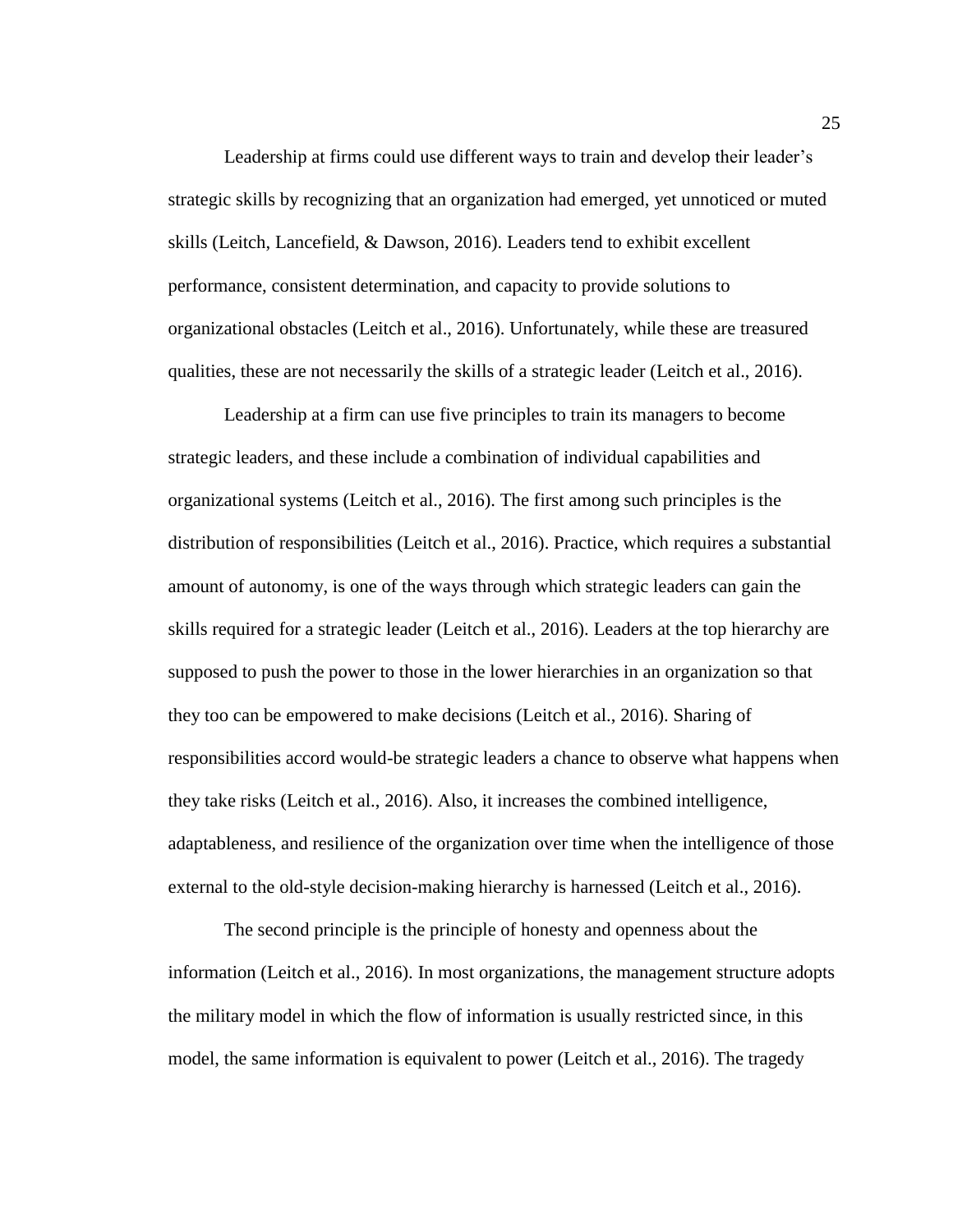about this kind of management structure is selectively dispensed; some people end up making uninformed decisions. Usually, such people have little or no knowledge about essential factors that are crucial to the organization's strategy (Leitch et al., 2016). Leaders can struggle to make the right decisions when one is not encouraged to comprehend the bigger picture to make appropriate inquiries about the information that one stumbles across. Some competitive secrets, such as information regarding the products under progress, may need to be concealed; therefore, employees require a broader informational base for them to develop into strategic leaders (Leitch et al., 2016). For instance, if an organization's productivity plummets suddenly, an opportunity to institute a change may occur (Leitch et al., 2016). Understanding such a problem occurs only f there is a candid conversation, and where it is hidden, it may engender temptations to change data to look better (Leitch et al., 2016). In this case, the loss of an opportunity for strategic leadership happens.

The third principle is created for multiple paths for testing ideas (Leitch et al., 2016). Development and presentation of ideas is a critical skill for a strategic leader. Strategic leaders must connect ideas in ways that create value to the organization (Leitch et al., 2016). Organizations can train strategic leadership within their ranks by setting up structures through which people can bring their innovative thinking to use, eventually making them able to learn how to leverage their creativeness (Leitch et al., 2016). This approach contrasts markedly with the outmoded cultures, whereby the commonly used channel for ideas is limited to one's line manager. Individual managers may opt to value the idea or ignore it, thus blocking it from moving forward. As an alternative, leader of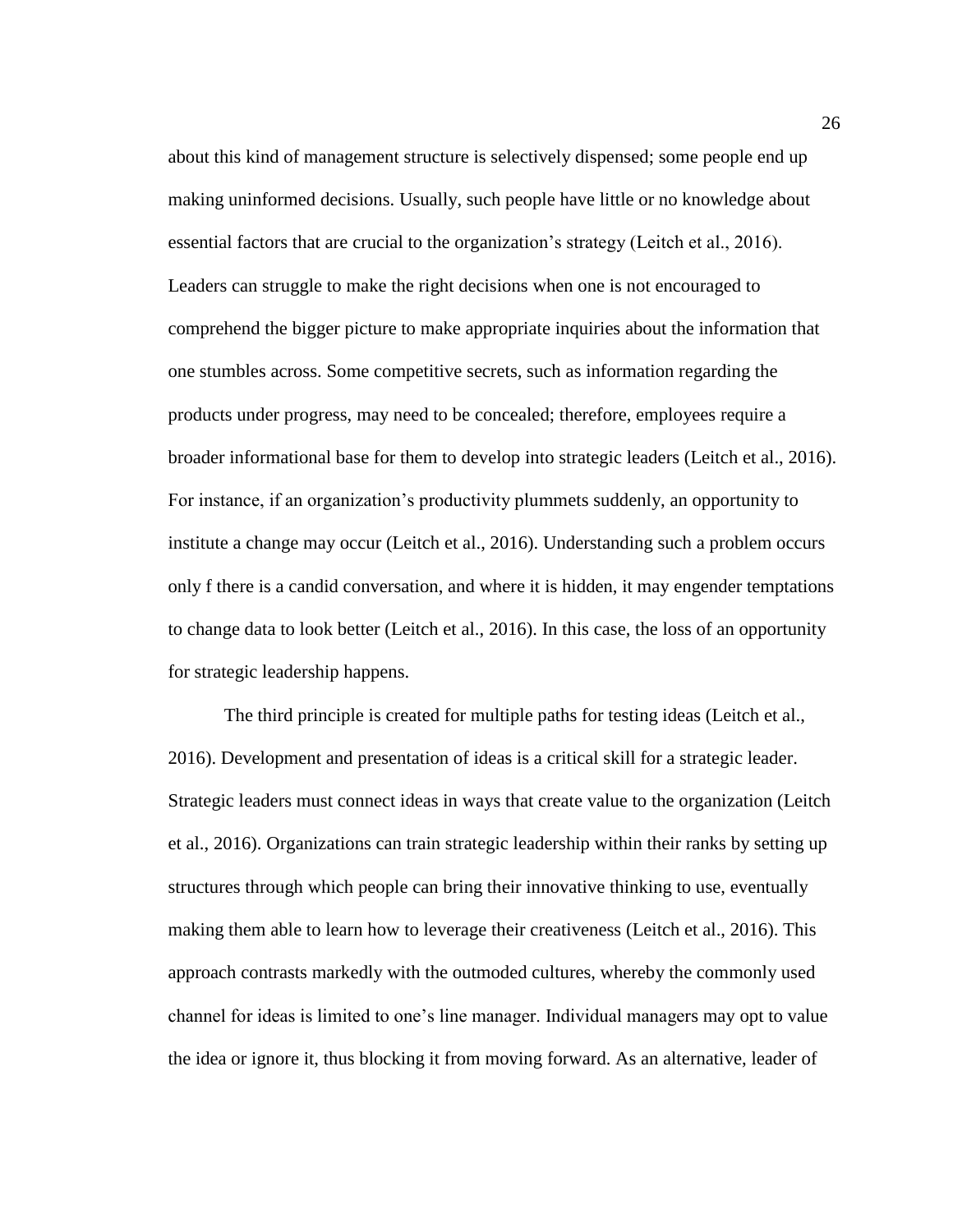organizations can also create multiple channels of innovative thinking, some of which can be cross-functional meetings, wherein people can exchange ideas between likeminded peers and test these against each other's cognition (Leitch et al., 2016). Alternatively, apprenticeship, where potential strategic leaders sign up for mentorship with leaders who are well equipped to assist them in developing their skills, can be adopted (Leitch et al., 2016).

The fourth principle is the provision of access to other strategic leaders (Leitch et al., 2016). A firm can allow its budding strategic leaders to interact and work with their peers across the organization (Leitch et al., 2016). Isolation may harm strategic leadership, but once people discover there are others in the organization with whom they share certain predispositions, leaders develop openness and adeptness in improving the strategic value of their actions (Leitch et al., 2016).

The last principle is the development of opportunities for experienced-based learning. According to Leitch et al. (2016), a vast majority of strategic leadership development programs are informative rather than experiential. Ordinarily, classroombased training is cheaper to implement (Leitch et al., 2016). Although outmoded leadership training can grow good managerial skills, strategic leaders need the experience to realize their full potential. Understanding such skills must be recognized in how a business uses them.

#### **Strategic Leadership in Business Organization**

Every business organization should have a business strategy for all the market segments it serves, as it improves the organization's competitive position in an industry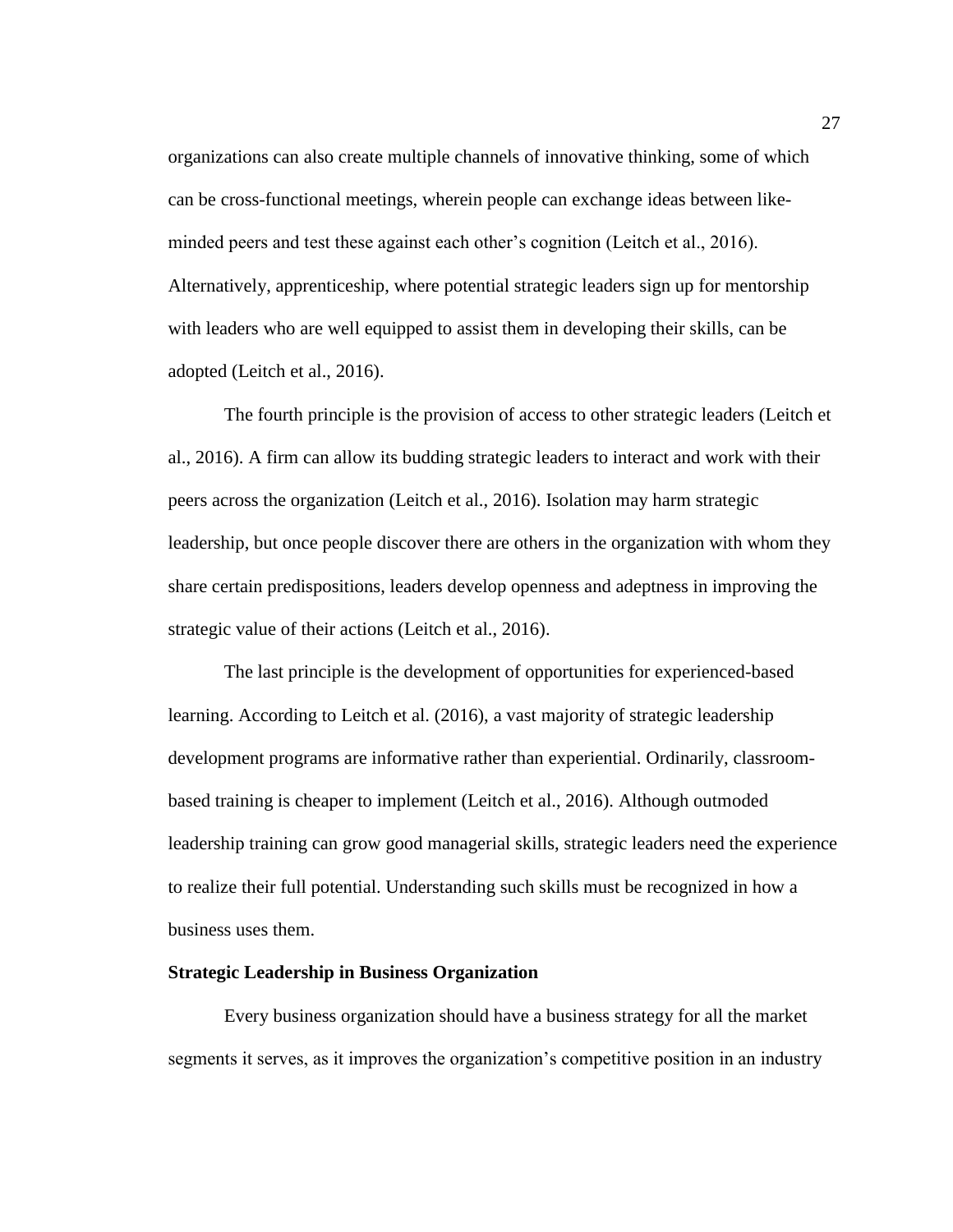or market (Wheelen, Hunger, Hoffman, & Bamford, 2015). The onus of strategic thinking and decision-making or effective strategic leadership rests with the top management (Redmond, n.d.). Notably, the chief executive officers (CEOs) and senior management must make a strategic decision and create an organizational context that guarantees long-term profitability of the firm and its eventual success (Redmond, n.d.). From this perspective, strategic leaders can make a competitive difference within an organization.

Thompson et al. (as cited in Tapera, 2014) stated two fundamental reasons why strategic leadership is imperative. First, organizations' leadership needs to vigorously cultivate configurations for long term business planning (Tapera, 2014). An unambiguous strategy is the management's prescription for doing business, its path to competitiveness and its means of attracting customers and improving profitability (Tapera, 2014). Second is that a strategically-focused organization has a higher likelihood of being profitable than another, which prioritize other things arguing that strategy is secondary. An effective strategy formulation and implementation have a positive impact on the growth of revenues, earnings, and the return on investment (Tapera, 2014).

Generally, an organization's senior management impacts on all the stages in the management process (Redmond, n.d.). It sets the organization's direction, revitalizes the creation of innovative strategies, and the energy to push through the effective implementation of those strategies. Strategic leadership influences the firm's strategic process, as shown in Figure 1.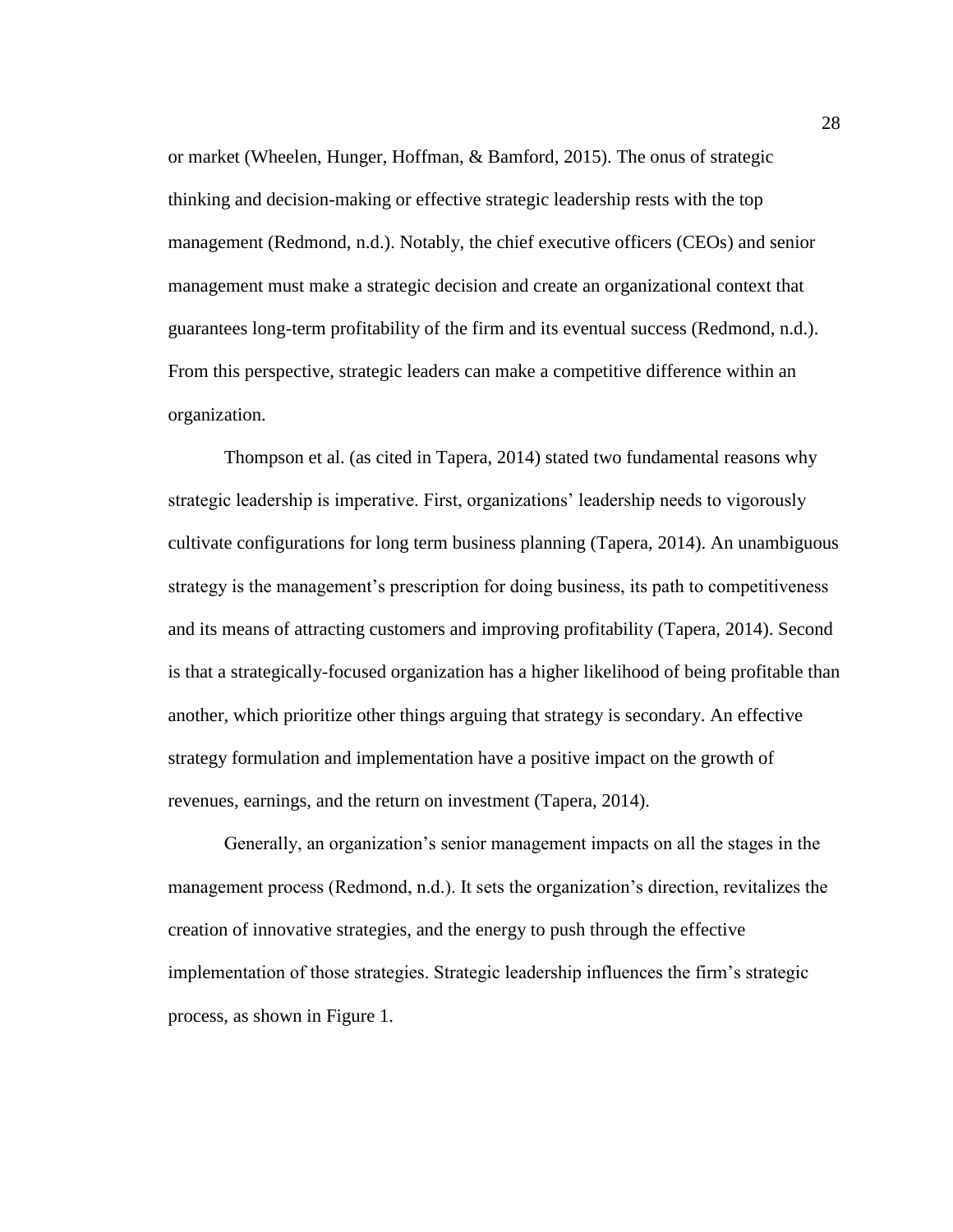



Strategic leadership focuses on several overlapping and interlinked strategic leadership actions to contribute to the firm's overall performance (Redmond, n.d.). The first set of these strategic actions are those aimed at determining the organization's strategic direction. Strategic leaders develop, articulate, and communicate a clear vision for the organization. (Redmond, n.d.). For example, leaders should paint a picture of where the organization wants to be in the following 5-10 years to encourage other employees of the organization to buy into that vision. The vision serves as the destination for the organization, and hence a guide for the designing and implementation of the strategies (Redmond, n.d.).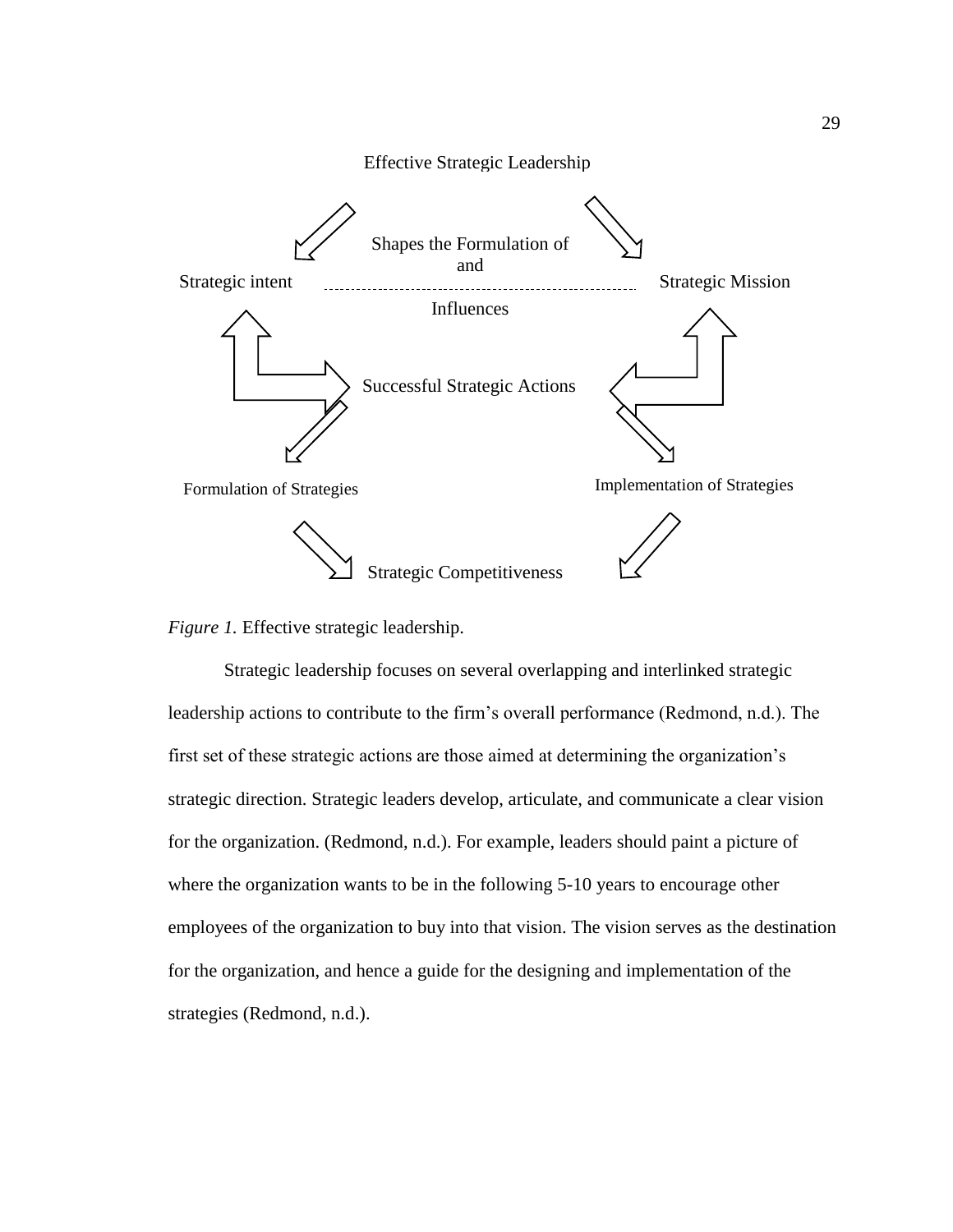The second set of strategic actions is those meant for the exploitation and maintenance of core competencies. Core competencies are those resources and capabilities at an organization's disposal, which it can exploit to gain a competitive advantage over its rivals (Redmond, n.d.). The organization's senior management must ensure that its core competencies are maintained and developed over time, so these remain relevant. Leaders must ensure an organization's competencies form part of its competitive strategy's basic units and are effectively leveraged in the implementation of that strategy (Redmond, n.d.).

The third set of strategies is those meant for the development of human capital. From the perspective of the development of human capital, an organization's employees are a resource that are found invested (Redmond, n.d.). In the modern-day competitive and dynamic business world, people may be the only truly sustainable source of competitive advantages. Strategic leadership formulates strategies through which the human capital found trained and developed.

Generally, strategic leaders can connect with the people around them and have a strong influence over them. Strategic leaders can strike a balance between the short-term and the long-term strategic organizational goals and can steer their organizations to profitability in the long-run (Redmond, n.d.). For instance, Steve Jobs of Apple regularly is cited as a strategic leader who steered his organization to success. Strategic leadership is also related to organizational performance.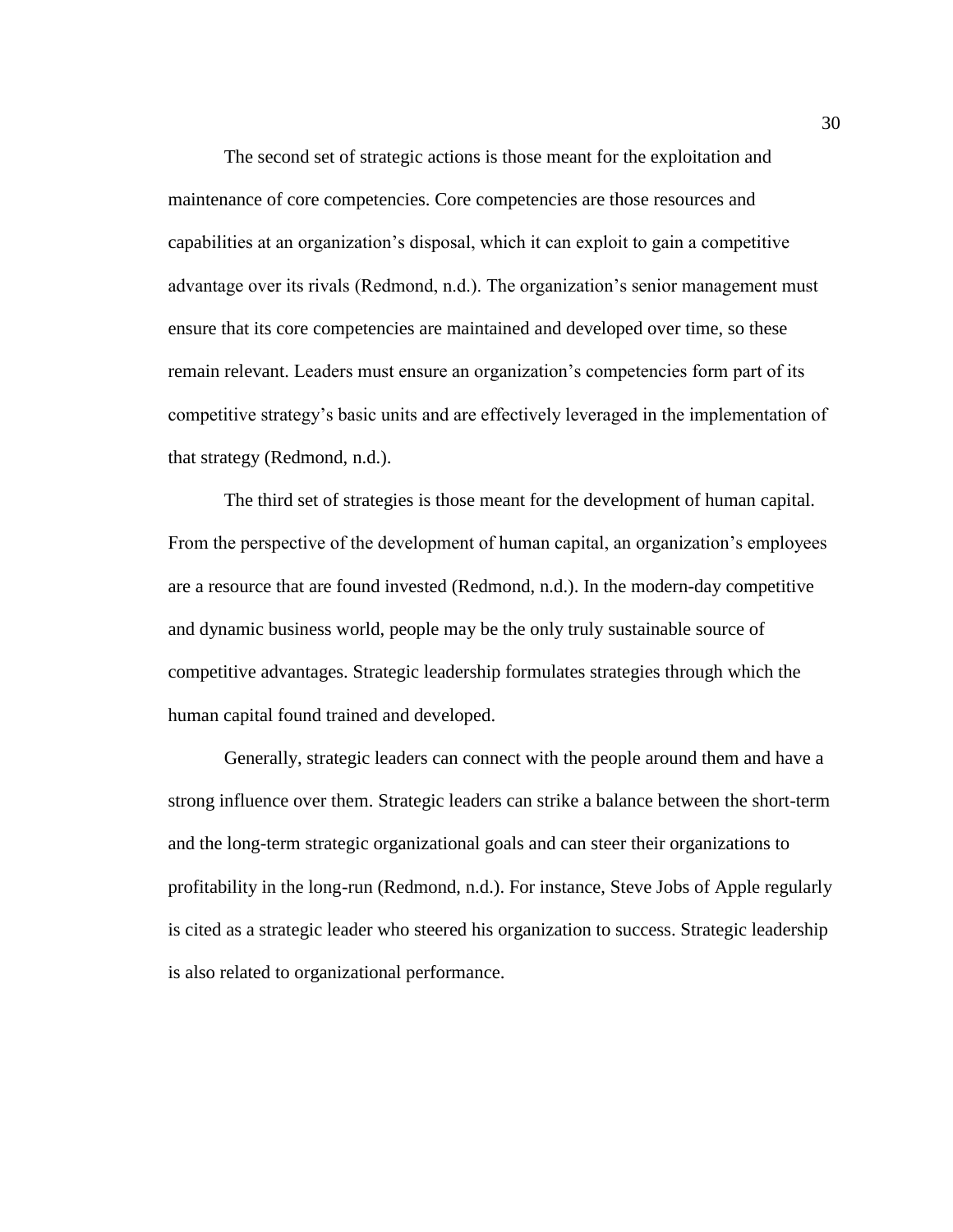#### **Strategic Leadership, Organizational Performance, and Sustainability**

According to RBV, the sustainability of an organization's success is contingent on creation, development, and implementation of unique resources and capabilities. López-Cabarcos, Göttling-Oliveira-Monteiro, and Vázquez-Rodríguez (2015) stated that a strong relationship existed between business strategy, organizational capabilities, and profitability. Witts (2016) mentioned that a positive association occurred between organizational performance and competitiveness. As such, the choice of business strategy and organizational capabilities are the main factor in determining the performance of an organization. One way to assess organizational performance is through management capabilities.

Ahmed (2017) stated that managerial capabilities related to a manager's skill and knowledge. These capabilities are necessary for organizational growth. When a manager is capable, they can articulate the company's objectives and produce managerial methods to guide their employees for maximum organizational output. Organizational success is dependent upon a manager's capabilities to utilize the right leadership style and personal qualities to create competitive advantage (Ahmed, 2017). In a study by Ahmed (2017), the author sought to assess the relationship between organizational performance and managerial capabilities in a developing country while accounting for organizational size. The author found that managerial capabilities led to organizational success regardless of company size or location. One way a manager can assess their capabilities is with a balanced scorecard. A balanced scorecard, which is an assessment tool and a criticism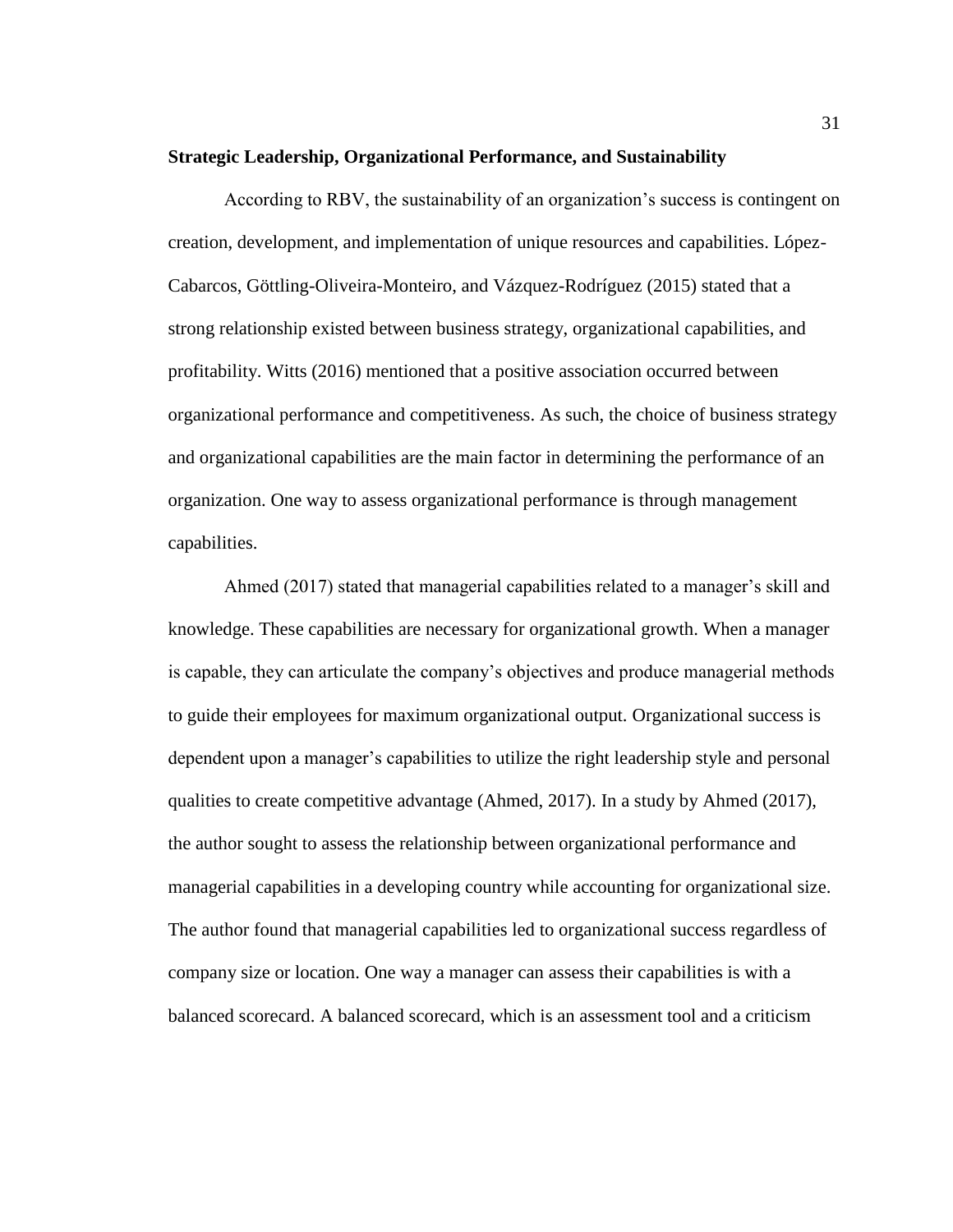structure, facilitated management to direct their effort toward attainment of strategic success (Akkermans & Van Oorschot, 2018).

Overall, the organization's performance consists of both operational performance and strategic performance. However, total organization performance may not be an optimal yardstick of strategic or operational performance (Witts, 2016). Consequently, one must separate operational performance from strategic performance to ascertain whether an organization has achieved its strategic goals.

Using RBV strategic performance measurement necessitates an understanding of the variables that can control organizational performance. Organizational performance can affect human resources, marketing, strategy, and internal systems (Singh, Darwish, & Potočnik, 2016). The organizational performance aims to improve output and achieve organizational goals. Organizational performance does not only assess a market or financial performance, but also customer satisfaction, corporate social responsibilities, and leadership effectiveness (Singh et al., 2016). Mastrangelo, Eddy, and Lorenzet (2014) found that organizational performance was the fundamental responsibility of strategic leaders and Samukange (2014) proclaimed that strategic productivity and development of an atmosphere in which employees forecasted the organization's needs in the context of their jobs was also the responsibility of strategic leadership.

Through the encouragement of employees to pursue their ideas, strategic leaders use rewards and incentive systems to encourage productivity and improve overall organizational performance (Samukange, 2014). An individual employee's inclination to work together and personal and professional leadership were both elements of long-term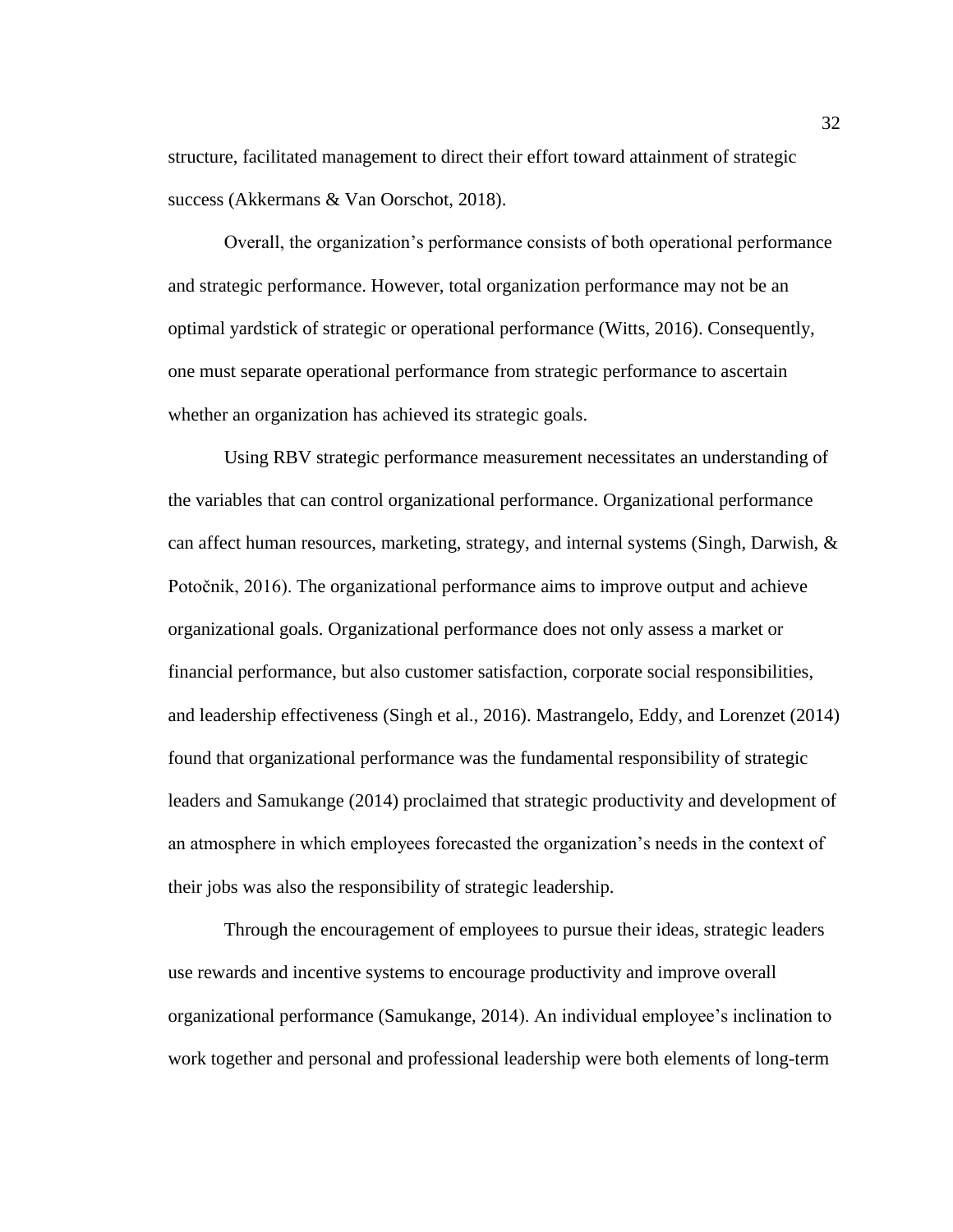leadership model to achieve organizational performance goals (Mastrangelo et al., 2014). Further, employee's cooperation depends on personal qualities and character of the leaders, and it has a substantial influence on the overall performance of an organization (Mastrangelo et al., 2014). While all leaders influence an organization's output, senior leadership is often in a position to augment change the most. Strategic leadership, sustainability, and organizational performance are all interrelated.

Sustainable leadership advocates a comprehensive approach to leading an organization to balance between people, profits, and sustainability of the organization through evidenced-based management practices due to an ever-changing business environment characterized by more complexity. These practices include globalization, declining resources, social media, and technological developments (Suriyankietkaew & Avery, 2016). Strategic corporate leaders must be able to adapt to an evolving business environment to reach organizational goals (Simsek, Jansen, Minichilli, & Escriba-Esteve, 2015).

Sustainability is a long-term journey and a direction that calls for sustainable leadership, responsible decision making, an awareness of sustainability principles, and commitments to the organization's vision (Peterlin, Pearse, & Dimovski, 2015). As such, it is a process that does need critical strategic decisions and the adoption of operational decisions and a framework to effect strategic decisions. Peterlin et al. (2015) opined that the journey toward sustainability required four organizational objectives. First, is strategic sustainability defined as realistic vision and goals (Peterlin et al., 2015). The second is program and product sustainability, such as high-quality products and services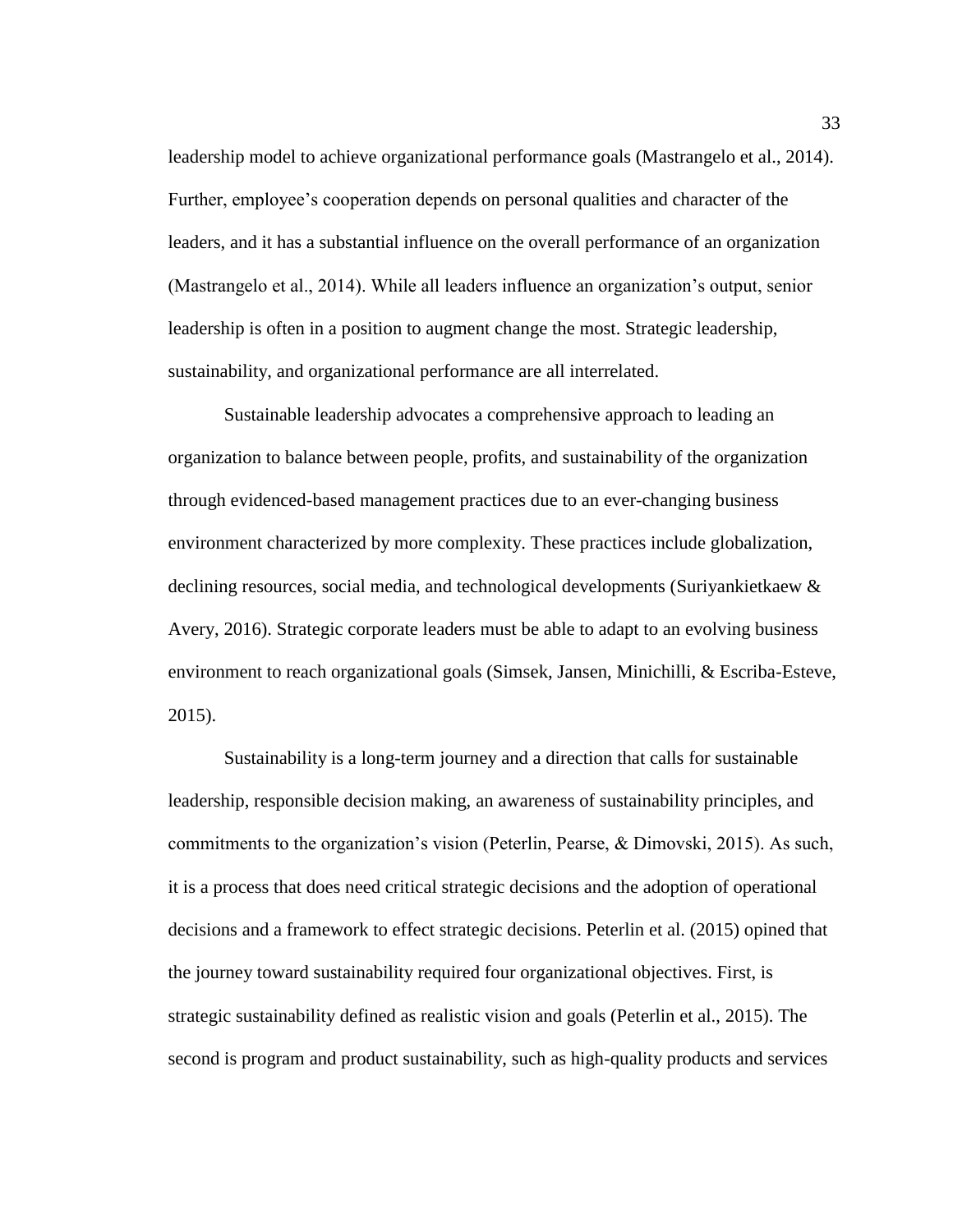(Peterlin et al., 2015). Third is personnel sustainability which is valid and reliable workers' performance, and the final is financial sustainability, the financial reserve and contingency planning (Peterlin et al., 2015). Consequently, the achievement of organizational sustainability requires leaders to ask themselves what systemic changes necessary and what attributes may characterize sustainability.

A few implications may arise when considering the strategic decision making of strategic leadership in organizations aiming to become sustainable. Values and priorities of leaders must align with organizational sustainability considerations. Arguments abounded that sustainable leadership offered perspective for leadership regarding the process of strategic leadership decision making, which promoted alignment with organizational sustainability considerations (Peterlin et al., 2015).

According to Hiller et al. (as cited in Witts, 2016), clarity of vision is of great strategic significance since it helps leaders to focus on organizational performance. A clear vision is needed for leadership throughout all levels as the plan communicates organizational goals and strategies to employees (Ateş, Tarakci, Porck, van Knippenberg, & Groenen, 2018). When employees are aware of the organization's strategy, they work better together and reduce self-serving actions (Ateş et al., 2018). Palladan, Abdulkadir, and Chong (2016) concluded that strategic leadership could improve organizational innovativeness, performance, and sustainability.

#### **Strategic Leadership and Organizational Competitiveness**

Markides (2014) acknowledged that despite multiple definitions of strategy, there was a broad agreement among organizational leaders that it was an essential element of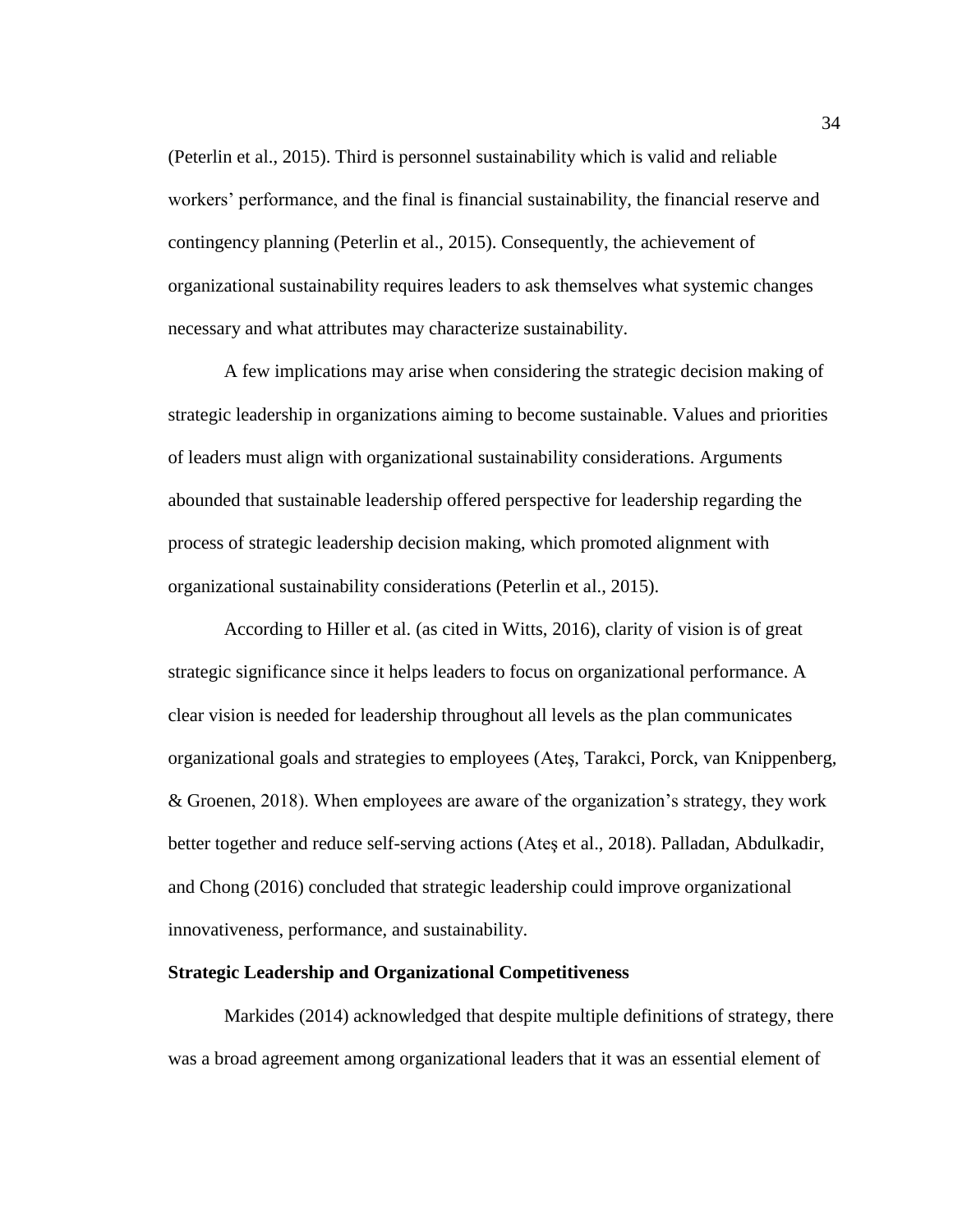business supervision. The difference between definitions occurs in the approach used by different organizations in the preparation, implementation, and assessment of strategies which require clarification (Markides, 2014). Detection and endorsement of new concepts should align with market dynamics so that strategic leaders apply their strategy to settle present and future business trials (Markides, 2014). Thus, such strategies assist leaders to clarify various means to investigate and utilize the short and long-term potential of an organization's resources making an effective strategy essential to reach a competitive advantage (Markides, 2014).

Pelser (2014) held the view that to realize and maintain competitiveness; organization leaders must foster creativity, innovation, and marketing within their strategic planning. Other factors that support organizational competitiveness include a highly experienced workforce and an internal and external knowledge base (Pelser, 2014). Over time, the creation of aptitude for organizational profitability should be the sole goal of resource optimization and strategic leadership (Pelser, 2014). Vargas (2015) found that transactional leaders are unable to achieve innovation and competitiveness, instead, leaders must be ambidextrous to create an environment for organizational learning and success.

The capacity of an organization's strategic leadership to competently inspire significant organizational conversions, such as processes, products, and services, are imperative as leadership judgments have a significant stimulus on the organization and its success (Nyamu, 2017). Strategic leadership can influence organizational success as it supports any needed change necessary for long term competitiveness of the firm. Barney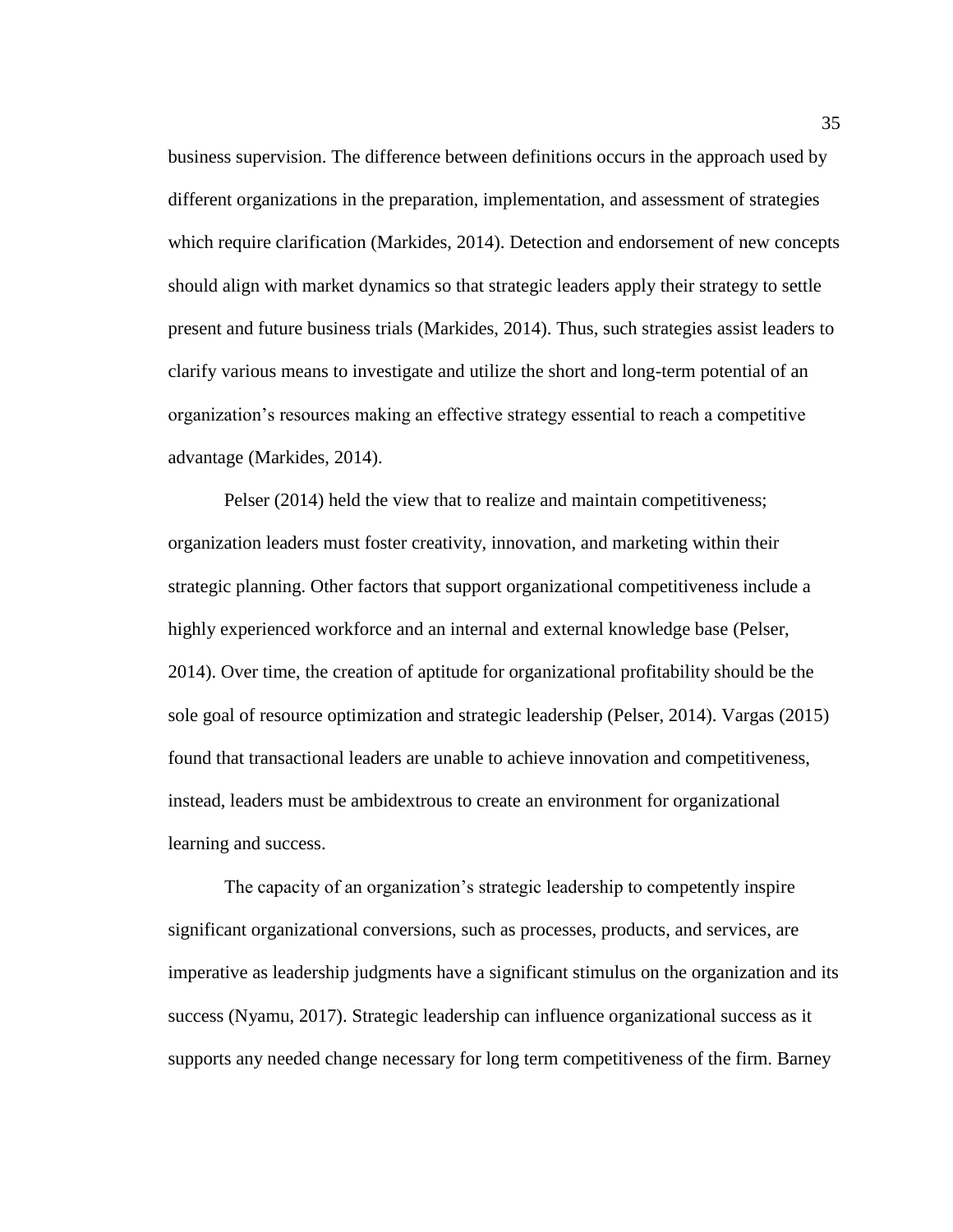and Hesterly (as cited in Nyamu, 2017) asserted that there is two types of organizational competitiveness namely temporary and sustainable competitiveness. Besides, the authors stated that organizational competitiveness could form increased profitability (Nyamu, 2017). However, this success strengthens competition which restricts the period of competitiveness causing organizational competitiveness to be passing (Nyamu, 2017). Similarly, competitiveness is maintainable if the competitors are unable to duplicate the causes or if other competitors cannot come up with competing ideas (Nyamu, 2017).

Strategic leadership is necessary for long term organizational health as it can solve customer needs and concerns through innovation (Kriger & Zhovtobryukh, 2016). This type of leadership emphasizes internal aspects of the organization such as resources, planning, and employee duties. Strategic leadership can balance both internal and external environmental factors, offset short-term and long-term difficulties, and combine multiple leadership methods (Kriger & Zhovtobryukh, 2016). Therefore, it is vital for the CEO's to provide strategic leadership throughout all levels of the organization.

Despite the apparent significance of competitiveness in impacting organizational performance, most senior management teams lack the adequate abilities to conceive and implement an optimal competitive strategy (Witts, 2016). Senior leadership teams focus on sustainability to improve effectiveness. Kim, Khan, Wood, and Mahmood (2016) noted that the social aspect of sustainability, such as employee engagement, is often overlooked. Witts (2016) found that successful sustainability coincided with positive organizational development when employee engagement was central to the sustainability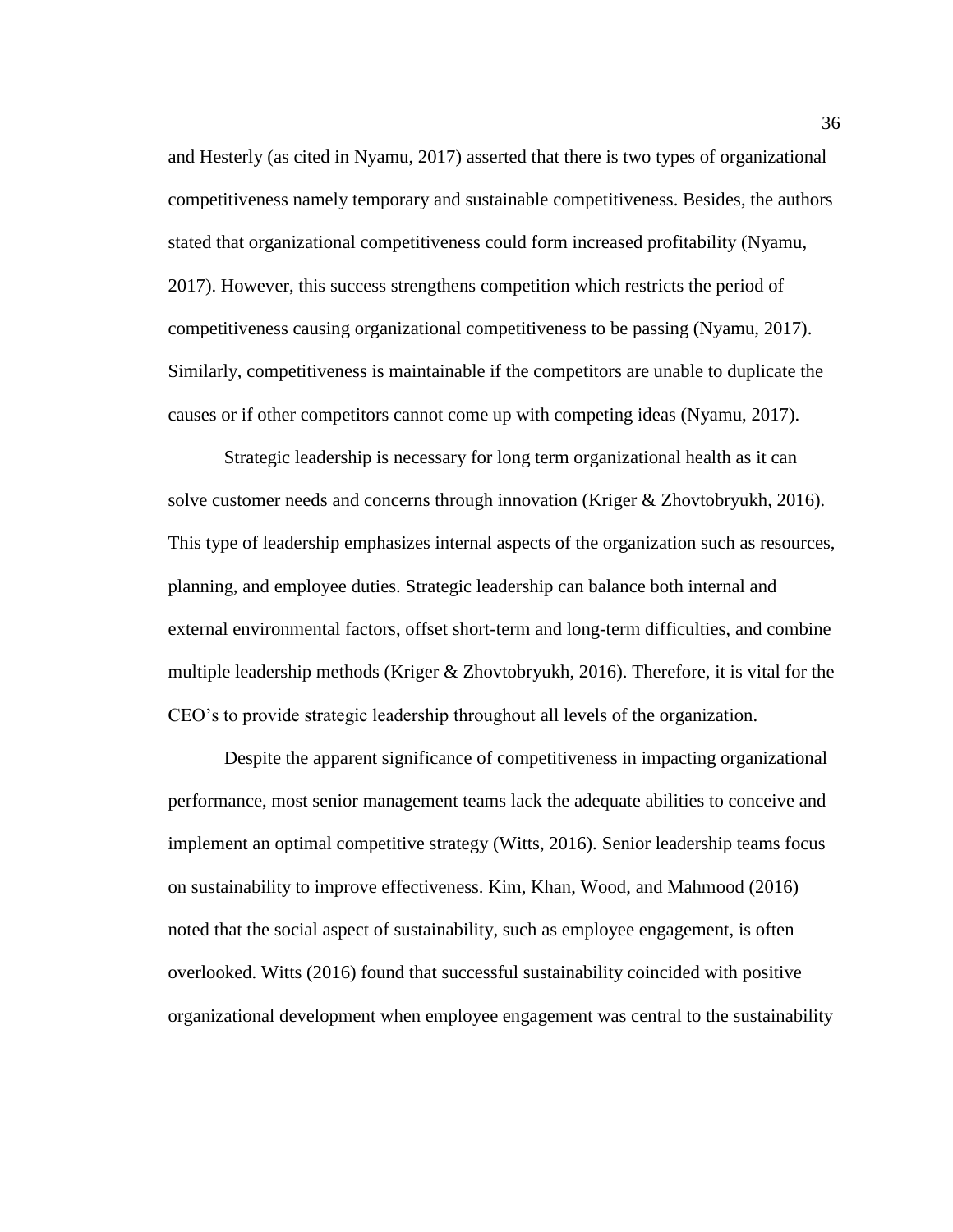strategy. Kim et al. (2016) stated that one way to increase employee engagement was to have the organization take part in corporate social responsibility.

# **The Role of Strategic Leadership in Decision Making and Risk Management**

In any organization, senior management must provide strategic leadership (Witts, 2016). The main objective of strategic decisions is to enhance the organization's competitiveness and sustainability. Ashby, Bryce, and Ring (2018) posited one of the most significant roles that an organization's leadership could play was to declare itself open to conversations about the risk that could foster the risk management process. Risk management is an internal action, such as guarding against events (e.g., fire, industrial unrest, and scandals; Ashby et al., 2018). Therefore, risk management can only be tolerated to the extent that it is an inevitable part of "core" activities, such as manufacturing processes, marketing, and service delivery (Ashby et al., 2018).

According to the Institute of Chartered Accountants in England and Wales (ICEAW, n.d.), one of the most critical opportunities for risk management is when big decisions coordinate with people searching for information, inquiring about the future, and assessing alternative courses of actions. From the perspective of strategic decisionmaking for risk management, risk plays a vital role in human behavior when faced with uncertainty (Çelik, Özkul, & Tuna, 2016). There are three categories of leadership for the management of risk: risk-averse leaders, risk neutral leaders, and risk-takers (Çelik et al., 2016). Risk is an element of decision-making and demonstrates uncertainty in outcomes and causing decisions which can result in disappointment (Çelik et al., 2016). Potential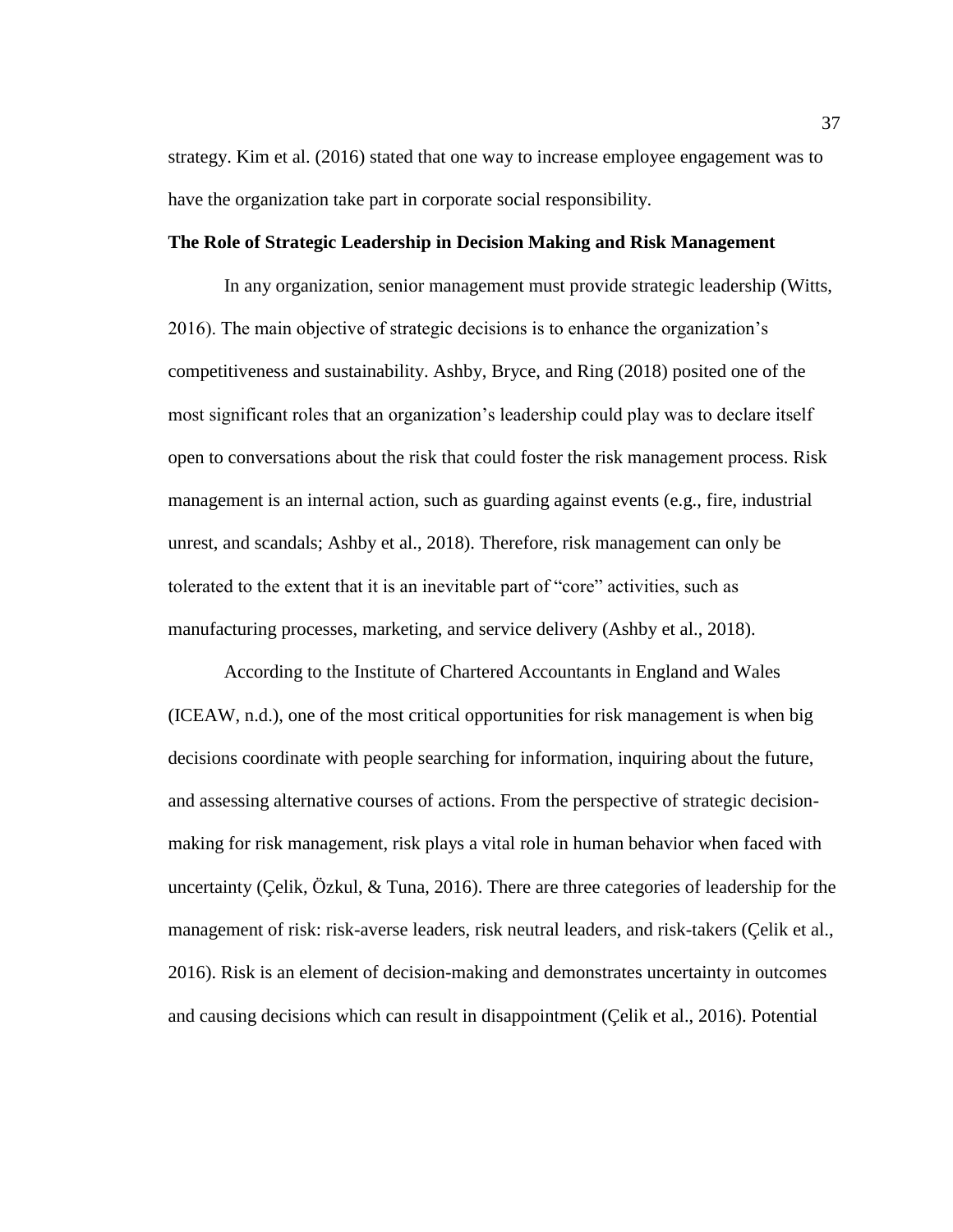losses and uncertainty are fundamental components of risk and fluctuations alter the uncertainty of potential losses (Çelik et al., 2016).

Witts (2016) opined a significant relationship existed between job satisfaction and unsatisfactory organizational performance. Therefore, leadership and job satisfaction must offer a positive emotional experience to improve employees' wellbeing and competitiveness and performance of the business (Witts, 2016). Implementing a risk management system can determine the success of an organization as it mitigates bloated budgets, diminished returns, missed performance goals, and time negligence (Cagliano, Grimaldi, & Rafele, 2015). An organization's senior leadership could integrate business with risk management strategies to the organization's performance (Witts, 2016). Bailey (2015) stated that risk management is a complex process which comprises the development of risk governance framework, a process for application, and monitoring to confirm suitable business protection, concluding that risk management is a strategic management function and prime responsibility of the senior leadership and the board of directors.

The ability of the strategic leadership to foresee and control risk is reliant upon the availability of the appropriate human resource, organizational culture, and systems (Bailey, 2015). A dynamic risk management system is necessary to enable the assessment of risk to strategic leadership. Further, organizations must take some risks in order to take advantage of market opportunities, become competitive, and achieve sustainability (Bailey, 2015). Thus, organizational leadership should define its risk profile to guide the subordinates in the daily operations of the business whereas it is the role of leadership to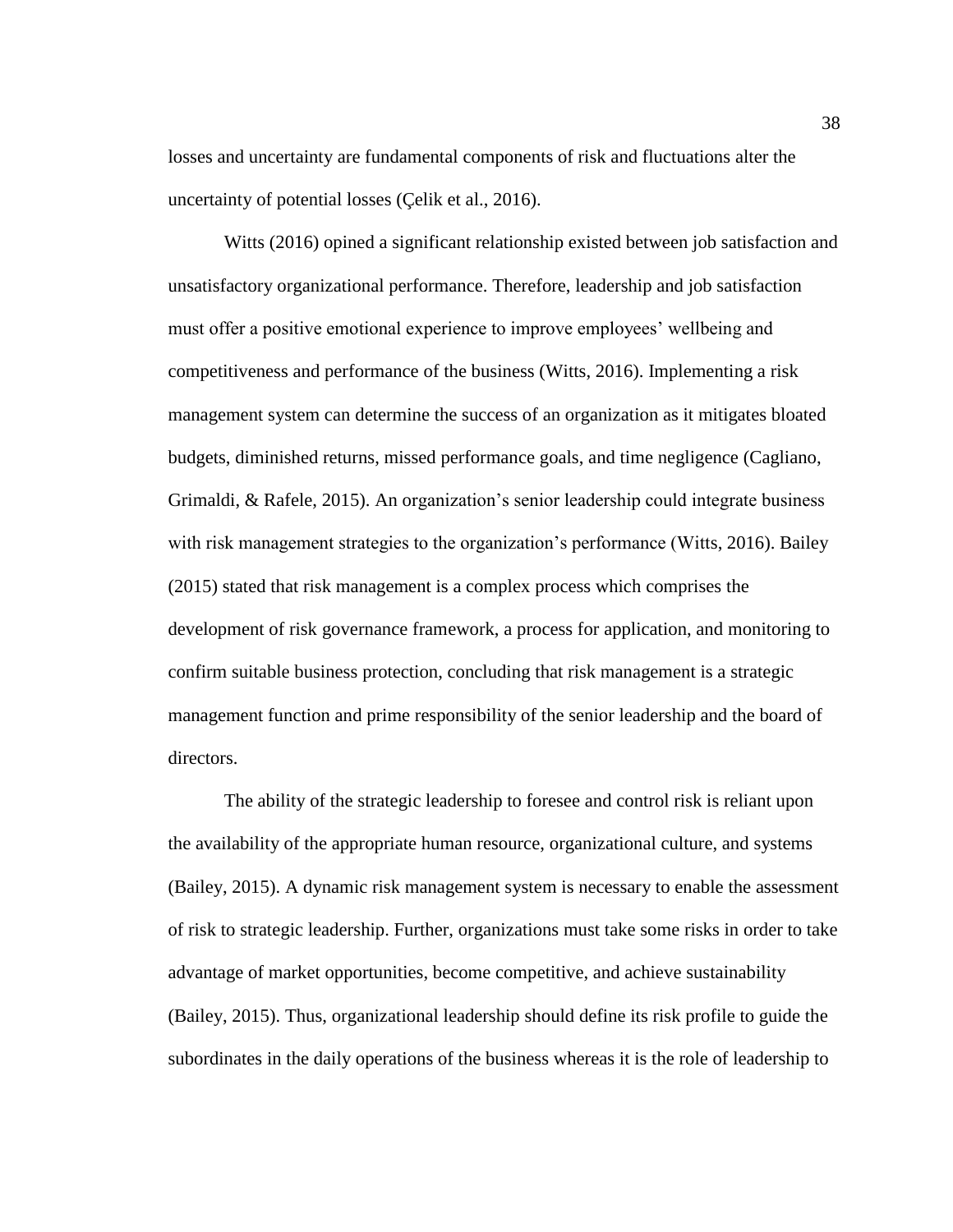ensure that their organization has suitable risk protection (Bailey, 2015). Bailey (2015) added that the daily management of risks was the responsibility of every employee in the organization; therefore, leadership should encourage employees to attend risk management training programs to hone their aptitude. An integrated approach to risk management should have management and employees aid in achieving organizational goals while mitigating risk (Vladušić, Rebić, & Hršum, 2016). Risk training aligns with organizational learning and performance.

### **The Role of Leadership in Organization Change and Transformation**

Sharma (2016) stated that organizational transformation was the most challenging process within the business. Furthermore, it is increasingly challenging as competition and the business environment brands most organizations. For continued growth and success to continue, a business converts to adjust to arising crises transforming a necessary process (Sharma, 2016). Change is dependent on leaders as they possess the power to formulate plans and influence the direction (Sharma, 2016). Organizational change and transformation compel leaders not just to create a structure but to implement it. Transformations are conceptual shifts by distinguishing the company's vision, mission, values, and beliefs (Sharma, 2016). Therefore, the preferred transformation relies on an organization's leadership, culture, and qualitative organization strategy that can alter and adjust its systems, processes, and structure (Sharma, 2016).

The process of transformation is a complex one and does not occur instantaneously instead of at uneven rates infrequent intervals (Sharma, 2016). An organization's transformation is unpredictable often leading to unintended consequences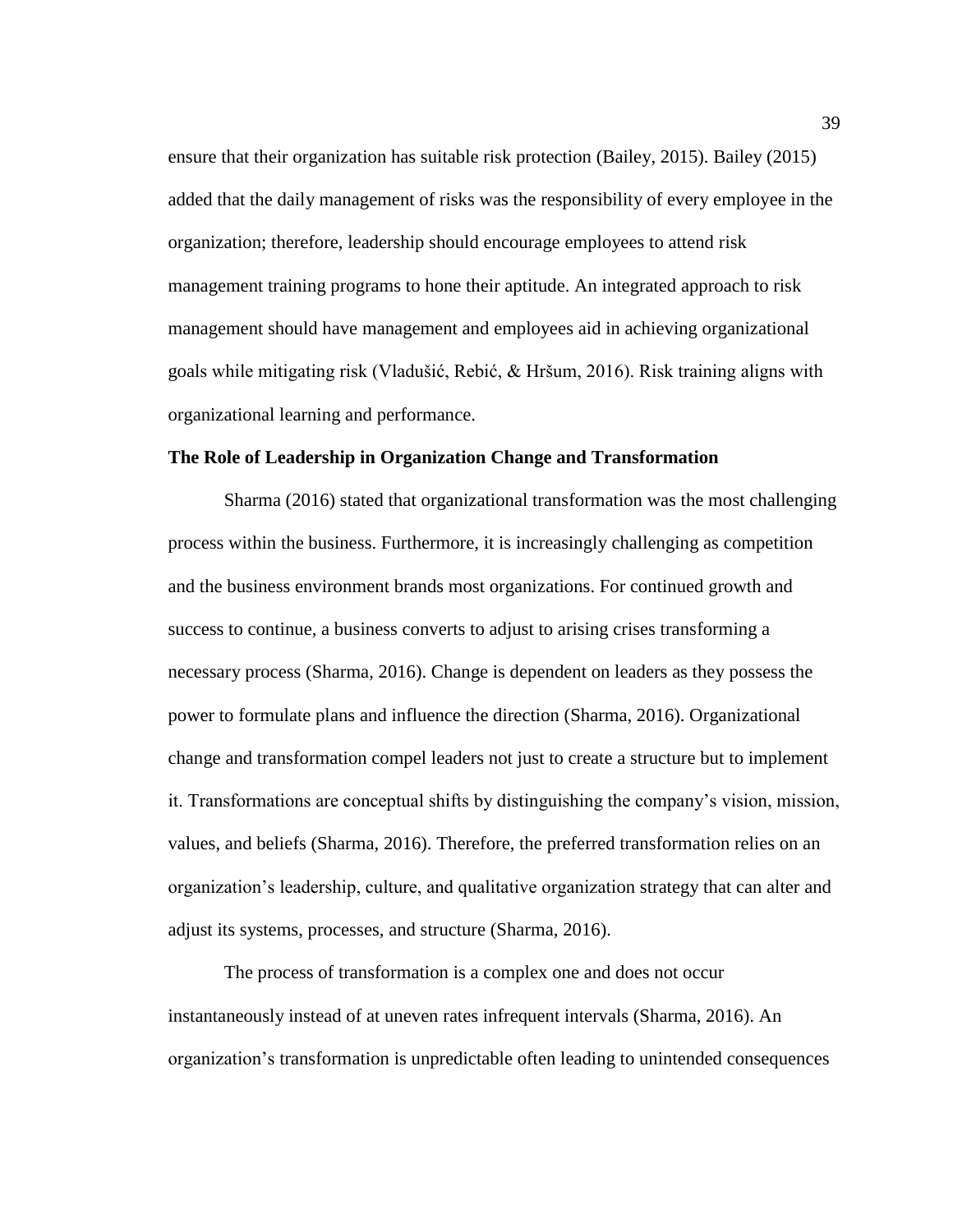(Sharma, 2016). Therefore, leadership must be reliable, adaptable, and able to quell employee concerns (Sharma, 2016). People in the organization must understand the transformation process entirely, as the vantage point of the leadership may be different from employees (Sharma, 2016).

However, the responsibility of a leader can be taxing as they need to clarify the organization's changing objectives and handle this emotional repercussion (Sharma, 2016). The second role of leaders is to focus on the technical aspect of establishing and implementing systems, processes, structures, and necessary technologies. Sharma (2016) stated that every leader should utilize different approaches to control the technical and emotional characteristics of the transformation process.

Aside from tackling the challenges that touch on an organization's workforce, leadership must also conduct a stakeholders' examination and practical application of a framework of analysis for the developed operation of the organization (Witts, 2016). From the point of view of project management, stakeholders are all those people who may influence the project (Witts, 2016). Therefore, to understand stakeholders, a detailed analysis of the dynamic relationship between the organization and the stakeholders must be continuously revised (Witts, 2016). Leaders are also involved with the sustainability of an organization.

#### **The Role of Leadership in Sustainability**

Today, most organizations are operating in challenging times characterized by competition and complex situations. Companies must continually change to maintain their place within the business market (Zogjani & Raçi, 2015). Therefore, leadership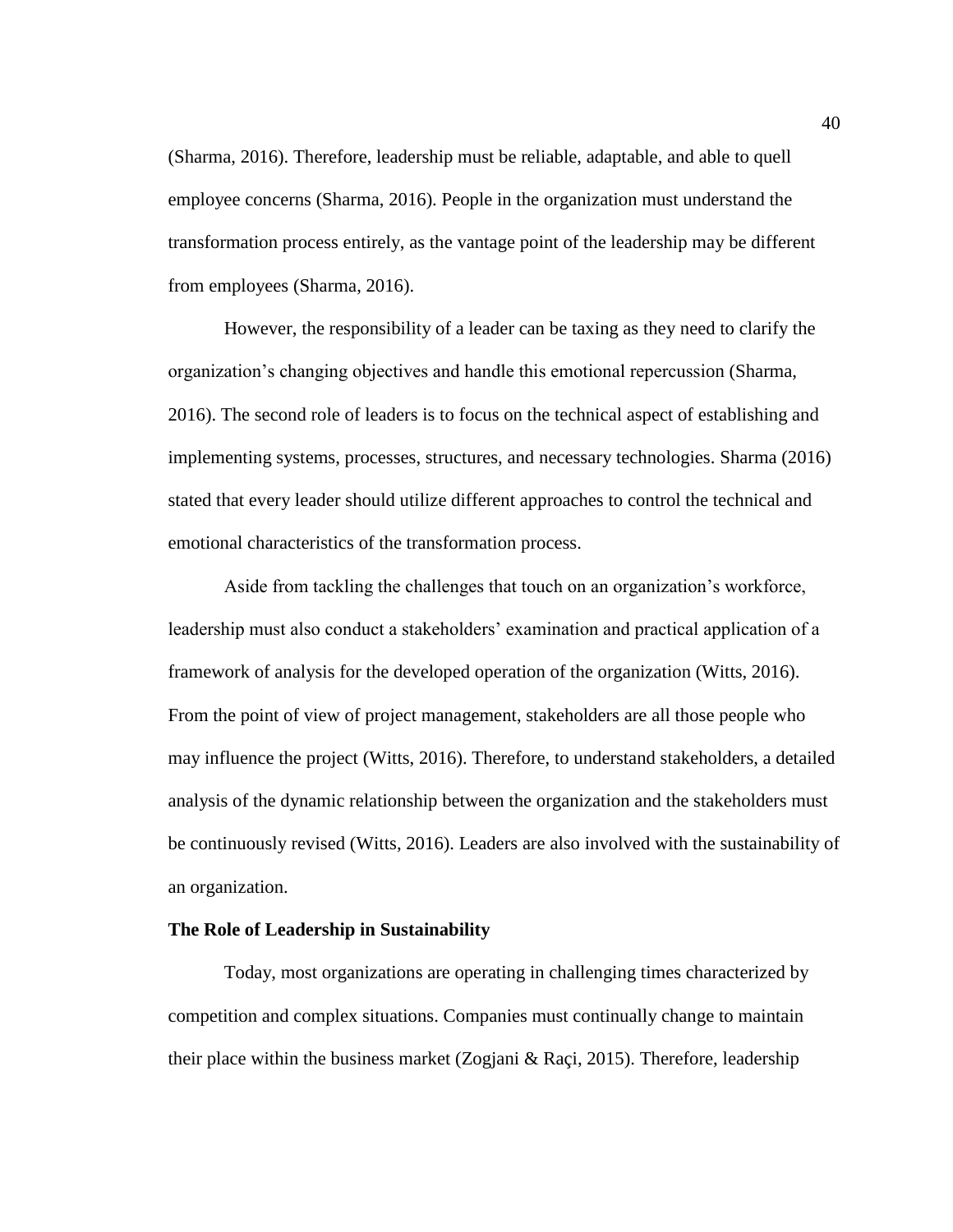must consider and guide sustainability throughout an organizational change (Zogjani & Raçi, 2015). Aside from decision making, leadership must contend with external development by adjusting to these fluctuations (Zogjani & Raçi, 2015). Ordinarily, this is dependent on the ability, quality, and execution of leaders when addressing present organizational changes while accounting for the future (Zogjani & Raçi, 2015).

Leadership can create sustainability through organizational ethics. When a leader employs an ethical approach that aligns with participating parties, then an opportunity for sustainability and success is created (Zogjani & Raçi, 2015). When ethical behavior of the leadership coordinates with sustainability goals in critical times of business trials to the organization, organizations can endure such volatile times successfully (Zogjani  $\&$ Raçi, 2015).

Leadership and sustainability also apply to its employees and interpersonal relationships within the organization (Zogjani & Raçi, 2015). For instance, a liberal approach by the leadership will encourage improvement in the work process from the innovative knowledge that employees offer in the organization (Zogjani  $\&$  Raçi, 2015). Moreover, leadership has a role in the identification of the problems and the anticipation to offer solutions during difficult times (Zogjani & Raçi, 2015). In the current business world, the role of a leader is to provide results when confronted with challenges and to incorporate actions to maintain sustainability (Zogjani & Raçi, 2015).

Effectively, this contains two critical actions. Fundamental changes must be identified throughout the organization, as external pressures dictate a change in interpersonal relations and reduce the stability of organizational change (Zogjani & Raçi,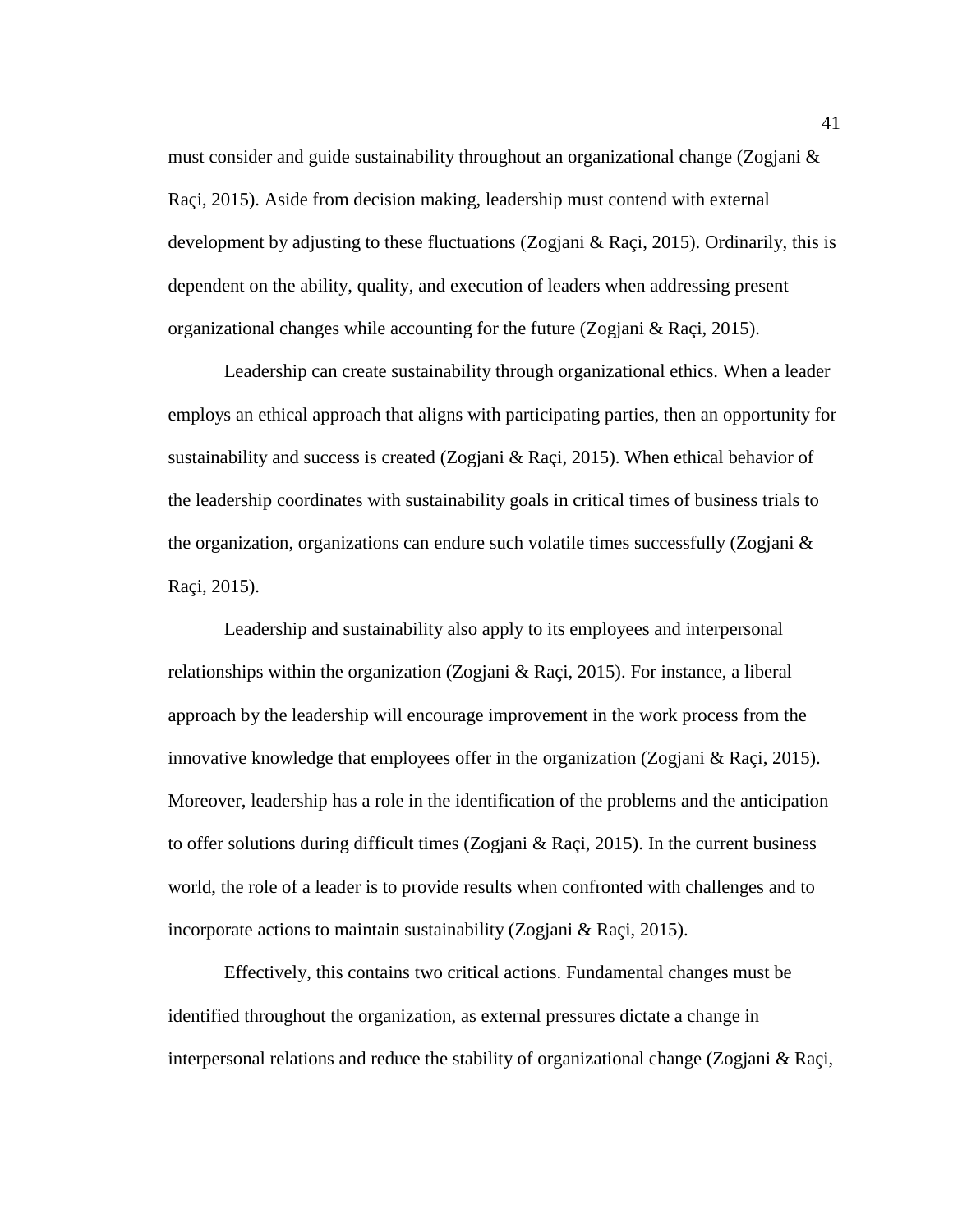2015). Second, change has the potential for achieving sustainability through innovations and the contribution of all participants and stakeholders (Zogjani & Raçi, 2015).

The role of leadership to create sustainability vary depending on the attributes of their leaders and type of organization (Zogjani & Raçi, 2015). Leaders with those attributes are crucial in organizational change as their attributes guarantee organizational stability and sustainability in the future (Zogjani  $\&$  Raçi, 2015). The future may be erratic and puzzling from possible continuous organizational changes making control of organizational advantages vital (Zogjani & Raçi, 2015).

According to Taylor (2015), other ways of creating sustainability include leading consciously as an executive, ensuring that all leaders are conscious and development of resonant teams. Through conscious executive leadership, an organization can enable a cultural shift through exhibiting resilient practices and leading by example (Taylor, 2015). As manifesting support is imperative, attention should focus on organizational and system enablers for sustainable performance, as well as the role of leadership and its style (Taylor, 2015).

Secondly, ensuring that all leaders are conscious is something that nurtures tranquility, and healthy and sustainable performance ethos (Taylor, 2015). Consciousness has a significant positive influence on organizational culture as when decision making is competent; there is increased positivity, originality, higher engagement in the workplace, and enhancement and elevated retention of employees (Taylor, 2015). Finally, because sustainability does not necessarily follow the high-performance individuals, the leadership of the organization must develop skills and relationships for optimal operation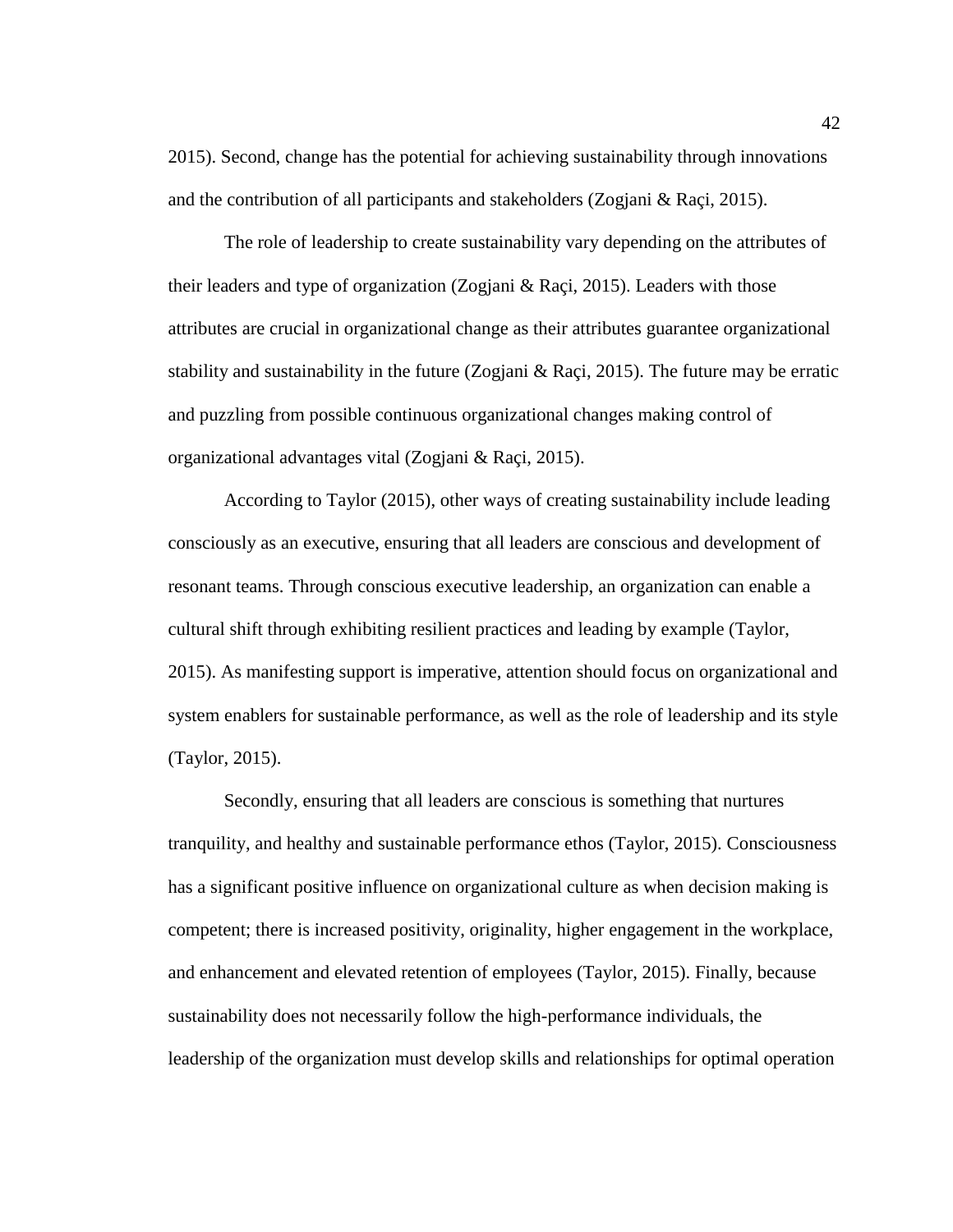within a state of resonance (Taylor, 2015). Resonant teams typically have shared goals and socially invest in each other to focus on critical priorities (Taylor, 2015). Organizational learning and performance also influence output.

# **Organizational Learning and Performance**

Zgrzywa-Ziemak (2015) posited that functioning in a dynamic, unpredictable, and complex environment resulted in search of competitive advantage that was not based on unique products, technology, or resources but in the organization's capacity to develop innovative knowledge. This argument claimed that the development and sustainability of modern business organizations need learning at a faster rate and more effectively than competitors. Organizational learning, which is defined by Namada (2017) as a process that develops insights to influence organizational behavior, is considered a mechanism which generates conditions for the development of the knowledge-based economy.

Tamayo-Torres, Gutiérrez-Gutiérrez, Llorens-Montes, and Martínez-López (2016) described how and to what degree a firm creates, circulates, and maintains internal information and awareness. Organizational learning can include teaching, access to open learning programs, e-learning methods, job cycling, participation in multi-disciplinary teams, and occupational preparation. These processes can occur individually or collectively (Tamayo-Torres et al., 2016). Within organizational learning, employees should be exposed to innovative learning while disseminating their existing knowledge with the rest of the firm. Organizational learning is often associated with achievement, enhancement, formation, and application of new knowledge (Tamayo-Torres et al., 2016). Tamayo-Torres et al. (2016) analyzed how organizational learning guides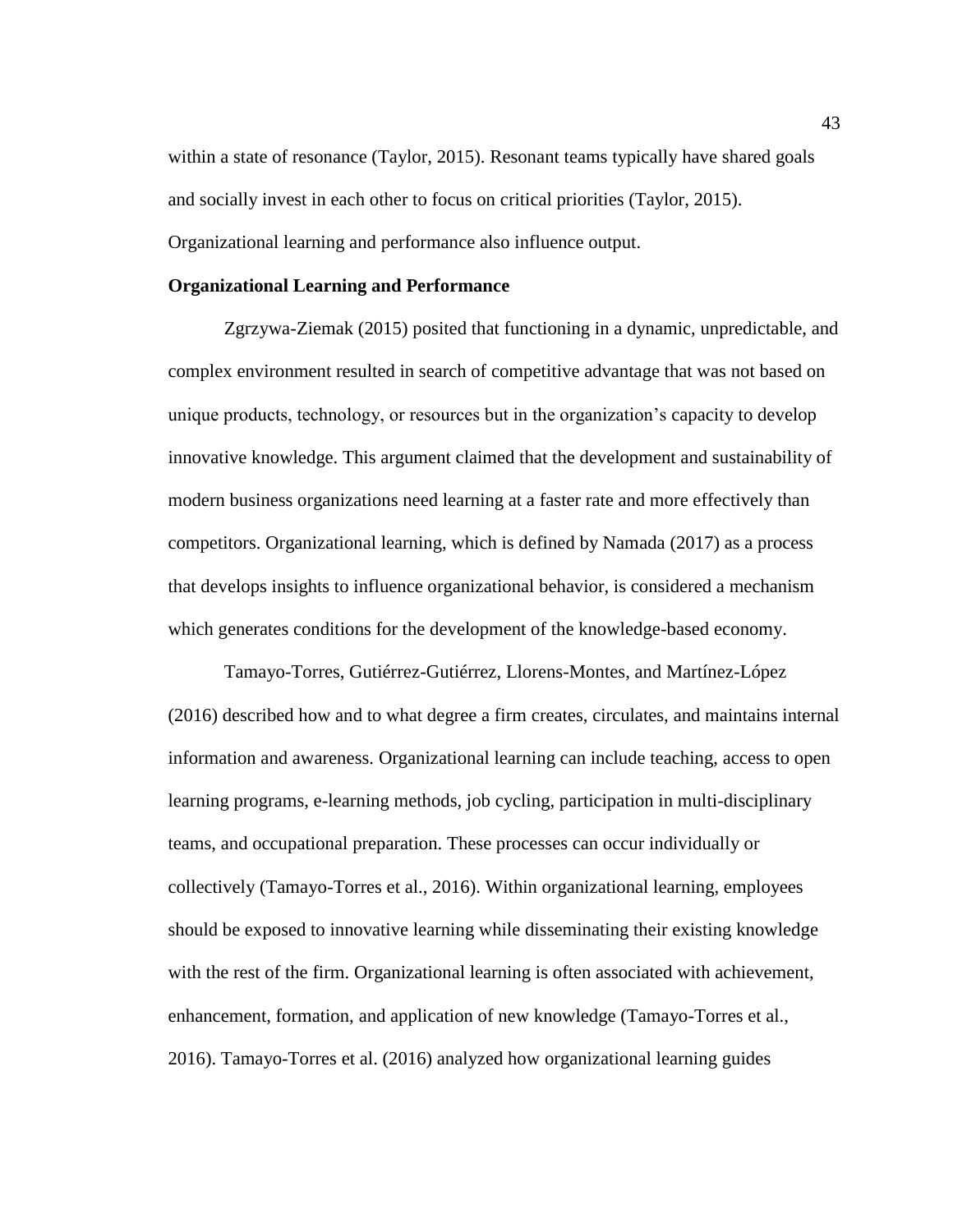advancement. The authors found that organizational learning positively shaped managers' choices when implementing change within an organization's fluctuating atmosphere while enabling innovate products or services. Knowledge management is another feature of organizational learning and performance.

Knowledge management recognizes, characterizes, and dispenses data and proficiency within the organization. Knowledge management can help encourage the advancement of human capital, create new methods to distribute that knowledge, and adjust to a turbulent market that is often at the whim of competition and technology (Jain & Moreno, 2015). Jain and Moreno (2015) uncovered that elements of organizational learning like teamwork, supervision, motivations, and appreciation could all increase knowledge management techniques.

Jain and Moreno (2015) examined organizational learning and knowledge management. Speed is essential when circulating knowledge as organizational learning can achieve progress through the production of original and advanced abilities. Organizational learning can inspire and enable employees for continued development that assists goal attainment (Jain & Moreno, 2015). However, a conducive atmosphere for learning must exist at the individual, group, organizational, and inter-organizational stations. Additionally, organizational learning must rely upon sustained education, investigation, dialogue, team knowledge, an entrenched system, system association, and strategic leadership (Jain & Moreno, 2015).

Chung, Yang, and Huang (2015) reiterated the importance of knowledge to maintain market control and competitive advantage. The authors stated that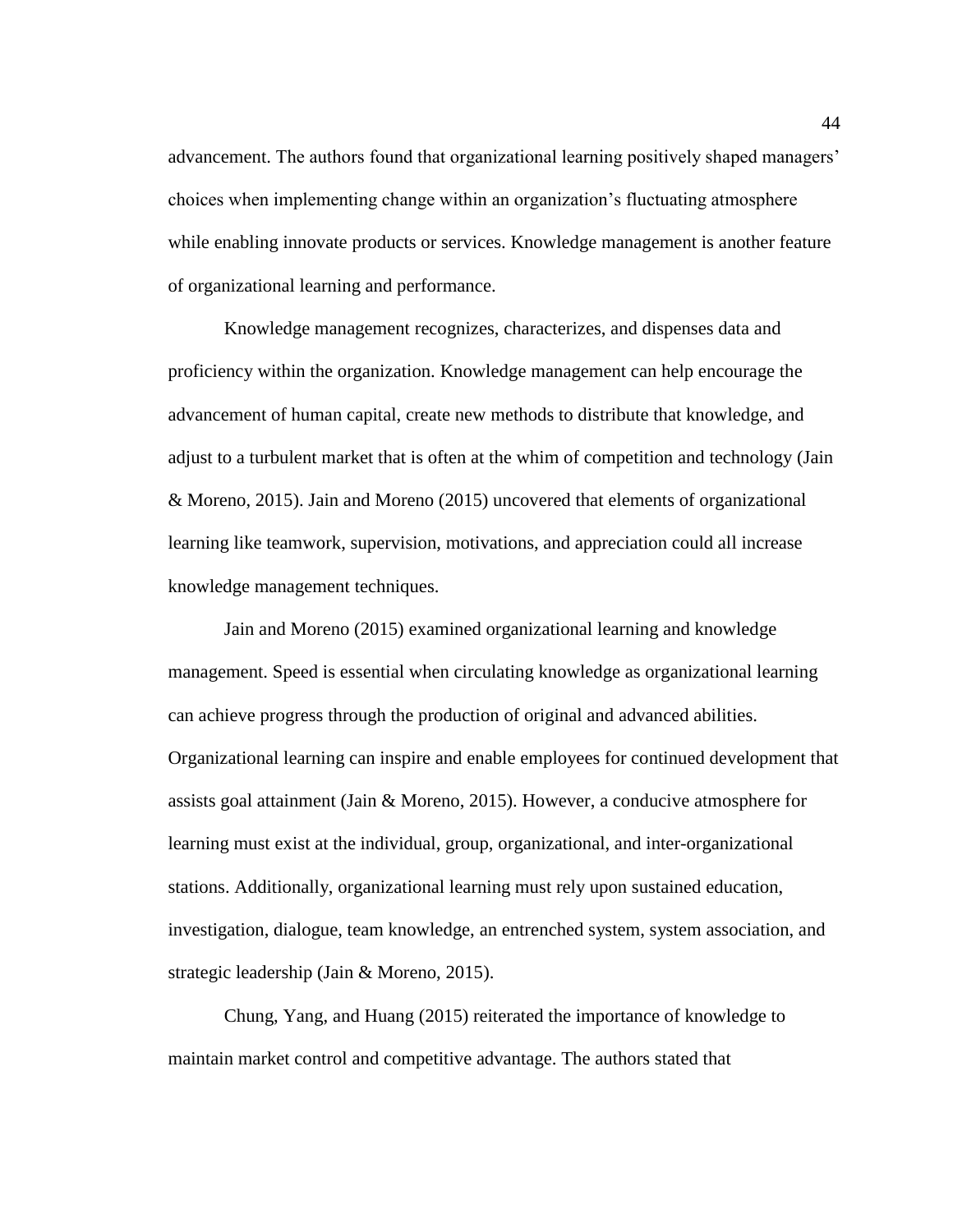organizational learning occurs through exploratory or exploitative methods. Exploratory learning is when data comes from external customer and competitor boundaries, while exploitative learning relies upon market data within customer and competitor boundaries (Chung et al., 2015). However, quanxi, the networking of business and political ties, can also influence organizational learning and performance. When comparing both exploitative and exploratory learning to quanxi, the authors found that it positively improves exploitative learning and strategic performance while diminishing explorative learning and strategic performance. Therefore, businesses should focus on exploitative learning to enhance organizational learning (Chung et al., 2015). However, Heslin and Keating (2017) asserted that experiential learning is a vital aspect of leadership. Personal knowledge and trial and error could provide leaders with increased knowledge of successful practices, thereby assisting personal self-improvement for more significant organizational outcomes (Heslin & Keating, 2017).

Vargas (2015) agreed that organizational learning could aid in achieving competitive advantage. Organizational learning creates innovation and improved performance across firms of all sizes. Organizational learning influenced by leadership style found with transformational or transactional (Vargas, 2015). Transactional leadership suggests that deterrents and incentives attain organizational goals. However, it does not promote an environment conducive to informational communications thereby limiting innovation. Transformational leadership requires leaders to have a vision capable of changing the organization. Transformational leadership is much more supportive for organizational learning as it encourages employees to think beyond their station (Vargas,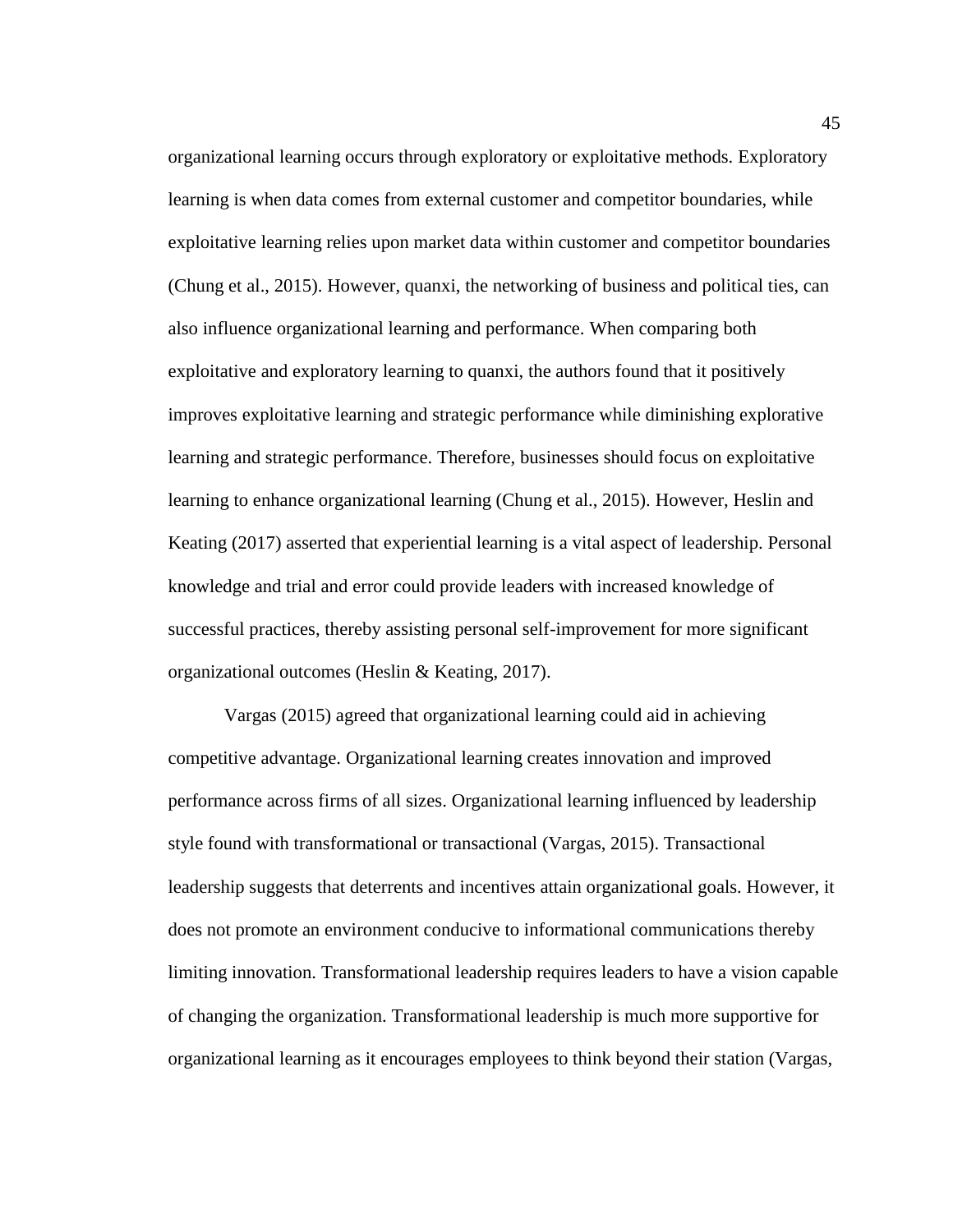2015). Organizational learning works best when leaders can offer adaptive and innovative flexibility, support employee courage and openness to offer new ideas, maintain their values, foster an environment for learning, adjust to changing and complex scenarios, and offer a vision to guide the organization (Vargas, 2015).

Namada (2017) observed that performance offered important feedback regarding the efficiency of the learning process, and ultimately influences how an organization continues to learn. Moreover, Namada indicated that organizational learning produced originality and innovation, which in turn backs the development of new products. Managers learning ability enables an organization to become responsive to the changes in the market making it instrumental particularly to organizations that are operating in vibrant and multifaceted settings (Namada, 2017).

# **The Effect of Senior Leadership on the Organizational Performance**

According to Kraus and Insurance (2016), senior leadership is critical to organizational performance. Senior leadership has a collective purpose, maintaining a corporation's environment, inculcating of values, and planning strategically. In a previous study, Mackey (as cited in Kraus & Insurance, 2016) found that CEOs accounted for 29% of the overall variance in organizational performance. Danişman, Tosuntaş, and Karadağ (2015) also concluded that there was a significant association between leadership and organizational performance, and the magnitude of the effect stood at 32%.

Kraus and Insurance (2016) noted that although CEOs are critical to organizational performance, research shows that top management teams have much more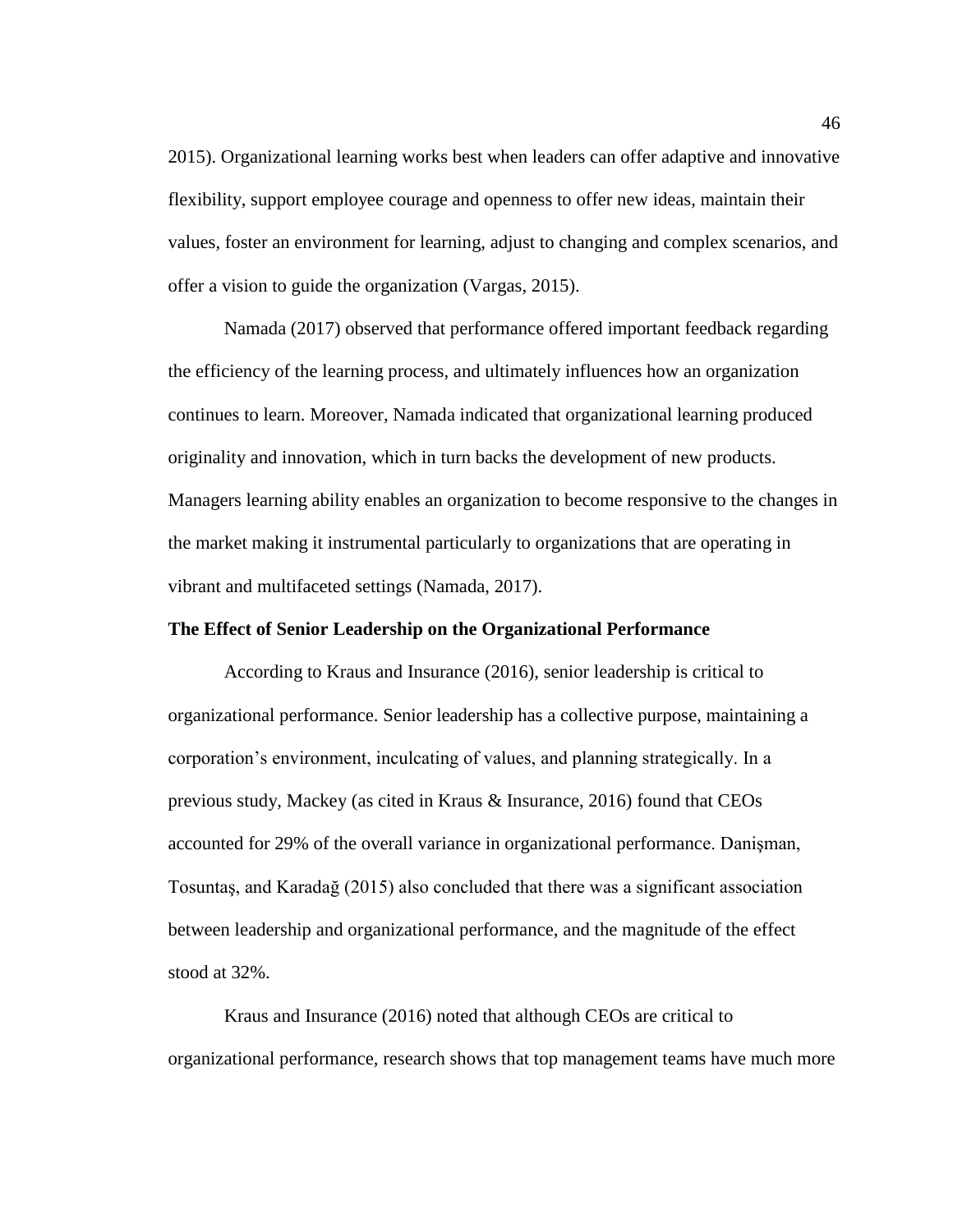stimulus than the CEOs. Moreover, research has also found that organizations can increase the likelihood of strong performance by assessing the performance, qualities, and management styles of its senior management (Kraus & Insurance, 2016) Behavioral flexibility, leadership styles, and senior management's cohesion have an uneven effect on organizational accomplishment but improved through targeted expansion (Kraus & Insurance, 2016).

Behavioral flexibility is the aptitude to adjust or modify one's leadership approach as demanded by the requirements and stresses of their employees (Kraus  $\&$ Insurance, 2016). Senior management must communicate with diverse internal and external stakeholders (Kraus & Insurance, 2016). Given the multifaceted quality of their responsibilities, strategic leaders should show behavioral pliability through adaptation to improve the likelihood of resilient operation across the different units of the organization (Kraus & Insurance, 2016). Moreover, Eisenbeiss (as cited in Kraus & Insurance, 2016) stated senior management must saturate the entire organization for awareness, improvement, and efficiency.

Different leadership styles have also linked to organizational performance (Kraus & Insurance, 2016; Nguyen, Mia, Winata, & Chong, 2017). Zhang, Li, Ullrich, and van Dick (2015) found that chief executive officer's transformational leadership held significant sway over the effectiveness of senior management, and subsequently organizational performance. This type of leadership has a propensity to sway group behavior toward a high interpersonal relationship, and definite followership. Kraus and Insurance (2016) noted that charismatic and transformational leaders are also likely to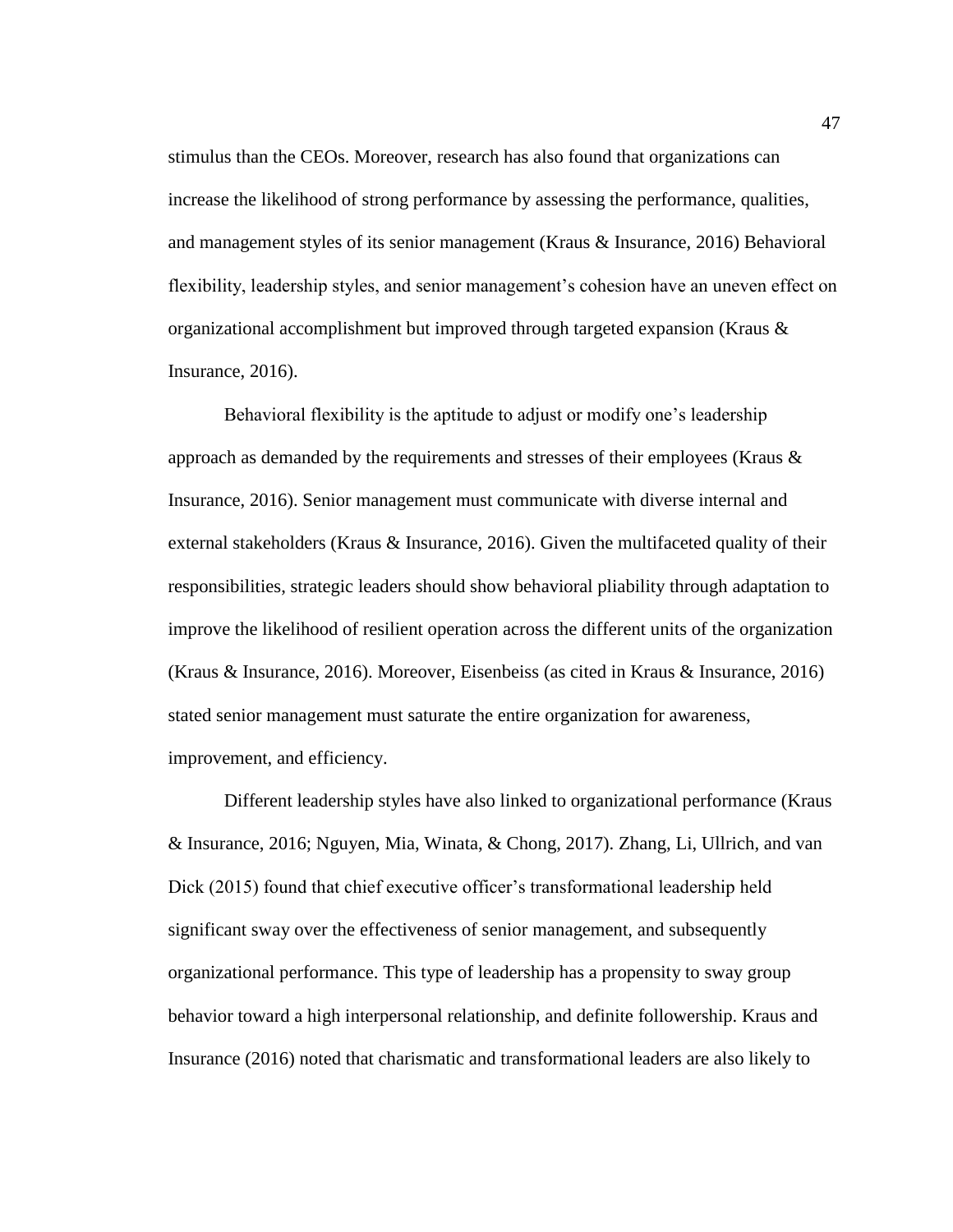surpass other styles of management. These types of leaders can effectually convey knowledge, earn the loyalty of employees, develop an optimal business strategy, and are for organizations dealing with difficult times (Kraus & Insurance, 2016). However, whereas transformational leadership guarantees an organization's realization, it is less successful when expressing duties and anticipations. This aspect highlights the prominence of behavioral flexibility and different leadership skills as created by situational indications (Kraus & Insurance, 2016).

The other element of senior leadership related to organizational output is cohesion (Kraus & Insurance, 2016). Rather than competing against each other, cohesive senior management team members should work in harmony for the enlargement of organizational performance (Kraus & Insurance, 2016). Moreover, organizations with consistent shared leadership have a higher probability of commencing and committing to essential strategic fluctuations in comparison to lacking unified senior supervision (Kraus & Insurance, 2016). However, not all types of business management are the same. Therefore entrepreneurial leadership should also be examined in the context of organizational performance.

# **Entrepreneurial Leadership and Organizational Performance**

Strategic leadership symbolizes prospective and beneficial leadership that demands the capability to make conclusions appropriately and be malleable and agreeable to the market-driven changes (Witts, 2016). Witts (2016) found two types of entrepreneurial leadership: entrepreneurial leaders and entrepreneurs in leadership positions. Lisak and Erez (2015) added that the aptitude to employ insufficient resources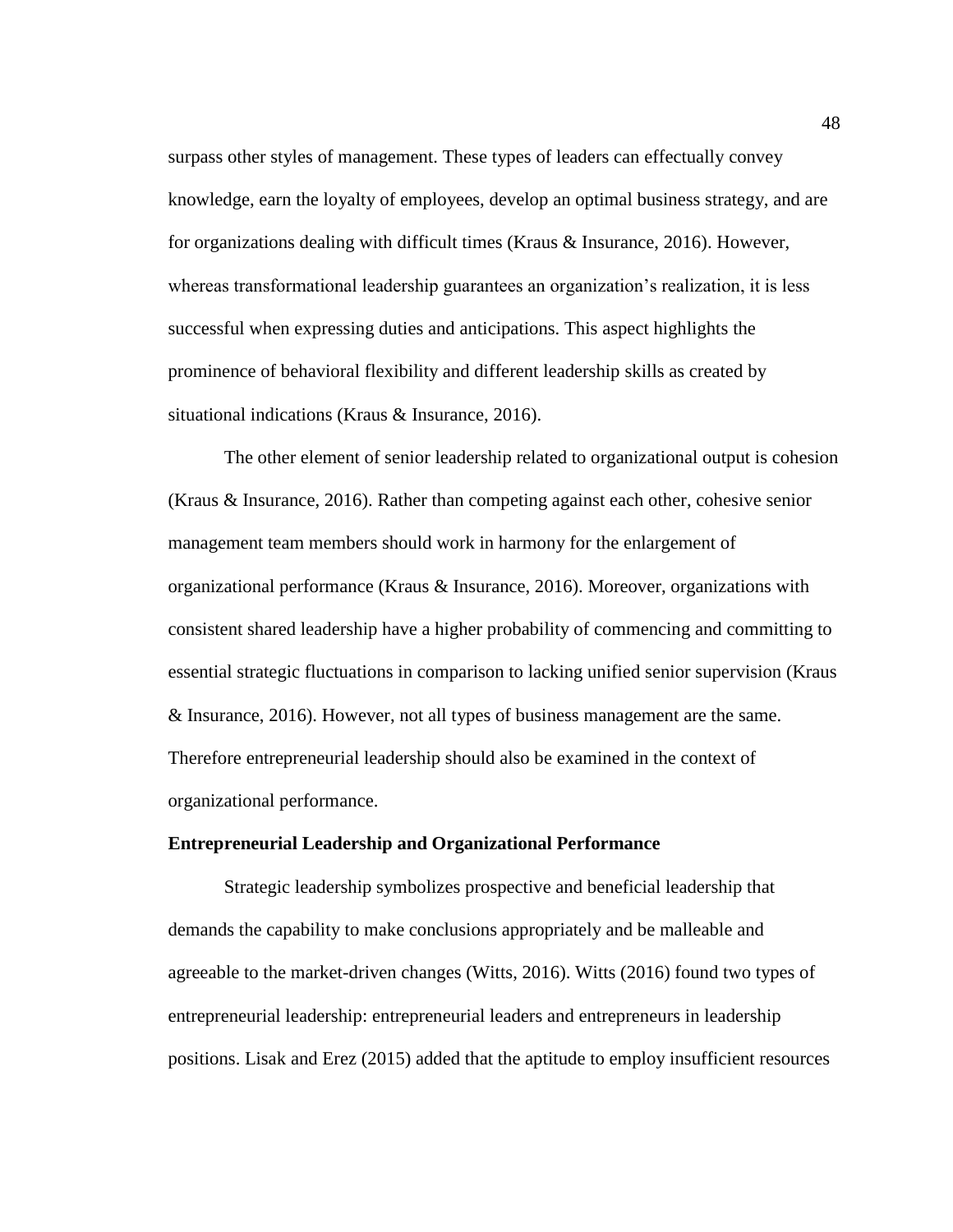was a distinguishing attribute of entrepreneurial leadership. Further, strategic entrepreneurial leadership is not reliant on an individual's position in the organizational pyramid. Other elements of entrepreneurial leadership include supervision, uncompromising commitment, multitasking, and flexibility to lead people separately or in teams (Lisak & Erez, 2015).

Kesidou and Carter (2014) stated that business operations and development included continuous redefinition and adjustment of business paradigms and stratagems to offer new products and organizational routines for improved operation and development. Kesidou and Carter defined this concept as corporate entrepreneurship and closely related it to the Schumpeterian concept of acting entrepreneurially to attain competitive advantage. Rahim, Zainal Abidin, Mohtar, and Ramli (2015) specified that corporate entrepreneurship was created to explain and delineate organizational practices structure to encourage entrepreneurship as a policy for increased practicality, operation, and evolution

Corporate entrepreneurship entails strict and straightforward actions that are intended to form new business previously recognized organizations using procedures, product advancement, and market expansion (Kesidou & Carter, 2014). All these activities may occur at strategic stages within the organizational configurations with the shared objective of refining organizational competitiveness and execution. Kesidou and Carter (2014) found that continuous research has detailed corporate entrepreneurship as an idealistic strategy that fosters entrepreneurial culture through investigation and utilization of prospects to attain competitive advantage.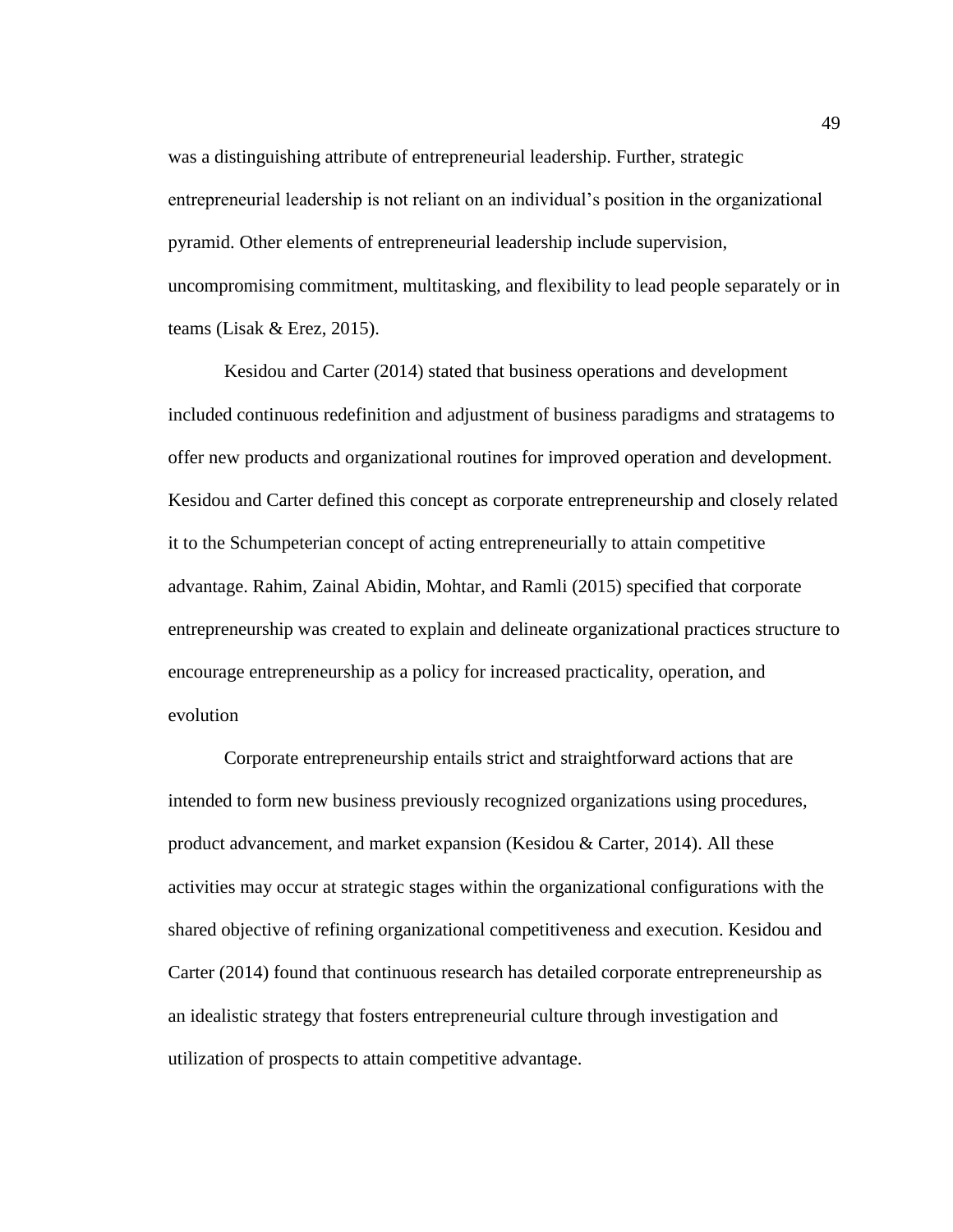Another concept able to identify and reflect a corporate entrepreneurial strategy is entrepreneurial orientation (Kesidou & Carter, 2014). This concept encapsulates facets of decision-making styles, approaches, and systems. Entrepreneurial orientation is an amalgamation of three different strategies: innovativeness, pro-activeness, and risk-taking (Kesidou & Carter, 2014). Both corporate entrepreneurship and entrepreneurial orientation linked to organizational performance growth and performance.

So far, scholarship has concentrated on explaining structural formations that determine development and function to connect to leadership (Kesidou & Carter, 2014). Kuratko et al. (as cited in Kesidou & Carter, 2014) suggested that an entrepreneur of the 21st century is one who acknowledges the significance of the organization's entrepreneurial direction to institute maintainable competitive advantages thereby ensuring maximum performance outcomes. Essentially, this suggestion places the obligation of developing a corporation's structure on the leader (Kesidou & Carter, 2014). Therefore, the rudimentary facet of the entrepreneurial leadership process suggests a visioning, opportunity seeking, and strategic management of resources (Kesidou & Carter, 2014).

Hartnell, Kinicki, Lambert, Fugate, and Doyle Corner (2016) professed that leadership style and organizational culture are inter-linked as leadership should be composed of an organization's environmental and cultural deficiencies. The authors determined that leaders should be prepared to identify an organization's weaknesses (Hartnell et al., 2016). One way to improve leadership is through training and development. Day and Dragoni (2015) noted that leadership development programs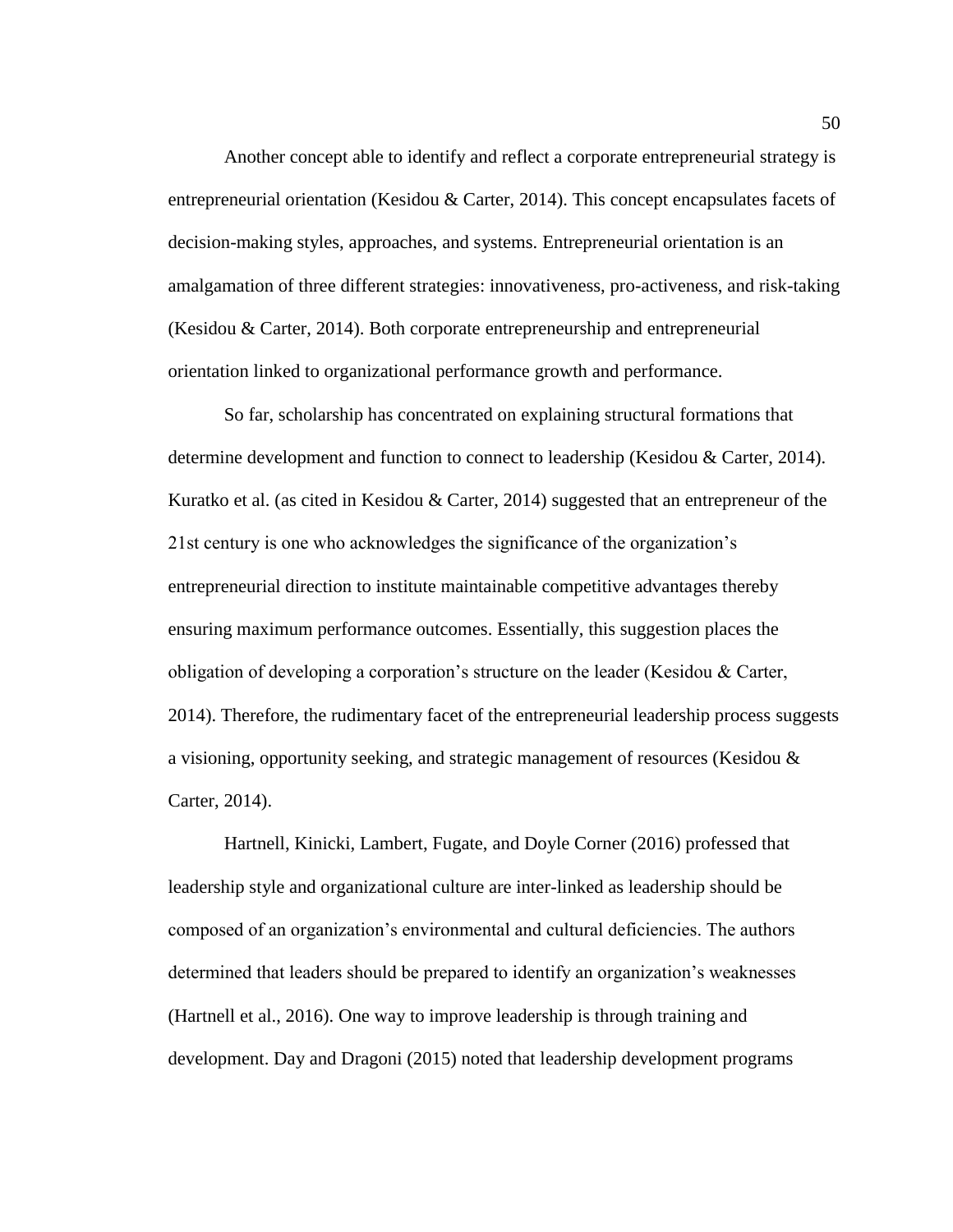should be implemented across all levels of management to achieve organizational goals. Witts (2016) termed organizational leadership as the fundamental principle which unites organizational performance, while Tetteh and Brenyah (2016) acknowledged that in order for organizational leadership achieved, employees must have short and long term incentives to initiate change and encourage performance beyond what the expectations of the organization. Both transactional and transformational leadership styles attribute to organizational performance, yet it is only transformational leadership that inspires innovation and an entrepreneurial spirit (Kang, Solomon, & Choi, 2015). Entrepreneurial capabilities guarantee that organizations generate competitive advantage, achieved through entrepreneurial actions positioned to intentionally alter the organization's competitive landscape (Witts, 2016).

A popular view about business prospects is that due to information asymmetries, different, individuals cultivate diverse sensitivities about the relative value and potential of specific resources utilized as contributions to production and output skilled at generating economic payment (Kesidou & Carter, 2014). Entrepreneurship explained as the pursuit of realizing, investigating and utilizing opportunities to achieve goals (Kesidou & Carter, 2014). Nonetheless, the process of identifying opportunities entails practical abilities and originality, team building, problem-solving skills, and leadership (Kesidou & Carter, 2014). However, entrepreneurial alertness may be the most precise notion that describes palpable and nontangible talents and capabilities (Kesidou & Carter, 2014).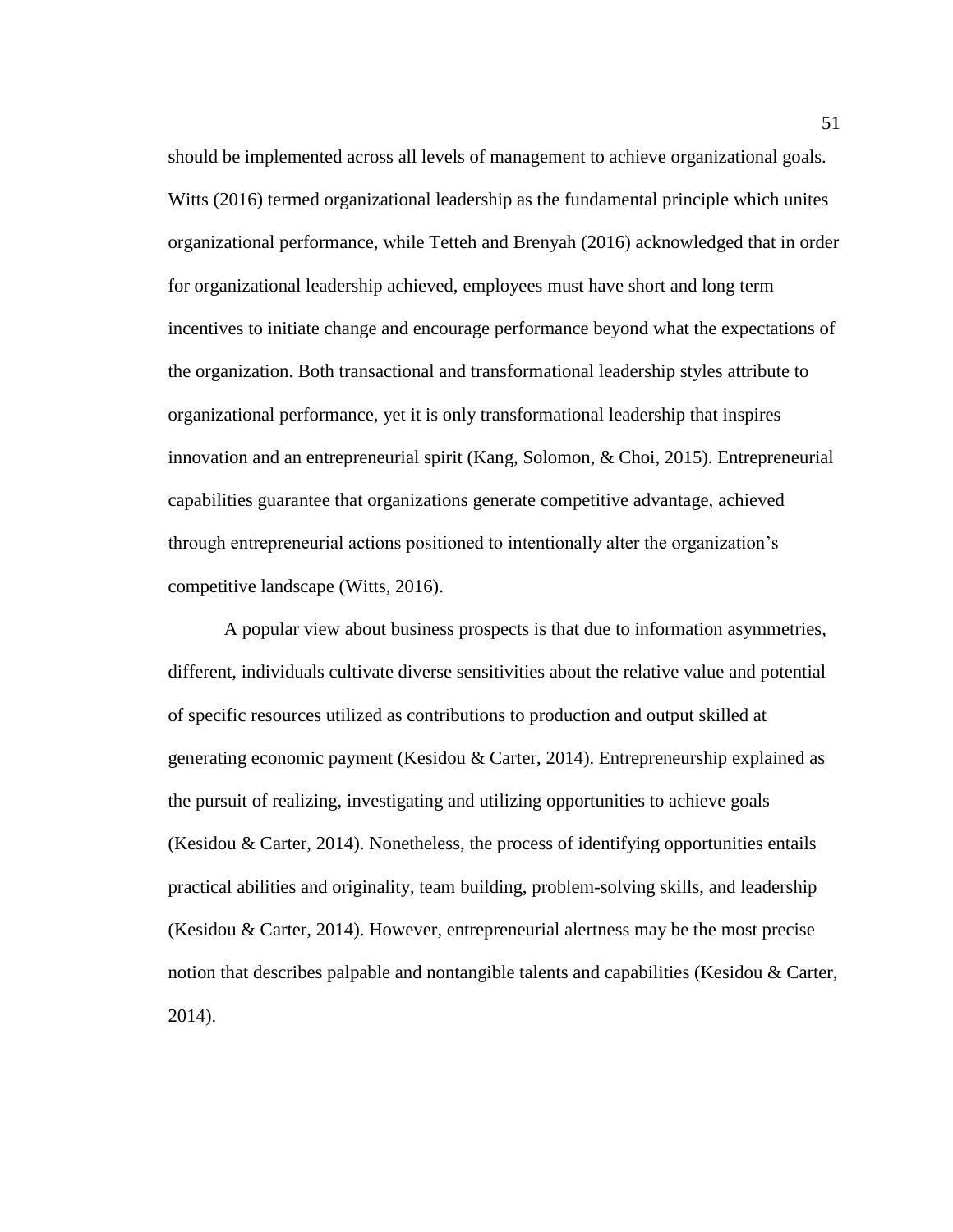Furthermore, the results of an entrepreneurial process are viable, as the aim of entrepreneurship is to appropriate economic fees by manipulating a prospect that has yet to be exploited by rivals (Kesidou & Carter, 2014). Alertness is necessary to uncover opportunities and subsequently employ them. The alternative to alertness would be the effectuation approach, where opportunity pursuit and exploitation by using the available resources rather than the scrutiny of the industry and the competition (Kesidou & Carter, 2014). Instructively, RBV stresses that stratagem commences from the analysis of the organizational resources rather than the analysis of the industry. To summarize entrepreneurial leaders, act as the engineers of consistency between their abstract future and entrepreneurial exploits of external and internal stakeholders who achieve this vision (Kesidou & Carter, 2014). Therefore, performance is consistent with RBV and reliant on policies and viable strategies of entrepreneurial firms. Strategic leadership also affects organizational competitiveness.

#### **Transition and Summary**

In Section 1, the literature review contained a brief overview of the background of the problem and the synthesis of applied business research. The section also included the foundation of the study, the background to the problem, problem statement, and the purpose statement. Section 1 contained the nature of the study, highlighting the preference for the qualitative research method and the single case study design. To explore the strategic elements applied by the participants, I utilized defined research questions. The conceptual framework and lens for this study was the RBV theory. To ensure reader comprehension of the study, I used the keywords element to help with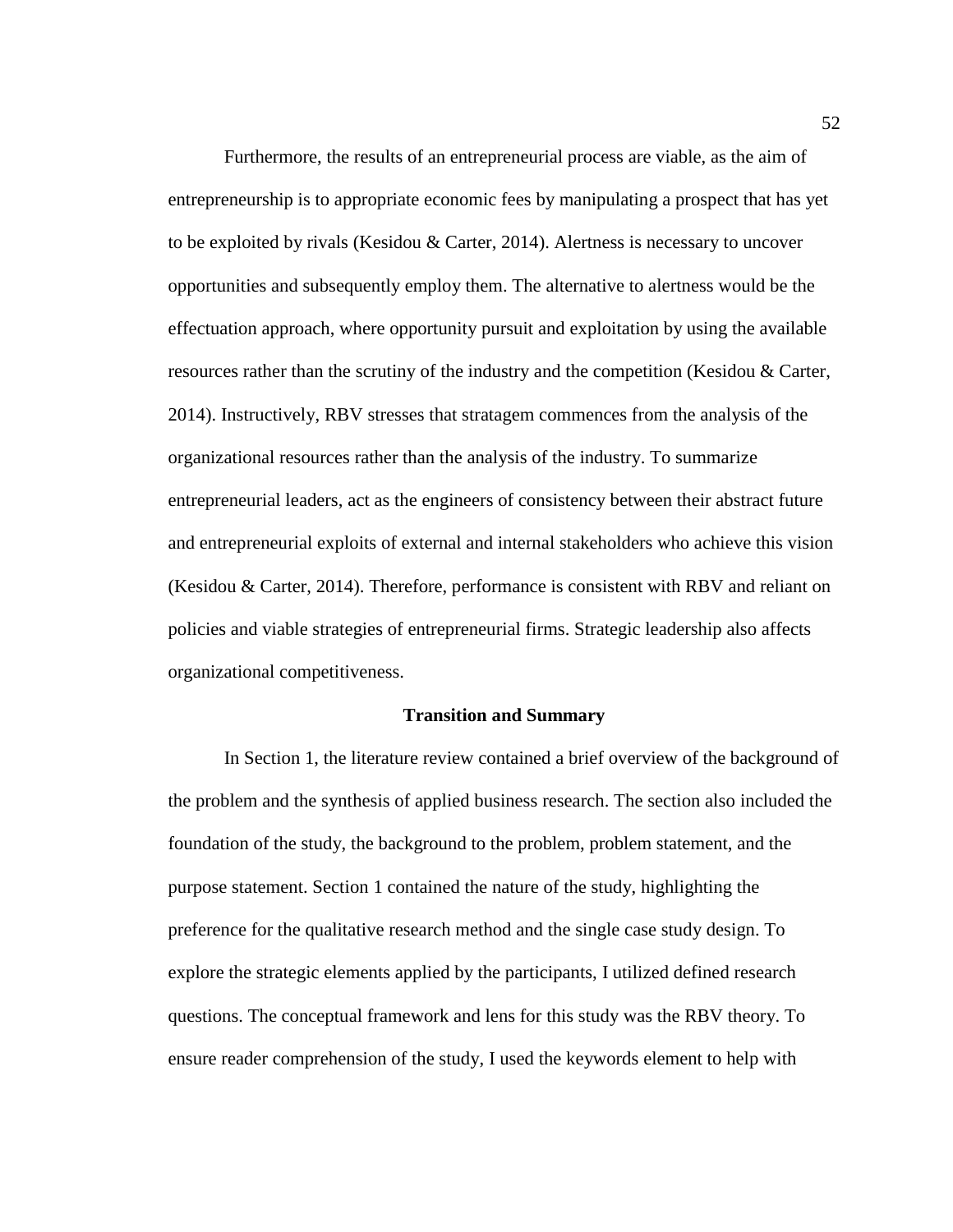clarification and understanding. This element clarified the assumptions, limitations, and delimitations of the study that influenced the overall results of the study. The significance of the study was that findings might reflect information about strategic leadership, business practices, and the implications for social change. The literature review elements contained topics relating to strategic leadership, RBV, competitive advantage, and profitability. The primary objective of the study was to explore the strategic leadership attributes that senior executives needed to increase profitability.

Section 2 presents a discussion on the importance of the research by readdressing the purpose statement, the role of the researcher, the participants involved in the study, the research method, and the design method. Additional sections include population and sampling, ensuring ethical research, data collection, and data collection instruments and technique. Section 2 further includes analysis, reliability, and validity.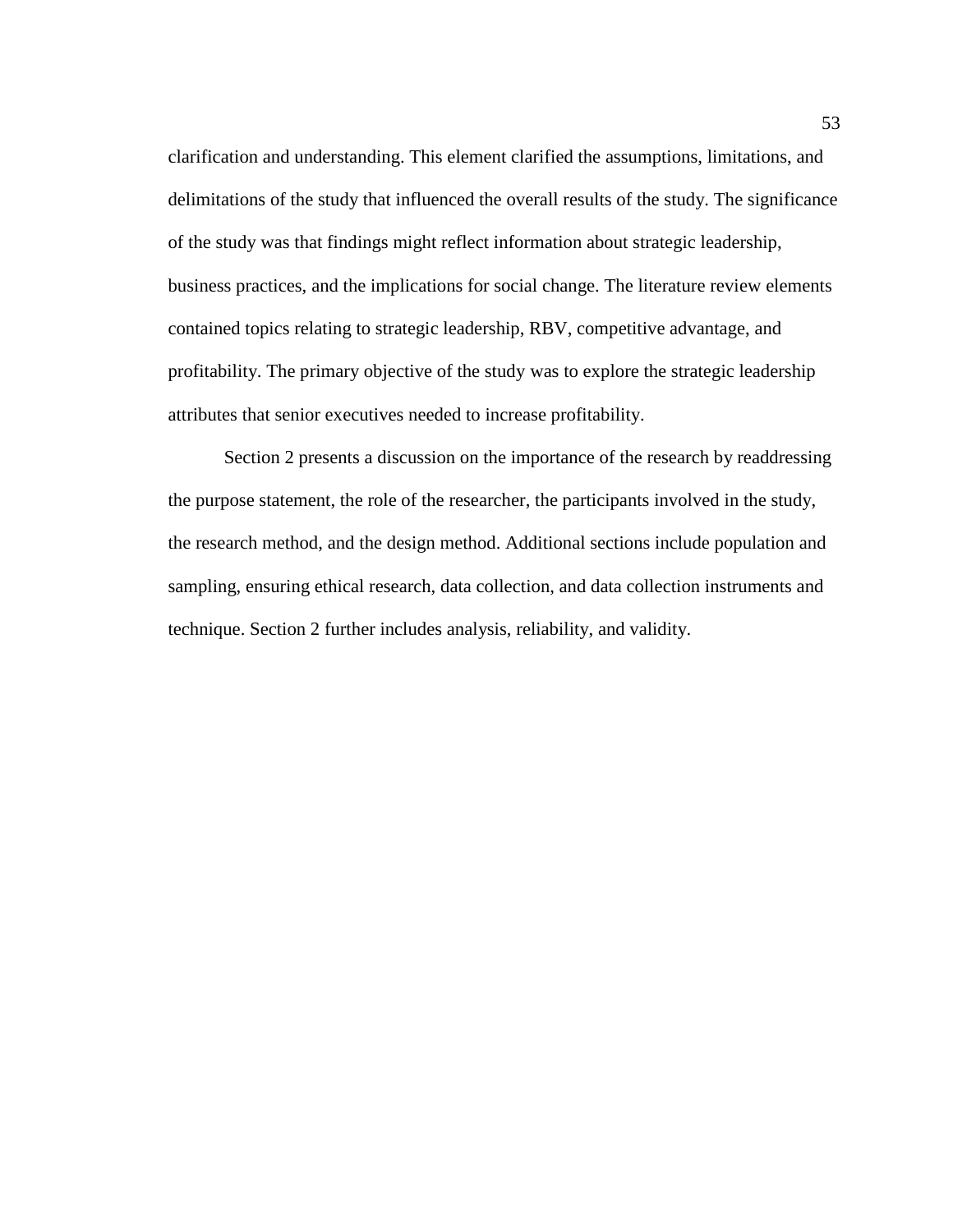# Section 2: The Project

Strategic leadership is the ability of top management teams to develop a sustainable competitive advantage and value creation for stakeholders (Carter & Greer, 2013). Strategic leadership can reflect a broad scope of responsibilities and decisions that senior executives must execute to influence the sustainability of the firm. For this study, I explored the role of strategic leadership in healthcare profitability. Section 2 includes a rearticulating of the research method and design.

# **Purpose Statement**

The purpose of this qualitative single case study was to explore strategic leadership skills in healthcare profitability. The population for this study was executive leaders in Atlanta, Georgia. The completion of this study might enhance the soft skillsets of healthcare leaders by helping them understand the overall influences of strategic leadership skills on healthcare profitability in Atlanta, Georgia. Scholar-practitioners might benefit from more comprehension of the overall influence of strategic leadership on profitability. The contribution to social change might include limiting the potential failure of healthcare initiatives and improvement of the standard of living of individuals in the United States.

#### **Role of the Researcher**

The primary role of the qualitative researcher is to collect, analyze, understand, and interpret the data as these relate to the phenomenon (Kornhaber, de Jong, & McLean, 2015). Researchers may utilize a qualitative case study design to perform an in-depth investigation of varying perspectives on a phenomenon (DeMassis & Kotlar, 2014).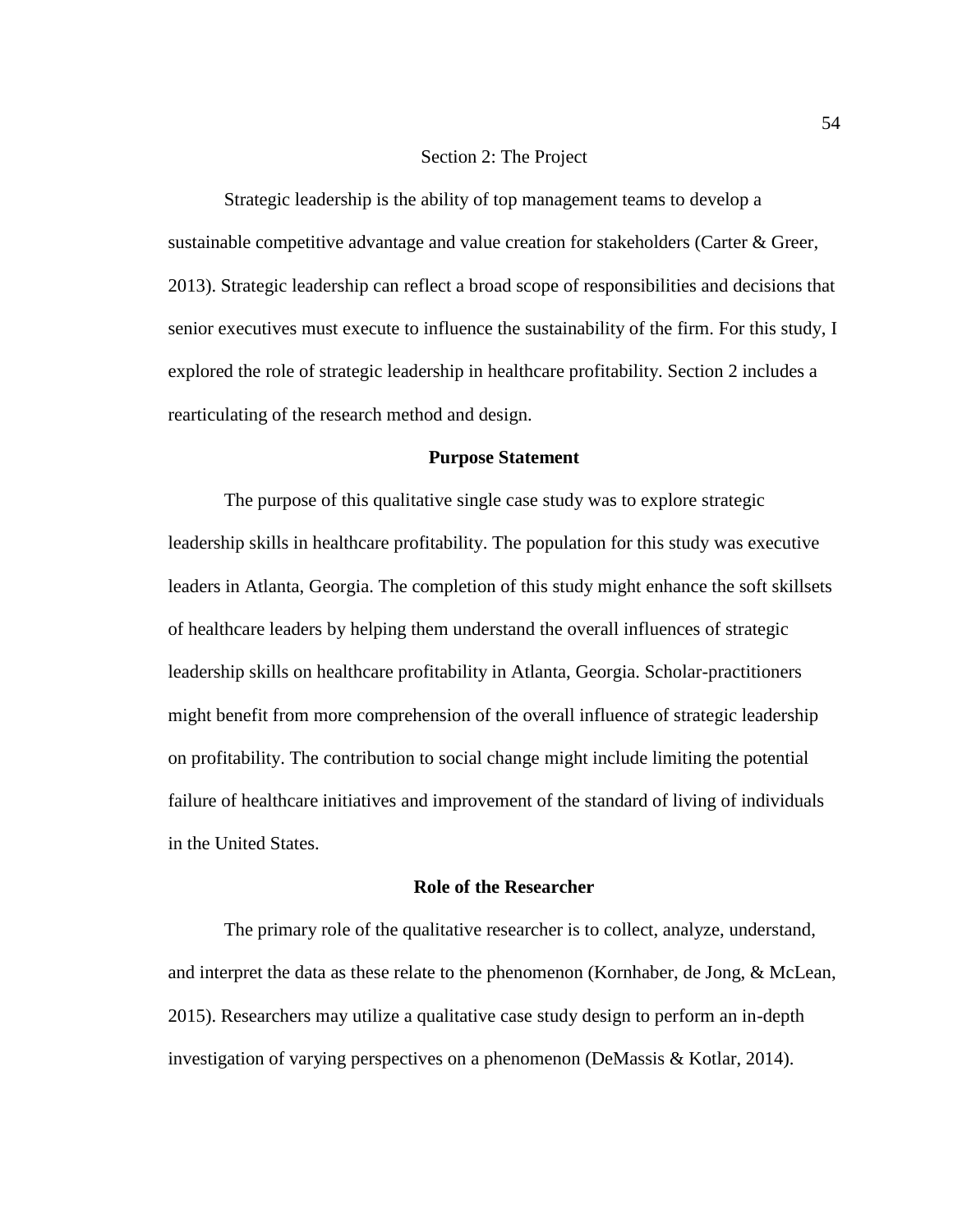Qualitative case study design requires the researcher to be the data collection instrument (Yin, 2014). Qualitative researchers view data through their personal lens (Yin, 2014). I was the primary data collection instrument, collecting data through conducting in-depth open-ended interviews with participants to discover the strategies that senior leadership executives in healthcare utilized to maximize profitability.

I followed standard research ethics and protocol for the current study and waited to begin data collection after having been given approval from the Institutional Review Board (IRB). I adhered to the *Belmont Report*'s (Department of Health, Education, and Welfare, 1979) ethical principles and guidelines for research involving human subjects. The *Belmont Report* established guidelines for research involving human subjects (Department of Health, Education, and Welfare, 1979). There were three ethical principles outlined in the *Belmont Report*: (a) respect of individuals, (b) beneficence, and (c) justice. The *Belmont Report* also indicated boundaries between behavioral and biomedical research, as well as accepted and routine practices for research. The guidelines of the report also communicated the participants' rights to informed consent before participating in the study (Department of Health, Education, and Welfare, 1979).

To mitigate potential bias, I used healthcare executives with over 15 years of work experience in strategic leadership. For the current study, I used member checking by allowing participants to review the transcripts and confirm or challenge the data collected. I used this approach to mitigate any potential bias with the study. Member checking is the procedure of reviewing the study findings with the participants to validate the responses uncovered in the interviews (Moustakas, 1994; Sargeant, 2012; Yin, 2014).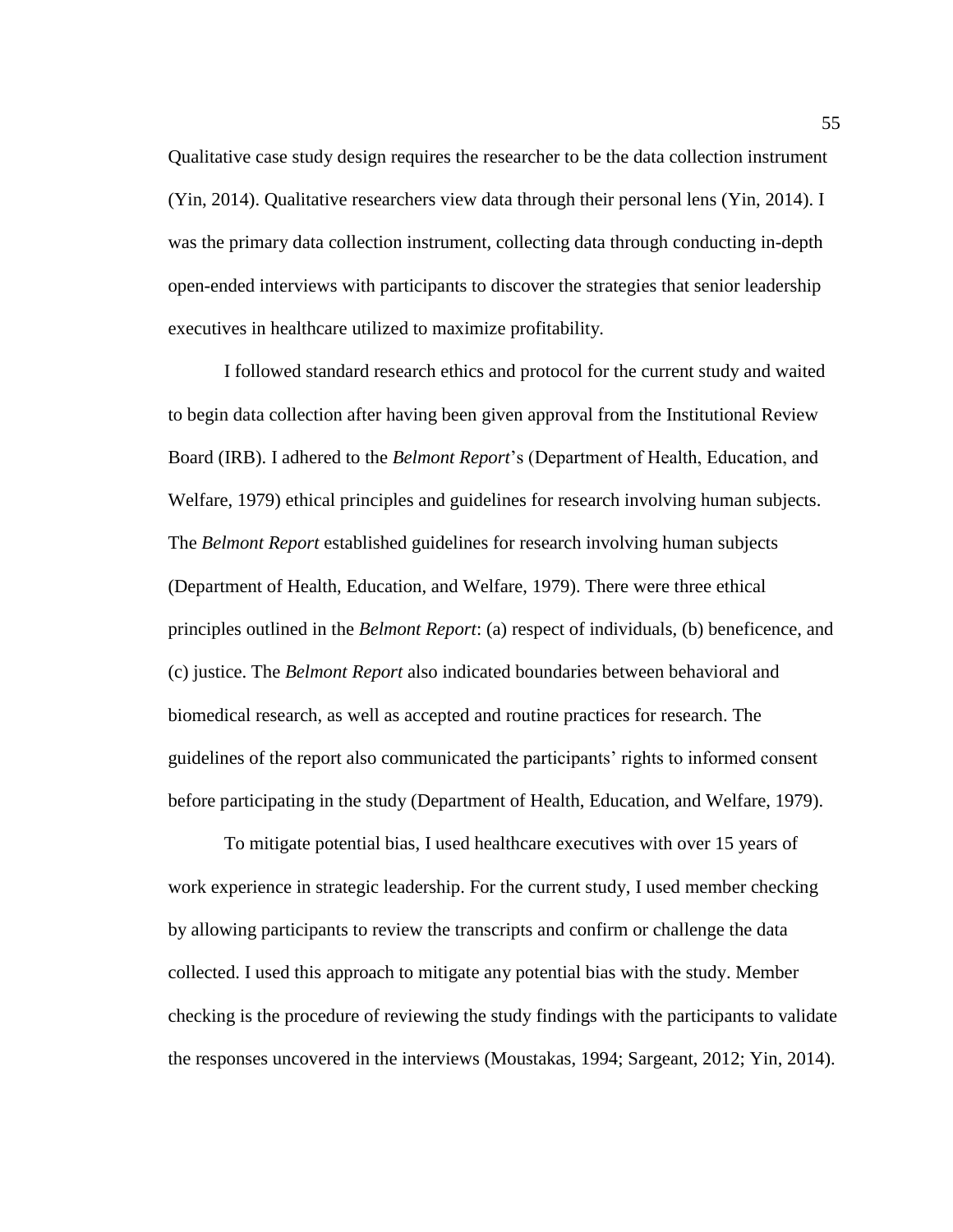As a senior executive in global operations with over 20 years of experience in strategic leadership and global operations in the healthcare vertical, I was transparent about any potential bias. Some of the senior executives who participated in this study were former colleagues in the healthcare vertical; however, I did not select any senior executives with whom I had an intimate relationship. Therefore, colleagues such as my professional mentor or those with personal connections were not allowed to participate in the interviews. I engaged in a semistructured protocol for the interviews to collect the necessary data and increase the validity and reliability of the study. Subjectivity can dictate the topic of the study, the formulation of research questions, interpretation of the findings, and the structure and nature of the study itself (Yin, 2014). Researchers must pay attention to subjectivity. I addressed subjectivity in numerous ways.

To begin with, I was transparent about potential personal bias to the readers (see Yin, 2014). Another way to mitigate any bias through subjectivity was to be transparent when gathering and analyzing the data, in addition to describing the experience as the research continued (Yin, 2014). Being open and transparent throughout the research process diminished issues of my subjectivity in the results.

#### **Participants**

To ensure that research findings are applicable, researchers must determine the eligibility of research participants. A researcher must establish ethical criteria, which can define the eligibility of the participants (Lamb, 2013). Each study may have its own set of eligibility criteria (He, Carini, Sim, & Weng, 2015). The focus of the current study was on the healthcare sector in the United States. I selected one of the top 10 largest *Fortune*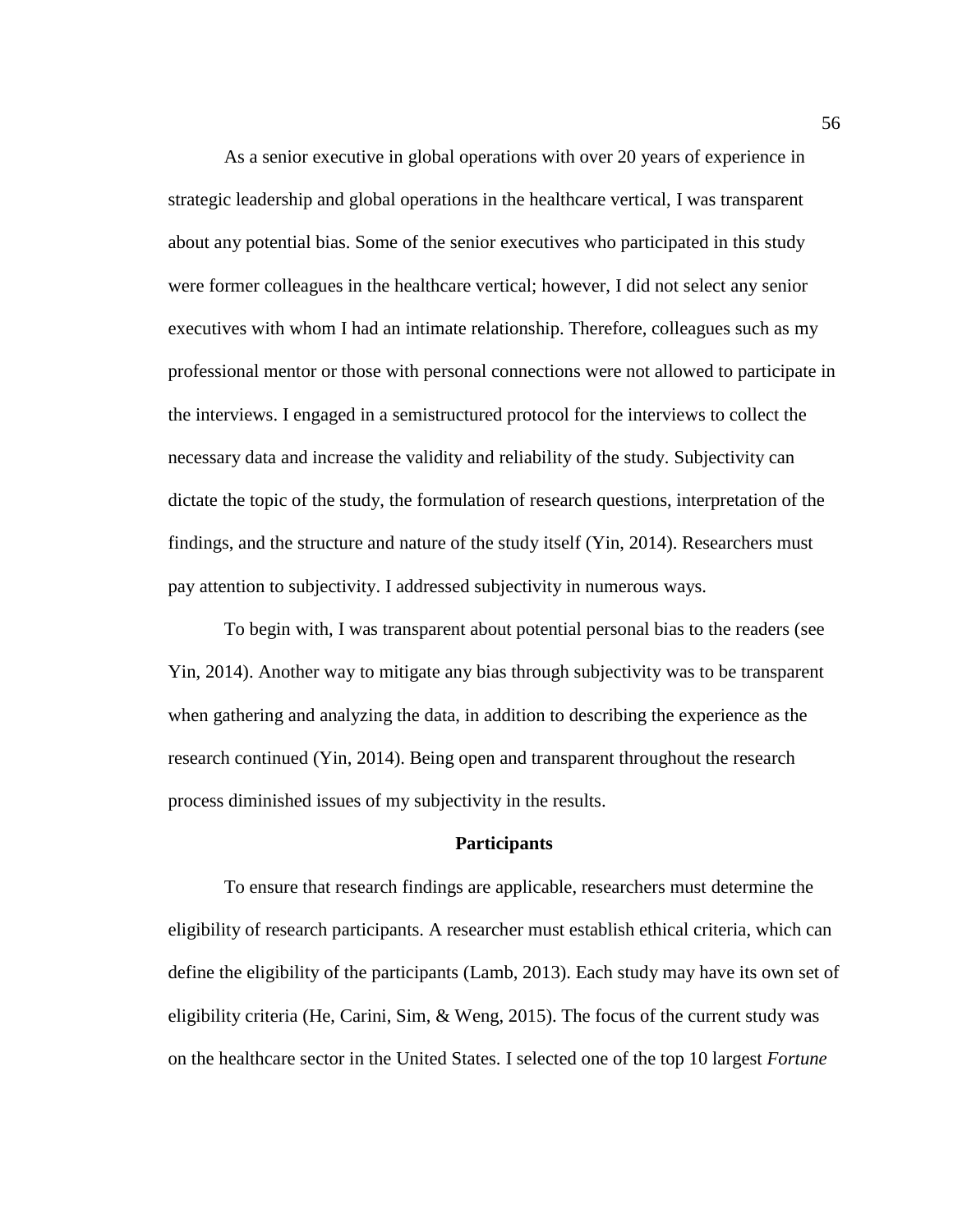*500* companies. I selected participants from a successful healthcare organization in Atlanta, Georgia. Specifically, all the participants were senior executives with expertise in strategic leadership.

I selected participants based on the experience and level of exposure to strategic leadership and healthcare profitability. The criteria for participation in the study was dependent on the skills and experience of the participants with the phenomenon (see Cadman et al., 2014; Dickson-Swift, James, Kippen, & Liamputong, 2012; Petrova, Dewing, & Camilleri, 2014). The proprietorship of strategic leadership skills, knowledge, and execution of the strategic leadership in healthcare profitability influenced the selection of the study participants. The chosen participants had 15 years of expertise in the healthcare sector and 10 years of senior leadership.

Gaining access to the firm and the research participants entailed a significant level of trust, which needed to be at the forefront of data collection to ensure that the participants were not at risk during the study research (see Denzin & Giardina, 2016). I ensured participants' privacy throughout the collection of data (see Ruivo, Santos,  $\&$ Oliveira, 2014). Accessibility to participants supported a focused, collaborative, and comprehensive interview. To gain access to the participants of the study, I drafted a letter to the CEO of the organization to request permission to conduct this current doctoral study. Before the start of the study, I requested that the selected participants sign a consent form agreeing to participate in the study. Study participants understood the risks and their rights to participate or withdraw on demand (see Denzin & Giardina, 2016; Petrova et al., 2014). The chief operating officer and former colleague assisted in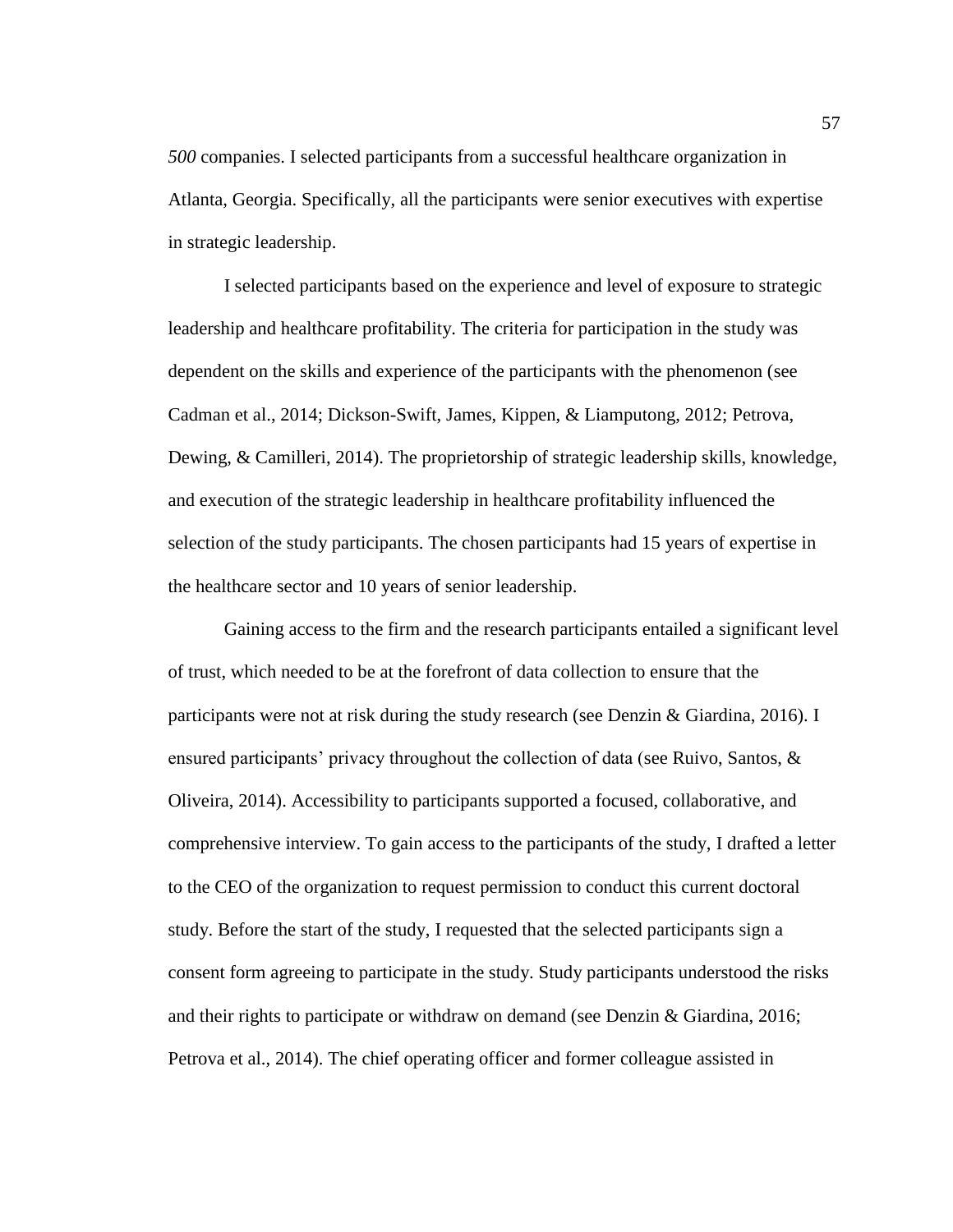obtaining final approval from the CEO, whereby I sent 15 letters of invitation to the prospective participants through e-mail.

Communicating the right of the participants to abstain or participate at any point in time in the study can significantly enhance the level of trust between a researcher and the participants (Cadman et al., 2014; Dickson-Swift et al., 2012; Petrova et al., 2014). To establish a level of trust and willingness to participate in the study, I showed the participants a copy of the letter of cooperation, evidence of the CEO approval of the study. Additionally, to establish trust further, I allowed the participants to pick the time and location of the interview, giving the feeling of being contributors rather than merely subjects (see Corbin, Strauss, & Strauss, 2014). I told all participants they could opt out of the project at any time. Each participant reviewed their interview to ensure their answers were adequately reported and not misrepresented (see Corbin et al., 2014). I provided personal contact information to the participants for them to contact me throughout and after the process to establish a better working relationship (see Corbin et al., 2014).

#### **Research Method and Design**

Selection of the research method is dependent on the research question and the data collection method (Colquhoun et al., 2014; Moustakas, 1994; Yin, 2014). Philosophical perspectives and the phenomenon being studied have a correlation to the research method choice (DeLyser & Sui, 2014; Moustakas, 1994; Yin, 2014). Researchers who are interested in studying the experiences and beliefs of the participant will use a qualitative method of research. The research design choice may depend on the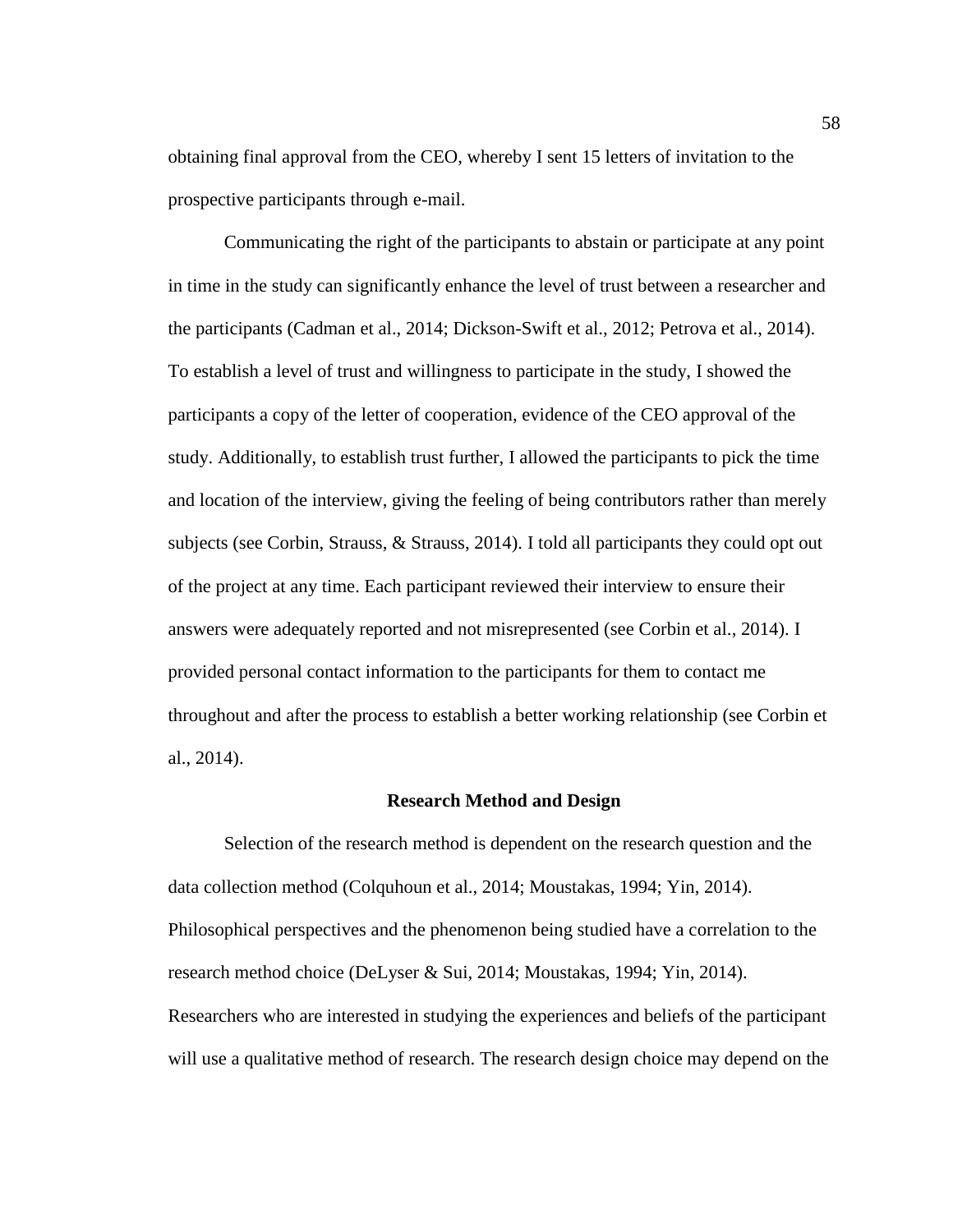research questions and objectives of the researcher (Aguirre & Bolton, 2014; Moustakas, 1994; Yin, 2014). Researchers who desire to explore the real-life experiences of the participants with the phenomenon may choose a case study design (Leko, 2014; Moustakas, 1994; O'Reilly & Parker, 2013).

# **Research Method**

Some research methods may be more aligned when addressing some research questions compared to others (DeLyser & Sui, 2014; Moustakas, 1994; Yin, 2014). To elicit more in-depth responses from participants, researchers can utilize the quantitative method of research (Dickson-Swift et al., 2012; Moustakas, 1994; Sargeant, 2012). I used a qualitative research method to explore the influence of strategic leadership on healthcare profitability and selected a qualitative research design to understand the experiences senior leadership members have with the phenomenon of healthcare profitability. Qualitative researchers seek unstructured or semistructured data to elicit indepth conversation about the lived experiences of the participants. The use of quantitative or mixed method designs is not suitable for an exploratory study (Aguirre & Bolton, 2014; Leko, 2014; Moustakas, 1994). Researchers who use a quantitative research design test a theory or theories using variables when they cannot explore the personal experiences of the participants (Moustakas, 1994; O'Reilly & Parker, 2013; Yin, 2014). If the researcher seeks to enhance knowledge and credibility of previous findings, then mixed methods would be a suitable research design (Moustakas, 1994; Venkatesh, Brown, & Bala, 2013; Yin, 2014). Mixed methods research design may provide similar and opposing views of the phenomenon (Moustakas, 1994; Venkatesh et al., 2013; Yin,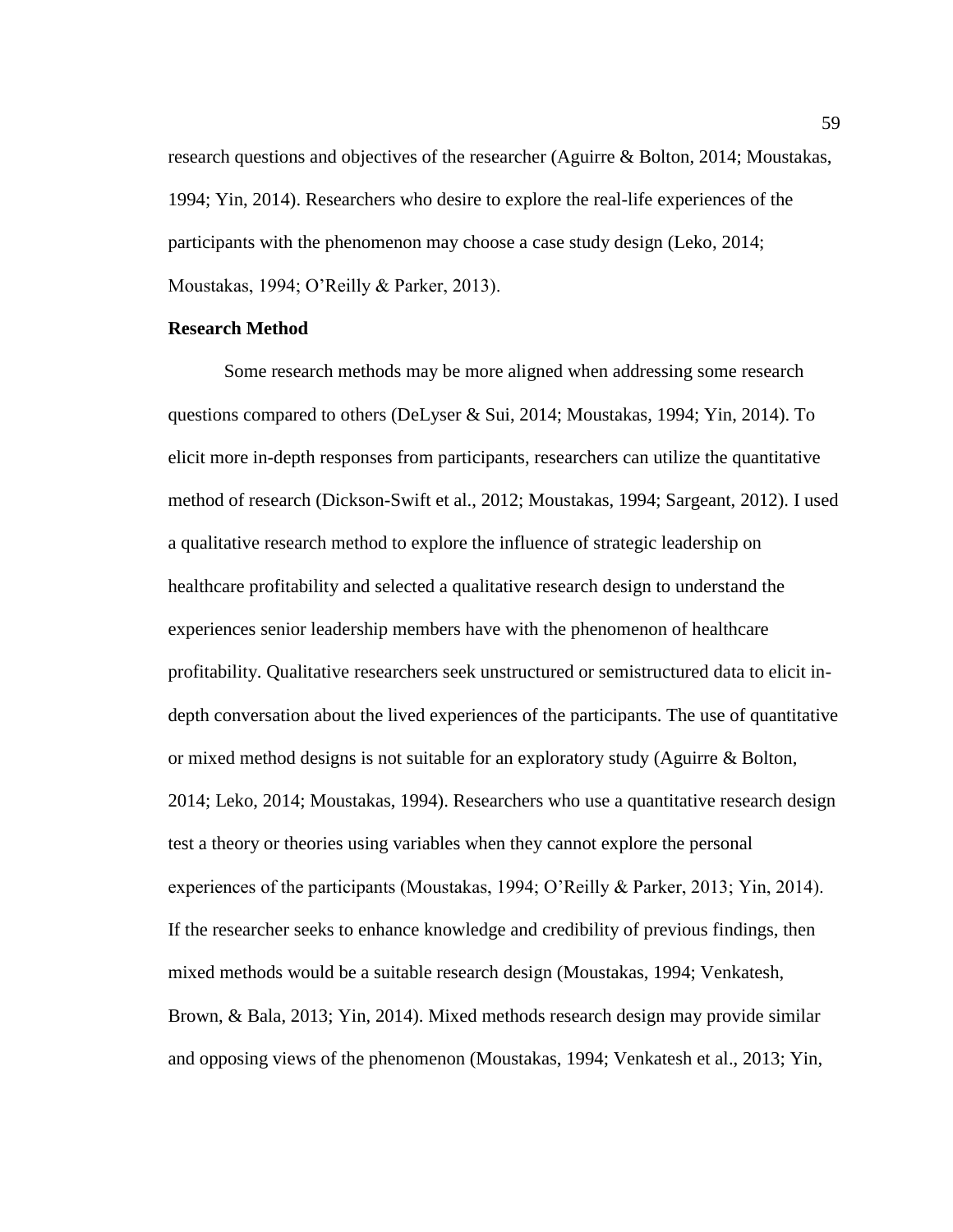2014). Due to time constraints for the current study, I did not select the mixed methods design.

# **Research Design**

I used a single case study design to explore the dynamics affecting the profitability of healthcare by obtaining data from senior healthcare executives. Choosing a research design may be influenced by the research method, research question, researcher's philosophical preference, and time (Aguirre & Bolton, 2014; DeLyser & Sui, 2014; Yin, 2014). The narrative, phenomenology, grounded theory, and ethnographic designs were unsuitable for this study.

A case study is an in-depth experimental investigation that a researcher will use to study a phenomenon within the context of real-life (Venkatesh et al., 2013; Yin, 2014). When researchers recognize that limitations between the phenomenon and perspectives are not evident, they may choose a case study design (Venkatesh et al., 2013; Yin, 2014). Researchers who choose a case study design will conduct personal in-depth interviews using open-ended questions, such as *how, why,* or *what* (Grossoehme, 2014; Moustakas, 1994; Yin, 2014). Case study research begins with a decree of a theory to predict an outcome for a study and involves the collection of data and further analysis (Moustakas, 1994; Venkatesh et al., 2013; Yin, 2014). A case study design requires the researcher to assess a single case or multiple cases that may consist of a single or group of organizations all at once or at varying periods. Understanding senior healthcare executives required an exploratory study using the case study design to improve the overall findings.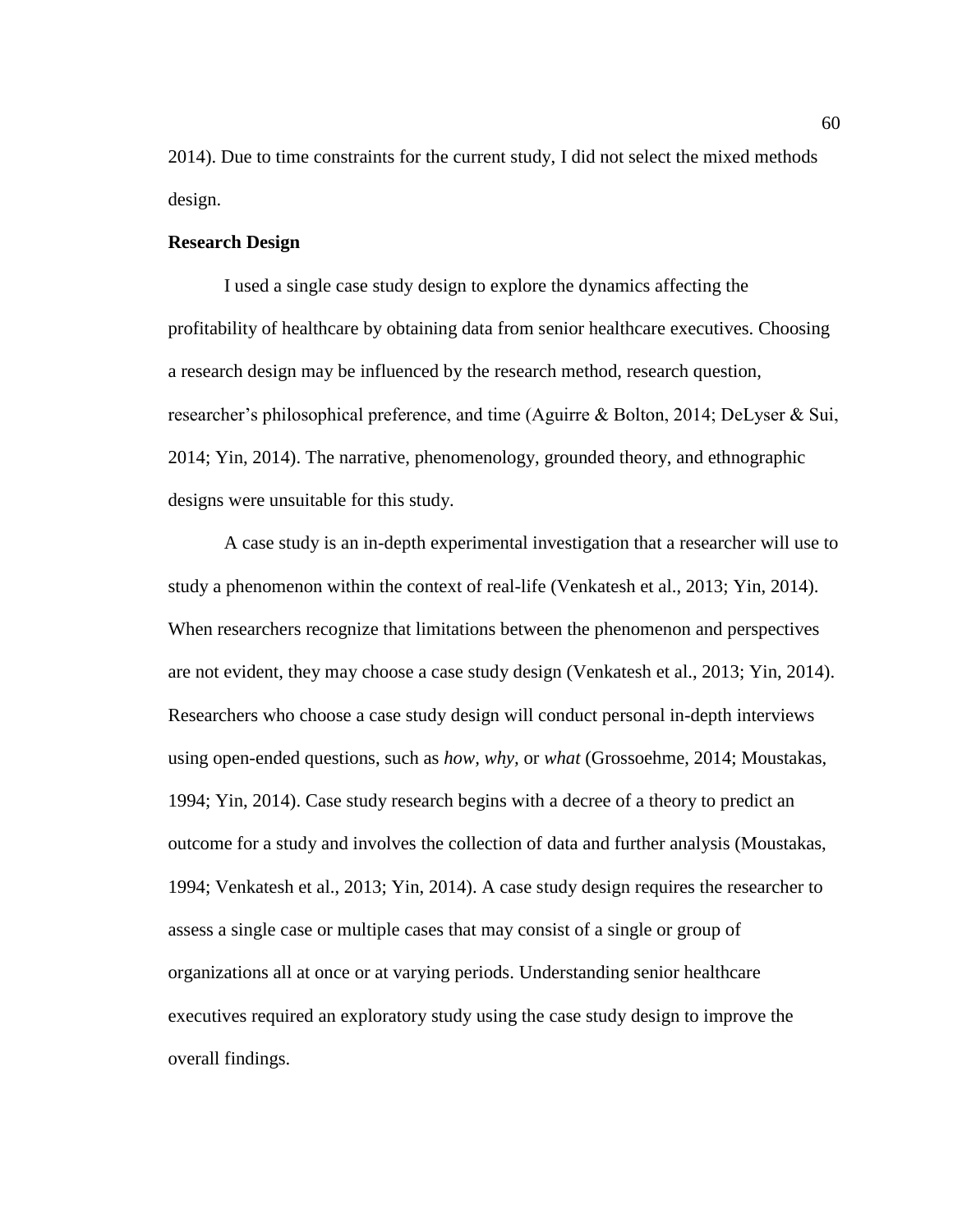The narrative approach is a design that tells the story of an event or an individual (Aguirre & Bolton, 2014; DeLyser & Sui, 2014; Yin, 2014). For a research study that was limited on time and focused on the exploration of participant experiences, the narrative approach is not a suitable study. Grounded theory design involves proving the findings of an existing theory or theories, which includes notes, explanations, and chronicles (Grossoehme, 2014; Moustakas, 1994; Yin, 2014). Grounded theory might require a significant amount of time to conduct; therefore, it was not suitable for a business study and an exploratory study that was time sensitive. The phenomenology approach is useful if the participants have experienced the phenomenon, but little data or information are available about the phenomenon (Aguirre & Bolton, 2014; DeLyser & Sui, 2014; Yin, 2014). Researchers rely on interviews as the primary source of data collection with the phenomenology design (Moustakas, 1994; O'Reilly & Parker, 2013; Sargeant, 2012). The phenomenology design was not suitable for an in-depth exploratory study on senior healthcare executives, which required a case study design. The ethnographic design is suitable for studies concentrating on an individual's culture or a group of individuals over an extended period (Grossoehme, 2014; Moustakas, 1994; Yin, 2014). The ethnographic approach was not suitable for a business study or an exploratory study that was time-bound.

I used the same open-ended questions consistently throughout to conduct in-depth interviews until reaching data saturation. I conducted personal in-depth interviews with five senior healthcare executives from the chosen organization with over 15 years of expertise, work experience, and strategic leadership responsibilities. I achieved data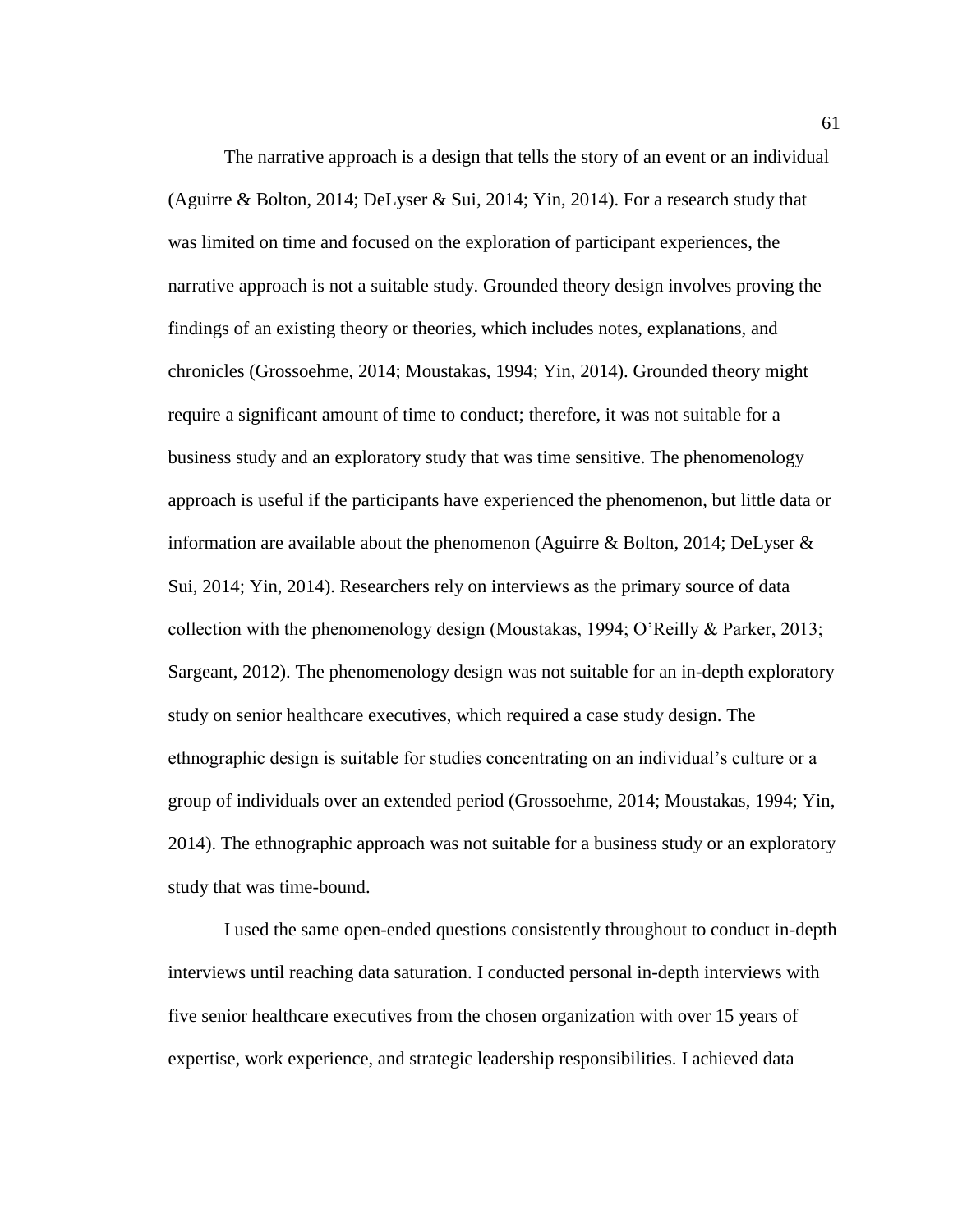saturation when redundant responses to the same questions from multiple participants occurred (see Cleary, Horsfall, & Hayter, 2014; Moustakas, 1994; Sargeant, 2012). I asked the same open-ended questions to the point of receiving the same responses from the participants. Within the case study approach, data collection and analysis can occur at the same time, and themes may surface from the statements made by the participants (Colquhoun et al., 2014; Lamb, 2013; Ritchie, Lewis, Nicholls, & Ormston, 2013). I utilized this case study design to explore the role of senior leadership in healthcare profitability.

#### **Population and Sampling**

The senior leadership individuals with strategic leadership responsibilities for the current research lived in Atlanta, GA. Before conducting the interviews, I shared a brief presentation to the participants about the goals of the current study. I collected data from a defined group of five senior healthcare executives with experience in strategic leadership and profitability. Several healthcare organizations maintained corporate offices in Atlanta, GA. The chosen organization had over 5000 employees; however, only a few of the senior management team met the selection criteria. The sample size consisted of five senior executives with experience in strategic leadership and profitability. The selection of five senior executives provided a rich enough sample to extrapolate pertinent data (Corbin et al., 2014). While small, a selection of five participants was aligned with previous standards of qualitative research (Corbin et al., 2014).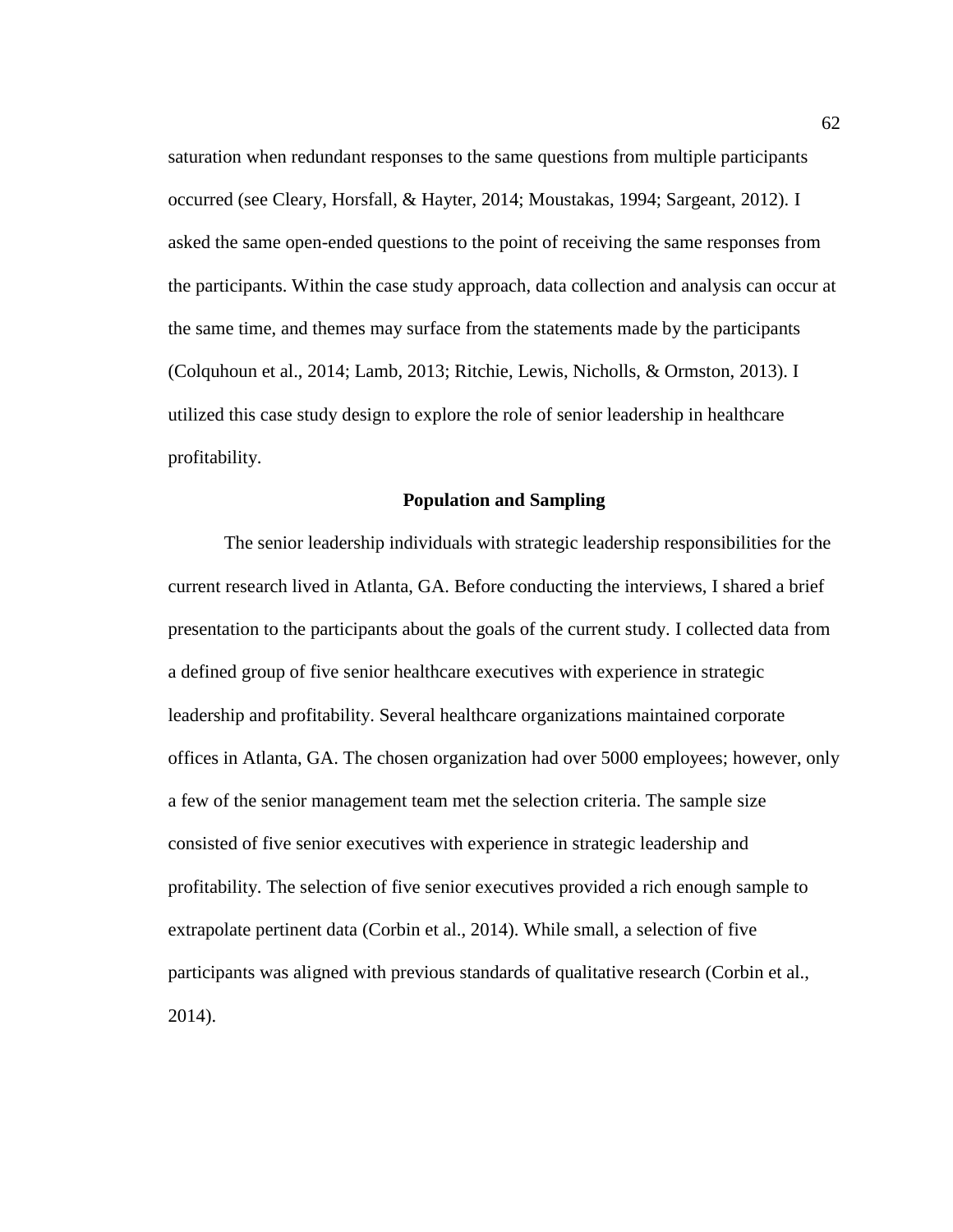To select the sample population, researchers can utilize probabilistic or nonprobabilistic purposive sampling methods (Barratt, Ferris, & Lenton, 2015). Researchers who utilize a random selection method to pick the sample from a population with equal probability to be selected will use probabilistic sampling. The utilization of the random selection method might not lead to an appropriate sample for understanding the case of the study because the study would only require individuals with strategic leadership and experience in healthcare profitability.

Choosing the research participants can be the most critical step in a qualitative study (Ritchie et al., 2013; Sargeant, 2012). Purposeful selection may be the most efficient way for a researcher to choose the sample population (Moustakas, 1994; Ritchie et al., 2013; Sargeant, 2012). I used a purposively selected sample of five participants from a group of senior healthcare executives. I conducted personal, in-depth interviews with five senior healthcare executives with over 15 years of experience in strategic leadership and profitability. Researchers must make every attempt to conduct interviews up to the point of data saturation, which occurs when researchers start getting the same redundant responses from study participants (Cleary et al., 2014; Moustakas, 1994; Sargeant, 2012).

To increase the credibility and validity of a study, I was cognizant of the sample size within the study and asked the same open-ended questions until reaching the point of data saturation. The interviews with the senior healthcare executives were the catalyst for further exploration of the participants' experiences with the phenomenon and how strategic leadership can positively influence healthcare profitability. These participants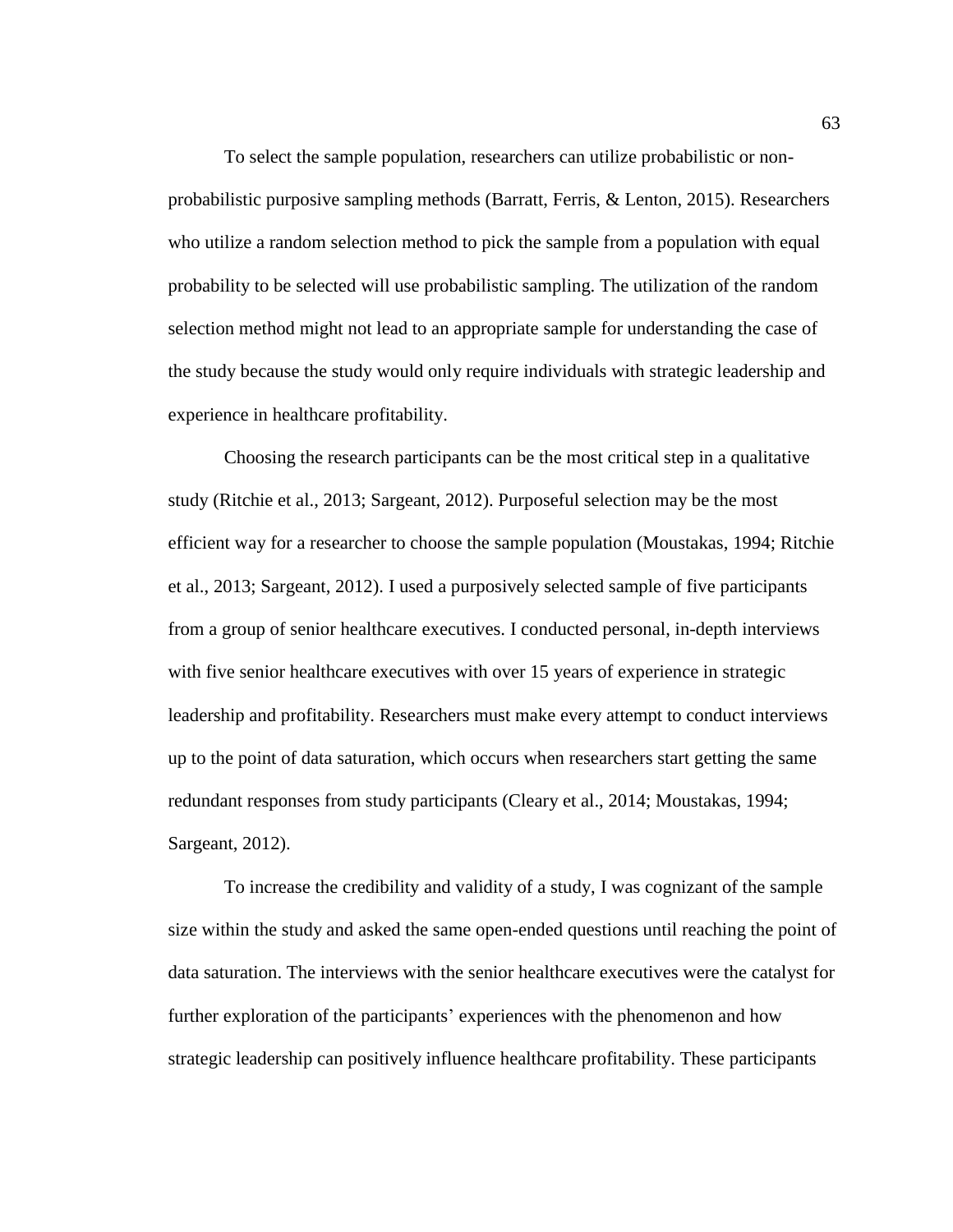were selected based on their role within the organization, their level of expertise, and the success achieved in strategic leadership to drive organizational profitability. Lastly, the participants chose the time and location for the interview. By letting the participants choose the selection, they felt less like subjects and more like active contributors, providing an atmosphere where they felt more comfortable answering questions (Corbin et al., 2014).

### **Ethical Research**

In research studies, each participant has the right to make an informed decision as to the extent of their participation in a research project (Petrova et al., 2014). I requested that all participants sign an informed consent form containing the Walden University IRB approval number, (03-20-19-0200359, expiration date of 03/19/2020). The details on the consent form consisted of an expiration date and relevant contact details of a Walden University representative. Data collection did not begin until after all approval from the Walden University IRB was obtained so to remain compliant with all ethical standards. In preparation for IRB approval, I read the ethics approval application and completed the training course on the protection of human research participants, passed all the required quizzes, and received the certificate of completion by the National Institute of Health (NIH) No. 1204105 dated 06/18/2018 (Appendix F).

All participants had the option of dropping out of the study at any point and for any reason. This option was made clear to all participants and my contact information on the consent form included name, email address, and cell phone number in case the participants had any questions or concerns. A brief description and objective of the study,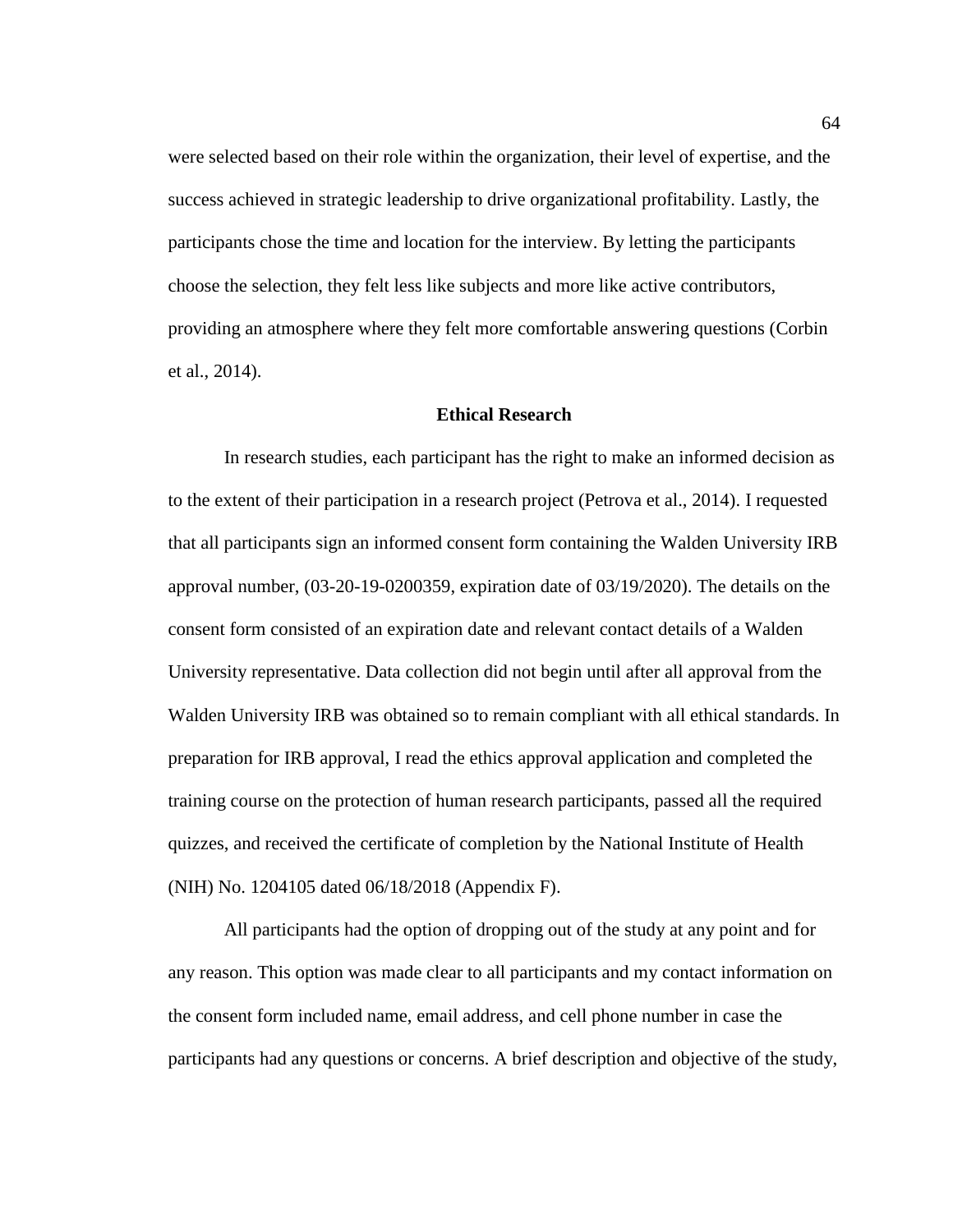the purpose of the study, and the selection criteria of the participants were also included within the consent form. Participants received coded names, such as Participant A, B, and C, and only I had access to their data, making identification of the participants impossible (Corbin et al., 2014).

Once data were gathered, I stored the personal data in a secure and kept at this location for 5 years. The gathered data contained both physical copies of the recorded data from the interviews, in addition to all digital transcriptions. The data were placed within a locked location where only the researcher had access (Corbin et al., 2014). All digited data and hard copies will be destroyed after the 5-year deadline has passed.

### **Data Collection Instruments**

The primary data collection instrument for this current doctoral study was indepth interviews and open-ended questions to gather responses from the participants on their personal experiences with the phenomenon. Throughout the interview process, I explored the scope to which the participants had personal experiences within the phenomenon of the role of strategic leadership in healthcare profitability. Comprehension of the phenomenon from a participant's viewpoint was attained by utilizing personal indepth interviews and open-ended questions (see Cleary et al., 2014; Petrova et al., 2014; Sargeant, 2012).

A qualitative researcher can utilize multiple techniques for data collection, such as focus groups, observations, archival records, face-to-face interviews, site visits, and multiple forms of documents (Cleary et al., 2014; Moustakas, 1994; Sargeant, 2012). To ensure the validity, accuracy, and credibility of a study, qualitative researchers may use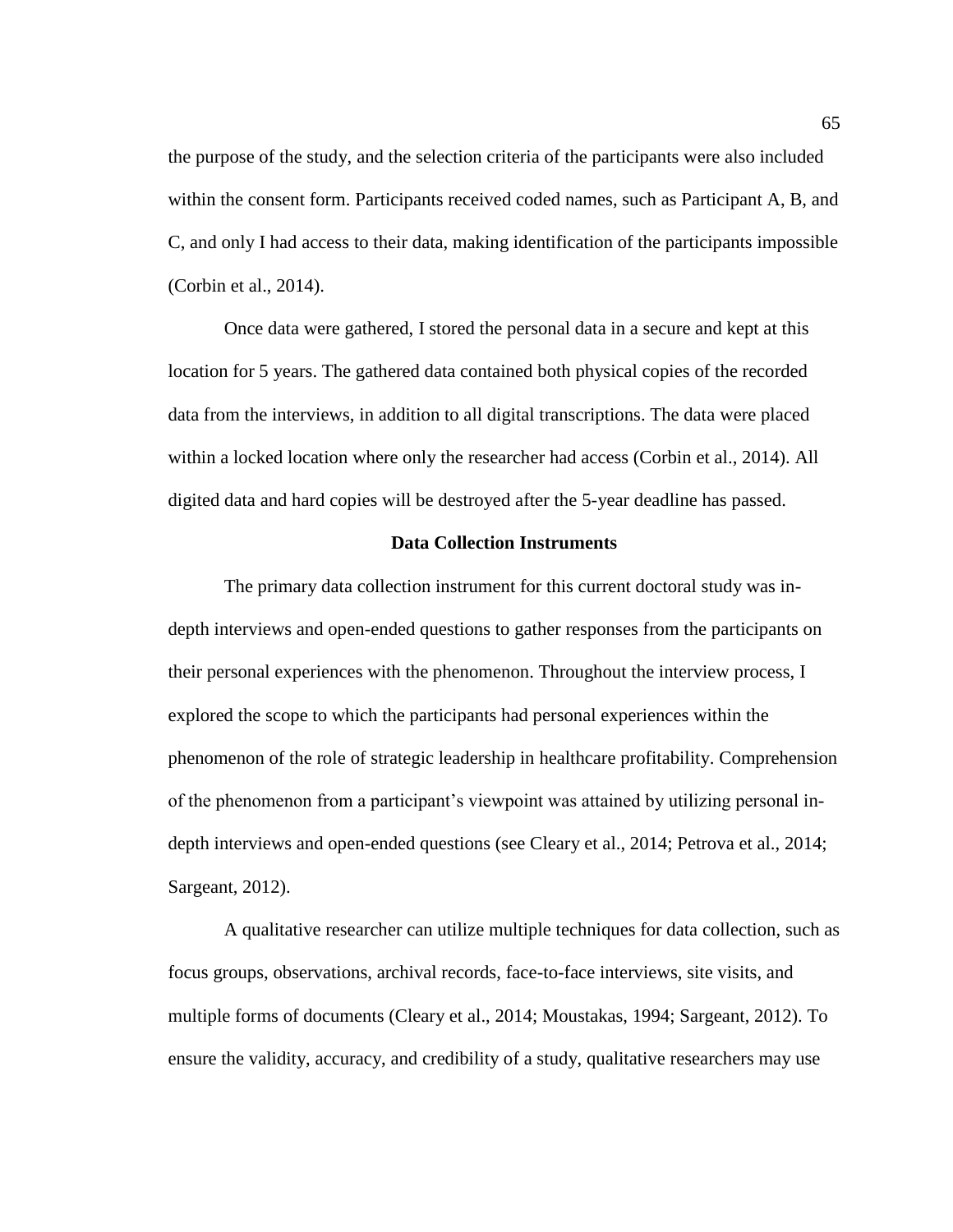member checking (Anney, 2014; Sargeant, 2012). The methods were utilized through member checking for consistency, validity, and reliability of the study.

I enlisted in triangulation to ensure credibility of the study. Researchers use triangulation to compare multiple data sources (Petrova et al., 2014; Sargeant, 2012). Triangulation is a process that qualitative researchers can use to validate the phenomenon (Anney, 2014; Petrova et al., 2014). A qualitative researcher may utilize multiple techniques to validate a phenomenon. These techniques consist of data gathering, investigator, theoretical, or methodological triangulation techniques, all of which may increase the reliability and validity of research data (Anney, 2014; Petrova et al., 2014).

The use of multiple theories to interpret data and multiple data collection methods by the researcher are referred to as the methodological triangulation technique (Petrova et al., 2014; Sargeant, 2012). To test data for validity, the researcher may use methodological triangulation (Randles, Overton, Galloway, & Wallace, 2018; Cho & Lee, 2014; MacPhail, Khoza, Abler, & Ranganathan, 2016). For the current study, I interviewed multiple senior executives at individual time slots to gather a broad scope of views about the phenomenon.

I created the interview protocol (Appendix E). Follow-up communications through phone calls and emails were conducted to enhance the understanding of the participant's response. A researcher may utilize various means of data, such as company websites, social media, and annual reports, to deepen the understanding and interpretation of the in-depth interview (Cleary et al., 2014).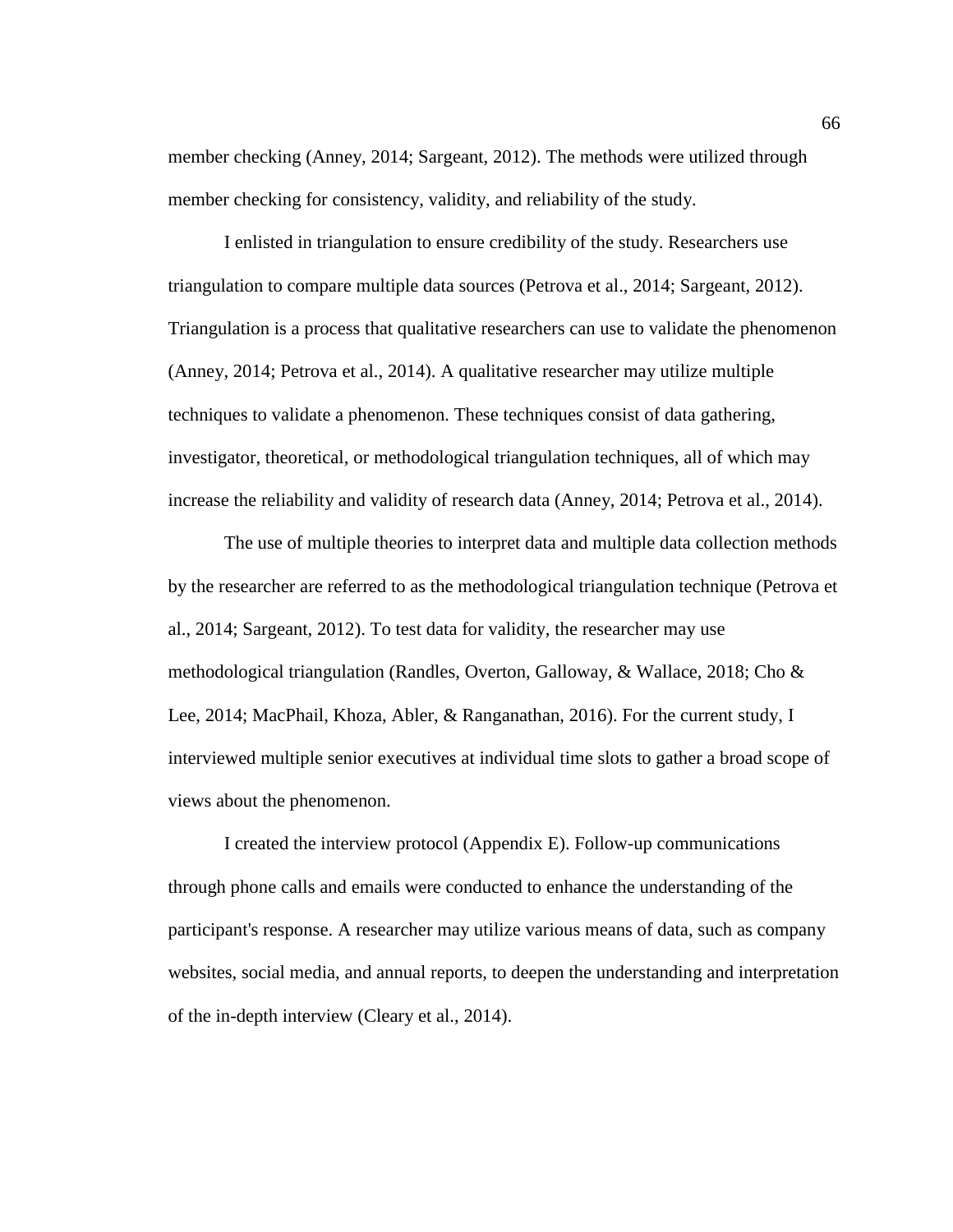#### **Data Collection Technique**

To gather more profound interview responses from the participants, I used openended questions and in-depth interviews (see Cleary et al., 2014; Moustakas, 1994; Sargeant, 2012). Face-to-face interviews with senior leaders with strategic leadership skills assisted me in understanding the phenomenon of healthcare profitability. I created an interview protocol (Appendix E) as a roadmap for the discussion with the participants of the study. In their consents to participate, I discussed their right to withdraw from the study at any point in time and to ask questions openly during the interview process. To reach data saturation, I needed to receive the same responses to the same question from multiple participants (see Cleary et al., 2014; Moustakas, 1994; Sargeant, 2012). To ensure data saturation and consistency in the data collection process, I used similar interview questions with all the study participants.

Before conducting the interviews, I drafted a personal e-mail invitation to the study participants. The interview conversations were recorded using a Philips Voice Tracer recorder for post interview transcription, interpretation, and analysis (Yin, 2014). As a backup, I used Audacity software to record the interview data captured. Qualitative researchers utilize an interview protocol to gather in-depth information about the phenomenon as a guide (Yin, 2014). For the current research, an interview protocol, with semistructured questions, and follow-up questions were developed and utilized during the interview process (Appendix E).

I used a tape recorder as the primary data collection instrument and backed this up with hand-written journal entries to ensure accurate documentation of the participant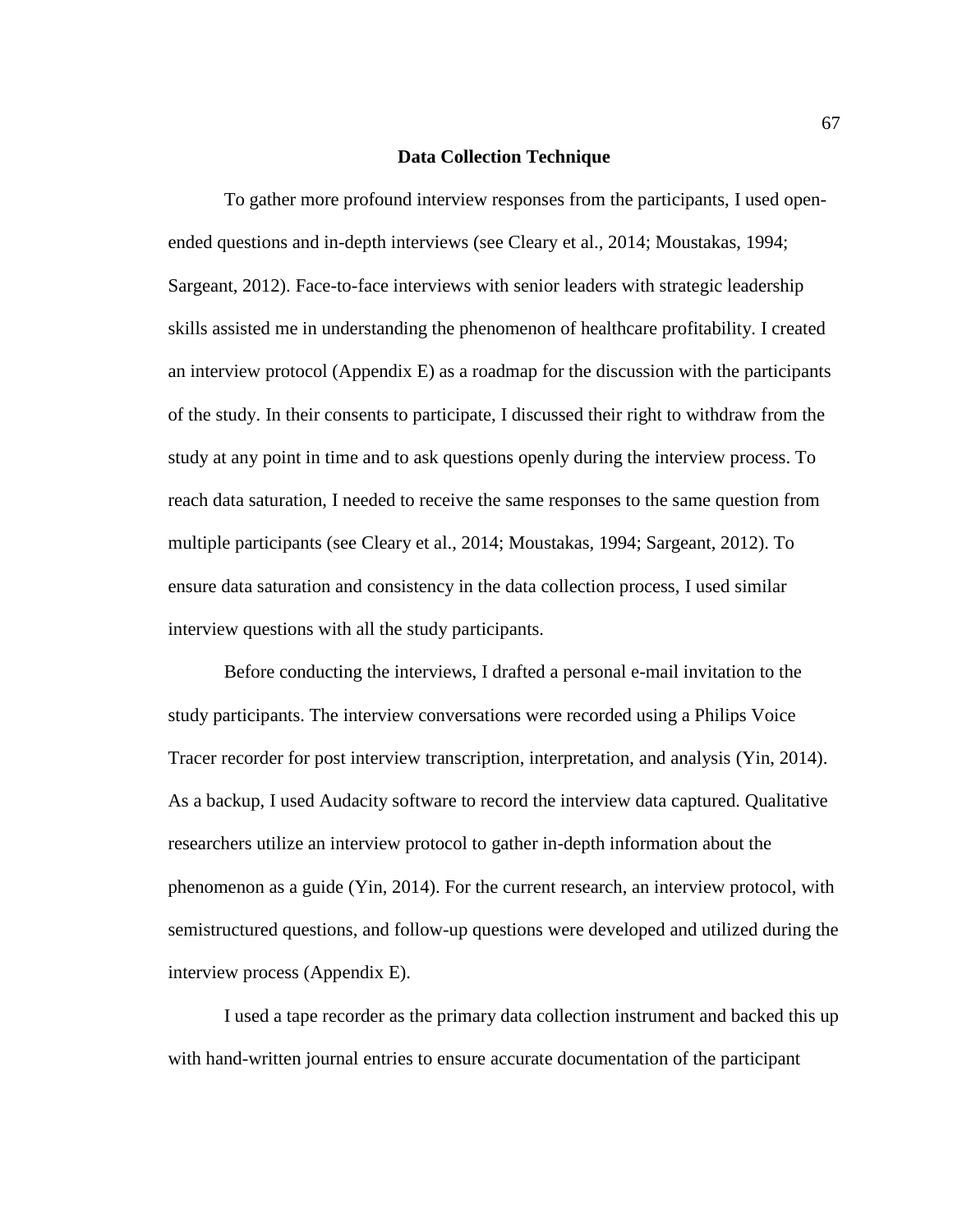responses. I sought all permissions from the participants to tape-record the responses to the interview questions. As part of the preliminary discussions with the study participants, I shared all objectives of the study and the utilized data collection techniques, such as open-ended interview questions and the tape-recording of responses. If for any reason, one or more of the study participants declined to be tape-recorded, handwritten journaling was used to capture the themes of the interview. I conducted a field test with the participants in an environment in which they were comfortable and would speak openly and without reservation. Such a method was utilized to enhance the reliability and validity of the data collection process. A field test enables the researcher and the participants to engage in observation and dialogue before the commencement of the actual study (Cleary et al., 2014; Moustakas, 1994; Yin, 2014).

For qualitative data collection methods, face-to-face interviews have the highest rate of successful responses. The use of visual aids may be the catalyst to gather additional information (Cleary et al., 2014; Moustakas, 1994). One can use face-to-face interviews for real-time spontaneous responses to the interview questions from the study participants (Cleary et al., 2014; Sargeant, 2012). Personal in-depth interviews may allow the researcher to ask follow-up questions and or elicit more detailed responses from the study participants (Cleary et al., 2014; Owen, 2014; Sargeant, 2012).

Complexities may influence or compromise research findings. Events outside of the control of the researcher or participants may have a negative impact on the reliability and validity of the research findings. Participants who listen and answer interview questions simultaneously can influence the quality of the responses and the overall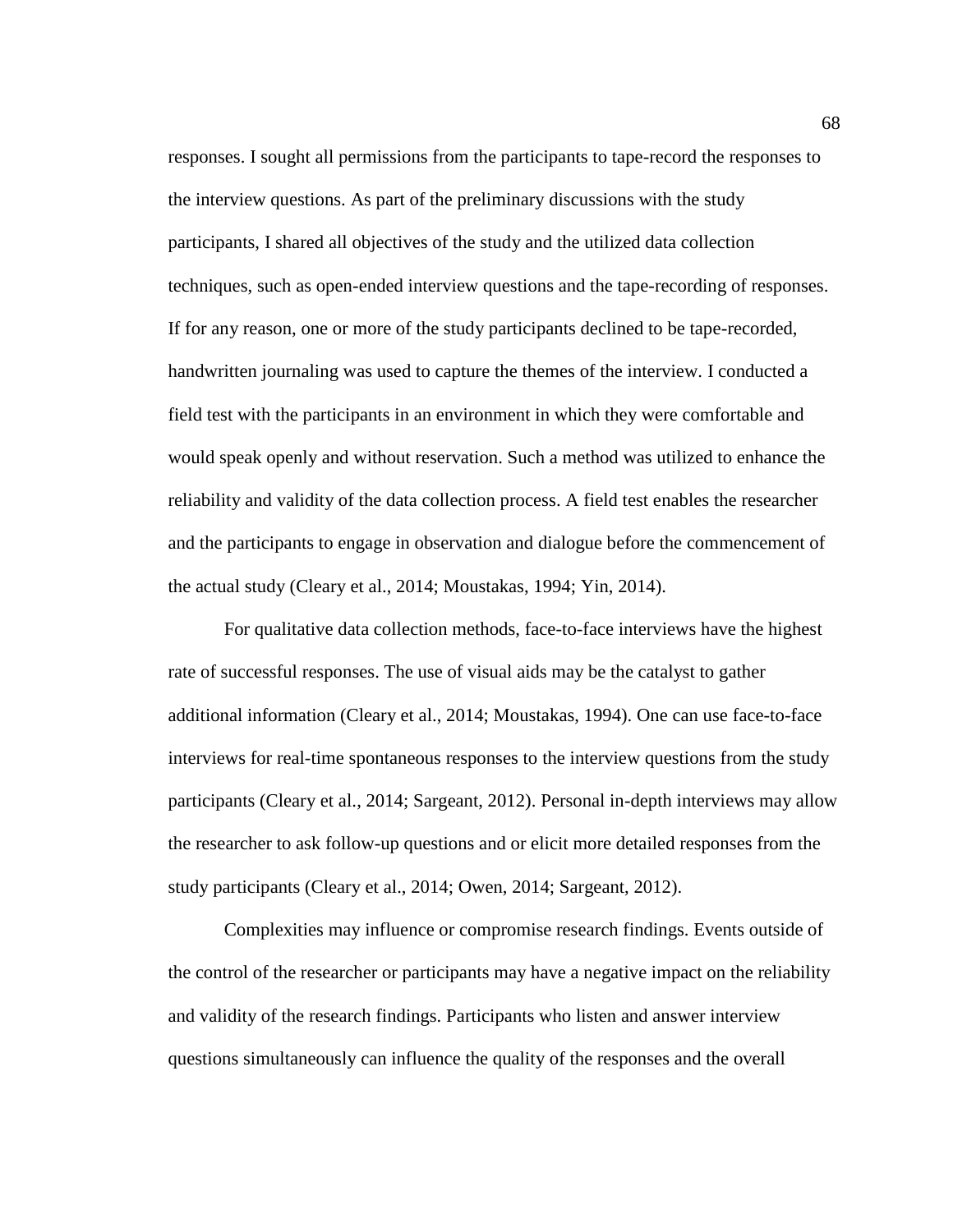research findings (Moustakas, 1994; Yin, 2014). Researchers who do not utilize journal notes as a backup to the tape-recorded interview may negatively impact the validity of the study. Face-to-face interviews with a small number of participants are less likely to be generalized (Cleary et al., 2014; Moustakas, 1994; Sargeant, 2012). There was a higher probability of researcher bias with face-to-face interviews that could influence research findings.

The beginning of the interview sessions included a review of the purpose of the study and confirmation of the participants' consent. I used personal in-depth interviews and open-ended questions but was also time-consuming (see Moustakas, 1994; Sargeant, 2012; Yin, 2014). The utilization of a well-defined interview guide helped me prompt more in-depth responses from the participants. Creating an environment that was interactive, friendly, and open also positively influenced the responses from the participants (see Cleary et al., 2014; Doody & Noonan, 2016; Yin, 2014).

I utilized the coding of the participants and member checking to ensure that the confidentiality and validity of the participants was protected. Member checking was used by the qualitative researcher to improve the validity, reliability, and transferability of data interpretation of the research (see Moustakas, 1994; Sargeant, 2012; Yin, 2014). After the initial interview sessions completed, I engaged in follow-up with the participants with a one-on-one phone call to clarify interpretations of the findings and enhance data reliability. I intended to share the draft report with the study participants, which enhanced the validity and reliability of the research further.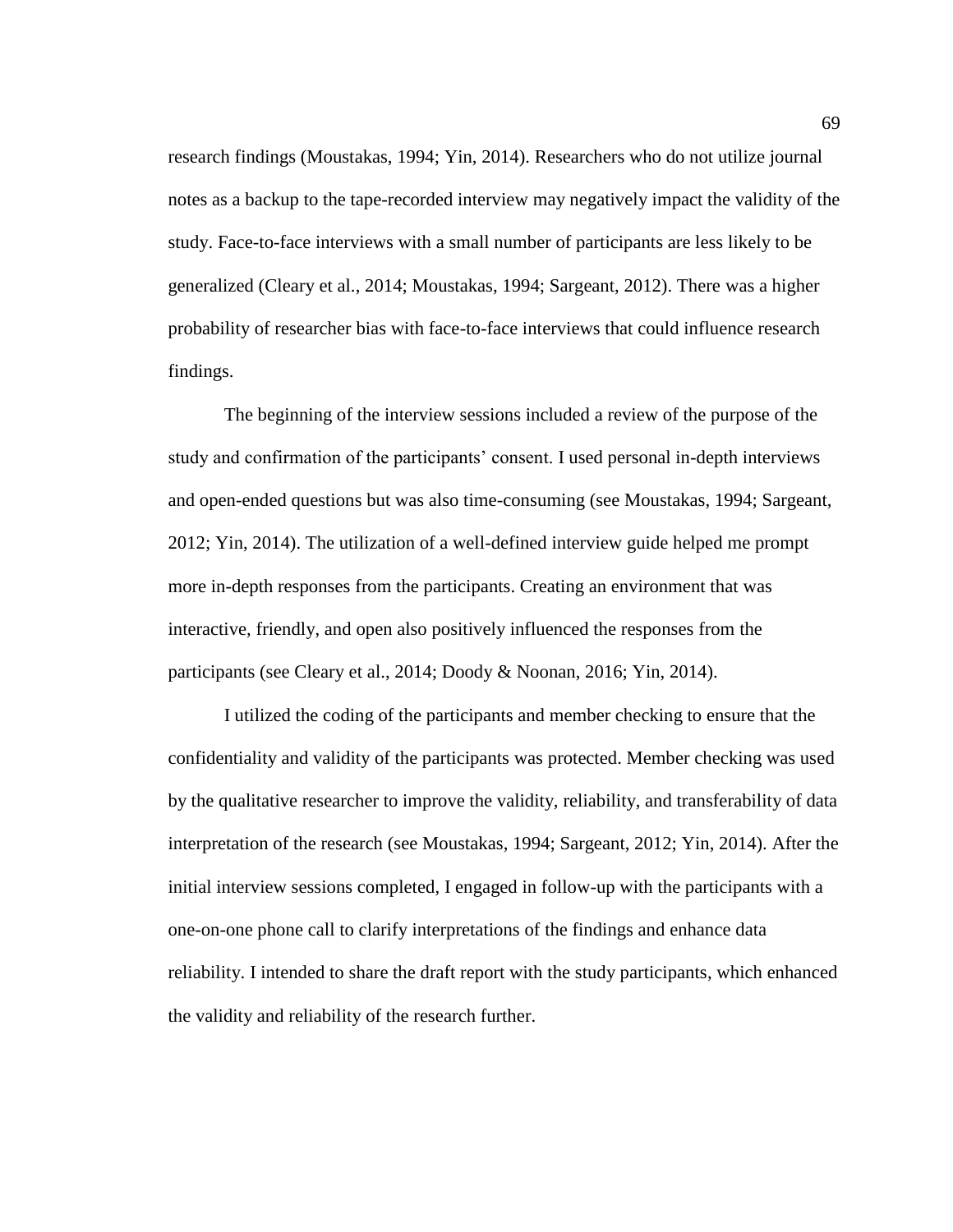## **Data Organization Technique**

I used journal notes and observations to track critical points made by the participants during the interview process. To ensure accuracy throughout the interview process, I recorded the date of the interview, participant names, titles, and overall responsibilities within the organization in a journal. I then organized research data in computer files and subfolders in date order. Microsoft Word software assisted in file creation and NVivo software for organization and storage of the research data (Yin, 2014). The content analysis helped in the coding of themes and statements when writing the research findings (see Darawsheh, 2014; Moustakas, 1994; Yin, 2014). Per Walden University's IRB, all data collection information will be secured in a locked cabinet for 5 years before the destruction of the material. Developing an interview protocol provides a sense of order for the qualitative researcher (Doody & Noonan, 2016; Moustakas, 1994; Yin, 2014). The use of a journal assisted in capturing the details of the participants and their responses throughout the interview process.

#### **Data Analysis**

Qualitative data analysis incorporates the collection, analysis, interpretations, and the meaning of data and reporting on those findings (Cleary et al., 2014; Moustakas, 1994; Yin, 2014). I utilized Word, Excel, and NVivo software to translate data received from the interviews and observations to comprehend the real-life experiences of the study participants holistically. The research design was a single case study, with several data sources. Constant comparison of data analysis was best suited for this research.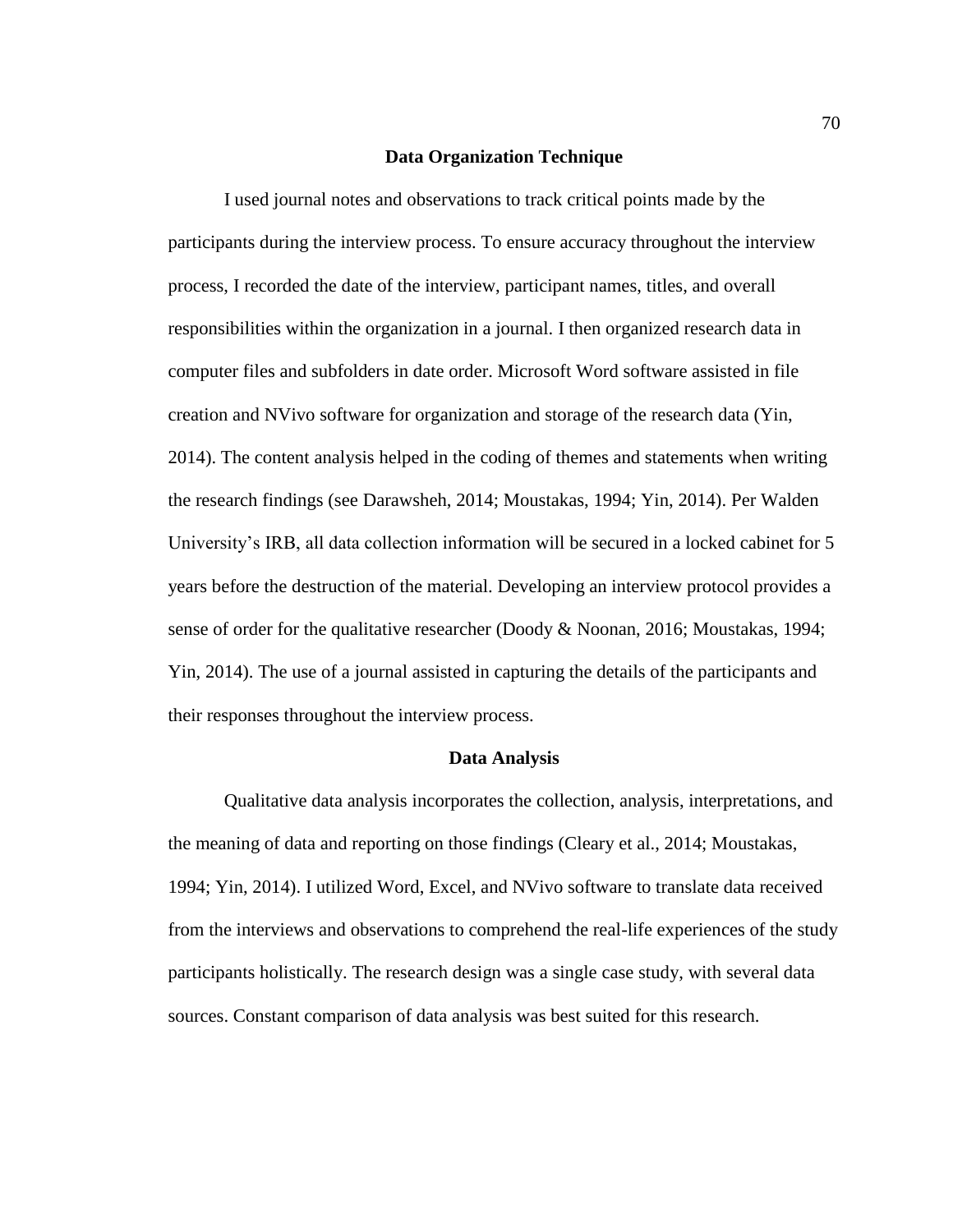I used a thematic analysis to help investigate, understand, and classify the participants' experiences and responses. Thematic analysis is a technique of classifying, organizing, and analysis to find patterns and themes across a wide variety of data (Braun, Clarke, & Terry, 2014; Robinson, 2014). Thematic analysis permitted me to understand shared findings within the data. These meanings were then used to find unity among all the responses (see Braun et al., 2014; Robinson, 2014).

I employed a thematic analysis, thereby increasing flexibility. There were six steps to thematic analysis. The first was to familiarize oneself with the data; the second was to begin creating initial coding. The third was to identify themes found within that coding; the fourth was to review the prospective themes. The fifth step was to define and name the themes, and the final step was to produce a report based upon the findings (Braun et al., 2014; Robinson, 2014). I followed these six phases for analyzing and interpreting the data to find themes and drew subsequent conclusions.

I grouped the participant's critical statements to form themes during data analysis. Qualitative researchers must be careful of influencing the experiences of the participants with the phenomenon by introducing personally biased (Cho & Lee, 2014; Moustakas, 1994; Petrova et al., 2014). I pulled all data from the transcripts, tape-recorded interviews of the participants, notes, and any company documents found shared during the study. By coding the multiple data collection resources, I identified a series of themes and topics for the research project. Utilizing an Excel spreadsheet helped to develop codes based on these common themes and topics. I created codes for participants and interview data (e.g., P1, P2, et al.), and I followed the same process for any company documents gathered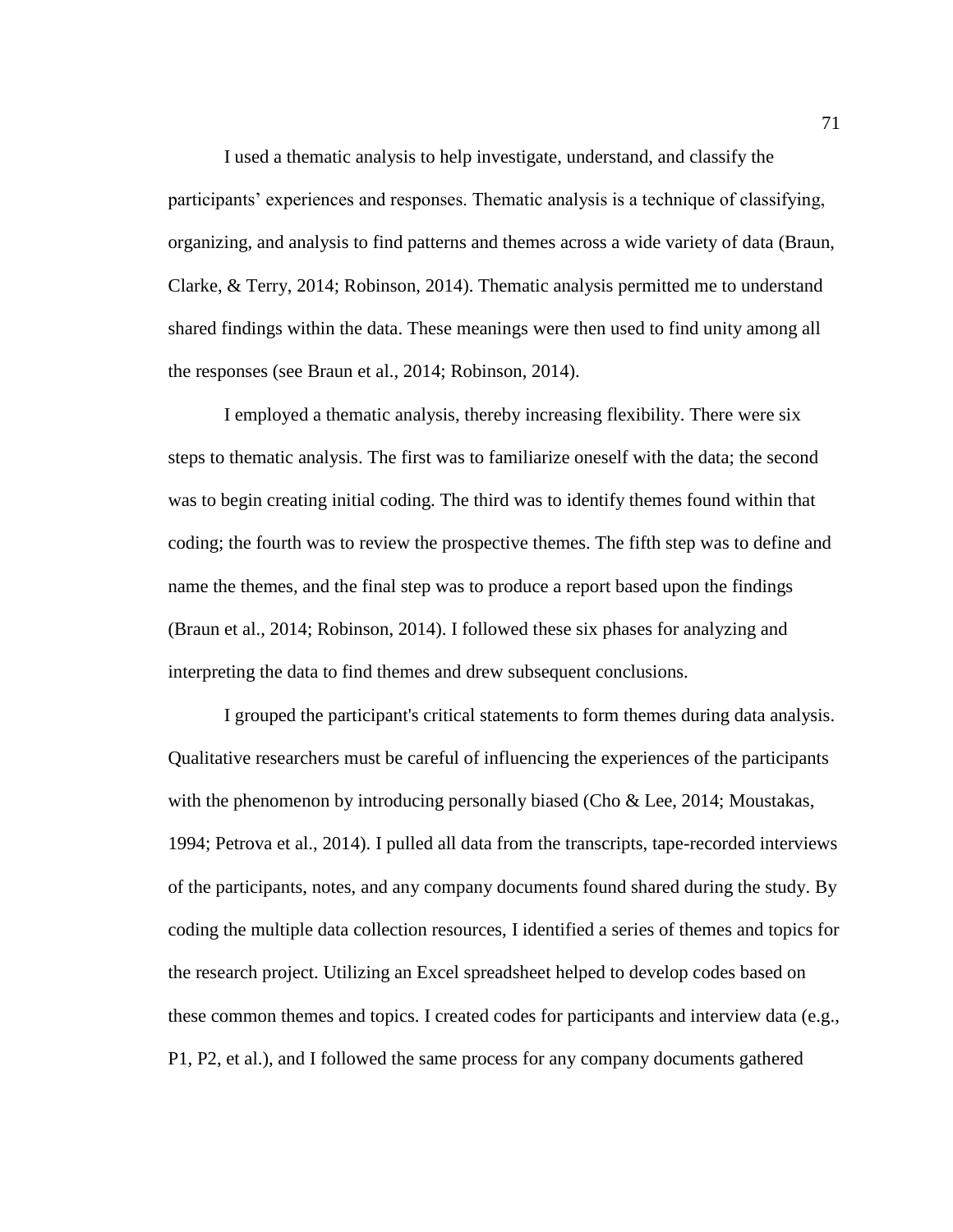(e.g., D1, D2, et al.). When additional themes or topics were found, I created new codes and included in the current doctoral research.

Researchers can utilize horizontalization data analysis to count the frequencies of the data and assign equal weight to the responses (Moustakas, 1994; Yin, 2014). The researcher can use the reduction and elimination approach to use data from the transcript to group dominant statements from most frequently used to less frequently used (Moustakas, 1994; Yin, 2014).

I utilized data triangulation by collecting from multiple sources, such as company websites, annual reports, and social media sites (e.g., LinkedIn), to mitigate any potential risk of personal bias and to ensure the validity of the data. One can use the triangulation technique with multiple resources to test for data validity (Dickson-Swift et al., 2012). Follow-up interview questions with addition inquiries were elicited to ensure the understanding of participant responses. These additional inquiries helped to ensure the data are reliable and valid. Methodological triangulation uses multiple data sources for testing the validity of data (Randles et al., 2018; Cho & Lee, 2014; MacPhail et al., 2016). I interviewed five participants individually to gain a broad scope of views of the phenomenon and utilized company documents, company website, and social media sites to validate the interpretation of the data.

A researcher can use an Excel spreadsheet as a data analysis tool to code common themes and topics to identify relationships within the text (Saldaña, 2014). For this research, I transcribed the data, entered the findings into the Excel spreadsheet, and highlighted any similarities amongst the data. For the tape-recorded interviews, data were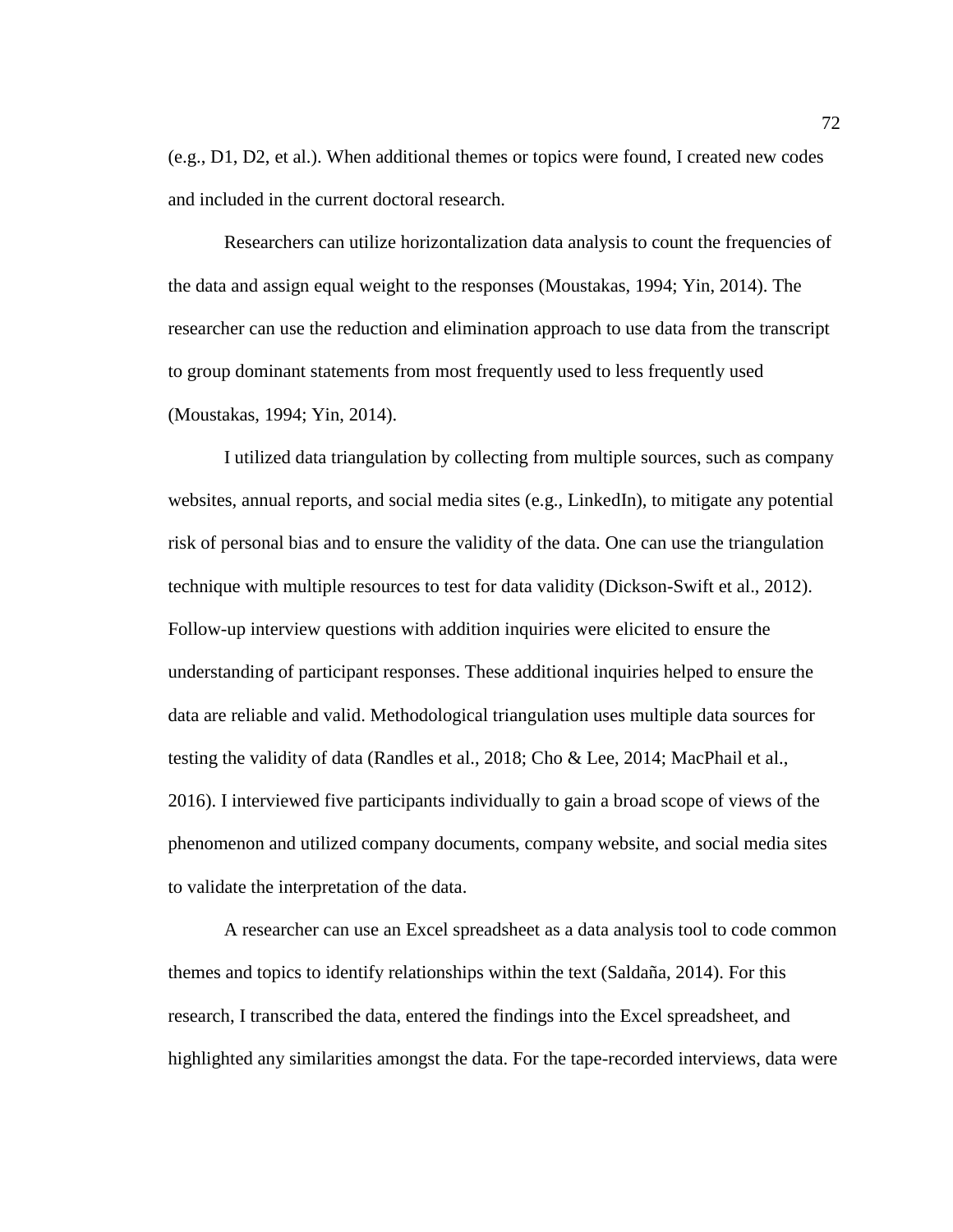transferred on the spreadsheet, scrubbed, and placed with universal themes and topics into categories. Reaching data saturation occurred once the interview data and document review data became repetitive (O'Reilly & Parker, 2013).

I used and enabled NVivo to perform coding data analysis, whereby identification of key themes and word frequencies occurred. The research question aligned with the outcome of the transcripts. The data analysis aligned with the research question (Dickson-Swift et al., 2012; MacPhail et al., 2016; Yin, 2014). Data analysis assisted the researcher to identify strategic leadership skills to increase and sustain profitability. Through coding, I focused on common themes. Once these themes were categorized, focus on performing research on current literature that was pertaining to these common themes occurred.

The research for this study consisted of online resources, peer-reviewed articles, and journals aligned with the conceptual framework. The conceptual framework of this study comprised of common themes and topics that identified strategic leadership skills and increased and sustained profitability. The use of the RBV theory helped to show the correlation between strategic leadership and value creation (see Barney, 2001; Wernerfelt, 1984; Yin, 2014).

#### **Reliability and Validity**

I achieved reliability when the data analysis tools produced redundant results during several data analysis (Alshenqeeti, 2014). For the current research, several procedures were used, such as member checking and triangulation, to ensure reliability and validity of the study. Reliability measured the rigor and consistency in the collection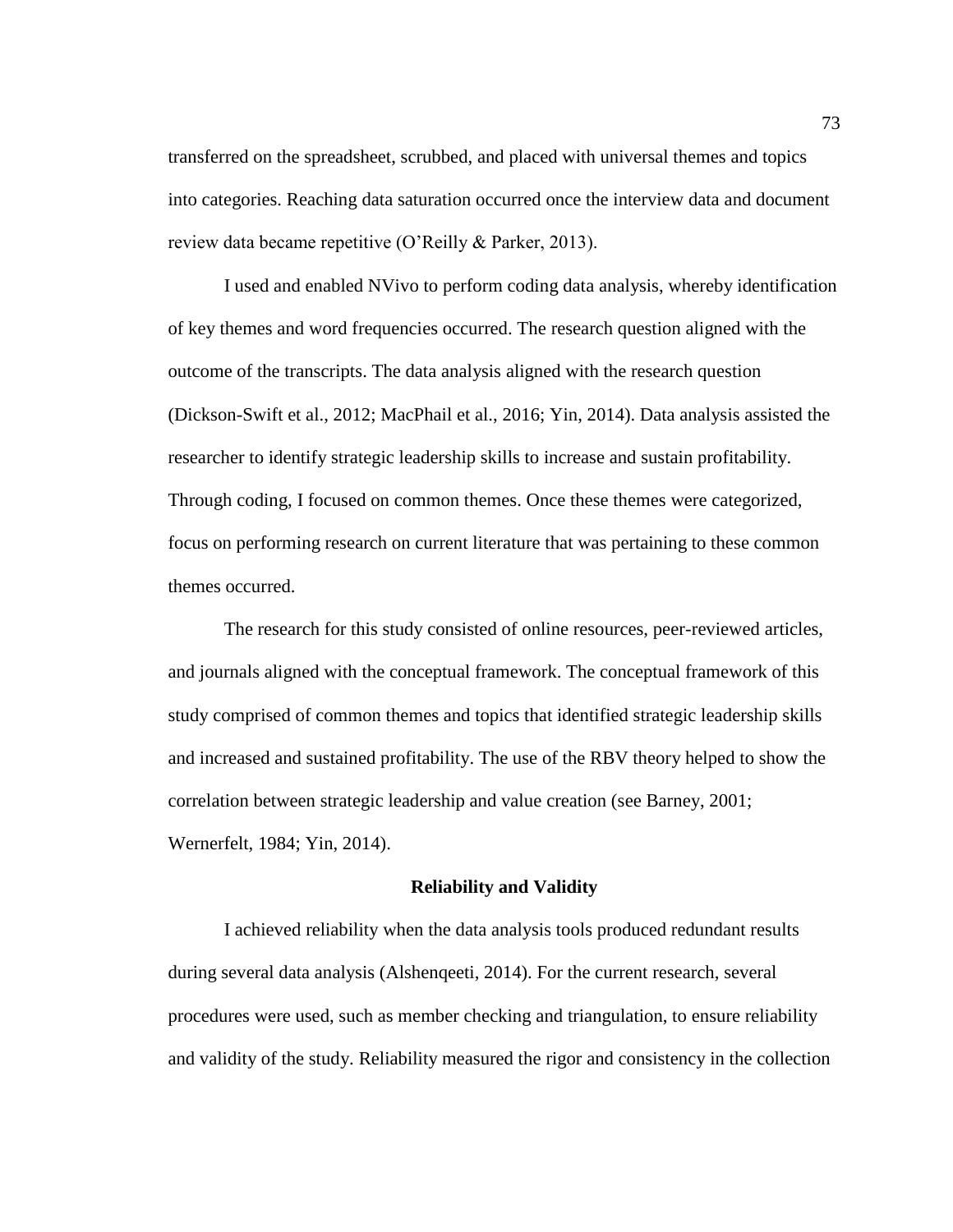of data, coding of data, and analysis of the data (Cho & Lee, 2014; Cleary et al., 2014; MacPhail et al., 2016). Credible analysis of the data was imperative for the qualitative researcher. A researcher uses validity checks to recognize any threats that may negatively influence the credibility of the study (Cho & Lee, 2014; Dickson-Swift et al., 2012; Petrova et al., 2014). Qualitative researchers may utilize internal and external validity methods to check the accuracy of research findings (Moustakas, 1994; O'Reilly & Parker, 2013; Petrova et al., 2014).

## **Reliability**

One can use reliability to measure the objectivity and consistency of the data collection, coding, and analysis (Cleary et al., 2014; Sargeant, 2012). To test the reliability of the data, I compared the results from different sources of data. To increase the dependability of the data in the current research, utilization of member checking by communicating with the participants to share and verify research findings, as suggested by researchers (Cleary et al., 2014; Grossoehme, 2014; Petrova et al., 2014). To reach dependability, a researcher must strive to get to a point in the research where different researchers come to similar findings in their research (Cleary et al., 2014; Grossoehme, 2014; Petrova et al., 2014).

Qualitative researchers may use the member checking technique to increase the validity and reliability of the research findings. Member checking is the process of sharing research findings with the participants. Then, the participants can qualify the findings of the research (Dickson-Swift et al., 2012; Petrova et al., 2014; Sargeant, 2012).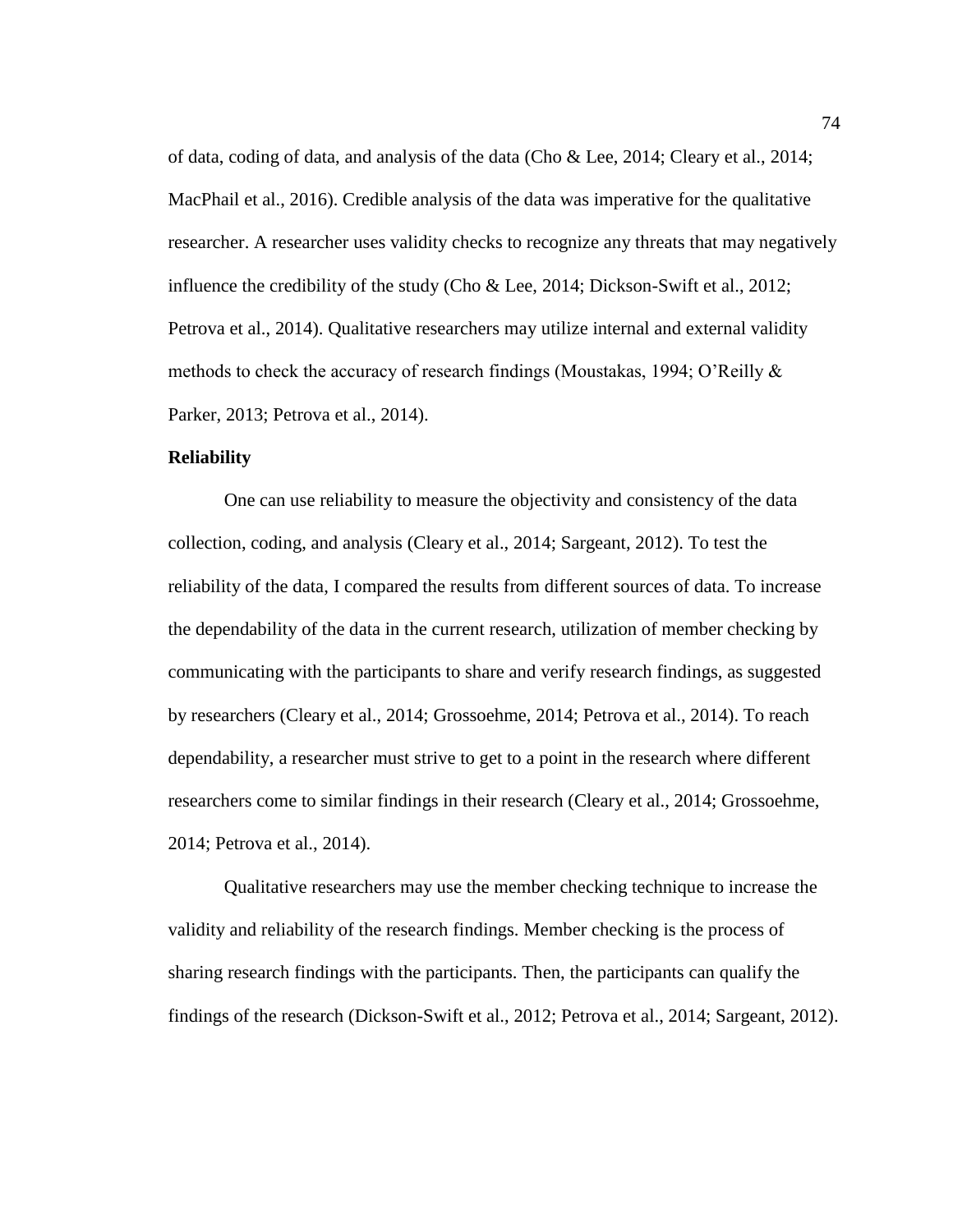# **Validity**

One can use validity checks to address internal and external threats that may negatively influence the credibility of the data analysis (Cho & Lee, 2014; Dickson-Swift et al., 2012; Petrova et al., 2014). To minimize the possibility of threats to the validity of the research findings, qualitative researchers will utilize internal and external validation methods. Internal and external validity methods are strategies that researchers use to increase the accuracy of the research findings (Moustakas, 1994; O'Reilly & Parker, 2013; Petrova et al., 2014). I utilized member checking and triangulation to test the validity and credibility of the data by comparing the findings from multiple resources.

Transferability refers to the ability to apply the findings in different perspectives (Anney, 2014). Member checking will allow a researcher to share the research findings with the participants to authenticate the interviews (Dickson-Swift et al., 2012; Petrova et al., 2014; Sargeant, 2012). To validate the interviews, I shared the draft findings with the participants. I avoided personal bias to ensure conformability. The participants had full authority to communicate misrepresentation of the research analysis and suggest any potential changes to the findings.

Data saturation occurs when the researcher receives similar responses to the same questions from the participants (Cleary et al., 2014; Moustakas, 1994; Sargeant, 2012). The participants must answer the same questions in the interview to reach data saturation in the data collection process (Cleary et al., 2014; Sargeant, 2012; Yin, 2014). For the current research, I used the same interview protocol and asked the same five open-ended questions to the same five participants. Data saturation would occur only when the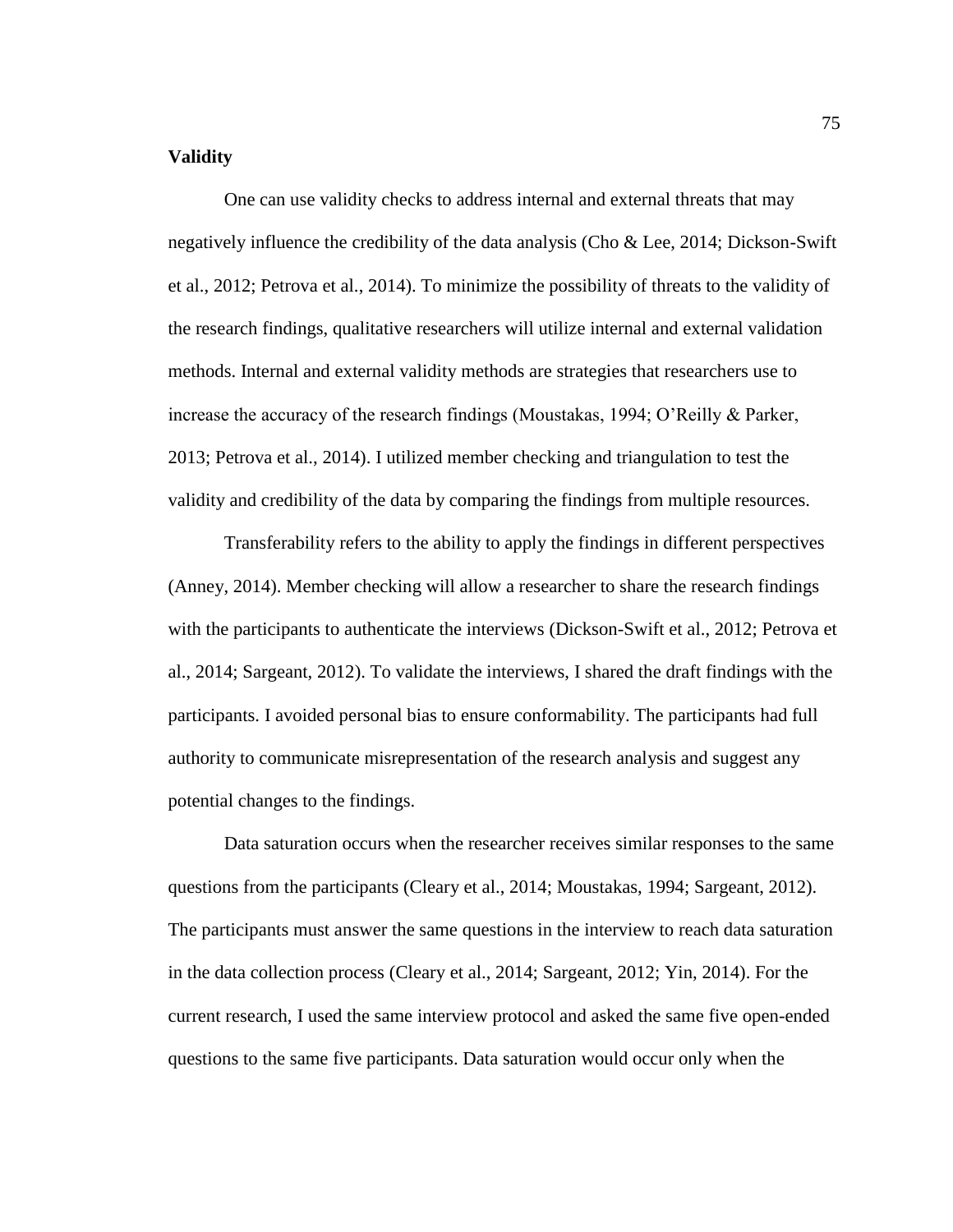participants within the study receive repetitive responses. Confirmability references the alignment of the findings by the researcher and what is reviewed by the participants (Cleary et al., 2014; Grossoehme, 2014; Petrova et al., 2014).

To ensure consistency and validation, I utilized member checking and triangulation to gain a thorough understanding of the phenomenon. Before performing the in-depth interviews, I conducted a field test with the participants. The field test occurred within their environment to increase the reliability and validity of the study.

## **Transition and Summary**

The purpose of this qualitative single case study was to explore effective strategies healthcare leaders used to develop competent managers to increase profitability. In Section 2, I discussed the purpose of the study and the role of the researcher. This discussion included the plan to gain access to the organization and various participants. This section also included the research method and design, the sample population, and ethical considerations for the research study. Additional topics discussed in Section 2 included data collection instruments, data collection techniques, organizational techniques, data analysis, reliability, and validity strategies.

In the next section, all themes and subthemes are carefully and extensively elucidated and supported by participant quotes, as well as frequency tables that indicate the importance of each theme. In subsequent sections, the existing literature is used to reinforce specific findings, contest them, or further explain certain claims made by participants.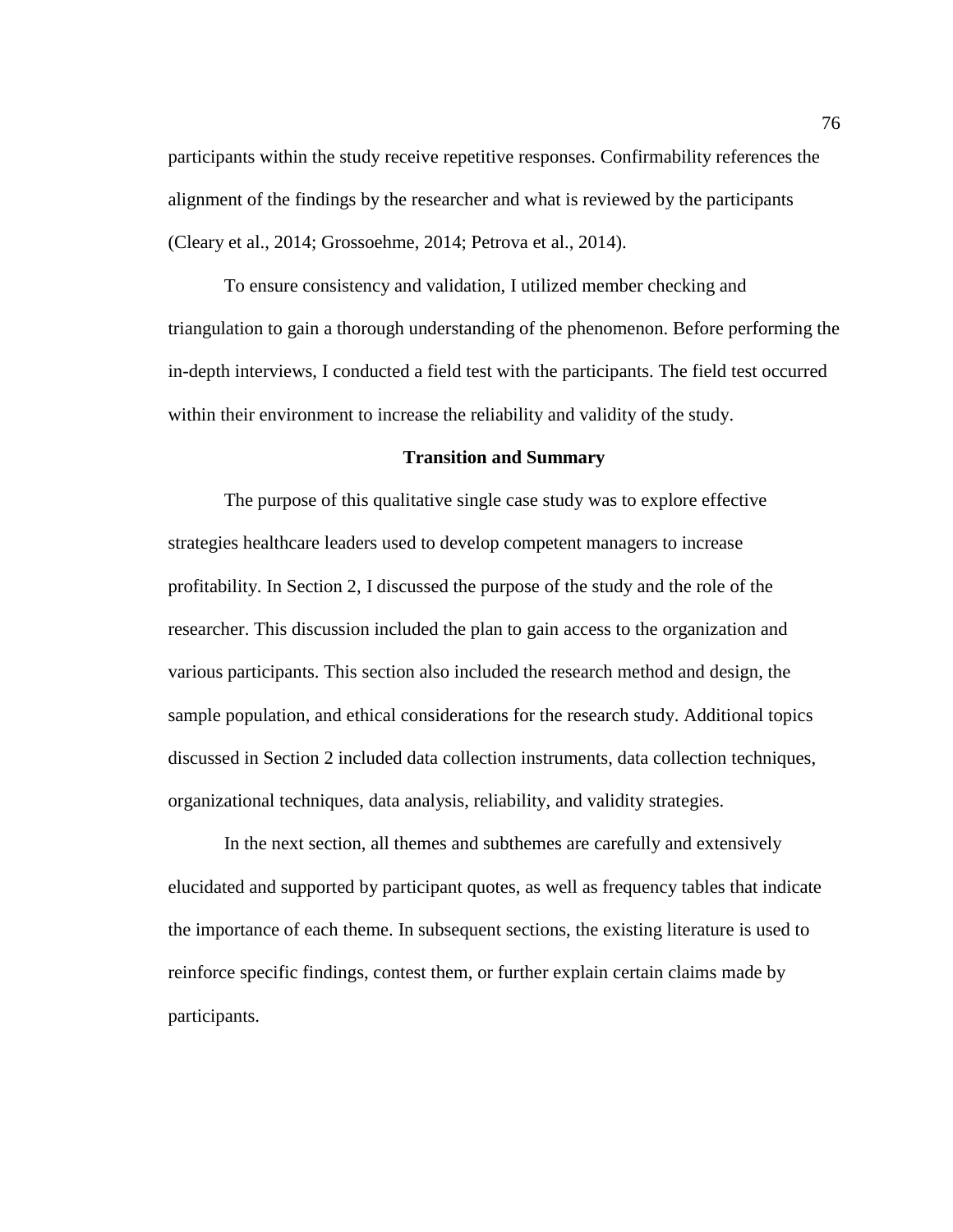Section 3: Application to Professional Practice and Implications for Change

## **Introduction**

The purpose of this qualitative single case study was to explore the strategies healthcare leaders use to improve profitability. The overarching question was the following: What strategies do leaders in healthcare use to improve profitability? To answer the research question, I conducted face-to-face semistructured in-depth interviews with open-ended questions and made additional journal notes after each interview to inform and reinforce data analysis. This combination of interviews and journal notes helped me to meet triangulation requirements. The research population consisted of five senior executive leaders who successfully implemented strategic leadership initiatives to improve profitability at their organization. They all had over 15 years of experience in the industry and 10 years in senior leadership at the time of interviewing.

## **Presentation of the Findings**

. I interviewed three male and two female participants. I leveraged the data from the firms' website, social media, and annual reports to enhance the findings from the indepth interviews. To protect the confidentiality and anonymity of the participants, I replaced actual names with alphanumerical values such as P1, P2, through to P5 and kept the participant names under lock and key. The journal entries helped to connect the research question and the conceptual framework. The RBV conceptual framework helped as a guide to the interview questions.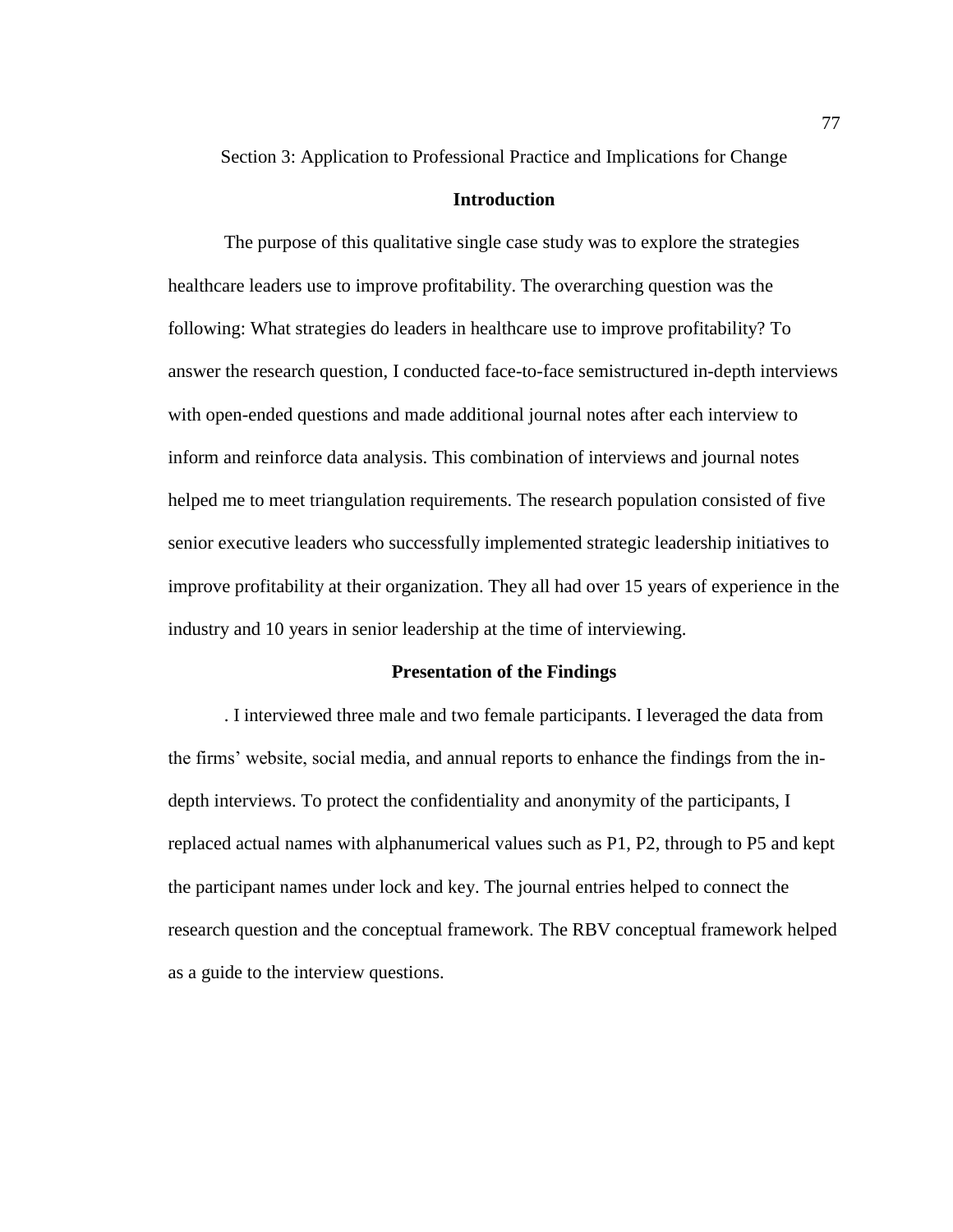## **Identification of Themes**

Once completed, I imported the interview transcripts into NVivo after which the thematic analysis process commenced. I then identified themes using the RBV as the conceptual framework for the study, which posited that leaders should exploit the internal resources of an organization to gain a competitive advantage (see Sum & Chorlian, 2014). Also, I used Porter's (1980) competitive strategy theory to understand and analyze those themes that did not match with the RBV.

The analysis of five in-depth interviews and additional journal notes resulted in seven themes: (a) leadership factor, (b) human capital development, (c) flexibility, (d) managing financial resources, (e) market expansion, (f) customer satisfaction, and (g) standardization. Themes (a), (b), and (c) were major themes and mentioned by all participants, whereas the other themes were not. Most of the themes were also further divided into major and minor subthemes. Leadership factor included one major subtheme: (a) guidance (mentioned by 100% of participants), and three minor subthemes: (b) decision making (40%), (c) problem-spotting (20%), and (d) conflict mediator (20%). Under human capital development, two major subthemes emerged: (a) skill development (80%), and (b) involvement in decision making (80%). A third major theme was flexibility and included one major subtheme: (a) continuous innovation, which was mentioned by everyone (100%); and (b) flexibility to change approached (40%), a minor subtheme. As to managing financial resources, five subthemes emerged: (a) project investment (60%), (b) staff-project matching (20%), (c) accepting failure (20%), (d) strategic partnerships (20%), and (e) measuring financial progress (80%). In this regard,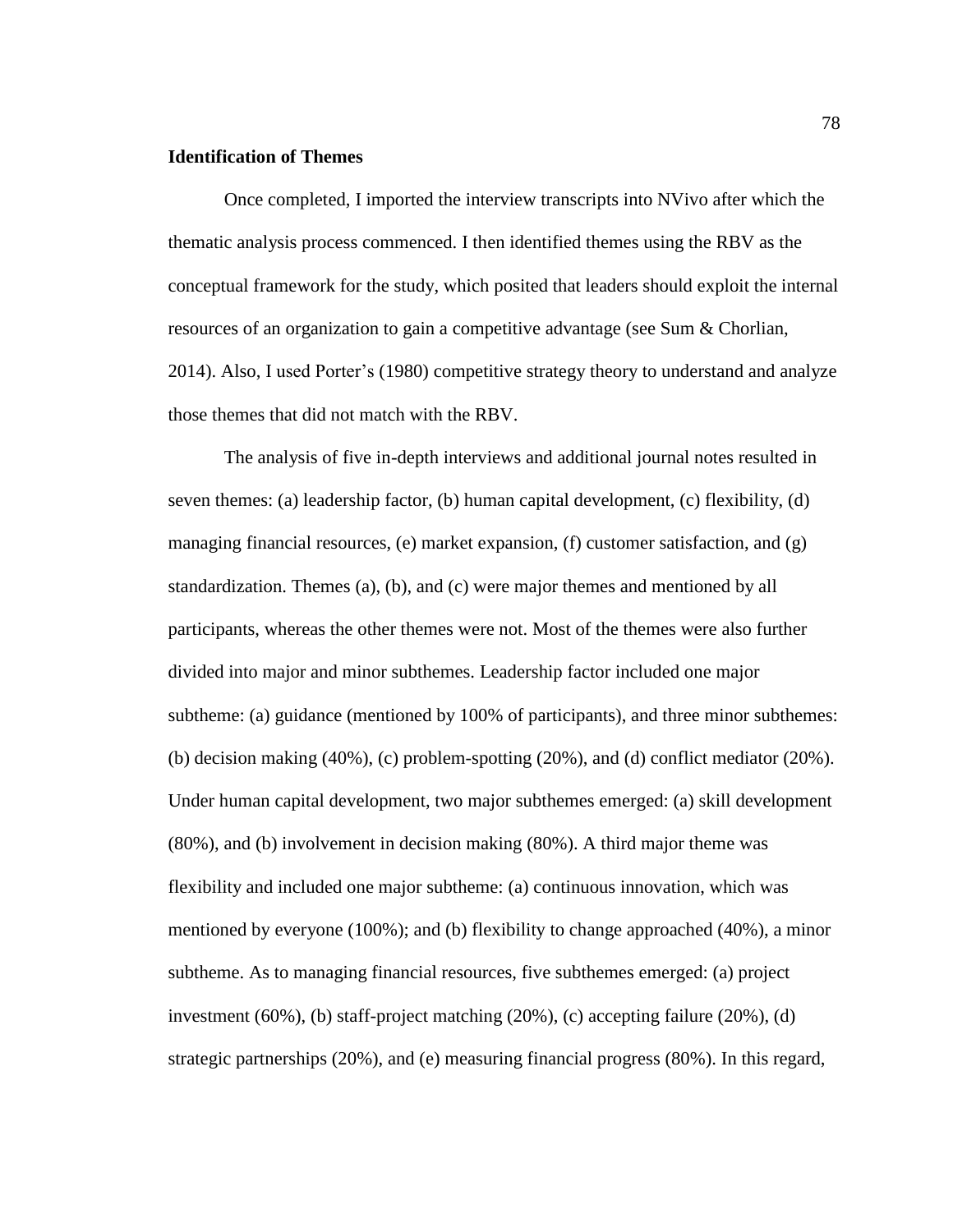(a) and (e) were major subthemes, whereas the others were minor subthemes. A fifth theme, market expansion (80%), did not include any subthemes. The theme customer satisfaction, on the contrary, did include two subthemes: one major subtheme (a) identified ways to measure client satisfaction (80%), and one minor subtheme (b) improved services (20%). Lastly, the theme standardization, two subthemes emerged: (a) technology (60%), and (b) vocabulary. In the following sections I present and discuss all themes and subthemes in detail supported with quotes from participants. Frequency tables show which participants mentioned specific themes and subthemes, and which participants did not, as well as about how often (sub)themes were mentioned throughout the interview. I also draw on findings from previous studies to compare with the results of this study and explain how the findings relate to the RBV, the conceptual framework of this current research.

#### **Emergent Theme 1: Leadership Factor**

The first theme was leadership factor in which the participants described the characteristics leaders should have to stimulate and maximize profitability. Out of all the participants interviewed and the documents presented for review**,** all participants (100%) identified at least one of two characteristics a successful strategic leader should have as defined by the CMOE (2017) and Schoemaker et al. (2013). These characteristics were guidance (100%) and decision making (40%) and respectively referred to the ability of leaders to guide their team toward success and make critical decisions. Two other subthemes were problem-spotting (20%) and conflict mediator (20%) Neither was discussed in the initial literature review. Guidance was a significant subtheme and was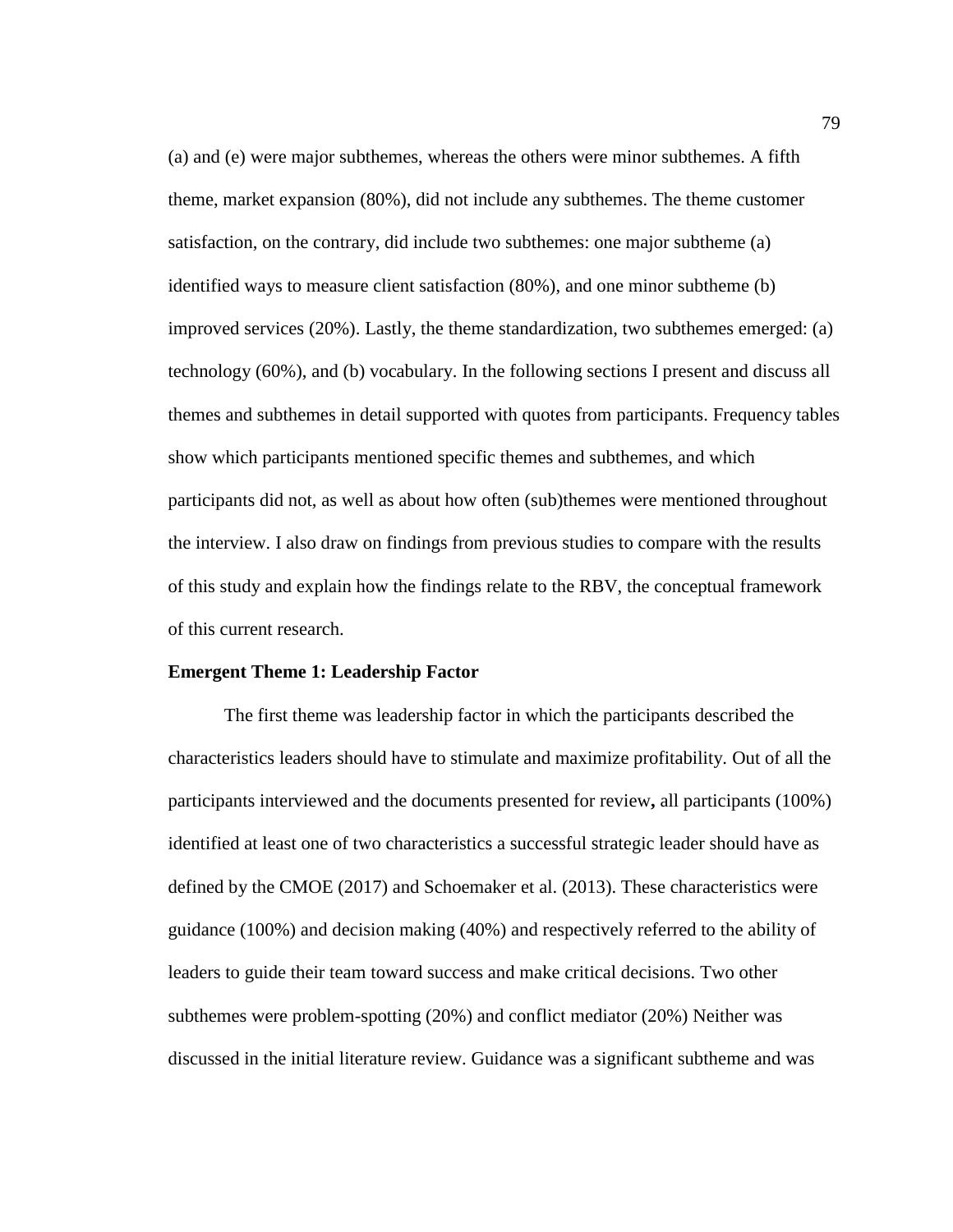raised 19 times throughout the interviews. Participants raised the other subthemes less frequently.

**Guidance.** Guidance was the first subtheme. The participants discussed the importance for leaders to guide their employees and effectively communicate goals and strategies to them. All participants (100%) deemed this a crucial strategy to stimulate company growth and profitability. In this regard, Participant B said that "communication is key so we can minimize any confusion amongst the ranks" and that it is crucial to have "a clear plan of action that is communicated to all that may have a key role." Additionally, all participants believed that in companies where team members are aware of the short- and long-term goals and growth initiatives of the organization and given enough direction, profitability would be higher. This finding aligned with findings from the CMOE (2017). According to CMOE (2017), employees often rely on their leaders for strategic guidance instruction to improve company realization and output. Through their guidance and direction, targets would become more visible and more comfortable to achieve, and strategies would be more straightforward and understandable (CMOE, 2017).

All participants stressed that leaders should not only communicate these goals toward others but also inform team members about how they can achieve these goals. In this regard, Participant A found that "a company that follows or defines strategic leadership exhibits a roadmap that communicates growth initiatives, short and long-term goals, and communicates why, how, and defined timelines to achieve these goals." This participant also added that leaders should make sure that everyone understands what is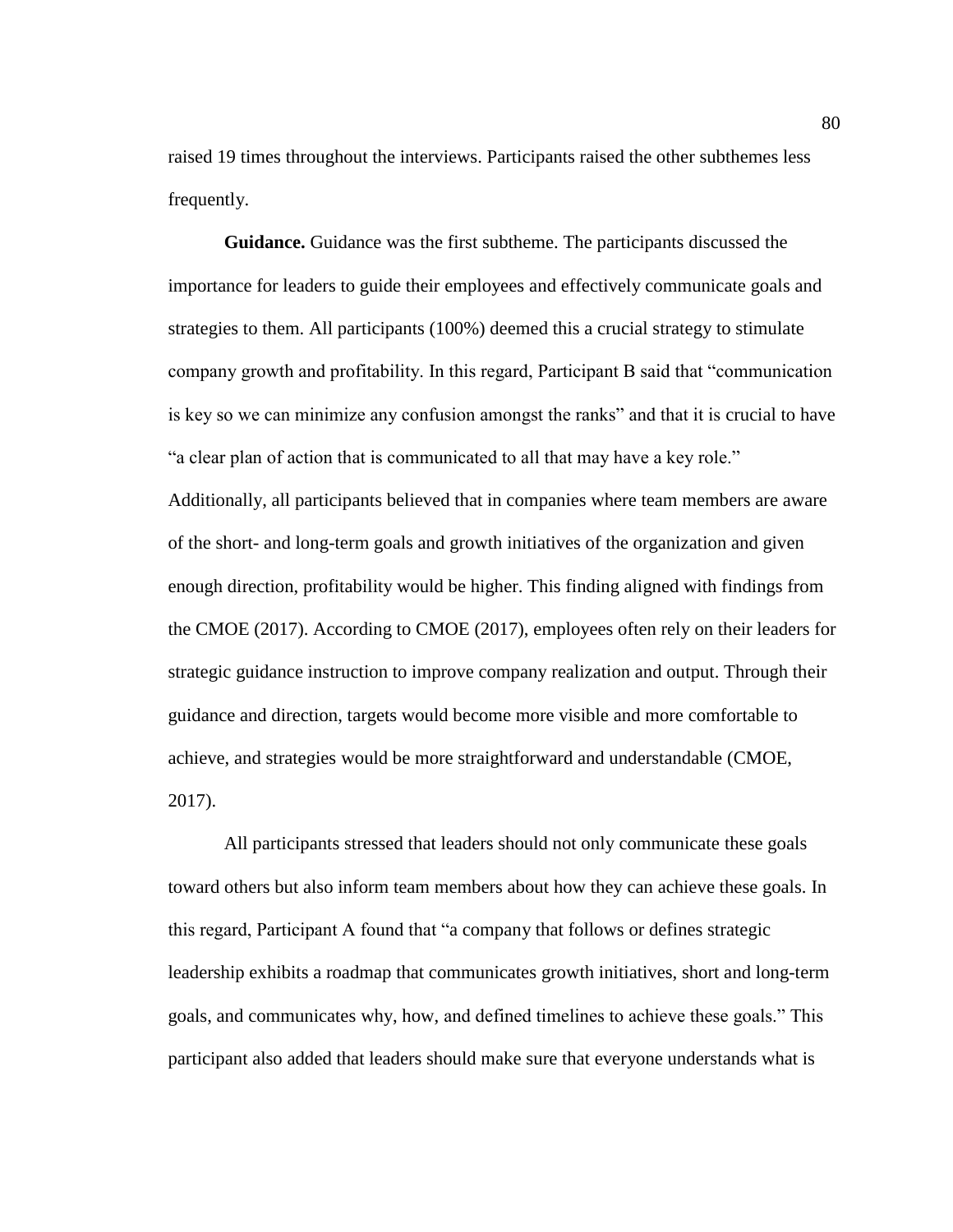going on and knows what their specific role is because "communicating and understanding the overall strategy eliminates the unknown." Participant B added to this that "if communication is not shared and the team is not aligned, we are not going to be successful." In this regard, previous researchers have demonstrated that clarity often results in higher employee productivity and less self-serving actions (Ateş et al., 2018). Quirke (2017) found that efficient communication may lead to fewer mistakes in the workplace, positively impacting on a business' growth and profitability.

Participants C, D, and E (60%) said that they maintained excellent communication with employees by organizing regular staff meetings. These participants indeed deemed regular face-to-face meetings as an efficient way to keep track of where the team currently is on their roadmap and communicate what the eventual goal is. Participant D elucidated, "Our team has weekly meetings in which we continuously discuss our short-, mid- and long-term strategies and where we are at in achieving those metrics." This participant was also rather chatty and enthusiastic during the interview and seemed to be an easy-going and very approachable individual. Participant E appeared to have the same attitude and added that during staff meetings "we review our overall strategic roadmap" and that it is important that "the entire team understands the overall initiatives, and we communicate the plan effectively." Thus, this participant found that through such staff meetings, they were able to "highlight communication within all levels of the company." Additionally, Participant C stated that regular meetings helped to identify concerns and confusions and to resolve these in a time-efficient way: "We meet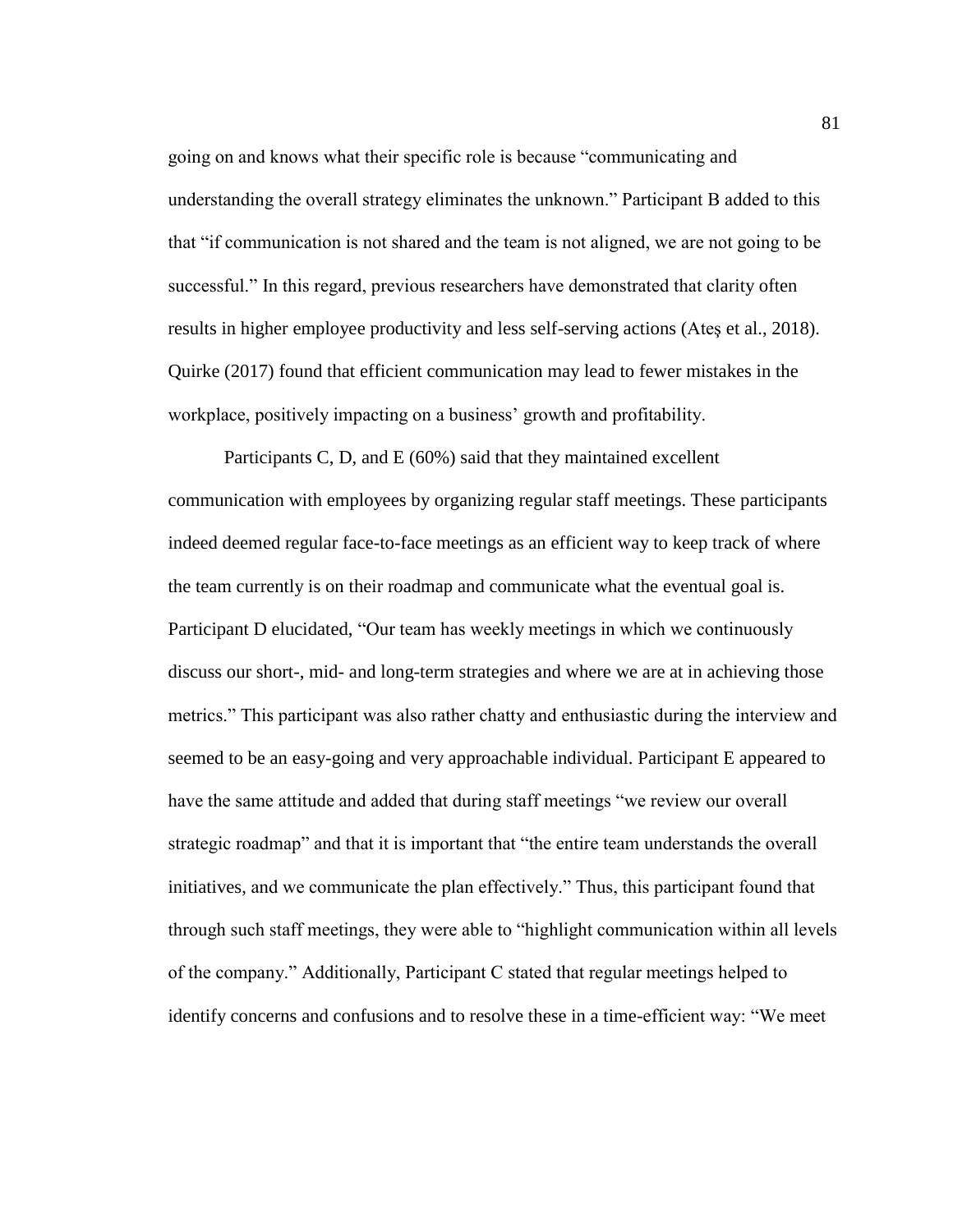regularly to communicate where we are on our roadmap and where we are going, any potential obstacles and how to remove those obstacles going forward."

Both Participants C and E (40%) mentioned going over a strategic roadmap during these meetings. A strategic roadmap is a time-based plan that defines where a business is, where leaders want a business to go, and how to get the business there (Jing & Avery, 2016). A strategic roadmap is a visual representation through which relevant information related to plans is presented (Jing & Avery, 2016).

In addition to the strategic roadmap, Participant C emphasized discussing and evaluating the company's balanced scorecard in meetings. These are strategic planning and management systems that teams use to balance financial and nonfinancial as well as short- and long-term measures (Banchieri, Campa Planas, & Sanchez Rebull, 2011). Leaders utilize them to display an organization's vision, the day-to-day activities, ongoing and future projects, and evaluations of progress toward strategic targets. To conclude, Banchieri et al. (2011) added that leaders usually make use of strategic roadmaps to manage and monitor strategy progress, especially when goals are rather complex (Banchieri et al., 2011).

**Decision making.** A second subtheme was decision making, which referred to the capacity of leaders to make crucial decisions. In this regard, Participants A and B (40%) recognized the importance of leaders' ability to make quick and well-considered decisions when necessary. Participant A said that this was important because "it is critical as a strategic leader to recognize the corporate landscape both internally and externally and make strategic and tactical decisions." Participant B added to this that these decisions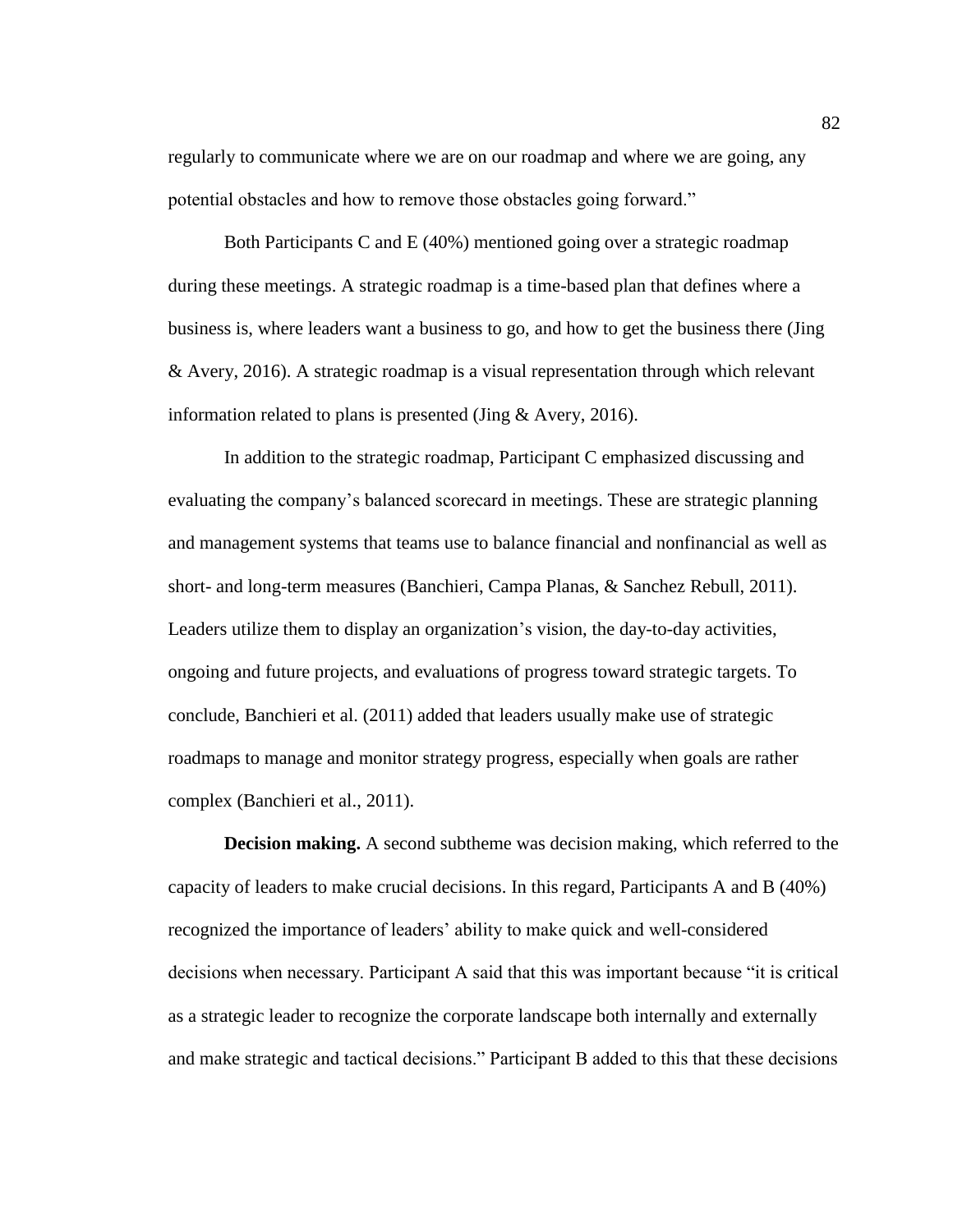had to be "quick and decisive," and thus, leaders should make these in a minimal timeframe.

Participant B also stressed that decisions should always align with the organization its core strategy. This subtheme indicated that strategic leaders must make sure that their decisions can never hurt their company in any possible way but rather, as Participant A stressed, "have a defined outcome for the betterment of the organization.". This finding suggested the responsibility placed on strategic leaders. According to CMOE (2017), strategic leaders have a great responsibility as their decisions can determine the success or failure of a project. Strategic leaders should thus avoid the possibility of making the wrong decision as much as possible (Peterlin et al., 2015). Coleman and Bourne (2018) added to this that due to a time limit, leaders must often make decisions based on incomplete information, which increases the pressure on them even more.

According to Participant A, it was crucial that once decisions are made leaders communicate them to everyone involved. The decision should indeed not only make sense for the leader but also for everyone else involved. This participant found that "this approach has provided a sense of stability and direction within all levels of the organization."

**Problem-spotting.** A third subtheme was problem-spotting, which referred to as the name suggests—the ability for leaders to identify and resolve problems within the organization. Only Participant A (20%) identified this subtheme and stated leaders must deal with difficulties by analyzing "a large amount of conflicting information." According to Basadur, Gelade, and Basadur (2014), leaders should endeavor to spot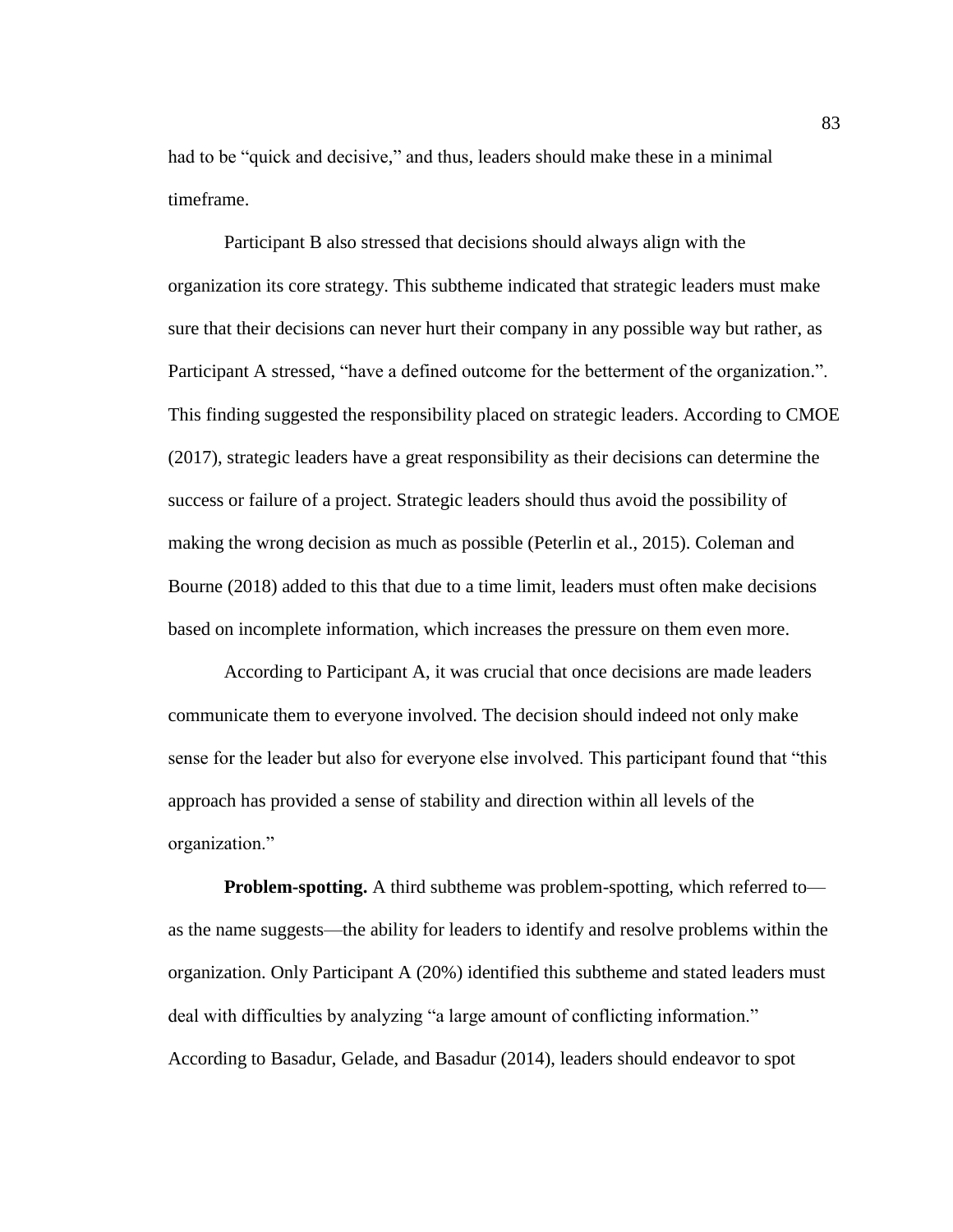problems as soon as they can. If not detected in time, they might become more problematic and hurt an organization's profitability and growth (Basadur, et al., 2014). Therefore, it is crucial for a good leader to be able to spot a problem as soon as it comes about (Basadur, et al., 2014). By spotting it relatively early, leaders can potentially avoid more significant damage.

Participant A also recognized that it is essential to "understand the root cause of the problems." This participant said that this is crucial because only once a strategic leader understands how and why a problem arose, can the leader "identify the feasible and optimal solutions" to address the issue. Basadur, et al., (2014) added to this that being informed correctly is critical as, without accurate information, leaders might misinterpret the problem and experience difficulty resolving it (Basadur, et al., 2014).

**Conflict mediator.** A fourth and last subtheme was conflict mediation and identified by Participant C (20%), who reported to experience internal team conflict as a challenge. The participant said that stimulating growth opportunities for employees was one of the fundamental values in his/her organization and that consequently, there had led to quite some internal conflict within the company. Additionally, the participant said that every company has its limit as to how big the budget is for investments, and as a result, heated debates about which projects to finance and which ones to set on hold can easily arise and lead to internal conflict. Though not directly mentioned, this suggested that a leader who knows how to mediate and resolve the conflict was preferable to one who does not. For these reasons, the biggest challenge according to Participant C was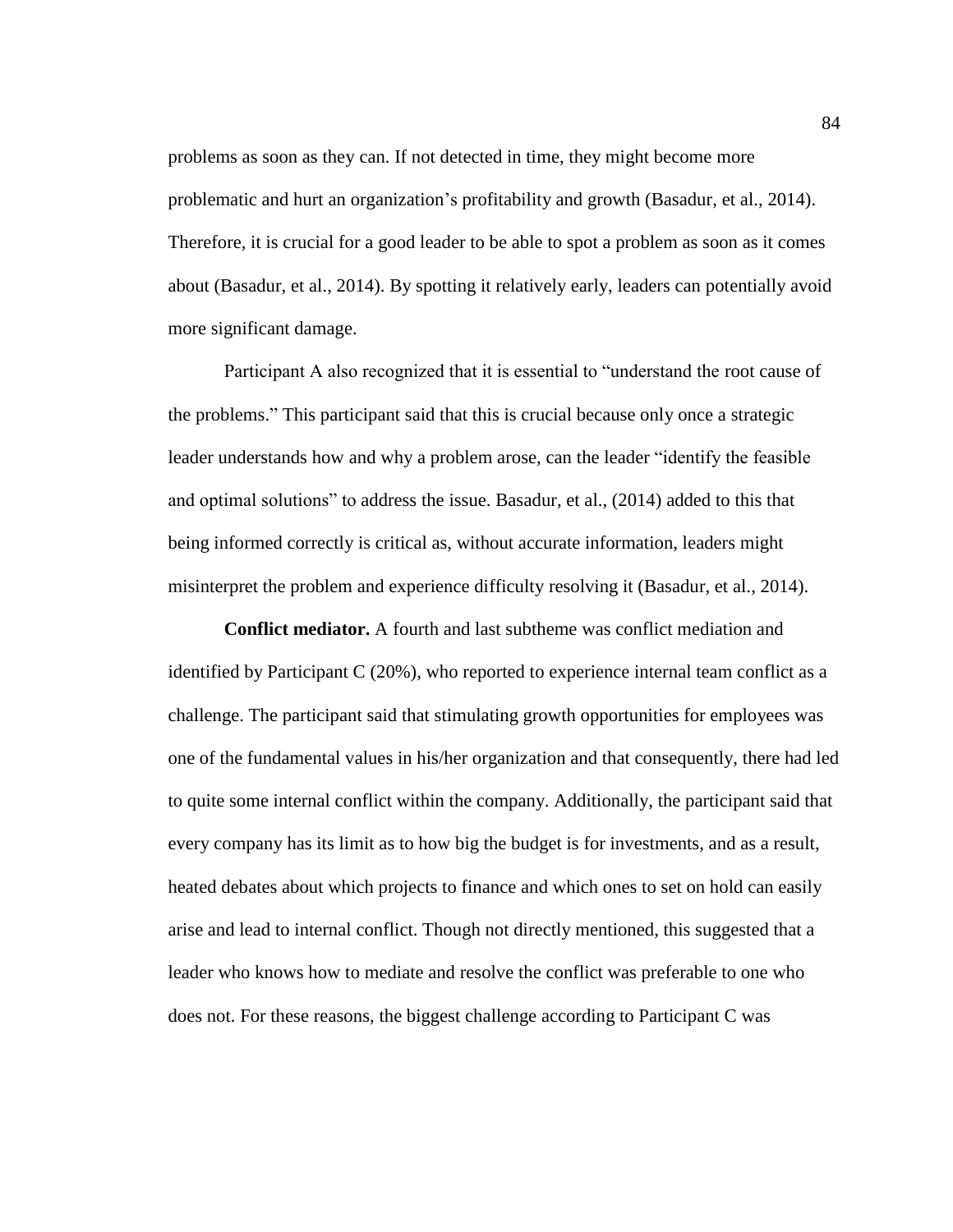"Internal conflicts within our teams. Everyone is fighting for internal growth and investment dollars, at times there can be some heated debates."

The RBV conceptual framework is a key element of strategic leadership that helps top leaders to optimize internal resources (Barney, 2001). Strategic leadership skills help leaders to define short and long term strategies for sustained growth initiatives. Table 1 gives an overview of the discussed subthemes and displays which participants mentioned which subtheme(s).

Table 1

*Frequency Table Theme 1: Leadership Factor*

| Subtheme mentioned | Participant code   | Percentage $(\%; n =$ | Frequency |
|--------------------|--------------------|-----------------------|-----------|
|                    |                    |                       |           |
| Guidance           | PA, PB, PC, PD, PE | 100%                  | 19        |
| Decision making    | PA, PB             | 40%                   |           |
| Problem-spotting   | <b>PA</b>          | 20%                   |           |
| Conflict mediator  | PC.                | 20%                   |           |

# **Emergent Theme 2: Human Capital Development**

A second theme was human capital development and referred to the empowerment of employees as a strategy to gain a competitive advantage in the market and maximize organizational profitability. Company documents, press releases and interviews helped to support the efforts in the development of employees by leaders within the organization. All participants (100%) raised this theme several times. Participants mutually agreed that employees who feel supported and recognized by their leader(s) are likely to be more productive and motivated than those who do not feel this way, which in turn would positively affect an organization. Several studies confirmed this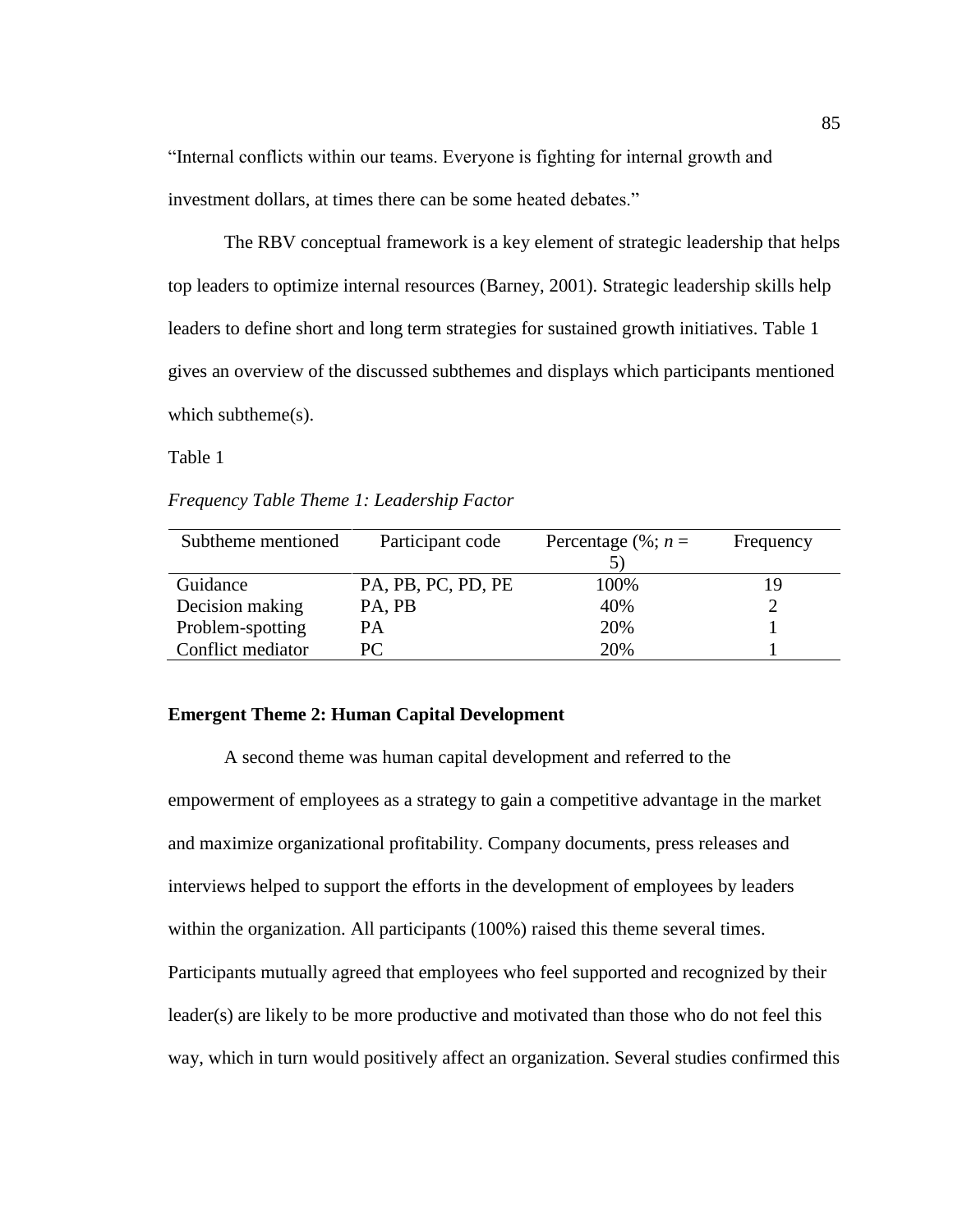finding (e.g., Hanaysha & Tahir, 2016; Platis, Reklitis, & Zimeras, 2015; Witts, 2016). Concerning this theme, the researcher identified two major subthemes: skill development (80%) and involvement in decision making (80%).

**Skill development.** A first subtheme was the stimulation of skill development, a strategy mentioned by all except Participant A (80%). These participants firmly believed that organizations could strongly benefit from investing in employees' skills and personal development. Indeed, according to Participant B, employees formed a critical basis of a company its core intellectual property and as strategic leaders, he/she and his/her colleagues "view the skill-set and knowledge of our team to be just as important as our financials and our innovation." Participant C added to this that their team is essential to the short- and long-term strategy for organizational growth and said that "we would be remiss if we did not assess our efforts to grow the intangible skill-sets of the people in our organization." Thus, this participant suggested that employees play an important role in organizational growth and profitability. Participants B, D, and E (60%) confirmed this idea. Participant E, for example, said the following: "In order for us to capitalize on the full spectrum of leadership, our organization focuses on the development of our people." This participant continued and stated that within his/her organization, the continuous investment in employees and their skill development "has proven to be one of the catalysts to increased profitability." Participants B and E (40%) further explained that the exact reason for this increased profitability was that through continuous development, employees acquired new skills that deemed essential for an organization to grow. Participant B identified leadership as one such skill. Indeed, Participant B said that in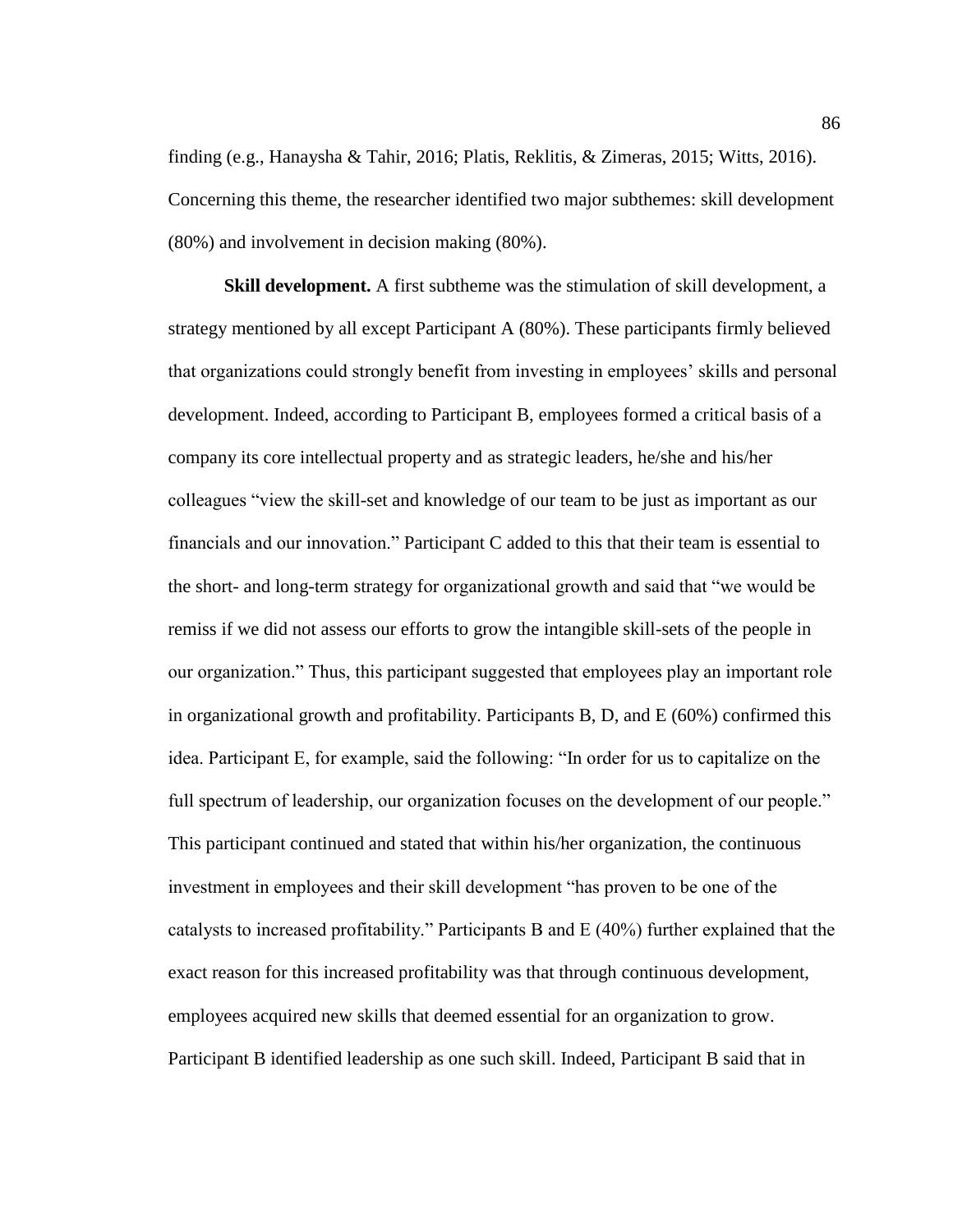his/her organization, much emphasis lies on the development of individuals to "groom them to become leaders." This participant continued and said that "there is a difference between a manager and a leader" and organizations should invest in their people "to expedite their soft and hard skillsets to become leaders." Thus, according to this participant leaders should endeavor to prepare their employees to become future leaders in their firm through investing in their development.

Although Participant B did not explicitly say so, those above suggested the mutual advantage this strategy brought about for both employees and the organization. On the one hand, employees got the opportunity to enhance their skills, while on the other hand, leaders got to secure the future of their company. This opportunity turned it into a win-win situation and had a significant positive impact on an organization's profitability.

Accordingly, to the findings of this study, Leitch et al. (2016) concluded that successful strategic leaders at the top hierarchy are expected to push the power to those in the lower hierarchies in an organization to empower them and allow them to develop their skills further. Leitch et al. (2016) also found that through skill development, leaders can share more responsibilities with others. This development, in turn, would give future leaders hands-on experience and teach them how to take risks and what the consequences of such risks could be. Thus, this would give them the experience they need to become successful future leaders.

**Involvement in decision making.** A second subtheme explained the advantage of involving employees in the decision-making process for a company's growth. Indeed,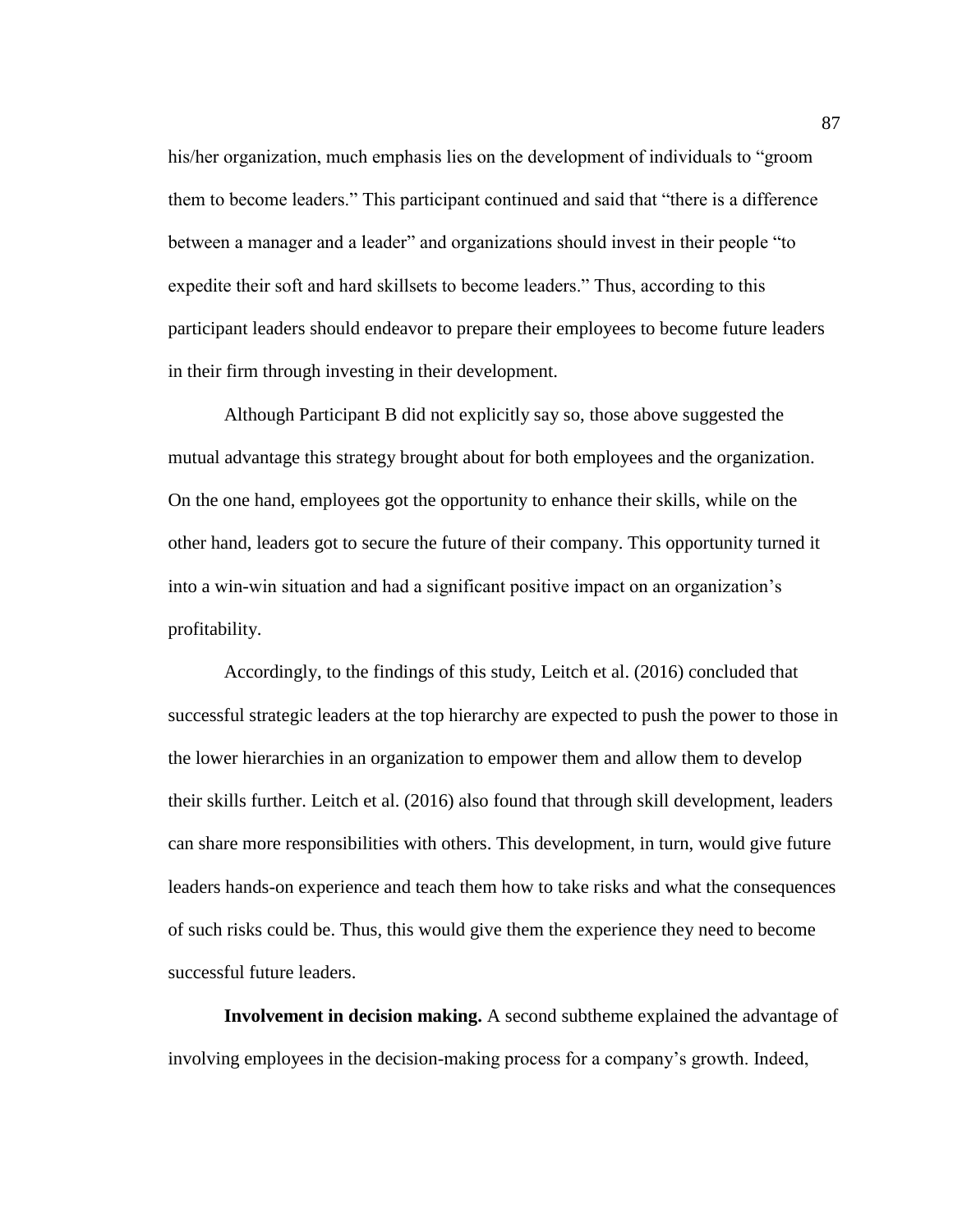Participants A, B and C, and E (80%) said that leaders rarely make decisions based on one person's view. In this regard, Participant A said that "decisions are not made in a silo; at least they should not be." According to Participant B, this would be very advantageous to a company as it would allow others to speak up and voice their opinions. Indeed, Participant B stated that leaders in his/her organization encourage team members to bring ideas and propositions to the table themselves. In this respect, this participant said the following: "The leadership team here wants our people to take a risk, speak up, have a voice within the organization. Yes, men or woman reflect a stagnant organization; we want to see and hear vision and passion with our team."

Additionally, Participant B said that leaders in the organization he/she worked in had recruited very talented individuals over the past few years and that these individuals have, in his words, "driven a lot of the innovation here over the last five years." This participant found that these young, talented individuals had been responsible for "really creative ideas that sparked significant growth" within the organization, which he/she highly appreciated. This finding suggested that young, talented individuals can bring precious and fresh ideas to the table and that these ideas might have a significantly positive effect on an organization its growth.

Researchers have attributed a great deal of attention to the idea of stimulating organizational growth by involving employees in decision making. According to Nelson (2017), job engagement in companies where leaders allow employees to participate in decision making will likely be higher in comparison to organizations in which employees do not get these same opportunities. Nelson (2017) and Witts (2016) added that giving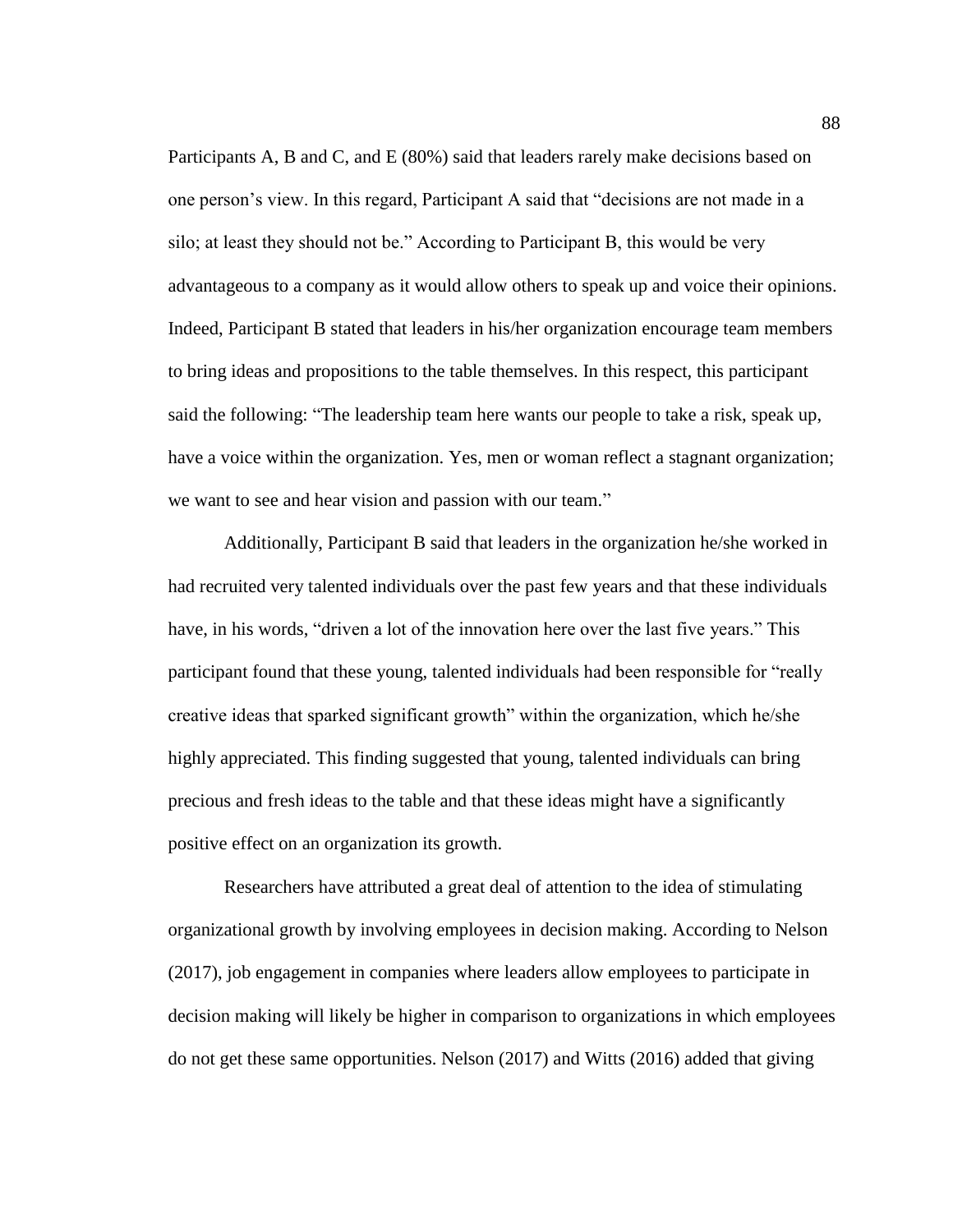employees space to express ideas and thoughts about certain things created a trusting relationship between leaders and their employees. Various studies found that this robust interpersonal association between leaders and workers has a significant influence on workplace coherence and consequently organizational output (Mayfield et al., 2015; Witts, 2016). This finding was also confirmed by Schoemaker et al. (2013), who added that a leader who encouraged and valued his or her employees' opinions was more likely to create an environment in which employees felt more valued. This finding was an important finding as past researchers have demonstrated that feeling valued has positive effects on the competitiveness and performance of a business (Witts, 2016). Thus, companies have everything to gain from keeping their employees satisfied and happy (Witts, 2016).

Taking the study results from the researchers above into account, it was not surprising that all but Participant D stated to attach great value to employee satisfaction. Overall, participants mentioned two methods to measure and evaluate their employees' satisfaction: employee engagement surveys (40%) and retention rates (80%). Participants B and E (40%) emphasized employee engagement surveys as one way to keep track of their employees' satisfaction. Participant B stated that leaders in his/her organization measure employee happiness through "bi-annual employee engagement surveys that provide feedback related to employees." This participant added that these scores "are utilized as a metric to measure the temperament of our employees if they are happy, do they fill fulfilled, do they feel as if they are advancing their skill-sets." Besides surveys, Participants A, C, D, and E (80%) noted another way to measure employee satisfaction: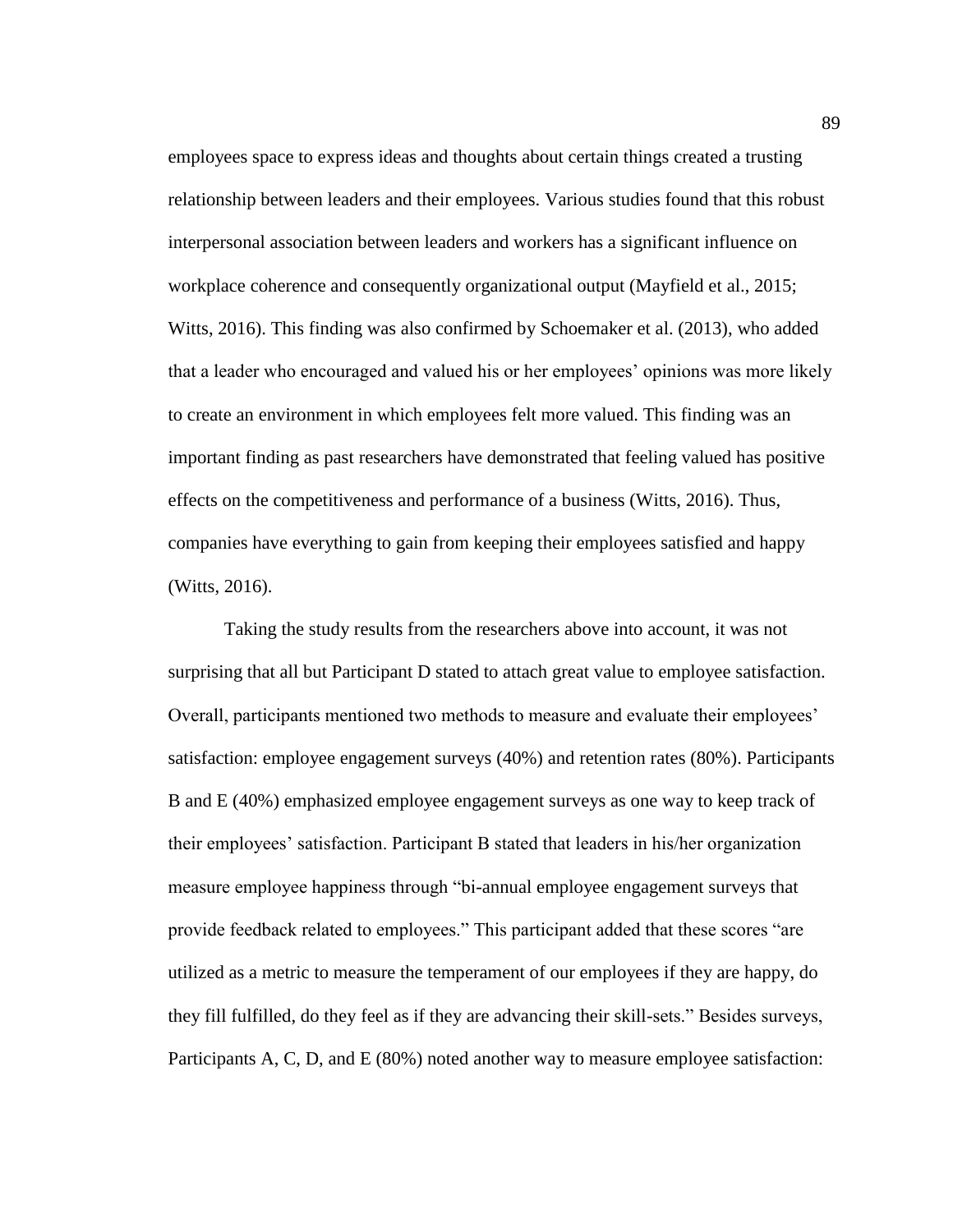employee retention rates. Although not explicitly mentioned, this finding suggested that employees are unlikely to stay at an organization if unhappy. In alignment with this idea, Participant A also stated that employee retention had led to a decrease in recruitment fees, which he/she naturally evaluated positively. The constructs of the RBV conceptual framework include the uniqueness of resources that are difficult to imitate (Birger, 1995). These unique resources, such as human capital that are difficult to imitate, have a significant influence on profitability, efficiency, and competitiveness of the organization.

Table 2 lists the subthemes and the different methods participants apply to measure employee satisfaction and gives a clear overview of which participants mentioned what subtheme or method.

### Table 2

| Subtheme mentioned           | Participant code | Percentage (%; $n = 5$ ) | Frequency |
|------------------------------|------------------|--------------------------|-----------|
| Skill development            | PB, PC, PD, PE   | 80%                      | 14        |
| Involvement in decision      | PA, PB, PC, PE   | 80%                      | 5         |
| making                       |                  |                          |           |
| Employee retention as a      | PA, PC, PD, PE   | 80%                      | 4         |
| measurement for satisfaction |                  |                          |           |
| Employee satisfaction        | PB, PE           | 40%                      |           |
| surveys                      |                  |                          |           |
| as a measurement for         |                  |                          |           |
| satisfaction                 |                  |                          |           |

*Frequency Table Theme 2: Human Capital Development*

## **Emergent Theme 3: Flexibility**

Flexibility was the third theme and raised by all participants (100%). This theme included one major and one minor subtheme: the need for continuous innovation (100%), and the flexibility to change approaches when necessary - both in response to changes in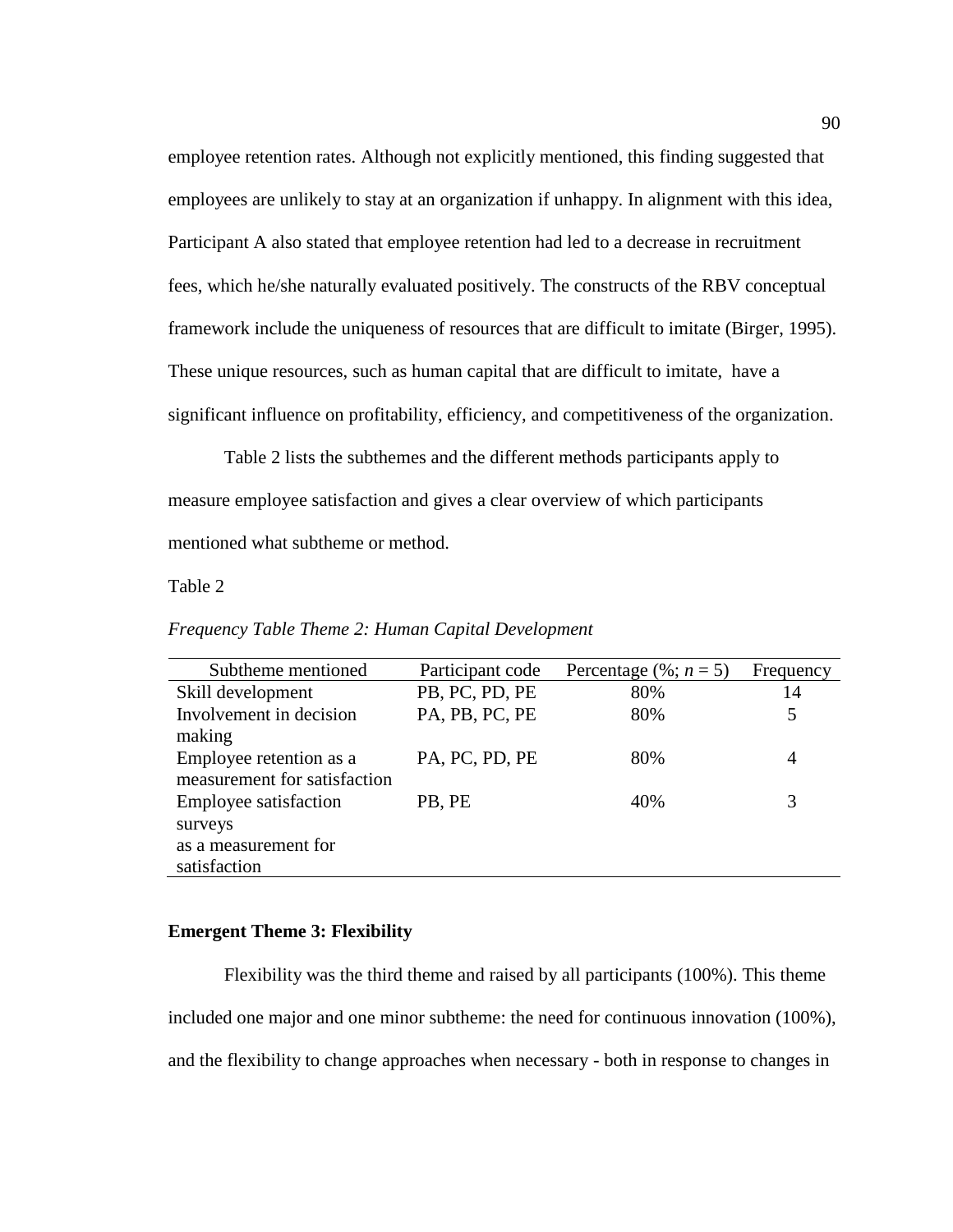the external environment and internal environment (40%). Both subthemes implied participants' openness toward organizational change. Document reviews and the semistructured interviews supported the need for continuous innovation within the organizational strategy.

**Continuous innovation.** A first and significant subtheme was the need for continuous innovation. All five participants (100%) emphasized the importance of innovation and understood innovation as a crucial element in maximizing organizational profitability. Participants A, D, and E (60%) stressed the importance of investing in new technologies as an effective way to gain a competitive advantage in the market. These participants associated investing in new technologies with growth, performance, and profitability. Participant E said the following about this: "We also invest to ensure that we are competitive within the market so investing in business development and technology helps to mitigate the risk of any negative impact to our growth strategies." Although Participants D and E considered investing in new technologies an absolute must, they both experienced convincing superiors and colleagues of the need for this action as challenging. In this regard, Participant D said that "The key challenges are ensuring that all levels of leadership understand the rationale for the need to invest in initiatives that would promote long term growth and sustainability." This participant also added that because the market is changing fast, investing in innovation was not a one-off action, but rather a recurring event. This participant indeed said that companies must constantly continue to invest in technology, even when a certain technology has been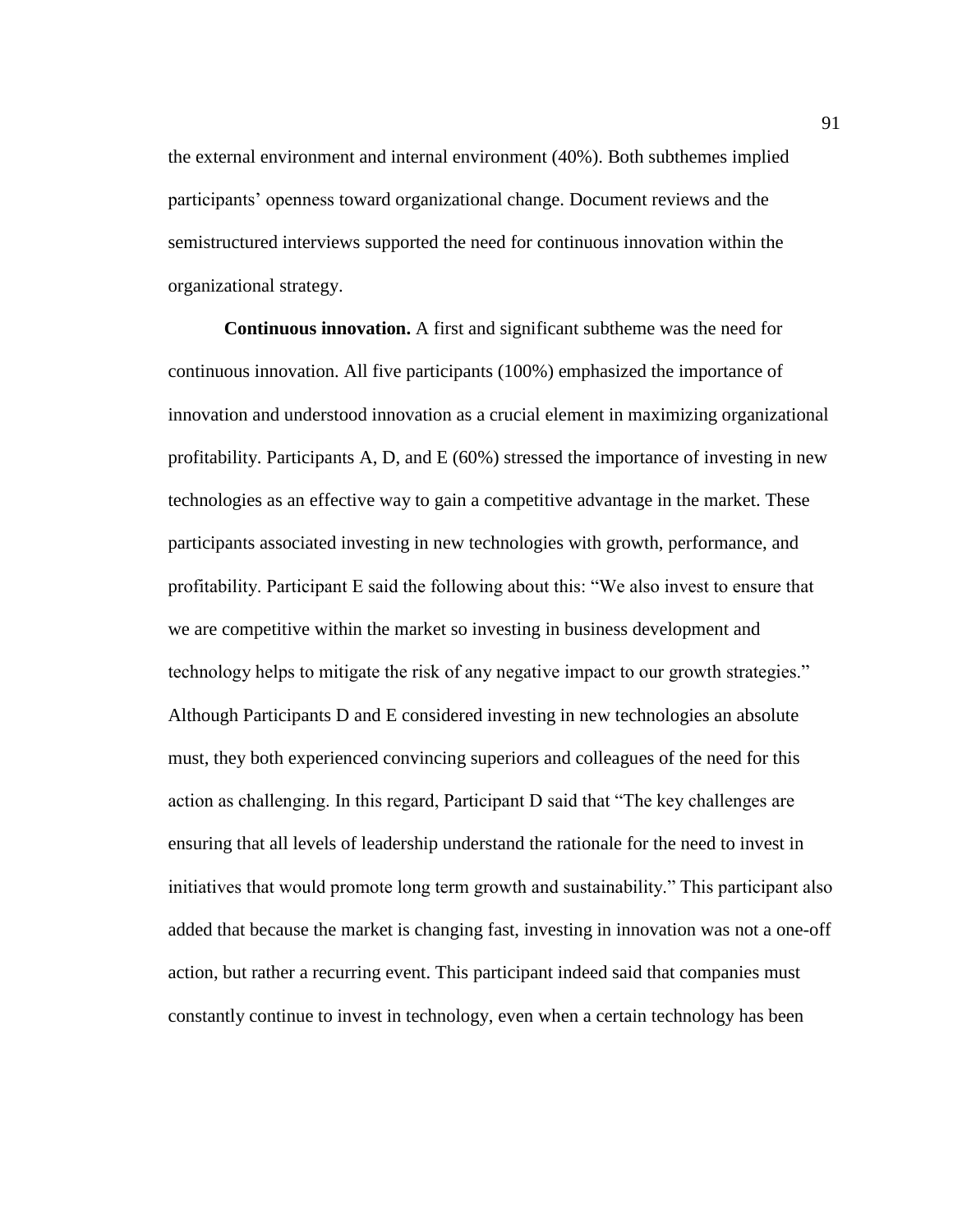proven to be successful. In this participant's words: "As an organization, we have to be willing to invest in our technology every year. It is not a onetime deal; it is continuous."

The findings mentioned above strongly corresponded with previous studies on the subject (e.g., Pelser, 2014; Zogjani & Raçi, 2015). Pelser (2014), for example, identified innovation as one appropriate way for a business to gain a competitive advantage. Kriger and Zhovtobryukh (2016) added to this that continuous development of new technologies is essential as it affects - likely in a positive way - the way a company would do business, communicated with its clients and managed its employees.

Flexibility to change approaches. Statements made by Participants B and D (40%) about the importance of being nimble and flexible in terms of strategy modification resulted in a second and minor subtheme. Participants B and D indeed recognized that in a continuously changing environment, adaptation to and the invention of new work strategies is a must. Both participants stressed that the ability to remain flexible would stimulate growth because it would give leaders the advantage to react fast to sudden changes, both internal and external. In the words of Participant D: "We recognize that there is a need to be nimble and we can modify strategic roadmaps to match the needs and the growth of our organization." Both participants B and D also mentioned that leaders should be able to "think outside of the box" and should be creative. In this regard, Participant B said that his/her team used creative problem-solving methods to address potential issues, implying a flexible approach in terms of how the team deals with certain things. This participant added that "there will always be uncertain or unpredictable work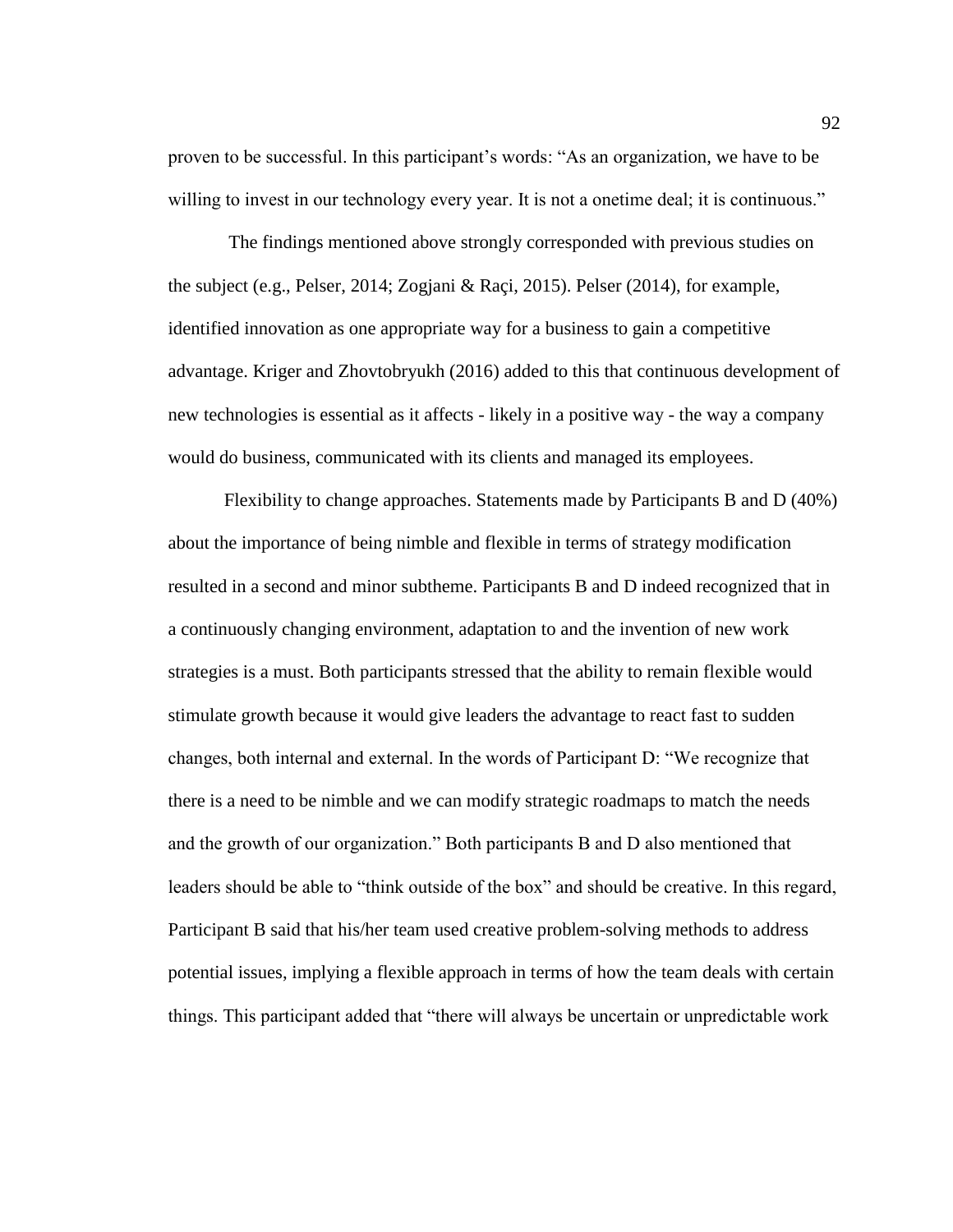situations," but that their ability to adapt both culturally and technology wise "affords us the ability to continue to grow, increase profit margins and remain a market leader."

These findings corresponded with results from Zogjani & Raçi (2015). They stated that in the ever-changing business world, companies can indeed be subject to external and internal changes at any moment and that a static attitude may lead to unforeseen problems and could potentially hurt a company its strength. For that reason, Zogjani & Raçi (2015) argue that strategic leaders must always prepare themselves to modify strategies when necessary.

The constructs of the RBV include the tenet that competitive advantage is an advantage that an organization acquires through superior products or services above their competition (Barney, 2001). The ability to continually adapt to changing market demands and to keep a degree of entrepreneurial innovation creates incremental value and sustainable competitiveness. Table 3 gives an overview of the subthemes and displays information regarding which participants mentioned which subtheme(s).

Table 3

| Subtheme mentioned    | Participant code   | Percentage $(\%; n =$ | Frequency |
|-----------------------|--------------------|-----------------------|-----------|
|                       |                    |                       |           |
| Continuous innovation | PA, PB, PC, PD, PE | 100%                  | 19        |
| Flexibility to change | PB, PD             | 40%                   |           |
| approaches            |                    |                       |           |

*Frequency Table Theme 3: Flexibility*

# **Emergent Theme 4: Managing Financial Resources**

A fourth theme concerned managing financial resources and emerged from statements related to cost-reduction and effectiveness. Indeed, in order to stimulate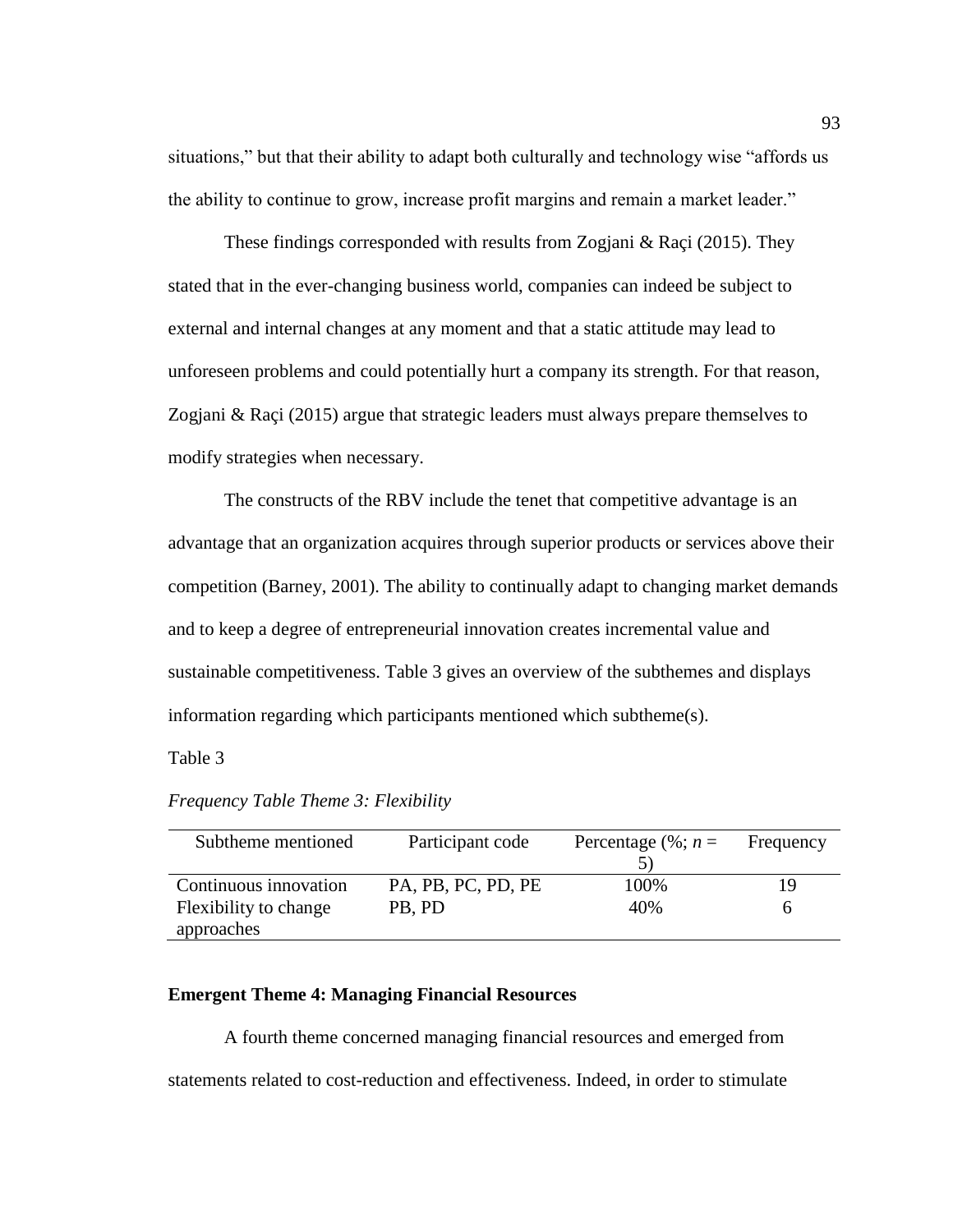profitability, a strategic leader may consider implementing cost-effective strategies. Such strategies can be internal or external. Internally, efficiently connecting staff to projects, or making decisions regarding which projects to fund and which one to set on hold may effectively reduce. On an external level, leaders may consider establishing strategic partnerships. These strategies resulted in four subthemes: project investments (60%), staff-project matching (20%), accepting failure (20%), and strategic partnerships (20%). Apart from these, participants also named several methods to measure financial progress, which formed a fifth and last subtheme (80%). Project investments and measuring financial progress were the major subthemes; the other three were minor subthemes. Documents presented for review during this study supported the need to manage investments as it relates to financial success and organizational profitability.

**Project investments**. A first and significant subtheme elucidated the importance of investing in specific projects and convincing stakeholders to support initiatives. In this regard, Participants B, D, and E (60%) mentioned that projects are expensive, and both buy-ins from investors as well as organizational budgeting are essential. Especially participant E stressed the importance of "making sure we have stakeholder buy-in and that we have adequately ensured we have budgeted for the investment that it will require in order to execute a strategy." This statement suggests that without a enough budget, certain projects might fail. Participant B shared this idea and recognized that launching a new project needs funding and that if stakeholders deem a newly identified opportunity as not worth exploring, a negative decision will likely follow: "Kickstarting projects with limited internal funding is always a challenge. Approval by multiple levels of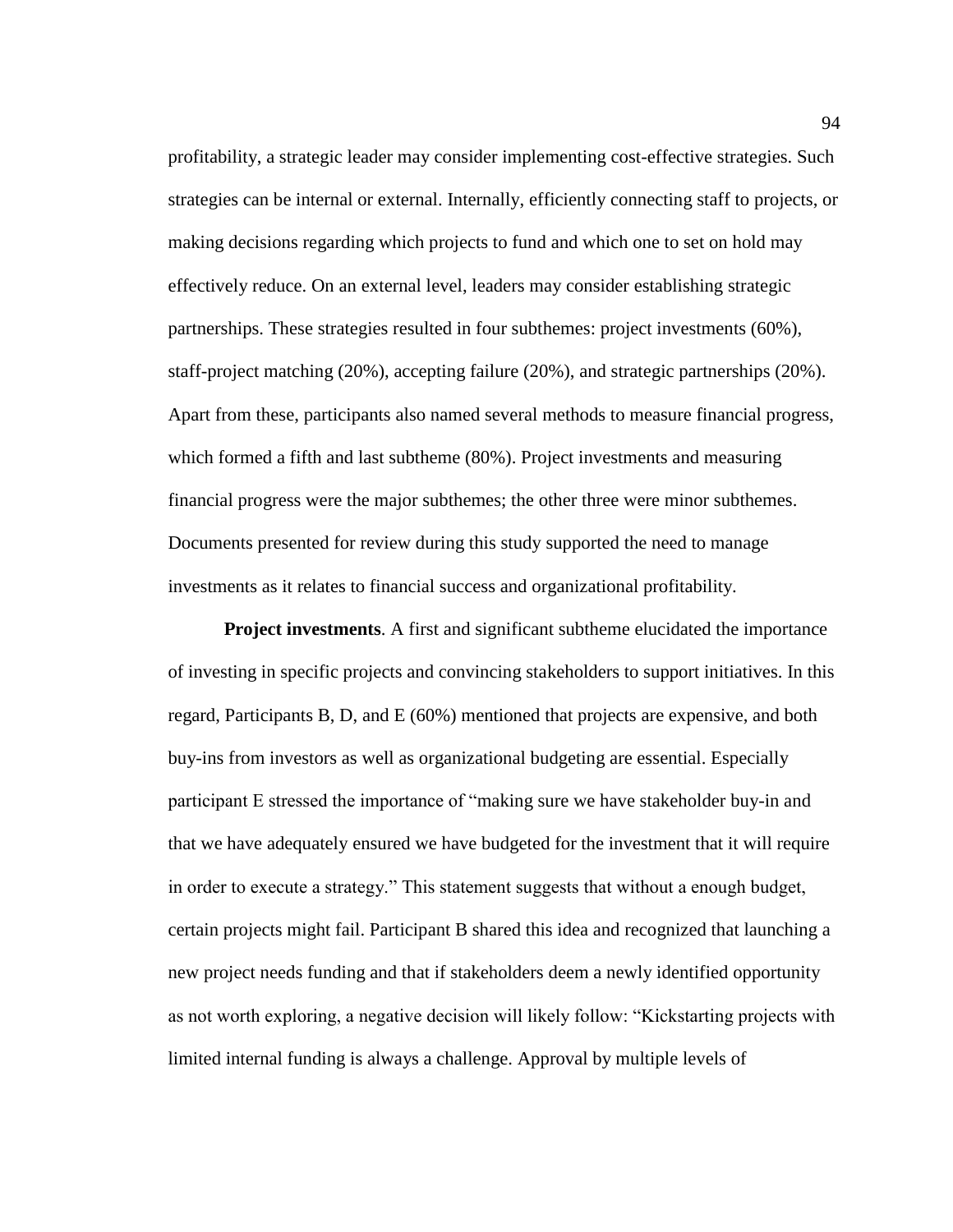stakeholders is usually required." Additionally, Participant B stated that in his/her organization, convincing stakeholders could be quite a challenge "if as an organization we do not have a clear strategic roadmap to get our initiatives approved." This statement suggested the importance of short- and long-term planning (Gupta, 2018).

Previous literature confirmed the importance of buy-in from stakeholders. Witts (2016) found that without a proper budget, leaders may have to cancel individual projects. To avoid this, good leaders should therefore always make sure that there are enough stakeholders involved. According to Witts (2016), getting their support is indeed important as they play a significant financial and/or social role within a company and they often have at least some control over initiatives and projects. Recognizing their influence, Witts (2016) also emphasized the importance of constant revision of the dynamic relationship between an organization and its stakeholders. In this regard, Carter & Greer (2013) concluded that a positive relationship between an organization and its stakeholders would increase the chance of the latter supporting and investing in a specific project or initiative. According to these researchers' strategic leaders play an essential role in this (Carter & Greer, 2013).

**Staff-project matching**. A second and minor subtheme was staff-project matching and referred to the action of linking individual employees to specific projects as a strategy to reduce costs. Participant C was the only one to mention this subtheme. This participant believed that repositioning costly staff to higher prices jobs would work in an organization its advantage. The logic behind this statement is that individuals differ in skillset and experience, and some individuals might be more suitable for a specific task in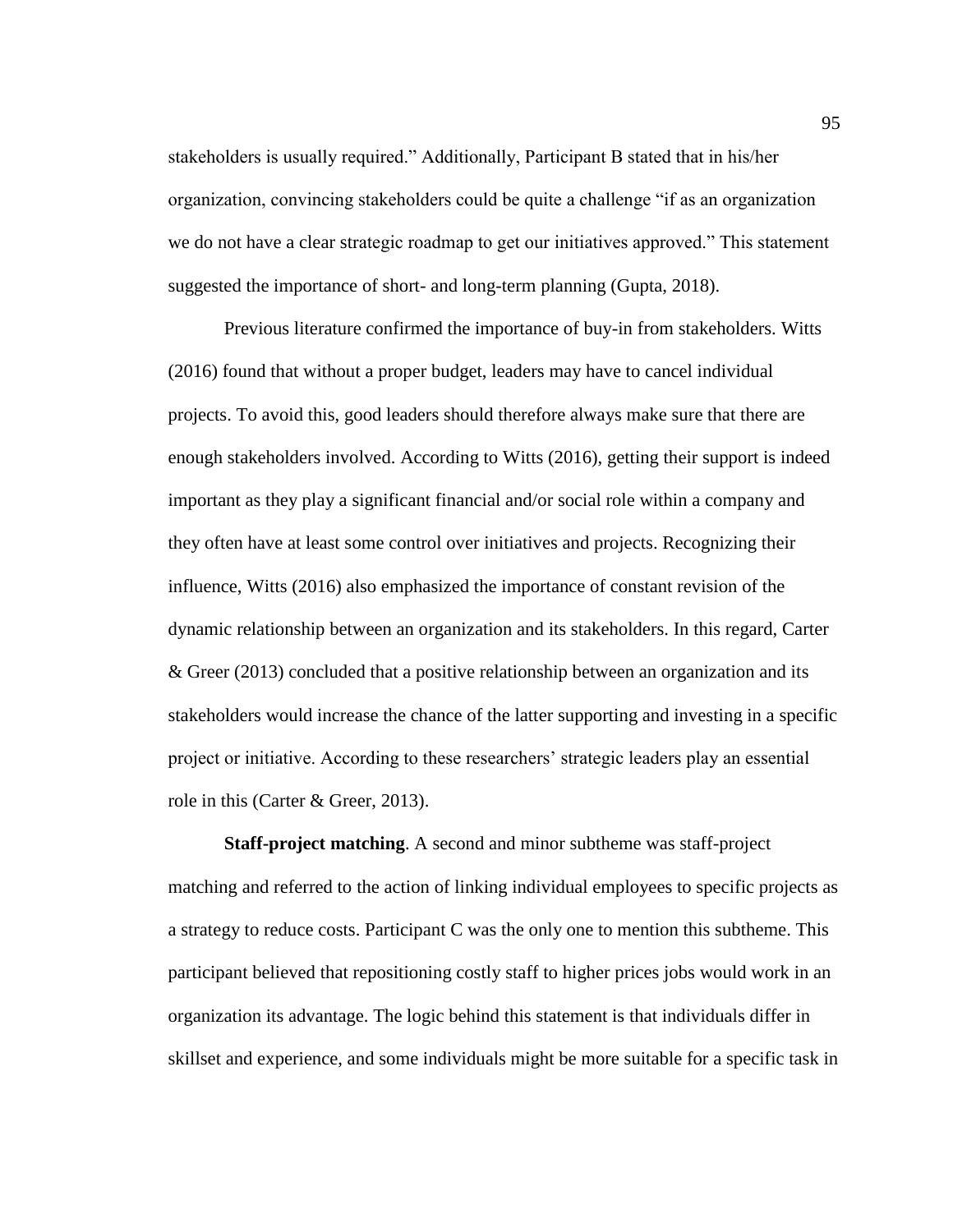comparison to others. Strategic leaders may assign more skilled individuals to more challenging, complicated, or intense jobs while matching less expensive staff - read: those with less experience or a less extensive skill set - to easier or lower prices jobs. This process of matching staff to projects can be time-consuming but may improve rate margins and eventually a company's profitability. Participant C explained:

We are in a commoditized market, we deployed stringent gross profit constraints and repositioned more expensive staff on higher priced jobs. With over 500 employees, it took over six months of intra-project movement to accurately match the staff to the project. This while the market continued to soften, and prices dropped. This same methodology was deployed within HR and recruiting practices to improve rate margin on newly sold business.

They are accepting failure. Participant C (20%) briefly highlighted a third subtheme: accepting failure. This subtheme denoted the capability of a leader to recognize failure., In this regard, Participant C found that ethical leadership was not only about trying to accomplish goals but also about accepting failure. This participant stated that a person "must be disciplined and be willing to lose business" and that "Not all projects are worth winning." This participant continued and said that sometimes it is better to "Know your worth and be willing to stand on it." In other words, this participant found that not every project will be a success, and sometimes it is better to accept a defeat and move on rather than to waste further time and money on it. This finding corresponded with earlier research done by Schoemaker et al. (2013). Schoemaker et al. (2013) also added to this that leaders should view failure positively and use it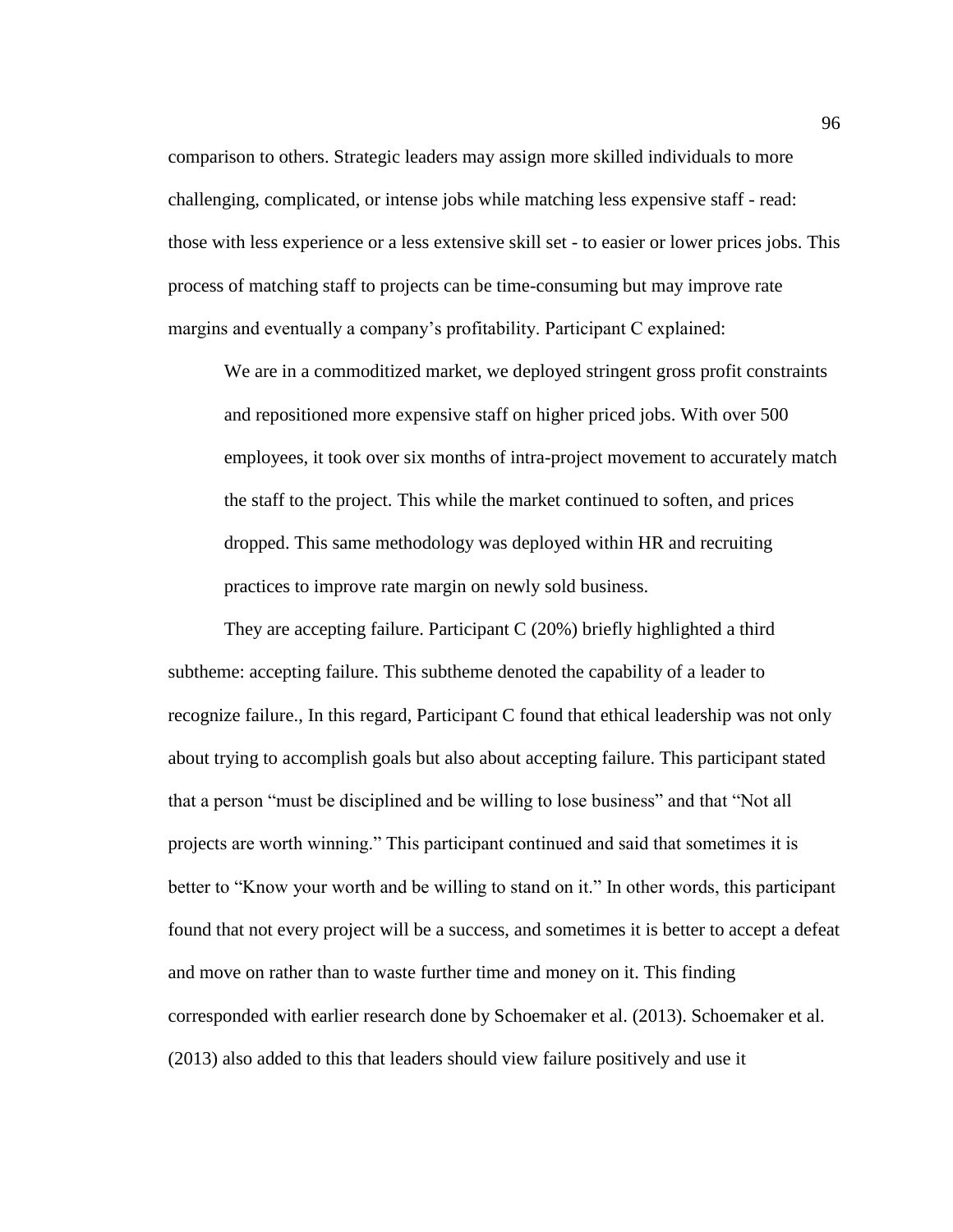constructively. They emphasized that every negative outcome is a lesson and that these lessons are essential for future actions. Thus, by admitting failure and taking it as constructive criticism, leaders can indeed avoid future adverse outcomes (Schoemaker et al., 2013).

**Strategic partnerships.** A fourth subtheme emerged from a statement made by Participant C (20%), who found that strategic partnerships were an ideal and smart way to enhance growth and profitability within an organization. This participant stated that "Sometimes there are key partnerships that we need to engage in for us to meet aggressive growth initiatives." However, he/she found that "finding the right strategic partnerships can be a challenge," and that partnering up with others was often easier said than done as both sides would obviously have their terms and conditions, and if one of the parties would not agree, negotiations could be challenging, if not fail. Such failure would be an undesirable outcome, as Participant C stated that this would bring more financial responsibilities for their organization. Participant C explained: "If we cannot make these partnerships work or the negotiation stage is a challenge, we will need to get creative to meet fiscal responsibilities."

Previous literature on the subject confirmed the significance and usefulness of strategic partnerships (e.g., Bendell, 2017). Bendell (2017), for example, found that through strategic partnerships, healthcare businesses can work together to respond to specific challenges. Indeed, by combining financial resources, healthcare organizations may have a better chance to conduct meaningful research or develop successful new technologies or strategies. Further, by partnering up with other companies' businesses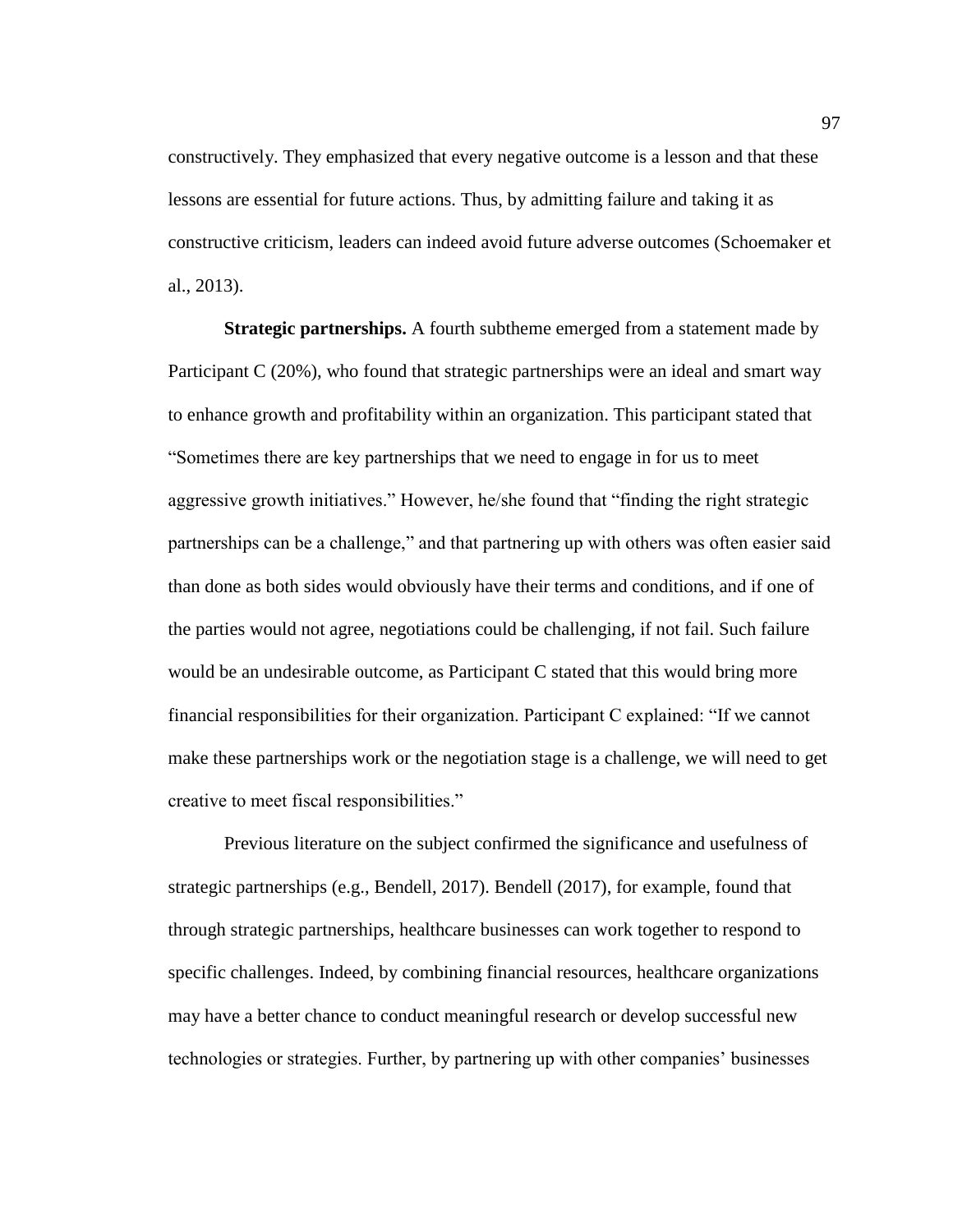also can split the costs of specific actions that would otherwise have fallen entirely on the shoulders of one company (Bendell, 2017). Bendell (2017) concluded that this strategy is especially useful in times of financial insecurity.

Measuring financial progress was a fifth and last subtheme and reported on the methods participants use to measure organizational progress. All but Participant A (80%) mentioned at least one way to manage organizational financial resources and keep track of organizational finances. Participants B and D (40%) mentioned EBITDA. This term stands for "Earnings Before Interest, Taxes, Depreciation, and Amortization" and is an accounting measure calculated using a company's net earnings, before interest expenses, taxes, depreciation, and amortization are subtracted, as a proxy for a company's current operating profitability. Participant B stated to use this measurement for measuring "continuous improvement on profitability."

Participants C and E (40%) identified a second way to keep track of finances: KPIs. The term "KPIs" stands for Key Performance Indicators, and gauge - as the name gives away - a number of a company's performance. Most of these indicators are quantitative, though there also exist a few essential qualitative performance indicators. Participant E mentioned financial and sales key performance indicators as very important information for their profitability:

We also have a robust dashboard that measures primary and secondary key performance indicators. The indicators have a direct effect on our overall profitability. By monitoring these KPI's, we can project positive and negative impacts on the overall profitability.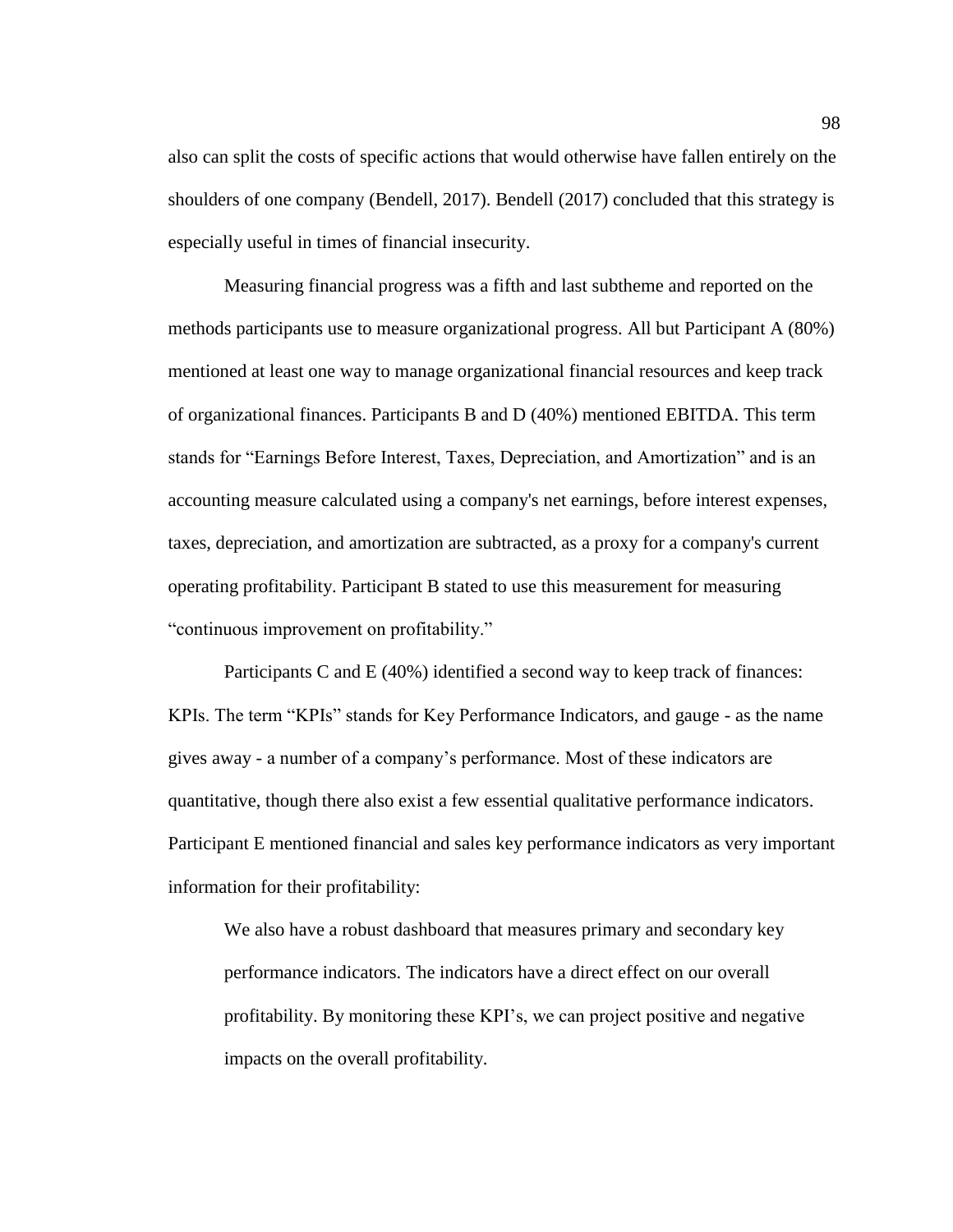Top management teams can use the RBV theory to enhance profitability by managing overall costs of internal and external resources (Barney, 2001). There is a direct correlation between competitive advantage and organizational performance (Barney, 2001). Leaders can use the RBV theory to increase utilization of tangible and intangible resources to develop a superior business strategy. Table 4 presents the subthemes and gives an overview of which participants mentioned which theme(s).

Table 4

| Subtheme mentioned     | Participant Code | Percentage $(\%; n = 5)$ | Frequency |
|------------------------|------------------|--------------------------|-----------|
| Project investment     | PB, PD, PE       | 60%                      | n         |
| Staff-project matching | PC.              | 20%                      |           |
| Accepting failure      | PC               | 20%                      |           |
| Strategic partnerships | PC.              | 20%                      |           |
| Measuring financial    | PB, PC, PD, PE   | 80%                      |           |
| progress               |                  |                          |           |

*Frequency Table Theme 4: Managing Financial Resources*

# **Emergent Theme 5: Market Expansion**

A fifth theme covered participants' statements concerning the importance of market expansion as a strategy to increase organizational profitability. Participants A, C, D, and E (80%) recognized that in an ever-changing market, identifying and exploiting new opportunities can highly benefit a company. In this respect, Participant C stated that especially when identified in an early stage, they can genuinely give a company a competitive advantage. Indeed, as Mattson (1985) emphasized, new markets with specific needs emerge regularly, and from the moment such opportunities are spotted, companies should respond to them as soon as they can (Mattson, 1985). This because others might not have identified this opportunity yet, which makes the company a pioneer in this new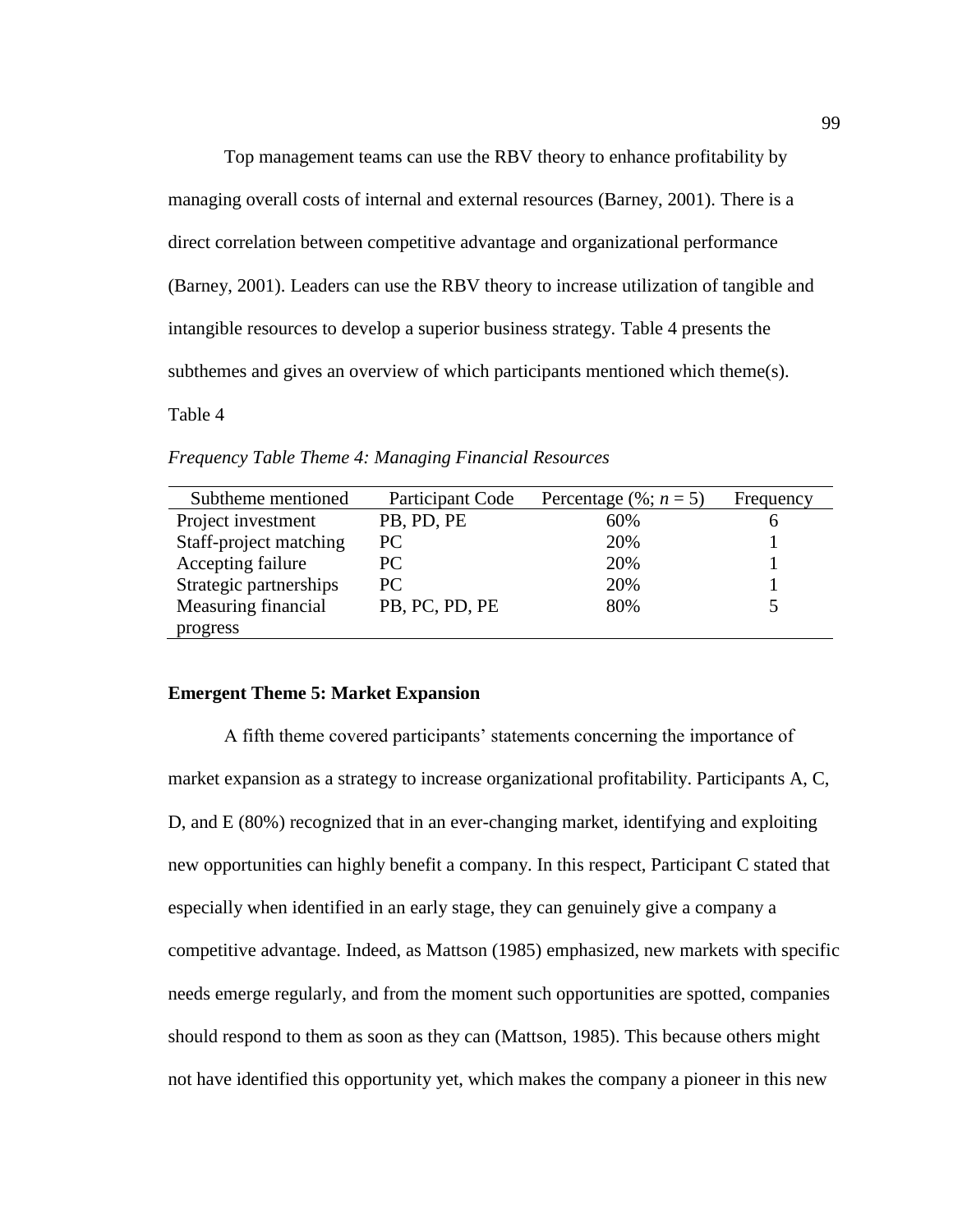market and gives them a temporary (semi-)monopoly (Mattson, 1985). Due to this advantage, they can set higher prices and enjoy higher profit margins.

Participant C emphasized differentiation as one way to remain competitive. Differentiation aligned with the second strategy within Porter's (1980) competitive theory was called the differentiation strategy. Through differentiation or market diversification, companies can expand their elasticity and minimize the threat of condensed resource allocation (Lotayif, 2015). This differentiation, according to Lotayif (2015), then provides them with a competitive market advantage. The researcher added that identifying these emerging markets in their early phase gives companies the advantage of enjoying higher profit margins - at least for a while. In this regard, Participant C said the following:

In order to remain competitive, and differentiate from the market, we must identify emerging market needs and prepare our sales and operations staff to deliver services into those needs . . . . Emerging markets demand is high, and the labor market is tight. Entering the market allowed us to take advantage of higher profit margins.

This participant identified market expansion as the essential strategy and seemed to evaluate social themes, such as human capital development and customer satisfaction, as less important. His/her attitude during the interview confirmed this idea, as this participant seemed to be in a hurry and did not appear to be very interested in participation. The RBV theory includes the following propositions: First, an organizations competitiveness is dependent on various superior and unmatched resources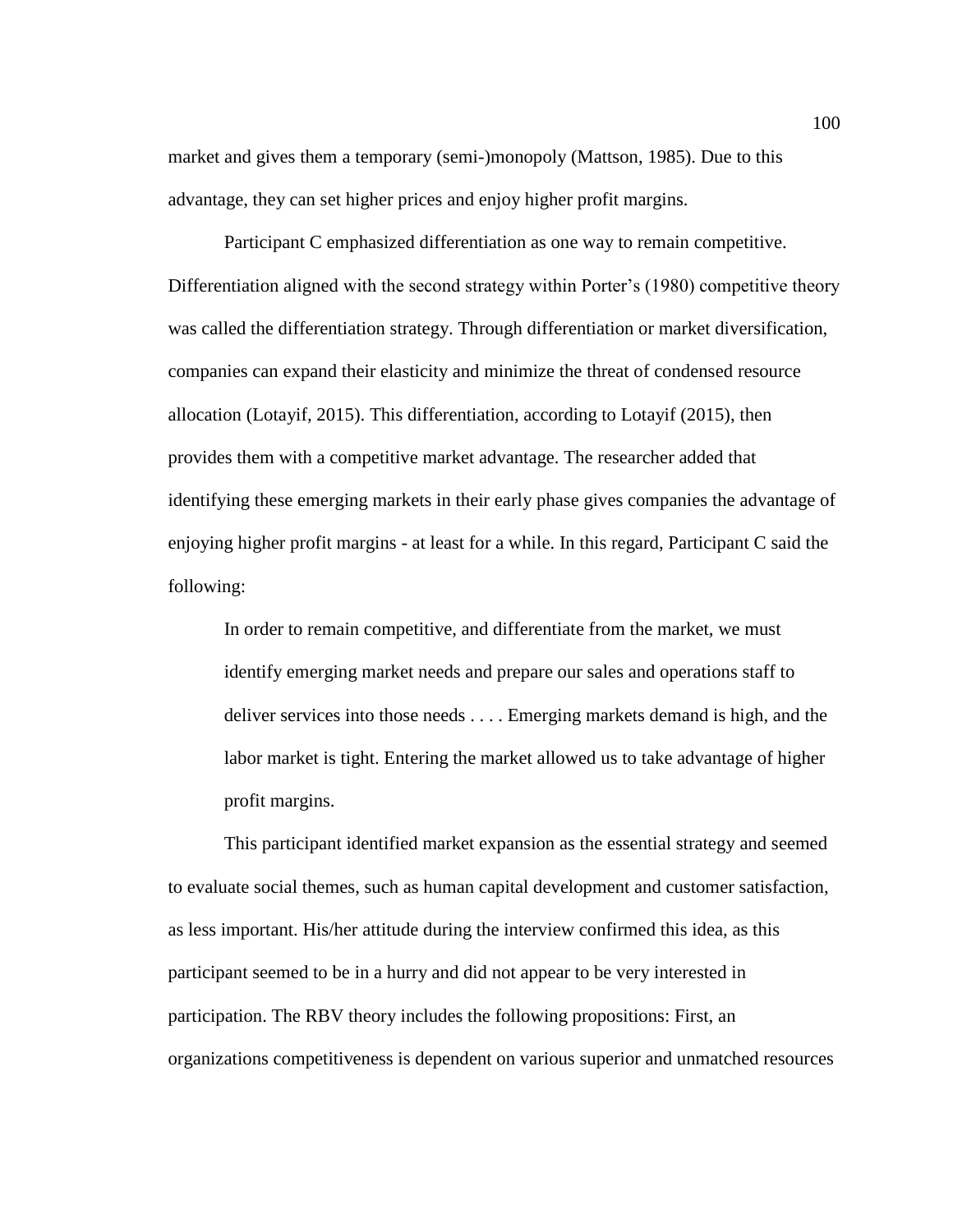(Barney, 2001). Second, competitive advantage and profitability have a definitive relationship (Barney, 2001). Third, competitive advantage is a benefit of superior products or services that are greater than the competition resulting in market expansion (Barney, 2001). The capability of an organization to capitalize on superior products allows the opportunity to expand in to ancillary markets to gain a competitive advantage. Table 5

*Frequency Table Theme 5: Market Expansion*

| Theme mentioned  | Participant code | Percentage $(\%; n = 5)$ Frequency |  |
|------------------|------------------|------------------------------------|--|
| Market expansion | PA. PC. PD. PE   | -80%                               |  |

# **Emergent Theme 6: Customer Satisfaction**

Participants A, C, D, and E (80%) identified a sixth theme: customer satisfaction. This theme elucidated how strategic leaders used customer satisfaction as a strategy to increase organizational growth and profitability. Documents containing organizational metrics were presented for review during this study. According to these participants, satisfied customers may be more likely to repeat purchase, financially benefiting the organization. Satisfaction indeed drives loyalty, which in turn drives business performance (Hill & Brierley, 2017). For example, Hill and Alexander (2017) argued that stimulating client retention is indeed far less costly than to try to win new clients. Sadly, they continued, many organizations today have shifted their focus to winning over new clients and seem to concentrate less on keeping the clients they already have satisfied. Hill and Alexander (2017) continued and added that such an attitude inevitably creates a "bucket with a hole" scenario, whereby leaders try to fix customer drain by devoting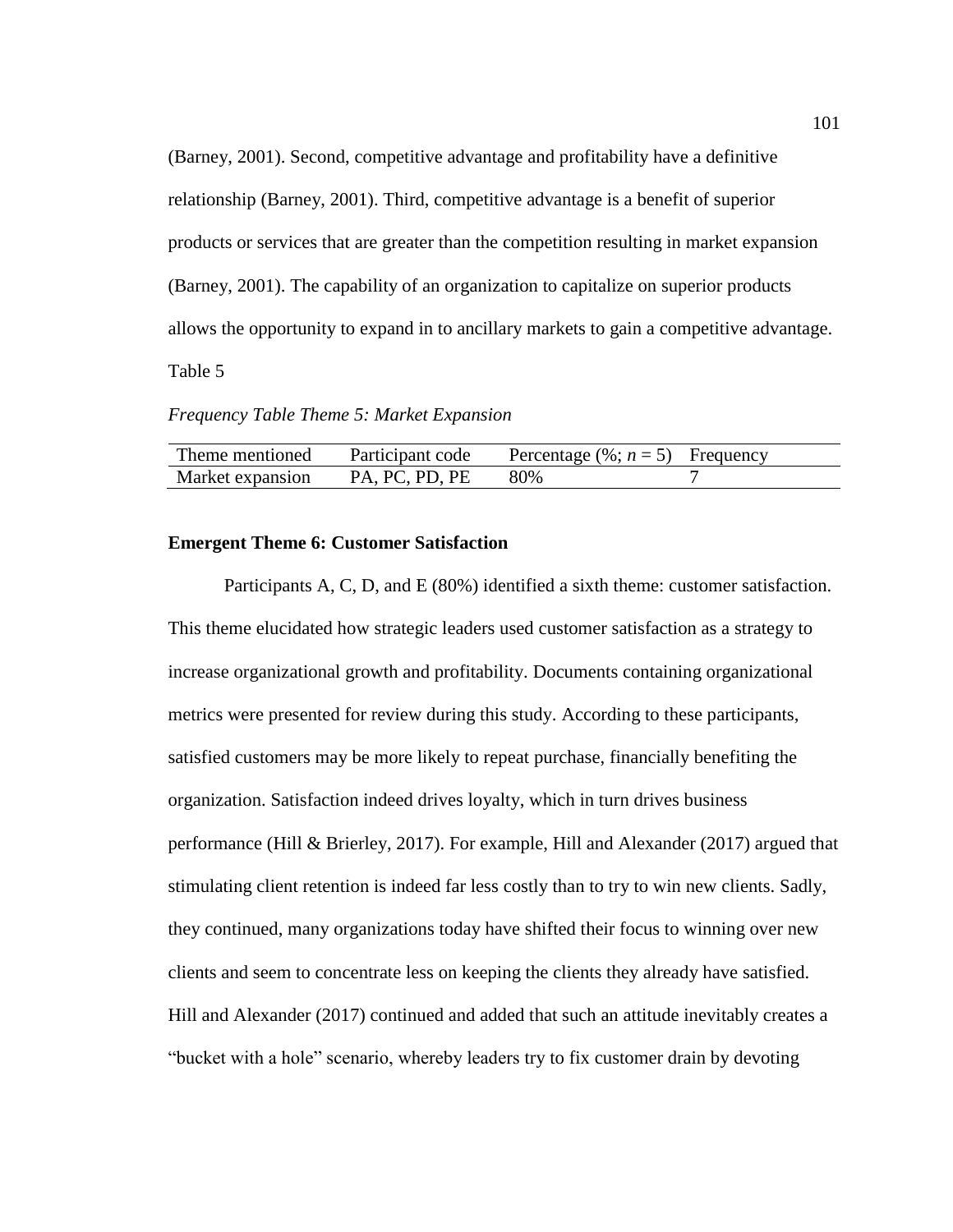resources to attracting new ones. This scenario is a costly and time-consuming process and eventually unsustainable. According to them, organizations should instead focus on the customers they already have and avoid customer turnover as much as possible, like Participants A, C and E stated to be doing. Concerning this theme, the researcher identified two subthemes: identified ways to measure client satisfaction (80%), and improved services to retain clients (20%) and will discuss both in further detail hereunder.

**Identified ways to measure client satisfaction**. A first and significant subtheme discussed the methods participants used to measure client satisfaction. Those participants (A, C, and E - 60%) who emphasized the importance of customer satisfaction, mentioned different ways to measure this. Participants A and E (40%) found customer feedback in the form of surveys or interviews to be convenient. Especially Participant E emphasized the use of various methods to gain information regarding client satisfaction: "The researcher's role demands to ensure clients are happy so, we monitor and measure client satisfaction regularly. We do this via questionnaires, 1:1 interview and phone calls and we also monitor the feedback from social media of our company."

Although this method might seem convenient (see Cook, 2017), measuring customer satisfaction can be rather difficult. Client satisfaction is, according to her, an intangible thing and individually dependent. To effectively measure satisfaction, an organization must possess high-quality survey/interview schedules to analyze results efficiently (Cook, 2017).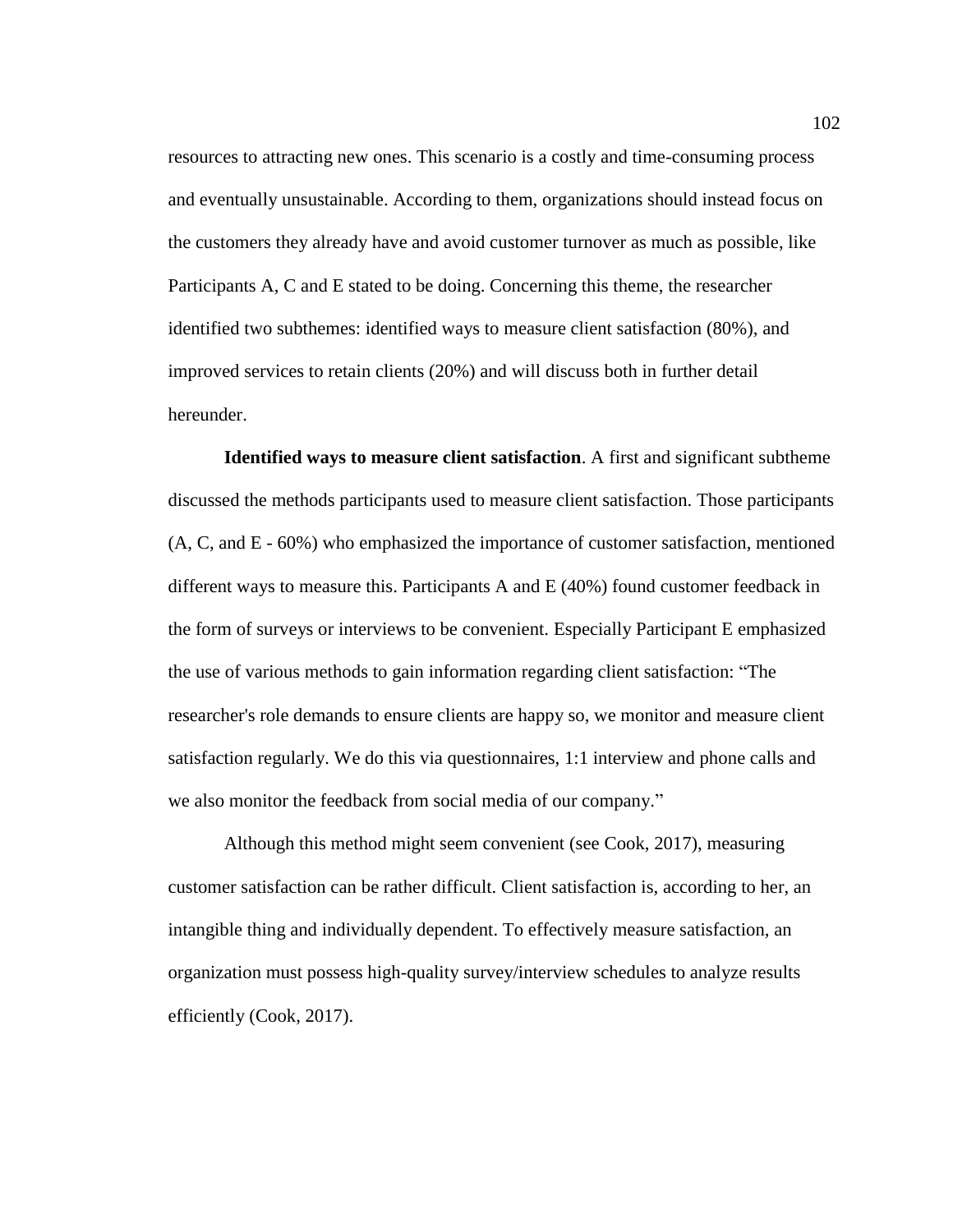Many researchers have focused on the importance of client feedback to increase profitability (Cook, 2017; Goodman, 2019). Goodman (2019) explained that satisfied customers were also more likely to spread positive information about the organization through word of mouth. This information can be highly beneficial for an organization as it works as free publicity and increases the chances of attracting new customers with a limited investment of organizational resources (Goodman, 2019). However, none of the participants mentioned this aspect. Besides direct feedback from customers, Participants A, C, D, and E (80%) mentioned another way of measuring client satisfaction: client retention rates. When these were high, it meant that clients were repeating purchase and were loyal to the organization.

**Improved services to retain clients**. Participant A (20%) identified a second and minor subtheme that discussed how the improvement of customer service could help in the retainment of clients. This participant strongly emphasized the need for constant improvement of customer services as one way to keep clients happy. This participant was also exceptionally friendly and helpful during the interview. His/her attitude illustrated and confirmed the importance he/she attached to customer service. Participant A indeed found good customer service values and said that his/her organization had relatively recently implemented strategic changes to improve its customer service. Participant A gave the specific example of his/her company switching from a so-called "waterfall methodology" to an "agile methodology" to improve client satisfaction. The main difference between the two lies in time. Where a waterfall methodology implies a long process with one delivery, an agile methodology refers to a step-by-step process with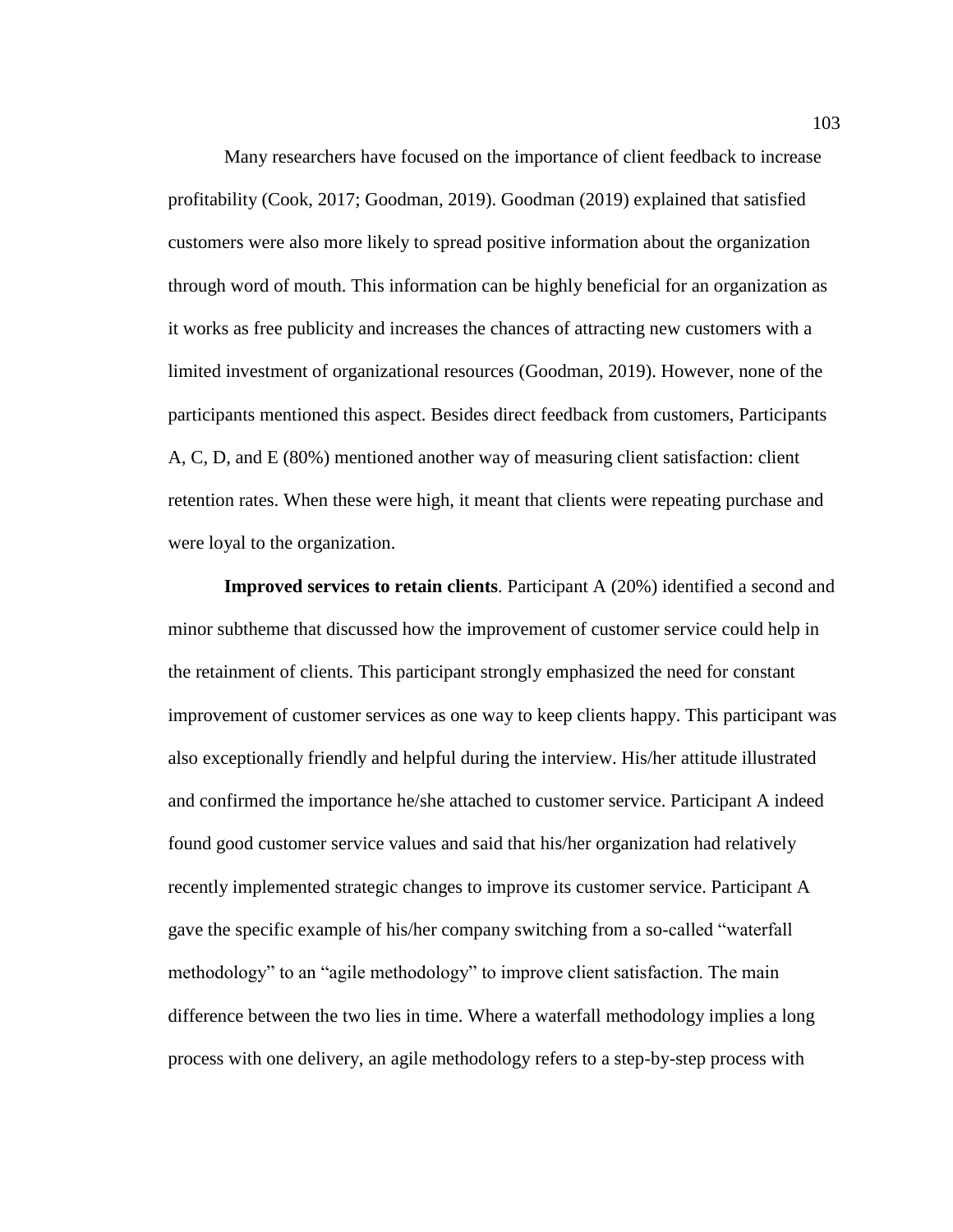regular interim deliveries. In this way, leaders may avoid the risk of spending an extended period on a process that eventually fails or does not meet the client's expectations. Participant A explained the following:

In layman's terms, waterfall development is done in very long stretches of development ultimately increasing the risk of a product or platform that does not perform everything the customer wants. Agile development is done in short sprints, typically two weeks at a time, ensuring the development team aligns with the customer.

Participant A found that the implementation of this new strategy had significantly led to increased customer satisfaction in his/her company. As the participant said, through agile methodology, the organization manages to "reduce defect rate by 80% and significantly improve customer satisfaction" and "improved customer communications and reduced critical defects by 90% within three months." This methodology demonstrated how vital customer satisfaction is as a strategy to increase organizational profitability and growth.

Though a successful strategy, Participant A did say that this change was not that self-evident. The participant said that the approval from senior management and the trust from the customer are crucial in this process and that getting these were challenging: "The biggest challenge was to convince customers and senior management that the strategies will work and produce a better product."

Gupta (2018) found that as a strategic leader, wanting to implement a change, support, and trust from others within the organization and the client need were critical.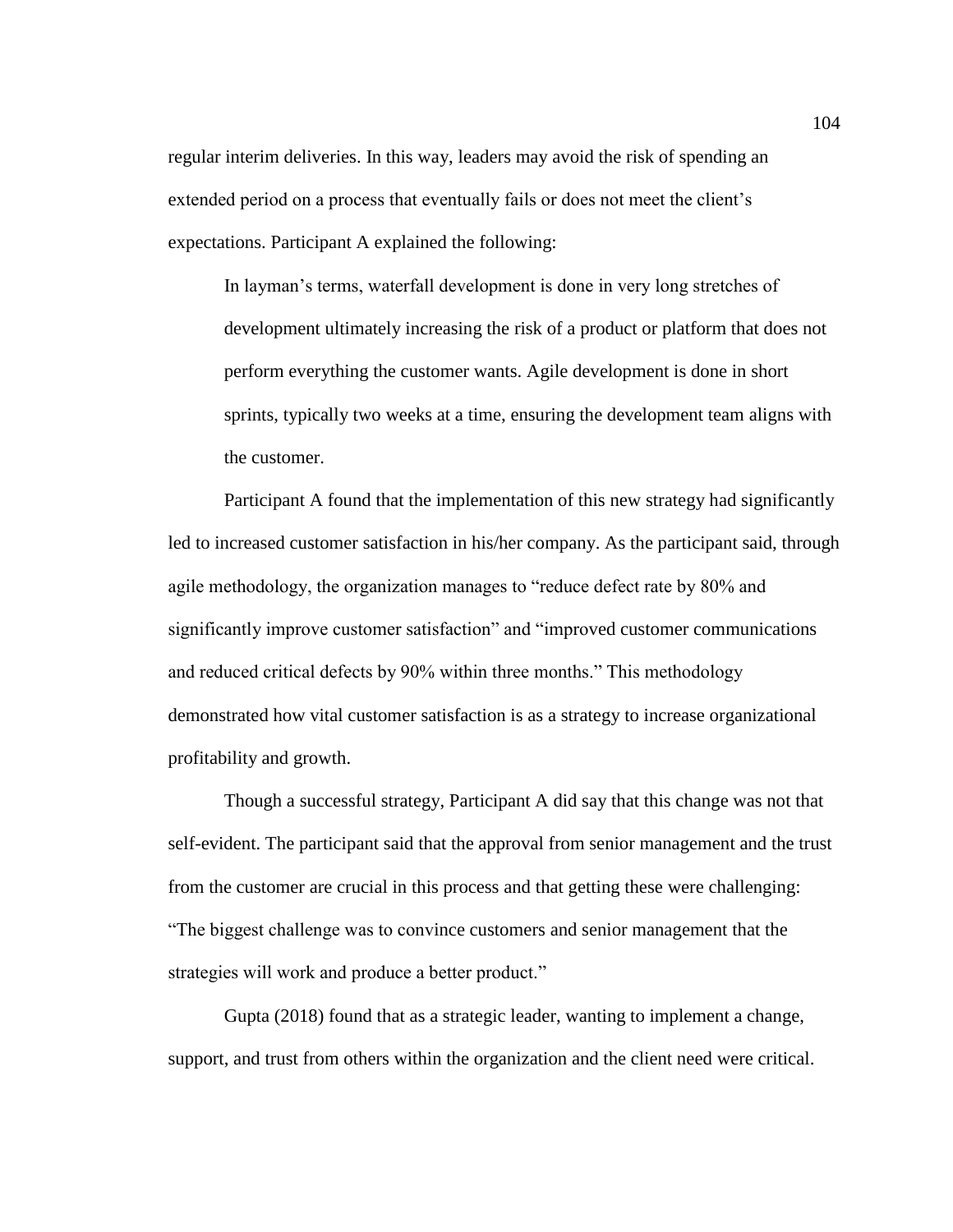When a strategic leader failed in gaining buy-in, both the company and client could miss a potentially beneficial opportunity. According to Gupta (2018), leaders should have personal selling skills to convince clients of the value of a strategy or approach. Table 6 displays information regarding both subthemes, as well as the methods participants, used to measure customer satisfaction. Client retention is a manifestation of the organizations ability to utilize internal resources for optimal exploitation of business opportunities to create a competitive advantage, one of the resources of the RBV conceptual framework of this study, (Birger, 2001).

Table 6

*Frequency Table Theme 6: Customer Satisfaction*

| Subtheme mentioned              | Participant code | Percentage $(\%; n =$ | Frequency |
|---------------------------------|------------------|-----------------------|-----------|
|                                 |                  |                       |           |
| Identified ways to measure      | PA, PC, PD, PE   | 80%                   |           |
| client satisfaction             |                  |                       |           |
| Customer feedback               | PA, PE           | 40%                   |           |
| <b>Customer retention rates</b> | PA, PC, PD, PE   | 80%                   | 6         |
| Improved service                | PА               | 20%                   |           |

## **Emergent Theme 7: Standardization**

Standardization was a seventh and last identified theme and emerged from statements made by Participants A, B, and D (60%). These participants raised the convenience of standardization as a successful strategy to enhance an organization its profitability. This convenience entailed both standardizations of vocabulary (mentioned by Participant A - 20%) and technology (mentioned by Participants A, B, and D - 60%). In terms of vocabulary, participant B said that "the creation of the common vocabulary was critical in streamlining our communication." As a result, this would then lead to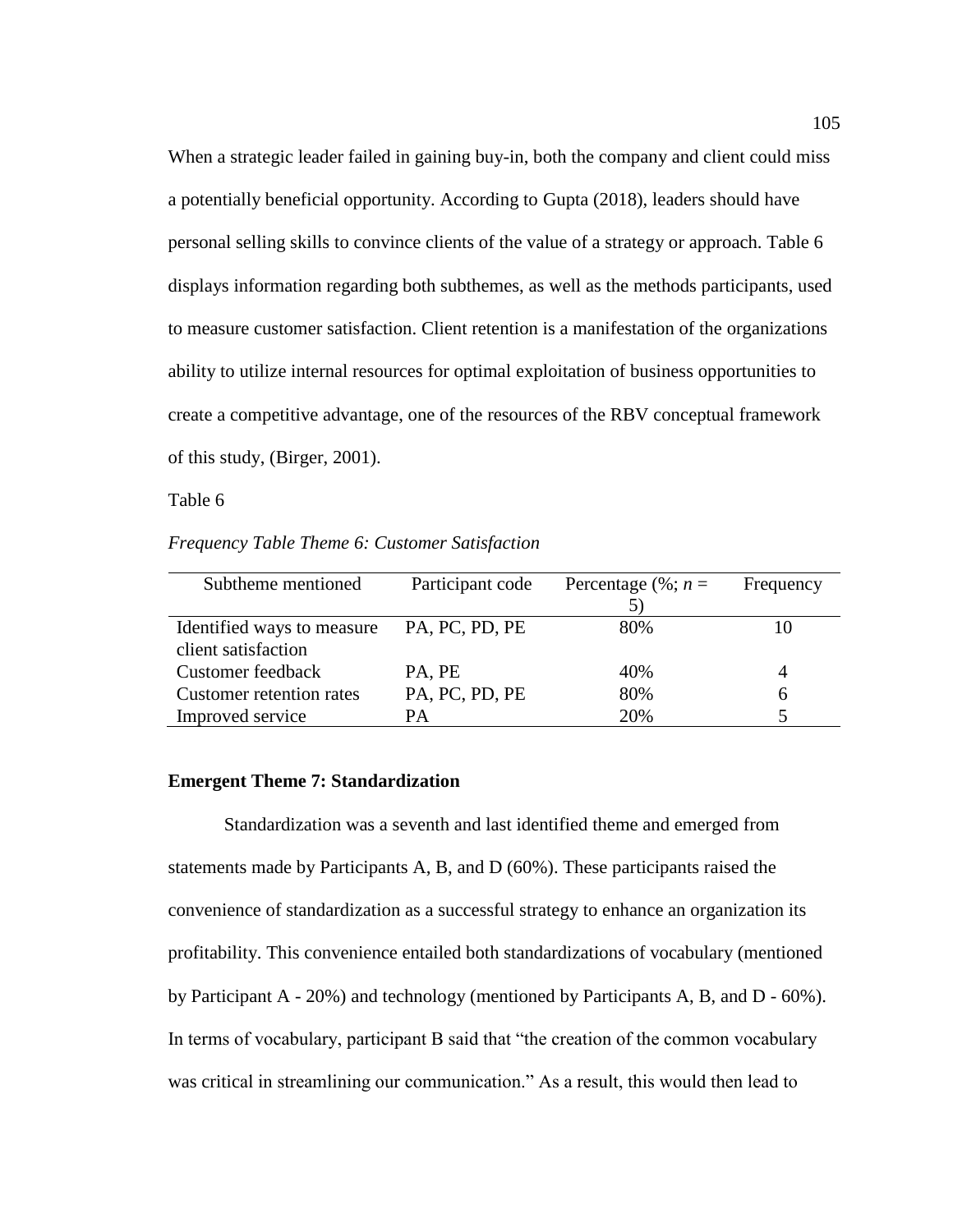more efficiency and profitability. In terms of standardization of technology, participant D found this to be most useful for streamlining processes and maximizing automation. In other words, Participant D suggested that technology standardization would avoid having to handle situations one by one and would instead put into place several logical systems that would speed up processes. Westerman and Bonnet (2015) confirmed this idea. An essential addition was that because of the standardization of such processes, leaders of companies can expand and redesign the way they operate (Westerman & Bonnet, 2015).

Besides standardization, Participant A also added the convenience of technology consolidation and said the following about this: "We had too many initiatives, from a technology perspective we were all over the place, there were no defined platforms. Technology consolidation allowed the company to consolidate on one platform and retool the developers." Regarding the previous comment, this participant stated that technology consolidation had two advantages. First, it "repurposed" the development team because the developers were now able "to work on projects that would directly impact the initiatives defined in our strategic roadmap ultimately driving profitability." Second, technology consolidation has given developers the ability to "re-energize" and allowed them "to begin working on new robust projects where they could see the positive impact on the overall growth of the organization instead of chasing after projects that ultimately may not have any impact on our overall growth." This participant closed his/her claim by stating that these benefits had "increased velocity, decreased turnover and improved the overall development process" and that technology consolidation had "made the entire process more predictable and reproducible." Table 7 displays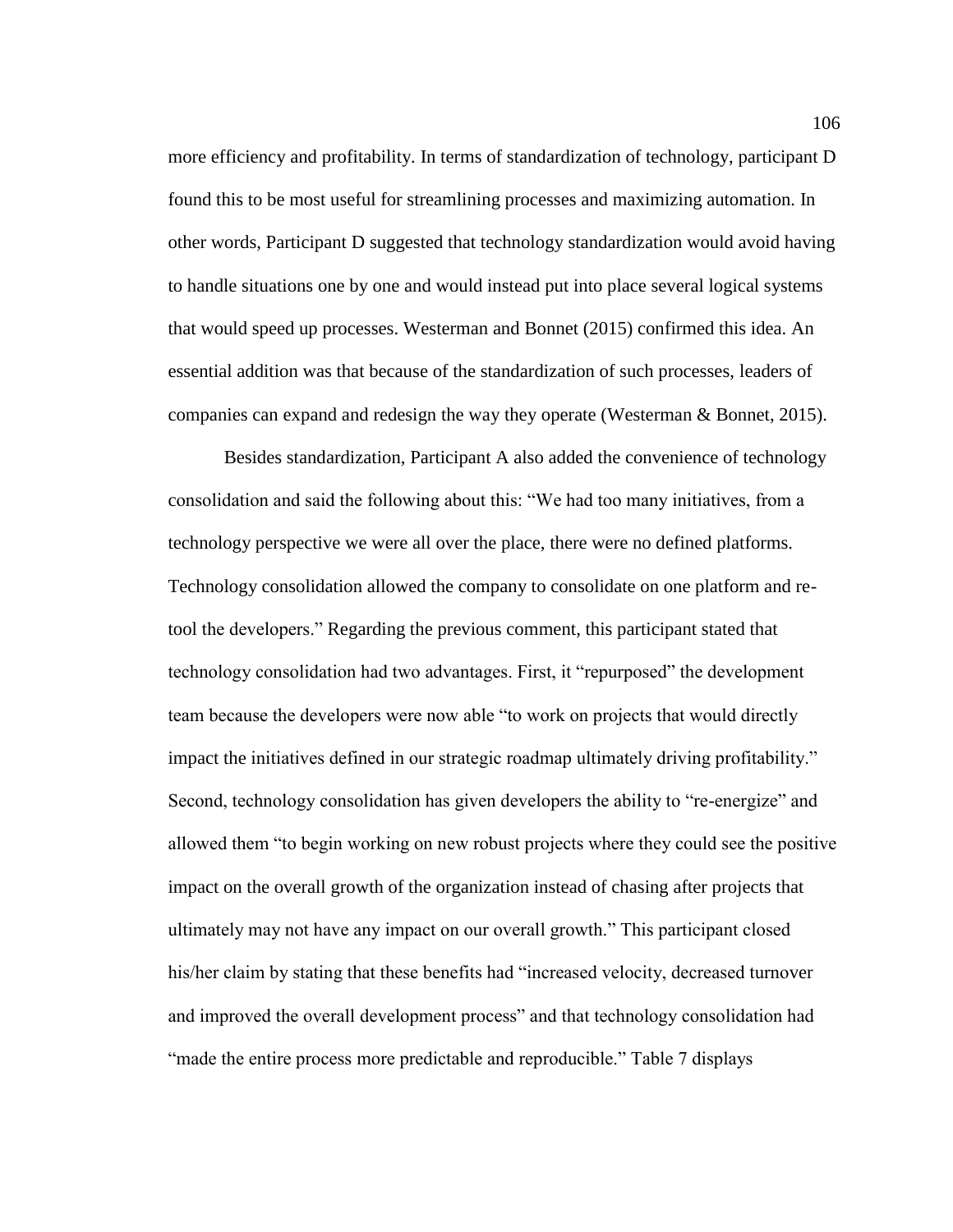information regarding who mentioned what type of standardization, along with the frequently found throughout the interviews. Strategic leaders apply the RBV theory to create consolidation and standardization to create and maintain a competitive advantage. Table 7

*Frequency Table Theme 7: Standardization*

| Subtheme mentioned      | Participant code | Percentage $(\%; n = 5)$ | Frequency |
|-------------------------|------------------|--------------------------|-----------|
| Standardized technology | PA, PB, PD       | 60%                      |           |
| Standardized vocabulary | PB.              | 20%                      |           |

## **Applications to Professional Practice**

The themes that emerged from the data were in alignment with the conceptual framework. In 1984, Birger invented the RBV to state that a company's internal resources are the basis of competition and profitability. Considering that all but one theme (market expansion) concerned the use of internal resources, this study confirmed the power and validity of the RBV in stimulating organizational growth.

The results correlated with the four main principles as identified by Stone (2016) that drive the RBV. These principles are distinctive core competencies, dynamic capabilities, absorptive capacity, and organizational ambidexterity. All participants stressed the importance of distinctive core competencies. These are the critical resources that, when effectively developed and exploited, can lead to a competitive advantage for any organization (Stone, 2016). The most critical resources seemed to include human capital development initiatives, effective guidance, technology development, and customer relations. Participants exploited these resources in different ways, for example through stimulating employees' skill development by including them in decision making,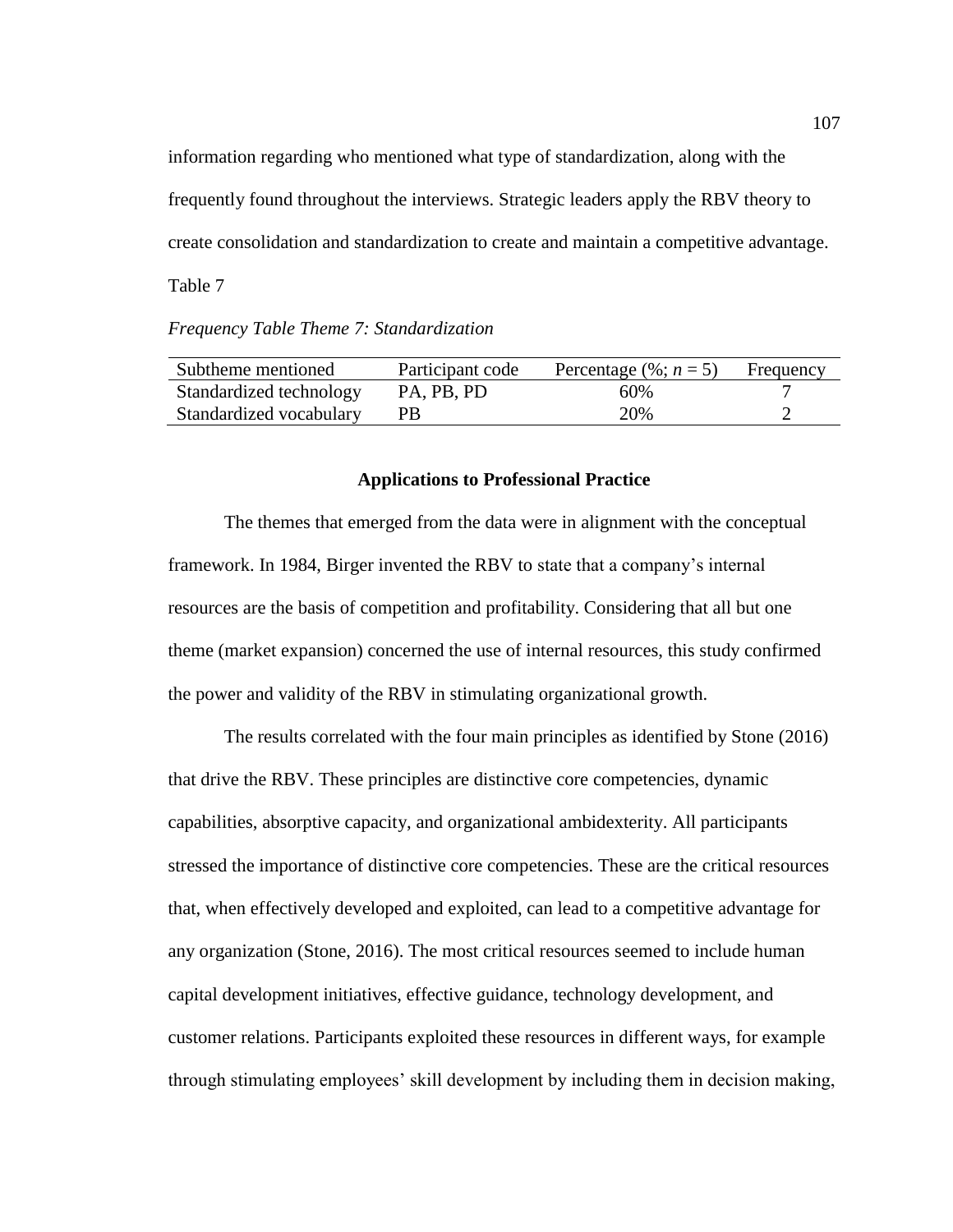organizing regular meetings and creating a positive leader-employee relationship to stimulate productivity and limit obstacles, or asking regular feedback from clients to stimulate client satisfaction and client retention rates. These actions proved that participants knew where their strengths lie, and how they could exploit these in the best possible way to create a competitive advantage and increase profitability.

A second principle is dynamic capabilities and refers to the ability to restructure resources due to sudden changes in the external environment (Stone, 2016). In this regard, the interviewed leaders recognized the importance of being nimble and remaining flexible to change. Participant B also stressed the importance of being able to "think outside of the box." The results satisfied with this second principle.

A third principle, absorptive capacity, was very strongly emphasized. Absorptive capacity implies the recognition of new knowledge and the application of it (Stone, 2016). The importance of this tenet became very quickly apparent as all five participants stressed the importance of (constant) innovation. Especially Participant A stressed the importance of continuously applying new methodologies, technologies, and other information in an organization's strategy. Conversely, not investing in innovation could negatively impact a company's competitive advantage.

The last principle was organizational ambidexterity. This principle implies the must of simultaneously exploring and exploiting resources (Stone, 2016). This was, like the other three tenets, reflected in the results as well. Especially Participant C emphasized the importance of being always on the lookout for new opportunities, while at the same time maximizing exploitation of existing opportunities and resources.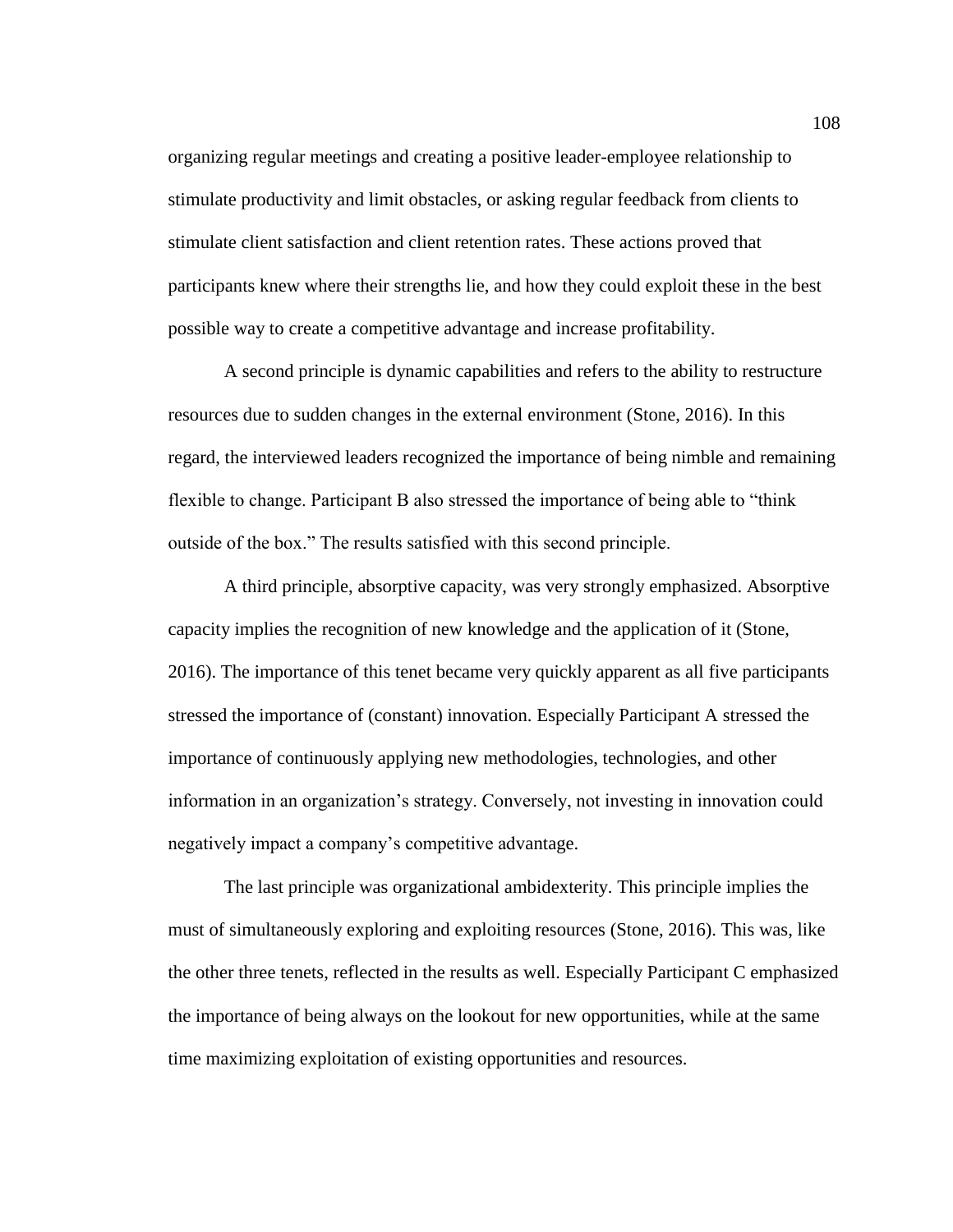The last theme, market expansion, was not associated with internal resources and could not be tied to the RBV. Instead, because of its focus on expanding the footprint within the market space to gain competitive advantage rather than exploiting internal resources (Porter, 1980), this theme was associated with Porter's Competitive Strategy.

#### **Implications for Social Change**

The contribution to social change could also include the creation of localized employment and an overall reduction of healthcare costs by capitalizing on strategic initiatives to increase healthcare organization profitability. In addition, the growth of localized employment and cost reduction from a healthcare standpoint may increase individual living standards within the community through economic growth. The results of this study may promote leadership strategies to improve profitability within the healthcare industry. The overarching research question was: "What strategies do leaders in healthcare utilize to improve profitability?" The research population consisted of five senior executive leaders who have successfully implemented strategic leadership initiatives to improve profitability. The study followed a single case study design, and the data gathered in the form of five individual in-depth interviews, which were semistructured, as well as journal notes made after the interview. These notes included a first impression of the interviewees and provided background information for later analysis. The combination of both interview transcripts and journal notes allowed for a deep and extensive understanding of the data and provided this case study additional credibility and quality.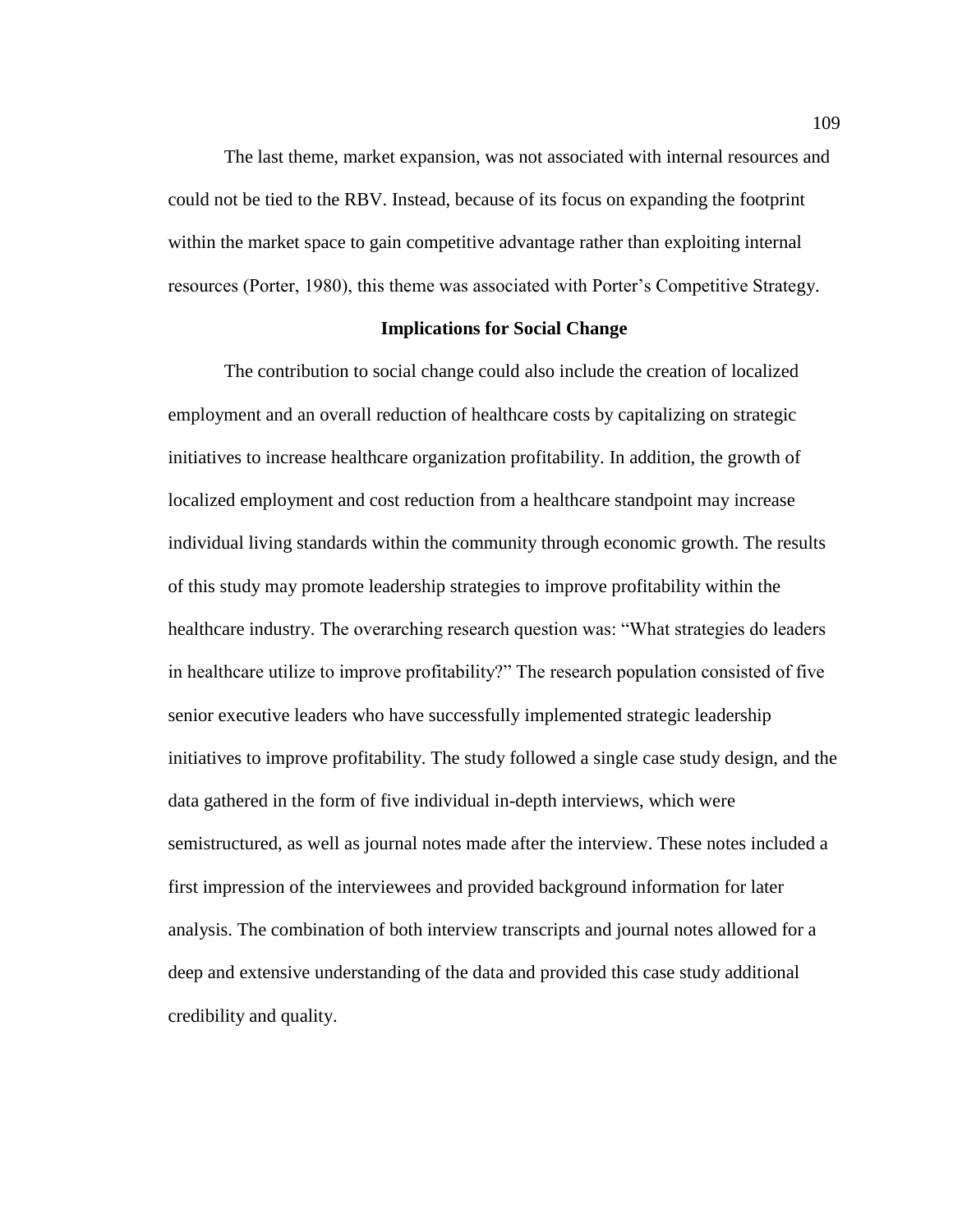## **Recommendations for Action**

Future practices regarding the association of future strategies for healthcare leaders to improve profitability have the potential to provide means for expansion of the current healthcare business. The study of strategic leadership encompasses multiple functions performed and decisions executed on by people or groups of individuals, such as senior management within an organization. Leaders and leadership have a definitive impact on organizational performance (Hiller, DeChurch, Murase, & Doty, 2011). Findings from the study showed that strategic leadership skills that senior healthcare executives need to increase profitability include are the ability to enhance vision, human capital development, creativity, flexibility, innovativeness, skills development and awareness to manage the attainment of strategic initiatives. Additional strategic leadership skills include guidance, problem spotting, conflict resolution, risk management skills and the ability to measure overall performance. By establishing measures to help improvements in healthcare services, provisions can be established through strategic leadership initiatives.

Given the findings, I suggest that leaders incorporate the identified elements of strategic leadership skills to enhance leadership development. The development of strategic leadership skills should be part of human capital development within organizations and incorporated into succession planning. The study of strategic leadership should be incorporated into academic development programs. Leadership scholars should highlight the elements of strategic leadership skills in school curriculum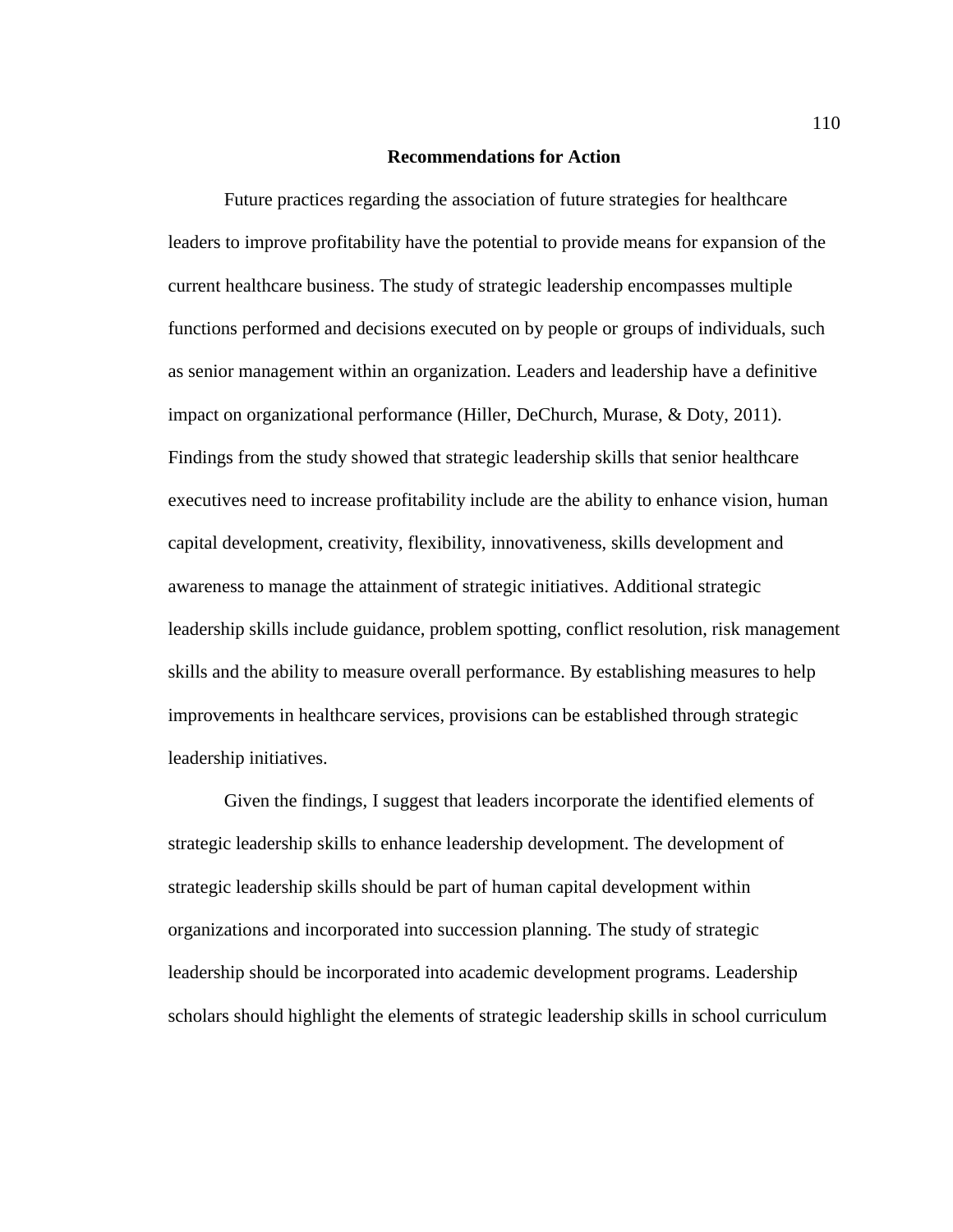given the strong influence on organizational development and profitability within organizations.

The cultivation and development of strategic leadership skills may have a positive impact on human capital development, strategic decision-making, and performance (Carmeli et al., 2011). The purpose of this study is to help individuals develop and identify strategic leadership skills to increase profitability. Communication and awareness of my findings will be shared at organizational symposiums and seminars.

# **Recommendations for Further Research**

The purpose of this study was to explore the role of strategic leadership in healthcare profitability. The search for means to observe strategic leadership and growth patterns is a continual objective in the world of business, particularly in the healthcare industry. The role of strategic leadership training and development play a critical role in the creation and definition of an organizations' competitiveness, market capitalization, profitability and sustainable growth. Although there are multiple theories and academic literature on strategic leadership suggesting best practices and principles, there exists a lack of definitive consensus on what encompasses strategic leadership (Allio, 2013). Within the business environment, there exists an increasingly developing interest in strategic leadership outside of the general scope of management.

The reason most organization leaders fail to meet and or exceed profitability targets is due to a lack of expertise in strategic leadership skills (Carmeli et. al., 2011). Some leaders in healthcare fail to develop strategies to improve, increase and sustain profitability. Specifically, some leaders in healthcare lack the skills to develop and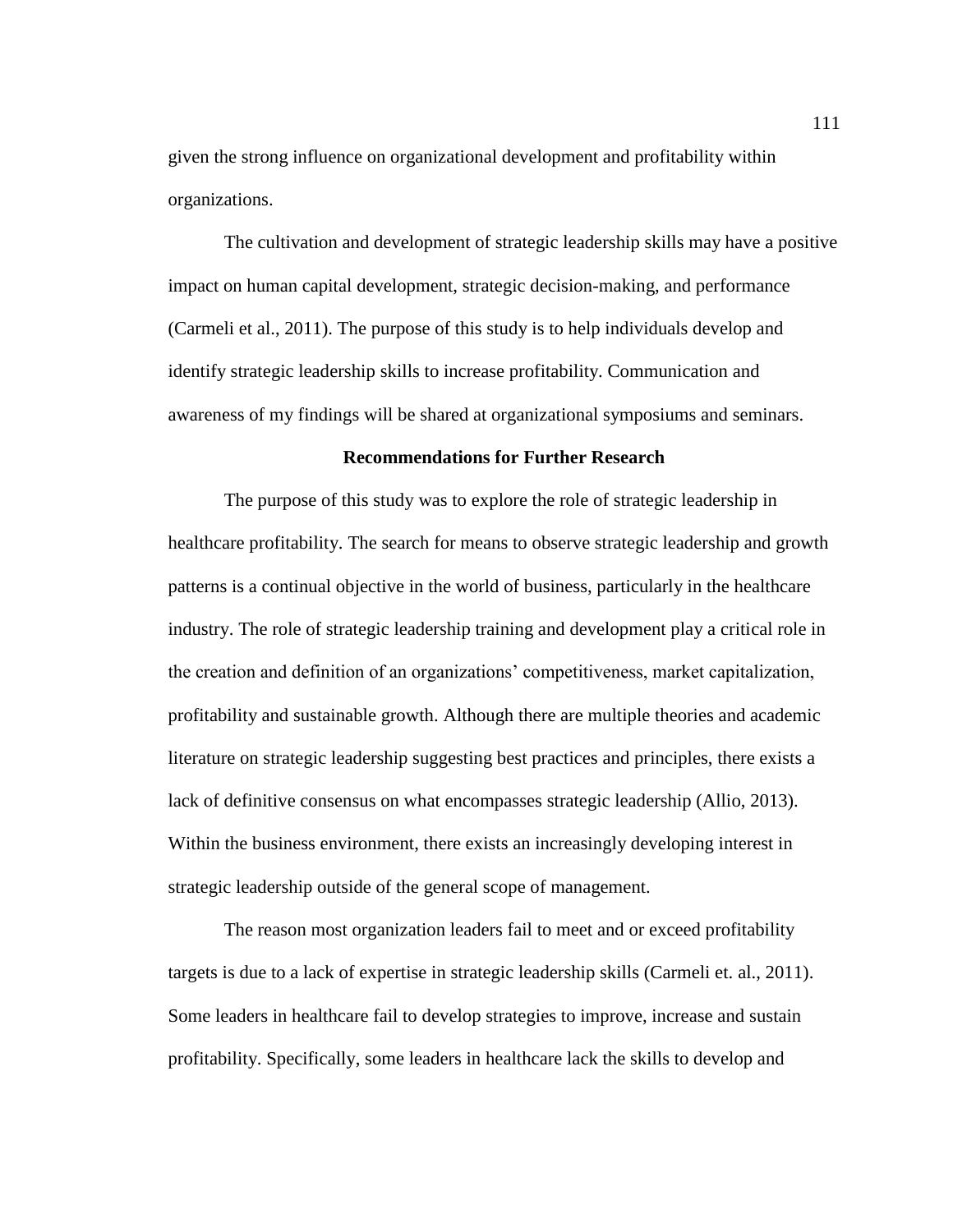implement strategies for improving their organizations profitability. I used the qualitative single case study to explore the role of strategic leadership in healthcare profitability. Findings from similar research are aligned with the outcome of this study. I conducted the at a medium sized healthcare organization located in Atlanta, Georgia. While related to improved practices in business, and even with the suggested limitations identified in Section 1, future research is recommended to focus on those methods that promotes customer satisfaction, efficient organizational sustainability, and promotive methods to increase both business productivity and positive and improved healthcare services.

Future researchers should consider utilization of different conceptual frameworks or theories to permeate the generalization and to challenge the results of a single case study design. The presence of generalization is heightened with a single case study and the need to mitigate a lack of substance with a deeper, broader study to a larger population may influence or even challenge historical findings.

### **Reflections**

This doctoral journey has not been an easy one but, one that I will appreciate and respect throughout my days. I have learned a lot about myself as well as others. My philosophical viewpoint has been shaped by the research and my interpersonal leadership development has matured. The degree to which leaders play a role in molding and shaping organizations is undeniable. Leadership does start at the top, but by no means is that the most crucial step. A shared vision is a critical aspect in organizational success, competitiveness, profitability, and sustainability. The availability and inclusion of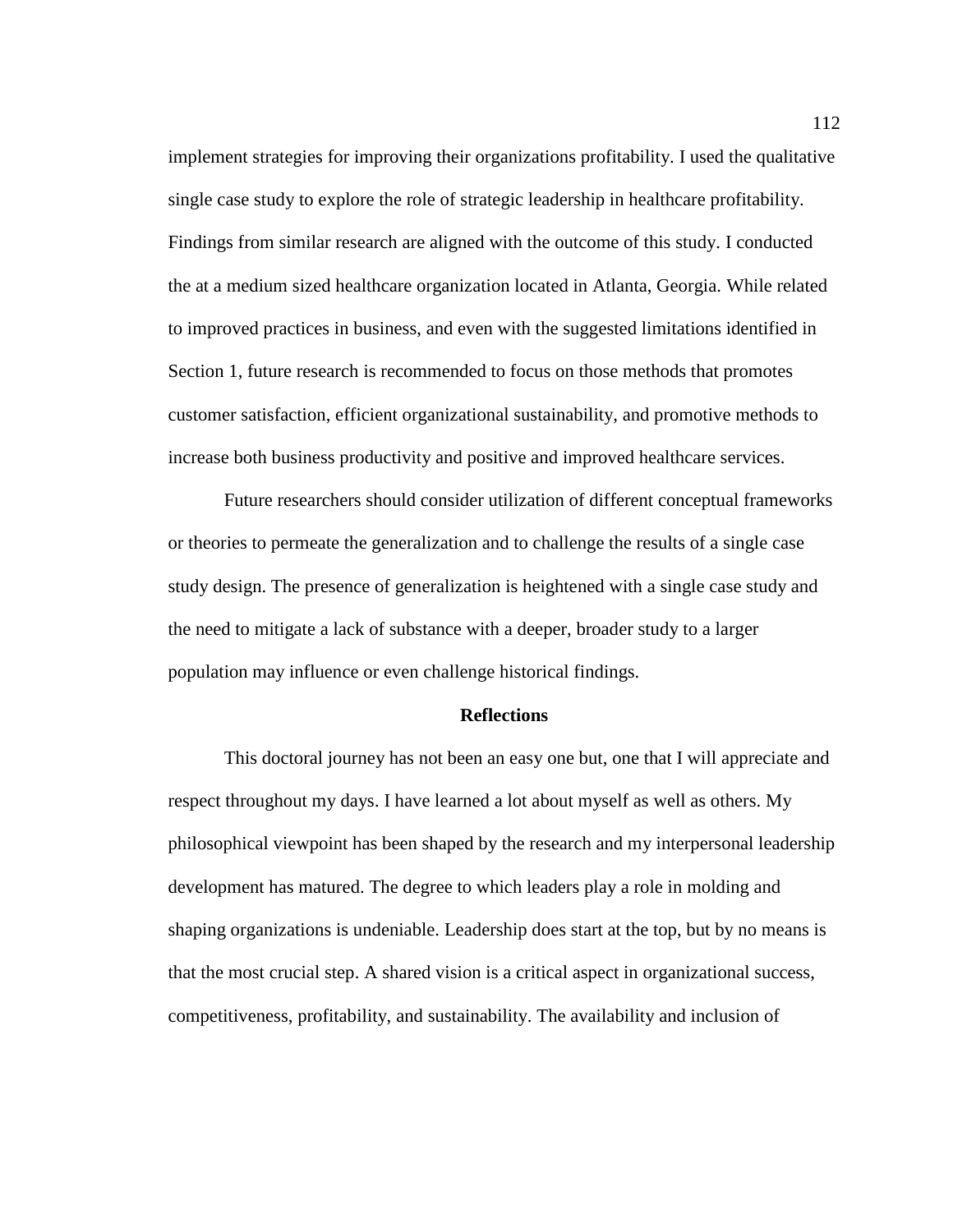internal and external resources that are unique to an organization are pillars for success and sustainable performance of the organization.

Throughout the study my philosophical presence was understated to elicit deeper responses from the participants. By engaging in this strategy, my knowledge and expertise in strategic leadership did not influence participant responses. The doctoral study has heightened my skills as a scholar practitioner. I have a keen ability to think, rationalize and act in a strategic mindset throughout all levels within the organization. Strategic leadership development is critical for all of management at all levels of the organization.

The demands of obtaining a DBA are stringent. There is a fine balance between the needs required from work, family, and studies. To succeed, sacrifices had to be made, most of which revolved around my immediate friends and family. I have evolved throughout the DBA program. I am more of a critical thinker rather than a reactionary thinker. I feel a sense of responsibility to share knowledge and contribute to the social development within my community. My takeaway from the DBA study is that a highly effective leader is committed to the greater good of the whole and not the individual. An effective leader is inspiring, tenacious, and infectious. These leaders are the mentors that lead in the development of their peers and believe in the output of organizational performance.

## **Conclusion**

The above-mentioned themes clearly illustrated the importance of strategic leadership and its significance in increasing organizational growth and profitability. All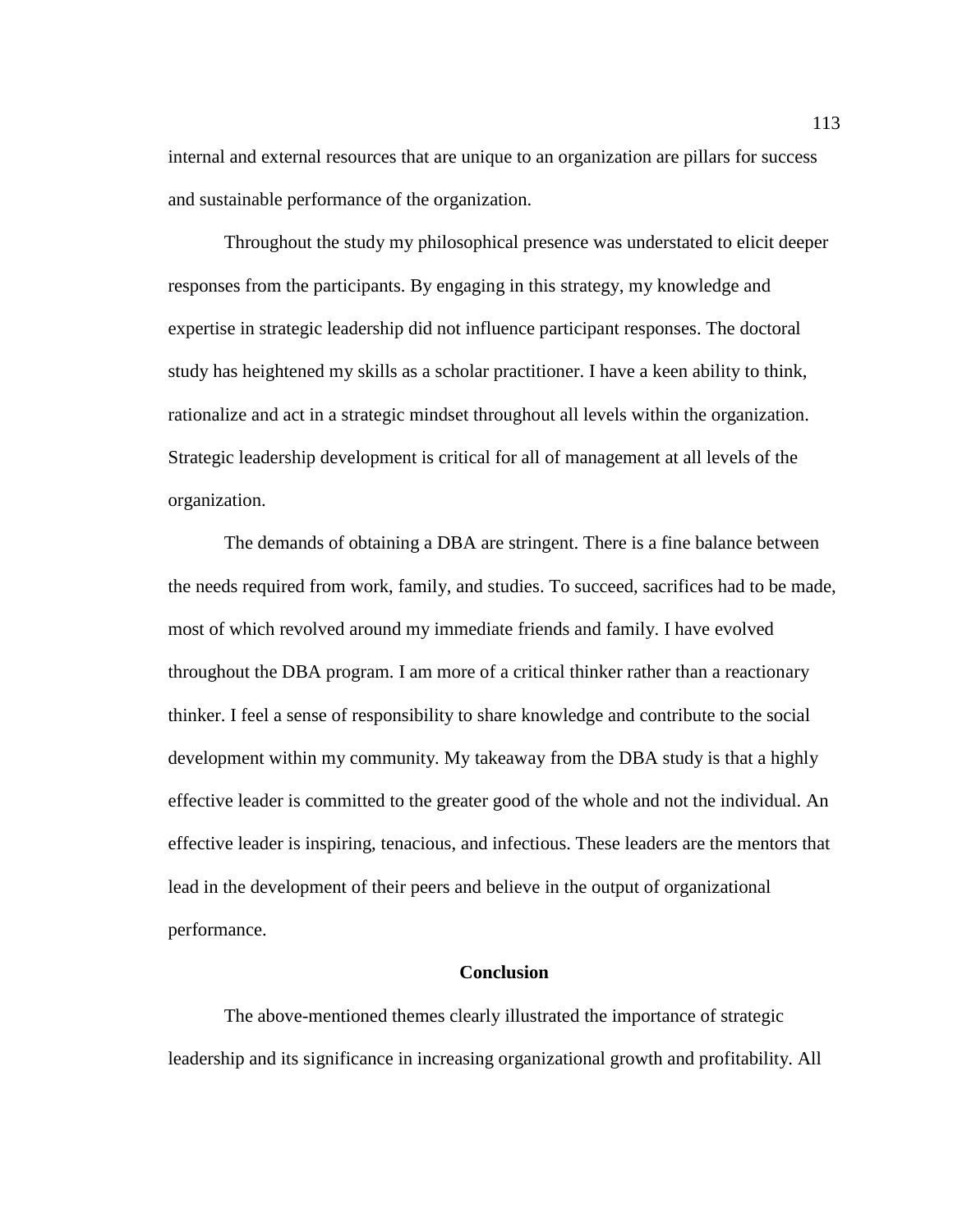participants indeed agreed that strategic leadership is crucial for an organization its growth, competitive advantage, employee output, and customer satisfaction. This strongly corresponded with previous research on the subject (e.g., Akeke, 2016). The findings from this qualitative research study also aligned to a rather great extent with those of Gupta (2018). He emphasized that strategic leaders apply a mixture of leadership styles, including ethics and value-oriented decision making, planning for long term goals, executing plans to achieve those goals, providing a positive and supportive environment for employees, having hands-on knowledge of finance and the organization itself, and providing linear and nonlinear thinking. The study participants identified the same strategies, which were reflected in the themes.

In addition to the strategic leadership styles identified by Gupta (2018), I also found other elements associated with successful strategic leadership. These included amongst others—customer satisfaction and standardization of vocabulary and technology. Because the initial literature study did not illuminate these themes, I used other studies to provide more insights into these strategies and to compare the findings from this study to those of previous studies. Regarding frequencies, the findings showed leadership, human capital development, and flexibility as significant. Their most important subthemes included guidance (100%), skill development (80%), and innovation (100%), and these were respectively mentioned 19, 14, and 19 times throughout the interviews.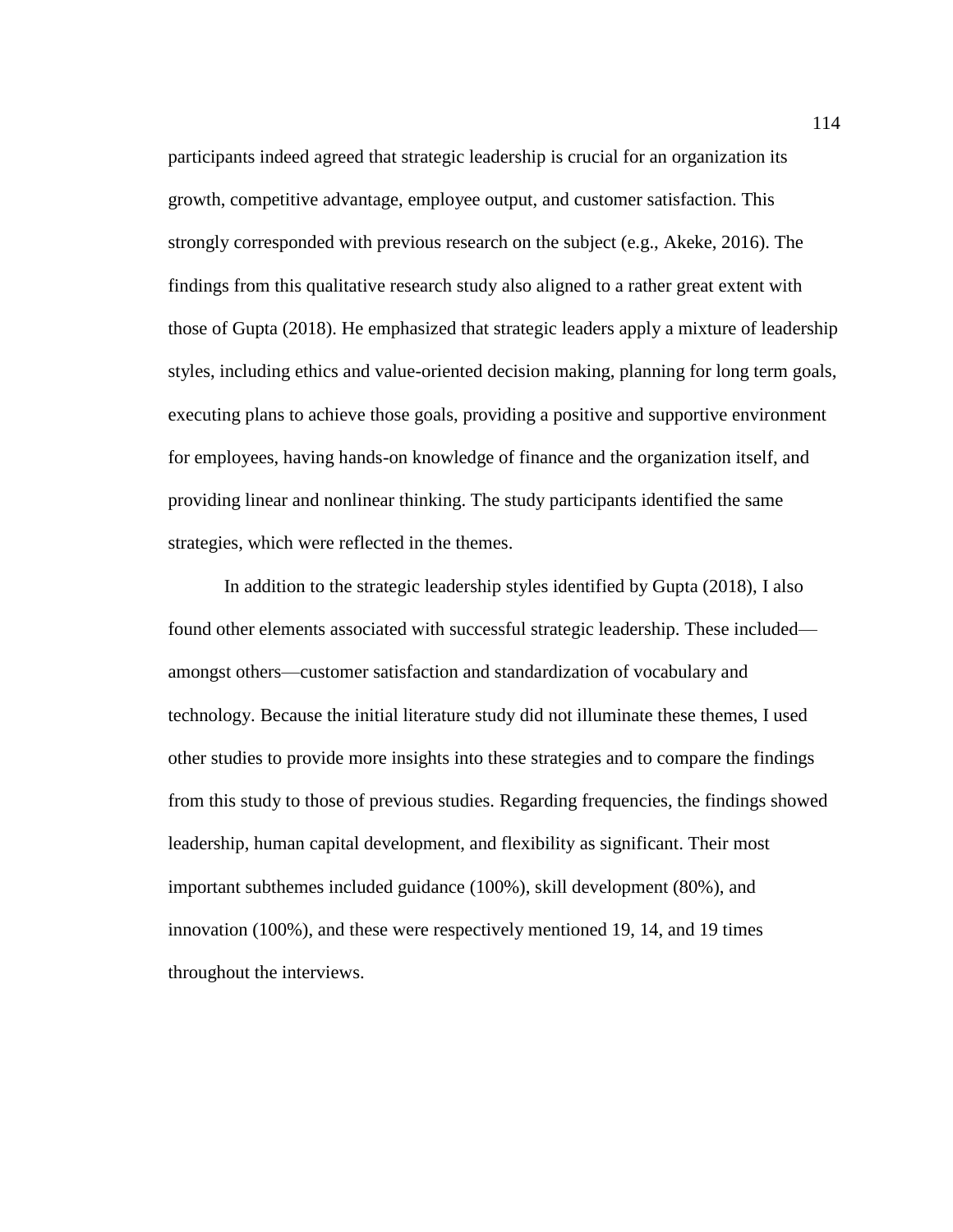### References

- Aguirre, R. T. P., & Bolton, K. W. (2014). Qualitative interpretive meta-synthesis in social work research: Uncharted territory. *Journal of Social Work, 14*, 279-294. doi:10.1177/1468017313476797
- Ahmed, K. A. (2017). The Influence of Development on Managerial Capabilities and Performance: Empirical Evidence from Pakistan. *Journal of Southeast Asian Research, 2017*(2017)*.* doi:10.5171/2017.164526
- Akeke, N. I. (2016). Factor of strategic leadership: Antidote to firm performance. *International Journal of Management Sciences, 7*(1), 7-13. Retrieved from https://www.tandfonline.com/toc/tmse20/current
- Akkermans, H. A., & Van Oorschot, K. E. (2018). Relevance assumed: a case study of balanced scorecard development using system dynamics. *Journal of the Operational Research Society, 56*,(8)
- Allio, R. J. (2013). Leaders and leadership Many theories but what advice is reliable? *Strategy & Leadership, 4*, 4-14. doi:10.1106/108778571311290016
- Alshenqeeti, H. (2014). Interviewing as a data collection method: A critical review. *English Linguistics Research*, *3*(1), 39-45. doi:10.5430/elr.v3n1p39
- Anney, V. N. (2014). *Ensuring the quality of the findings of qualitative research: Looking at trustworthiness criteria* (Doctoral dissertation). Retrieved from http://www.repository.udsm.ac.tz:8080/xmlui/handle/123456789/256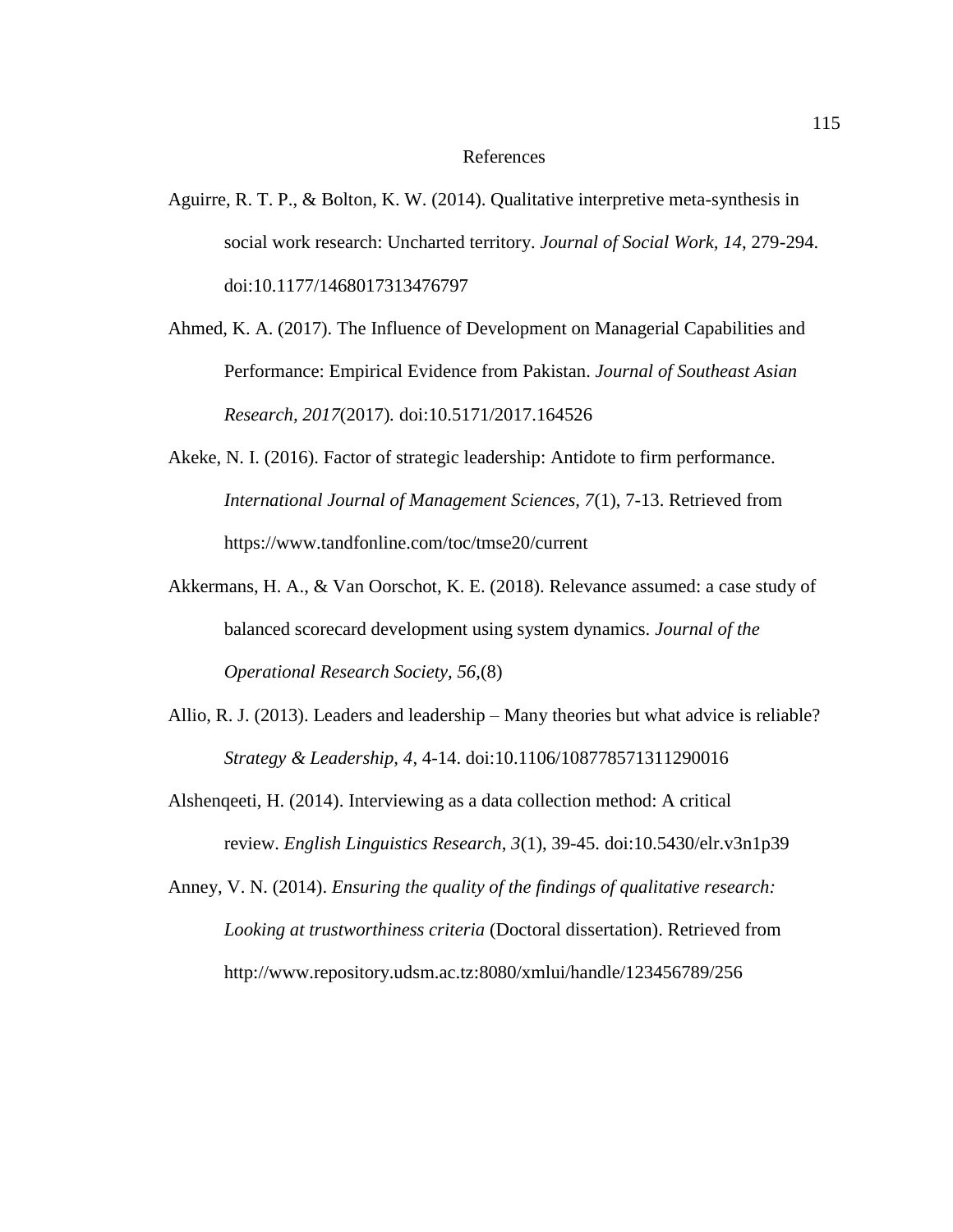- Argyres, N., & McGahan, A. M. (2017). Introduction: Michael Porter's competitive strategy. *Academy of Management Perspectives*, *16*(2), 41-42. doi:10.5465/ame.2002.7173491
- Ashby, S., Bryce, C., & Ring, P. (2018). *Risk and the strategic role of leadership* (Report). Retrieved from https://pearl.plymouth.ac.uk/handle/10026.1/10918
- Ateş, N. Y., Tarakci, M., Porck, J. P., van Knippenberg, D., & Groenen, P. J. (2018). The dark side of visionary leadership in strategy implementation: strategic alignment, strategic consensus, and commitment. *Journal of Management*, doi:10.1177/0149206318811567
- Bailey, D. (2015). Business continuity management into operational risk management: Assimilation is imminent … resistance is futile! *Journal of Business Continuity & Emergency Planning, 8*(4), 290-294. Retrieved from https://www.henrystewartpublications.com/jbcep
- Banchieri, L., Campa Planas, F., & Sanchez Rebull, M. (2011, June). What has been said, and what remains to be said, about the balanced scorecard? *Journal of Economics and Business, 29*, 155-192. Retrieved from

https://www.journals.elsevier.com/journal-of-economics-and-business

- Bansal, P., & Desjardine, M. R. (2014). Business sustainability: It is about time. *Strategic Organization, 12,* 70-78. doi:10.1177/1476127013520265
- Barney, J. B. (2001). Resource-based theories of competitive advantage: A ten-year retrospective on the resource-based view. *Journal of Management, 27*, 643-650. doi:10.1177/014920630102700602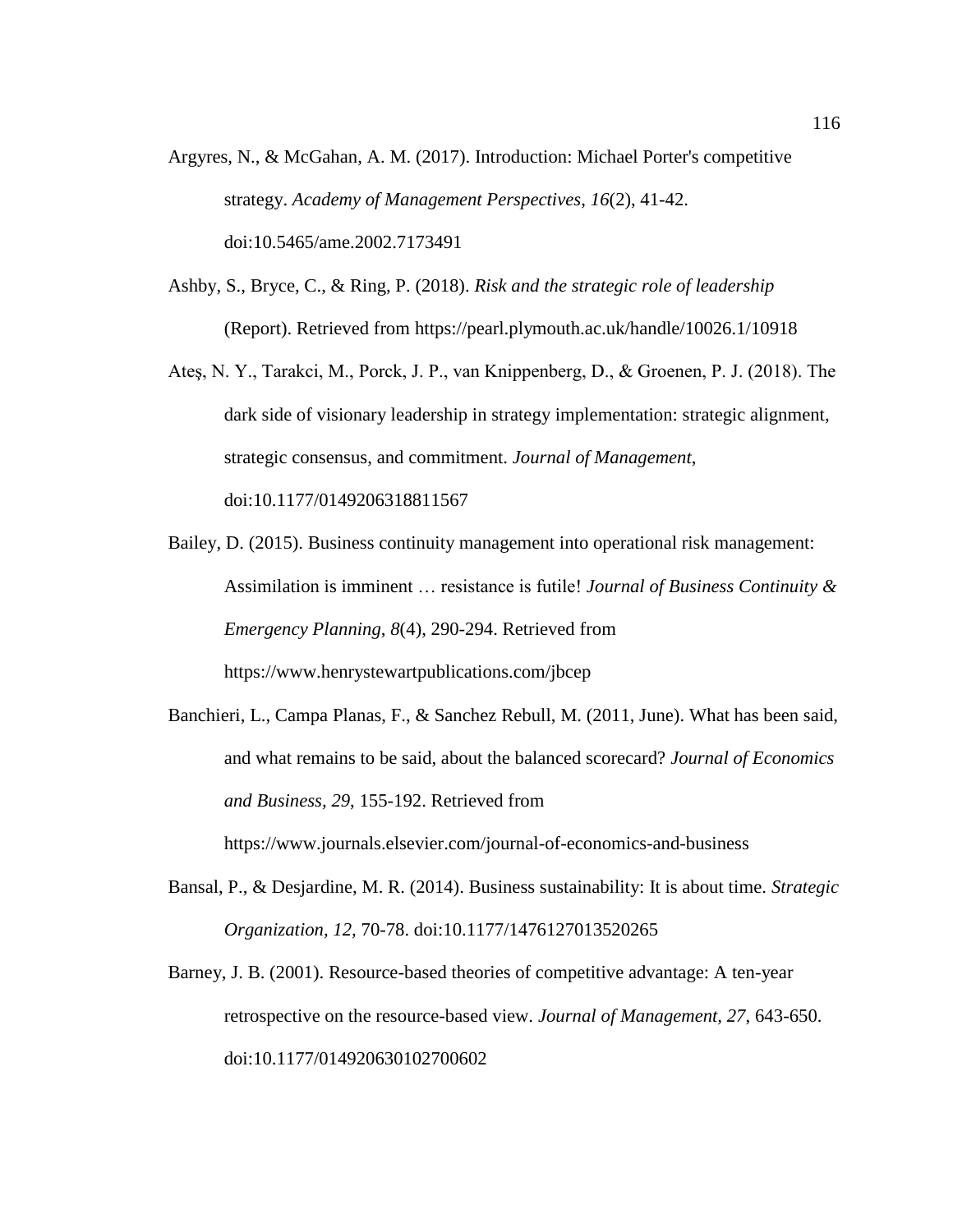- Barratt, M. J., Ferris, J. A., & Lenton, S. (2015). Hidden populations, online purposive sampling, and external validity: Taking off the blindfold. *Field Methods*, *27*(1), 3- 21. doi:10.1177/1525822X14526838
- Basadur, M., Gelade, G., & Basadur, T. (2014). Creative problem-solving process styles, cognitive work demands, and organizational adaptability. *Journal of Applied Behavioral Science*, *50*(1), 80–115. doi:10.1177/0021886313508433
- Bendell, J. (2017). *Terms for endearment: Business, NGOs and sustainable development*. New York, NY: Routledge.
- Bertozzi, F., Ali, C. M., & Gul, F. A. (2017). Porter's five generic strategies: A case study from the hospitality industry. *International Journal for Research in Mechanical & Civil Engineering, 3*(2), 9-23. Retrieved from https://gnpublication.org/index.php/mce/about
- Birger, W. (1984). A resource-based view of the firm. *Strategic Management Journal*, *5*(2), 171-180. Retrieved from https://onlinelibrary.wiley.com/journal/10970266
- Block, J. H., Kohn, K., Miller, D., & Ullrich, K. (2015). Necessity entrepreneurship and competitive strategy. *Small Business Economics*, *44*(1), 37-54.
- Boehm, S. A., Dwertmann, D. J., Bruch, H., & Shamir, B. (2015). The missing link? Investigating organizational identity strength and transformational leadership climate as mechanisms that connect CEO charisma with firm performance. *Leadership Quarterly*, *26*(2), 156-171. doi:10.1016/j.leaqua.2014.07.012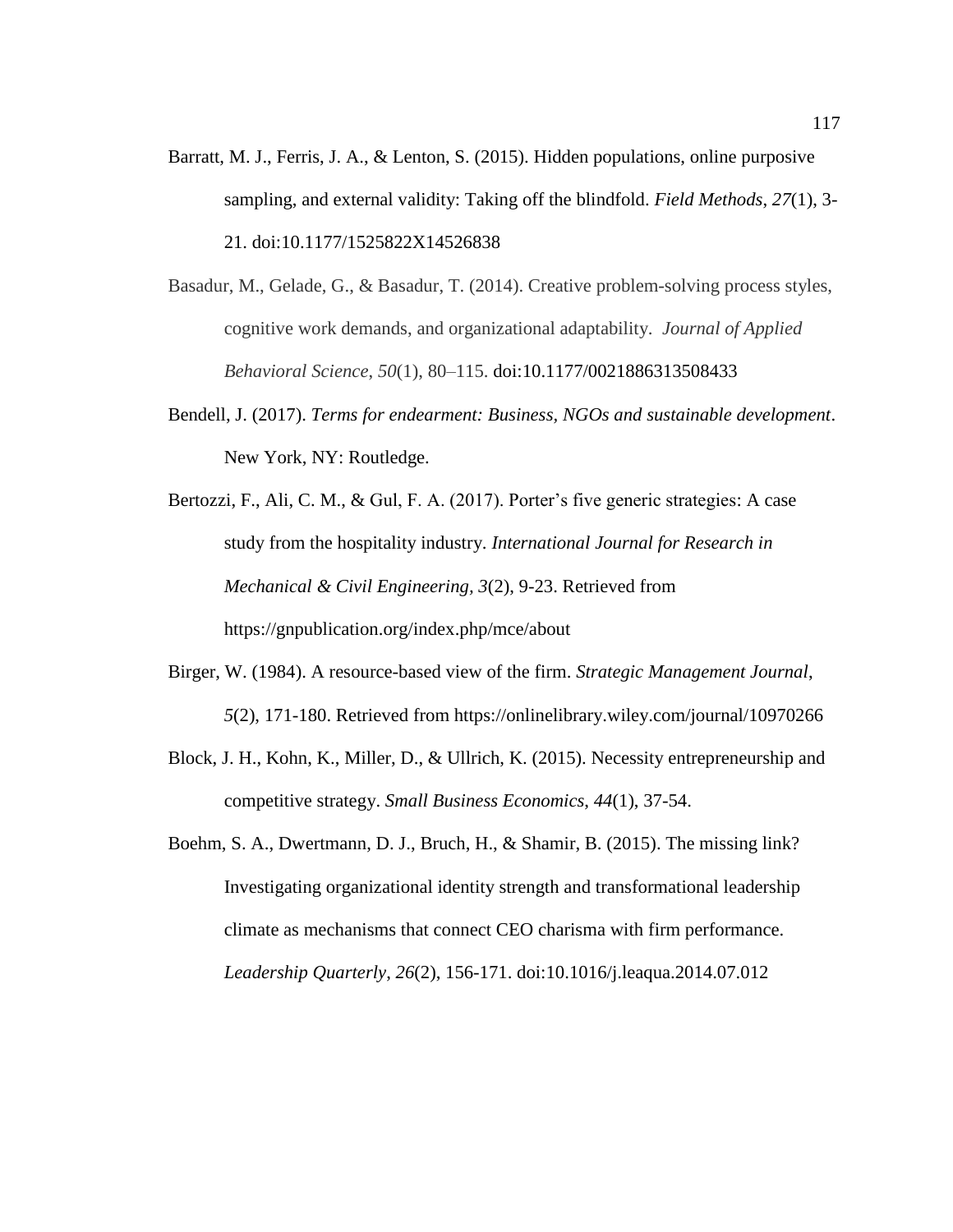Braun, V., Clarke, V., & Terry, G. (2014). Thematic analysis. *Qualitative Research in Clinical and Health Psychology, 24*, 95-114. Available at https://www.macmillanihe.com/

Cadman, M. E., Murphy, J. H., Brintnall-Karabelas, J., Squire, C., Whorton, K., & Pao, M. (2014). A training program for improving the informed consent discussion between clinical researchers and their subjects. *Journal of Empirical Research on Human Research Ethics, 9*, 71-75. doi:10.1177/1556264614546096

Cagliano, A. C., Grimaldi, S., & Rafele, C. (2015). Choosing project risk management techniques. A theoretical framework. *Journal of Risk Research*, *18*(2), 232-248.

Carmeli, A., Tishler, A., & Edmondson, A. C. (2011). CEO relational leadership and strategic decision quality in top management teams: The role of team trust and learning from failure. *Strategic Organization, 10*, 31-54. doi:10.1177/1476127011434797

- Carter, S. M., & Greer, C. R. (2013). Strategic leadership: Values, styles, and organizational performance. *Journal of Leadership & Organizational Studies, 20*, 379-393. doi:10.1177/1548051812471724
- Çelik, S., Özkul, E., & Tuna, P. F. (2016). The relationship between strategic decision making and leadership styles: An application in 4 and 5-star hotels in Istanbul. *İşletme Araştırmaları Dergisi, 8*(1), 240-264. Retrieved from https://www.isarder.org/
- Centre Management & Organization Effectiveness. (2017). *Strategic leadership*. Retrieved from https://cmoe.com/products-and-services/strategic-leadership/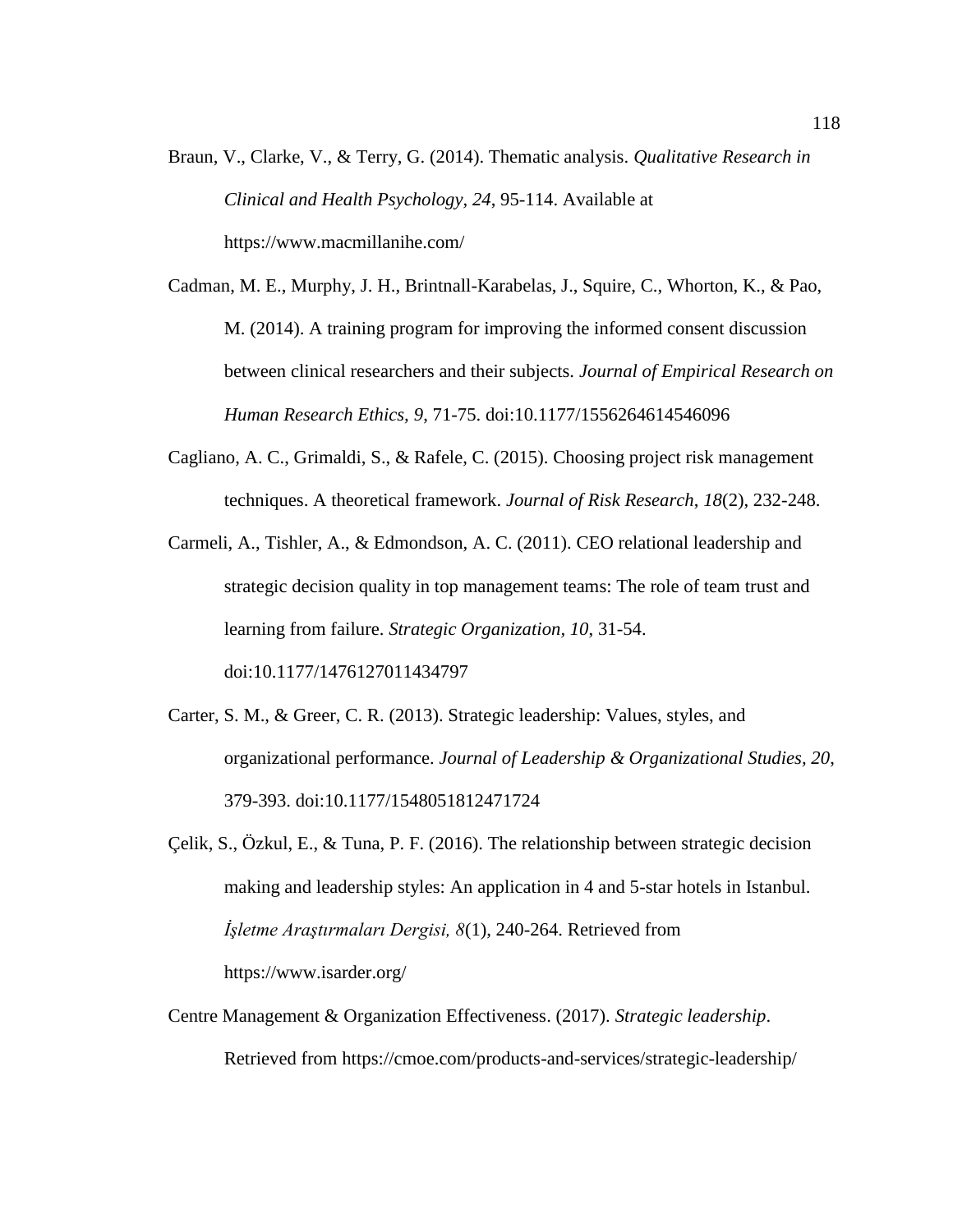Cho, J. Y., & Lee, E. H. (2014). Reducing confusion about grounded theory and qualitative content analysis: Similarities and differences. *Qualitative Report*, *19*(32), 1-20. Retrieved from https://nsuworks.nova.edu/

Chung, H. F., Yang, Z., & Huang, P. H. (2015). How does organizational learning matter in strategic business performance? The contingency role of guanxi networking. *Journal of Business Research*, *68*(6), 1216-1224. doi:10.1016/j.jbusres.2014.11.016

- Cleary, M., Horsfall, J., & Hayter, M. (2014). Data collection and sampling in qualitative research: Does size matter? *Journal of Advanced Nursing*, *70*(3), 473-475. doi:10.1111/jan.12163
- Coleman, S., & Bourne, M. (2018). Project leadership: skills, behaviors, knowledge and values. *Association for Project Management.*
- Colquhoun, H. L., Levac, D., O'Brien, K. K., Straus, S., Tricco, A. C., Perrier, L., . . . Moher, D. (2014). Scoping reviews: Time for clarity in definition, methods, and reporting. *Journal of Clinical Epidemiology*, *67*(12), 1291-1294. doi:10.1016/j.jclinepi.2014.03.013
- Cook, S. (2017). *Measuring customer service effectiveness*. New York, NY: Routledge.
- Corbin, J., Strauss, A., & Strauss, A. L. (2014). *Basics of qualitative research.* Thousand Oaks, CA: Sage Publications.
- Crane, S. P. (2017). The five operational keys to maximizing business profitability. *Journal of Business Forecasting*, *36*(1), 10-16. Retrieved from https://ibf.org/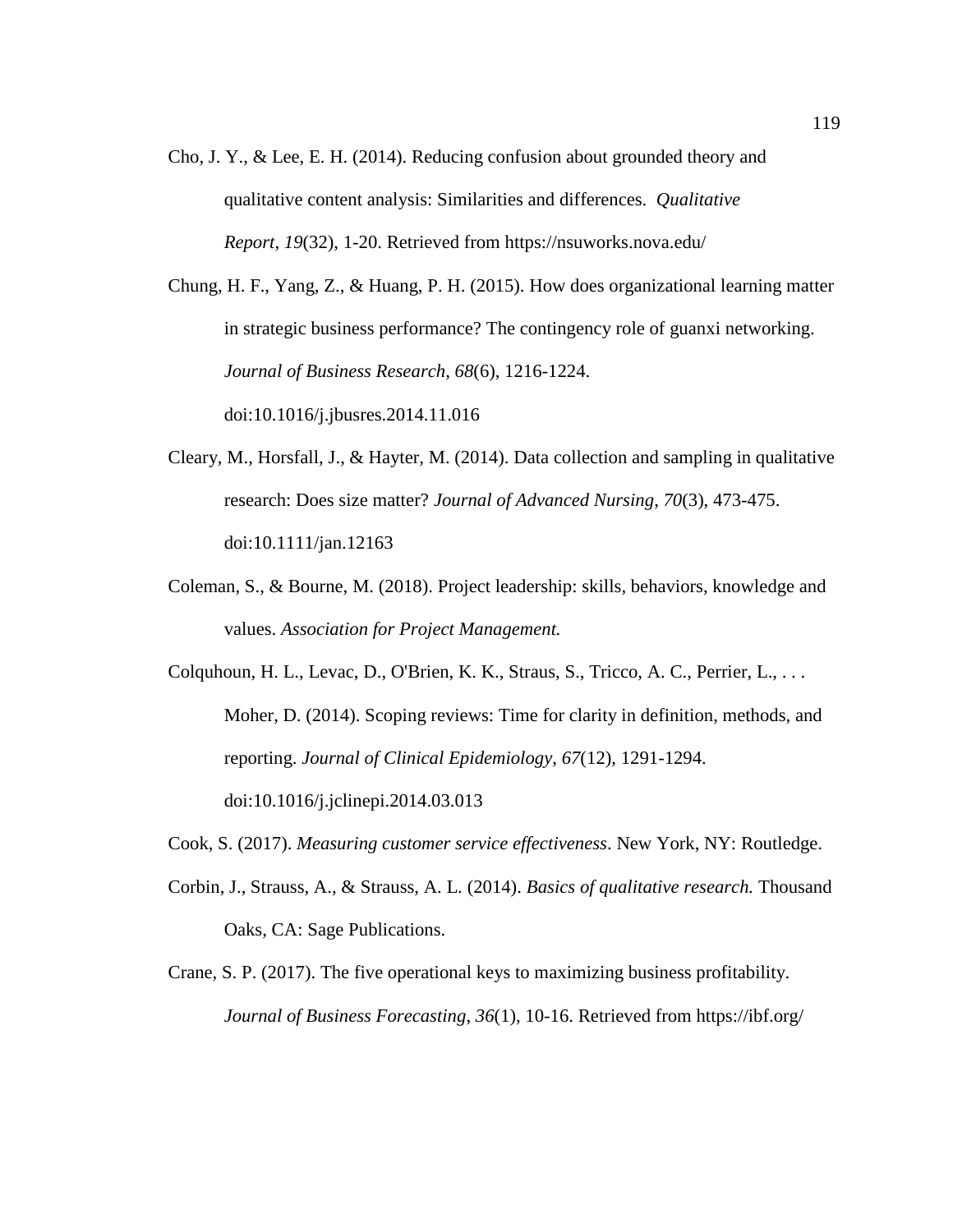- Danişman, Ş., Tosuntaş, Ş. B., & Karadağ, E. (2015). The effect of leadership on organizational performance. In E. Karadağ (Ed.), *Leadership and organizational outcomes: Meta-analysis of empirical studies* (pp. 143-168). doi:10.1007/978-3- 319-14908-0\_9
- Darawsheh, W. (2014). Reflexivity in research: Promoting rigor, reliability and validity in qualitative research. *International Journal of Therapy and Rehabilitation*, *21*(12), 560-568. doi:10.12968/ijtr.2014.21.12.560
- Day, D. V., & Dragoni, L. (2015). Leadership development: An outcome-oriented review based on time and levels of analyses. *Annual Review of Psychological Behavior.*, *2*(1), 133-156.
- Delmatoff, J., & Lazarus, I. R. (2014). The most effective leadership style for the new landscape of healthcare. *Journal of Healthcare Management, 59*(4), 245-249. Retrieved from https://journals.lww.com/jhmonline/pages/default.aspx
- DeLyser, D., & Sui, D. (2014). Crossing the qualitative-quantitative chasm III: Enduring methods, open geography, participatory research, and the fourth paradigm. *Progress in Human Geography*, *38*(2), 294-307. doi:10.1177/0309132513479291
- DeMassis, A., & Kotlar, J. (2014). The case study method in family business research: Guidelines for qualitative scholarship. *Journal of Family Business Strategy, 5,* 15- 29. doi:10.1016/j.jfbs.2014.01.007
- Denscombe, M. (2013). The role of research proposals in business and management education. *International Journal of Management Education, 11,* 142-149. doi:10.1016/j.ijme.2013.03.001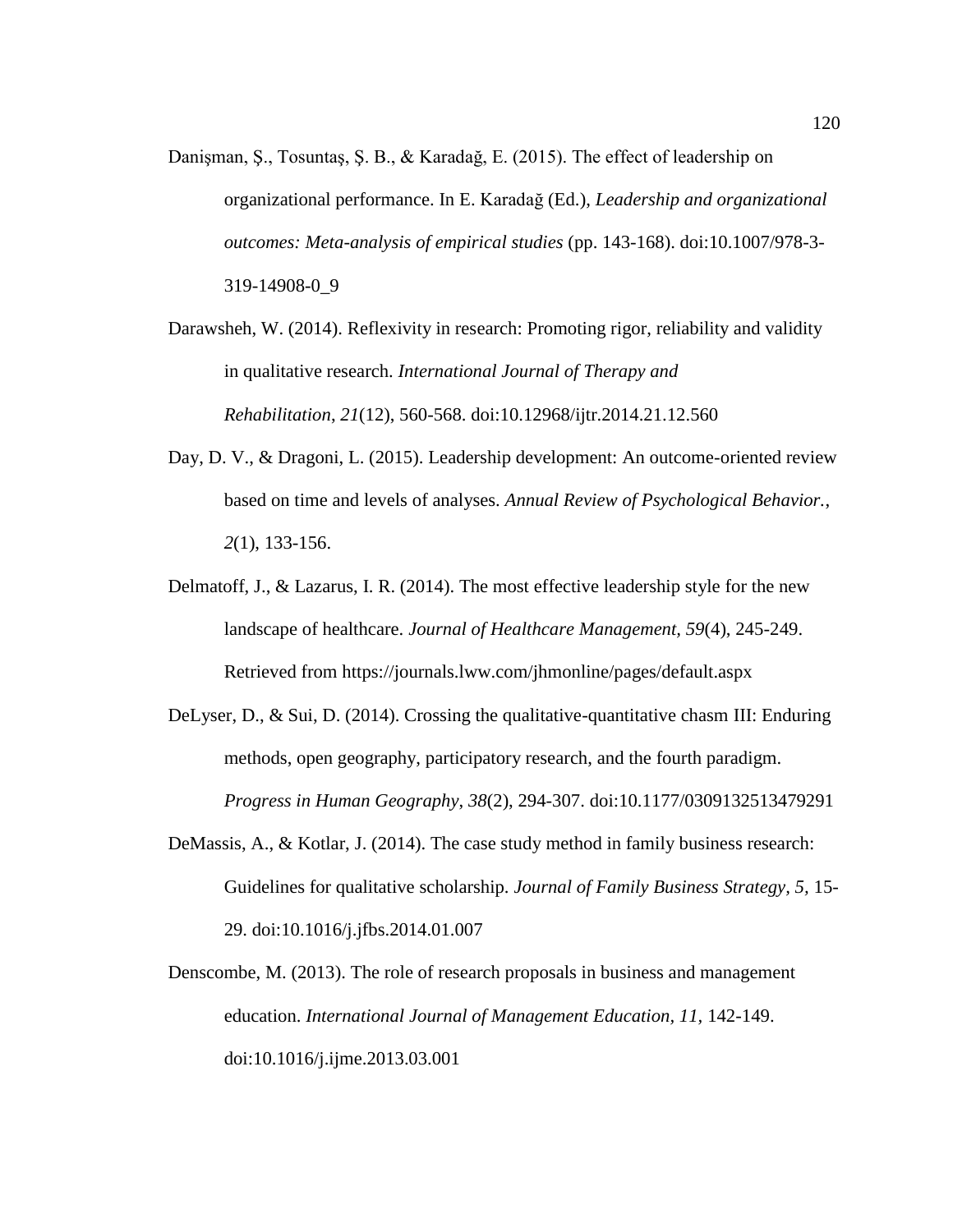Denzin, N. K., & Giardina, M. D. (2016). Ethics and the broader

rethinking/reconceptualization of research as construct. In N. K. Denzin & M. D. Giardina (Eds.), *Ethical futures in qualitative research: Decolonizing the politics of knowledge* (pp. 67-84). New York, NY: Routledge.

Department of Health, Education, and Welfare. (1979). *The Belmont report: Ethical principles and guidelines for the protection of human subjects of research.* Retrieved from http://www.hhs.gov/ohrp/humansubjects/guidance/belmont.html

- Dickson-Swift, V., James, E. L., Kippen, S., & Liamputong, P. (2012). Doing sensitive research: What challenges do qualitative researchers face? *Qualitative Research, 7*, 327-353. doi:10 1177/1468794107078515
- Doody, O., & Noonan, M. (2016). Nursing research ethics, guidance and application in practice. *British Journal of Nursing*, *25*(14), 803-807. doi:10.12968/bjon.2016.25.14.803
- DuBrin, A. J. (2015). *Leadership: Research findings, practice, and skills*. New York, NY: Nelson Education.
- Dyer, J. H., Godfrey, P., Jensen, R., & Bryce, D. (2016). *Strategic management: Concepts and cases* [Kindle DX version]. Retrieved from Amazon.com
- Ferlie, E., Crilly, T., Jashapara, A., Trenholm, S., Peckham, A., & Currie, G. (2015). Knowledge mobilization in healthcare organizations: A view from the resourcebased view of the firm. *International Journal of Health Policy and Management, 4*(3), 127-130. doi:10.15171/ijhpm.2015.35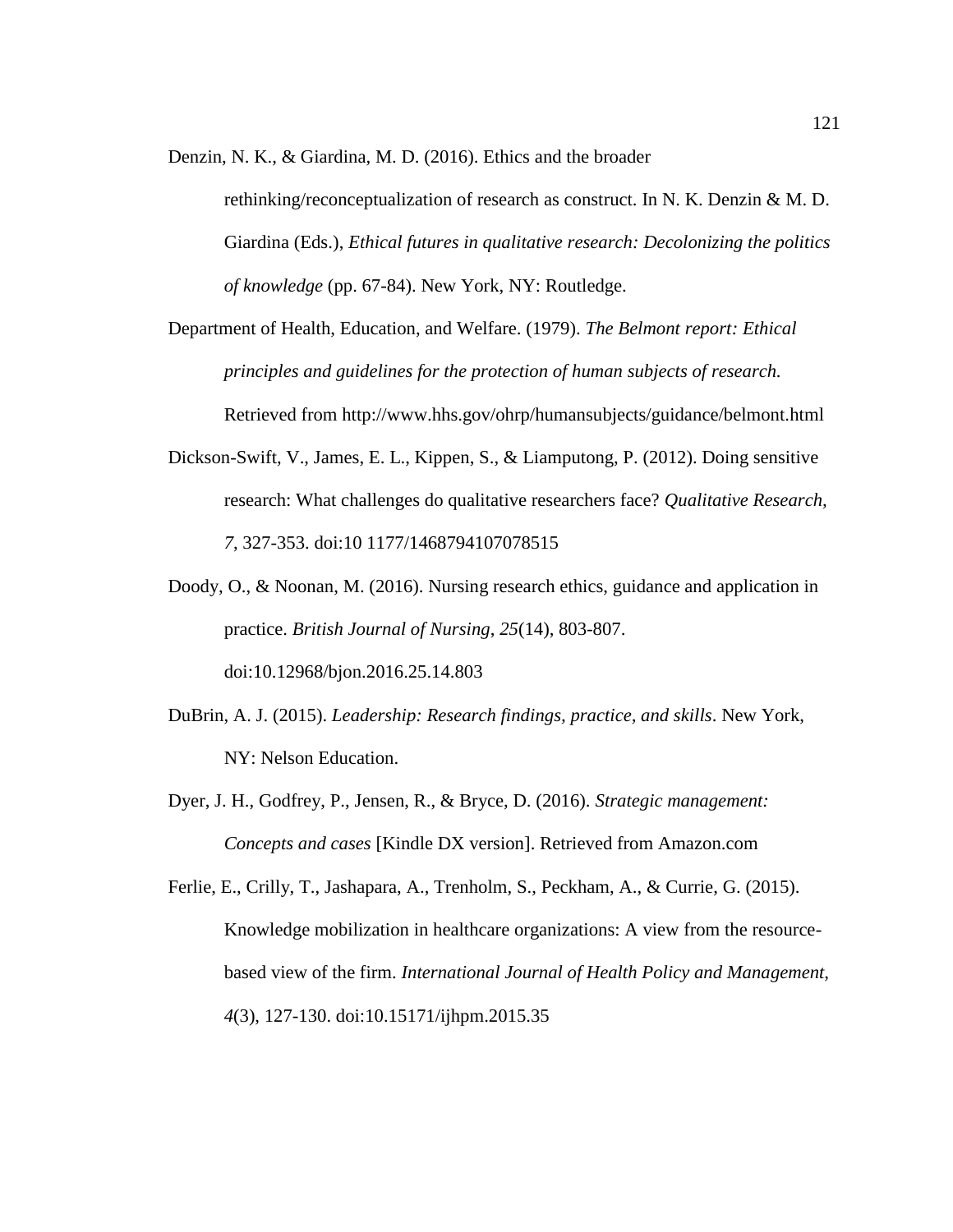- Gilliland, M. (2017). Changing the paradigm for business forecasting. *Foresight: The International Journal of Applied Forecasting, 2017*(44), 29-35. Retrieved from https://foresight.forecasters.org/
- Goodman, J. (2019). *Strategic customer service: Managing the customer experience to increase positive word of mouth, build loyalty, and maximize profits*. New York, NY: Amacom.
- Grossoehme, D. H. (2014). Overview of qualitative research. *Journal of Health Care Chaplaincy*, *20*(3), 109-122. doi:10.1080/08854726.2014.925660
- Gupta, M. (2018). Strategic leadership: An effective tool for sustainable growth. *SAMVAD International Journal of Management, 15*, 1-5. Retrieved from http://samvad.sibmpune.edu.in/index.php/samvad/index
- Hanaysha, J., & Tahir, P. R. (2016). Examining the effects of employee empowerment, teamwork, and employee training on job satisfaction. *Procedia-Social and Behavioral Sciences*, *219*, 272-282. doi:10.1016/j.sbspro.2016.05.016
- Hargett, C. W., Doty, J. P., Hauck, J. N., Webb, A. M., Cook, S. H., Tsipis, N. E., . . . Taylor, D. C. (2017). Developing a model for effective leadership in healthcare: A concept mapping approach. *Journal of Healthcare Leadership, 9*, 69-78. doi:10.2147/JHL.S141664
- Hartnell, C. A., Kinicki, A. J., Lambert, L. S., Fugate, M., & Doyle Corner, P. (2016). Do similarities or differences between CEO leadership and organizational culture have a more positive effect on firm performance? A test of competing predictions. *Journal of Applied Psychology*, *101*(6), 846. doi:10.1037/apl0000083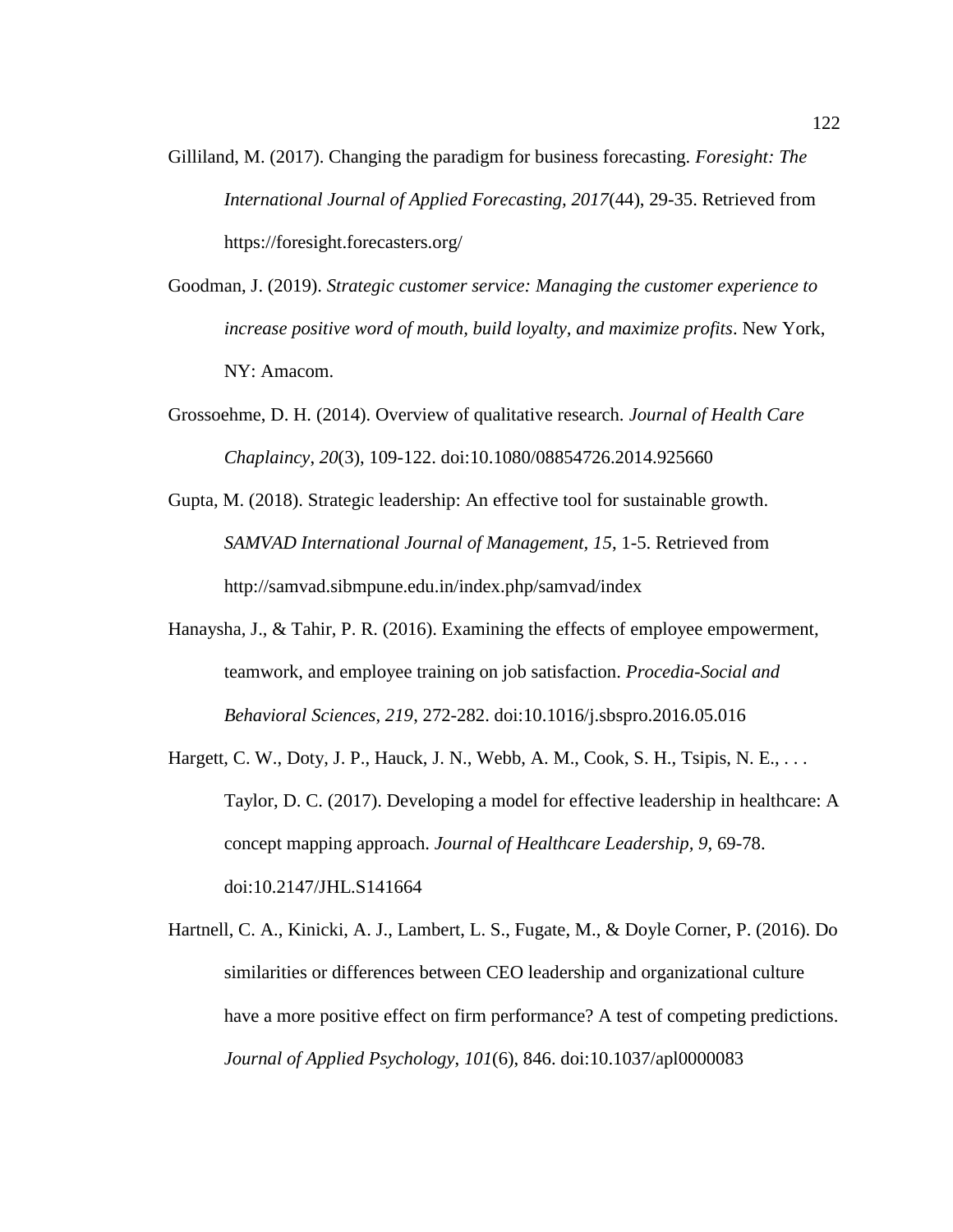- Harvey, L. (2015) Beyond member-checking: A dialogic approach to the research interview. *International Journal of Research & Method in Education, 38*(1), 23- 38. doi[:10.1080/1743727X.2014.914487](https://doi.org/10.1080/1743727X.2014.914487)
- He, Z., Carini, S., Sim, I., & Weng, C. (2015). Visual aggregate analysis of eligibility features of clinical trials. *Journal of Biomedical Informatics*, *54*, 241-255. doi:10.1016/j.jbi.2015.01.005
- Hernaus, T., Aleksie, A., & Klindzie, M. (2013). Organizational competitivenessstructural and process characteristics of organizational design. *Contemporary Economics, 7*, 41-56. doi:10.5709/ce.1897-9254.122
- Heslin, P. A., & Keating, L. A. (2017). In learning mode? The role of mindsets in derailing and enabling experiential leadership development. *The Leadership Quarterly*, *28*(3), 367-384. doi:10.1016/j.leaqua.2016.10.010
- Hill, N., & Alexander, J. (2017). *The handbook of customer satisfaction and loyalty measurement*. New York, NY: Routledge.
- Hill, N., & Brierley, J. (2017). *How to measure customer satisfaction*. New York, NY: Routledge.
- Hiller, N. A., DeChurch, L. A., Murase, T., & Doty, D. (2011). Searching for outcomes of leadership: A 25-year review. *Journal of Management, 37*, 1137-1177. doi:10.1177/0149206310393520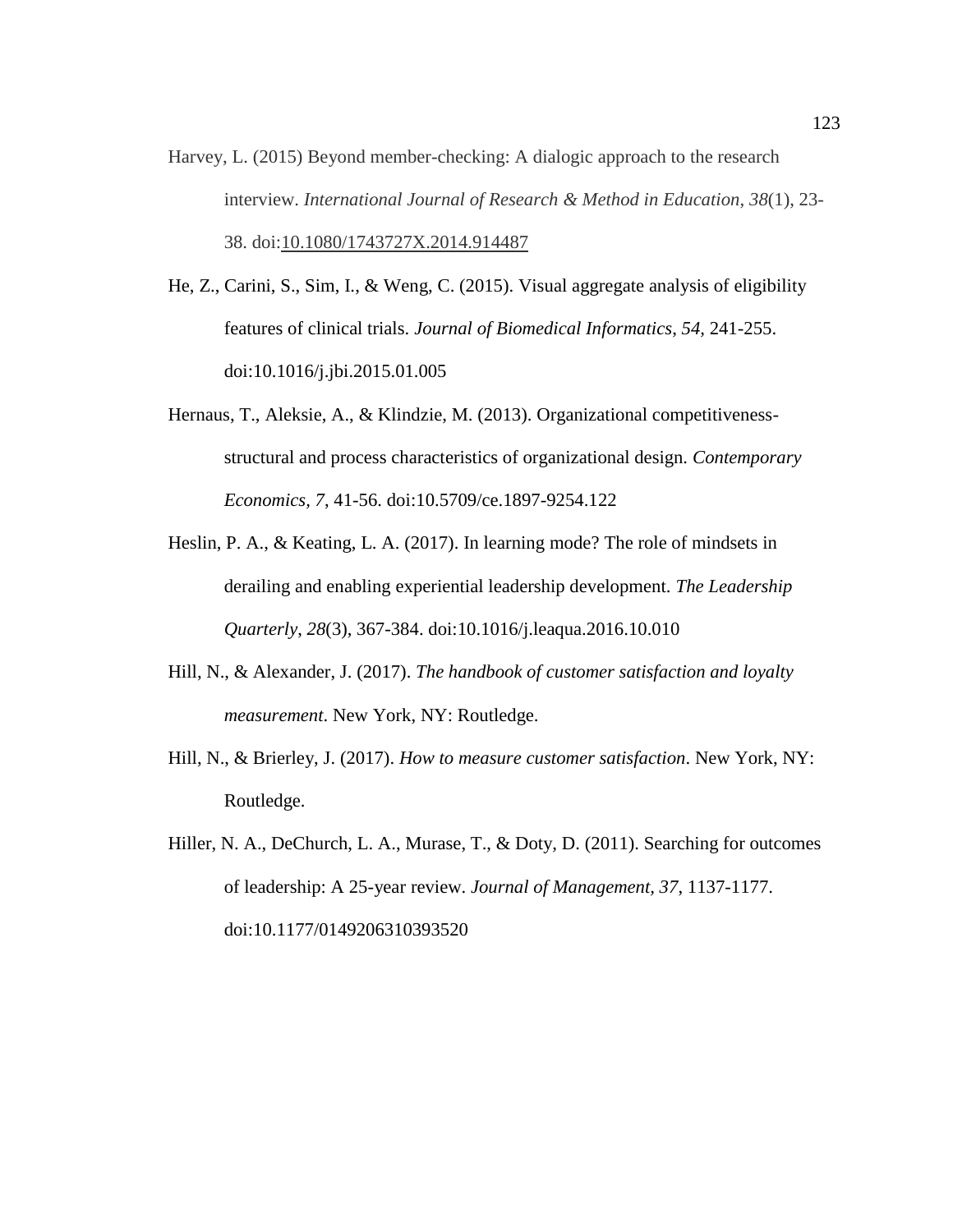- Hoskisson, R. E., Gambeta, E., Green, C. D., & Li, T. X. (2018). Is my firm-specific investment protected? Overcoming the stakeholder investment dilemma in the resource-based view. *Academy of Management Review, 43*(2), 284-306. doi:10.5465/amr.2015.0411
- Jain, A. K., & Moreno, A. (2015). Organizational learning, knowledge management practices and firm's performance: an empirical study of a heavy engineering firm in India. *The Learning Organization*, *22*(1), 14-39. doi:10.1108/TLO-05-2013- 0024
- Jing, F. F., & Avery, G. C. (2016). Missing links in understanding the relationship between leadership and organizational performance. *International Business & Economics Research Journal*, *15*(3).
- Kang, J. H., Solomon, G. T., & Choi, D. Y. (2015). CEOs' leadership styles and managers' innovative behavior: Investigation of intervening effects in an entrepreneurial context. *Journal of Management Studies*, *52*(4), 531-554. doi:10.1111/joms.12125
- Kaufman, R. (2017). Practical strategic leadership: Aligning human performance development with organizational contribution. *Performance Improvement, 56*(2), 16-21. doi:10.1002/pfi.21664

Kellermanns, F., Walter, J., Crook, T. R., Kemmerer, B., & Narayanan, V. (2016). The resource‐based view in entrepreneurship: A content‐analytical comparison of researchers' and entrepreneurs' views. *Journal of Small Business Management, 54*(1), 26-48. doi:10.1111/jsbm.12126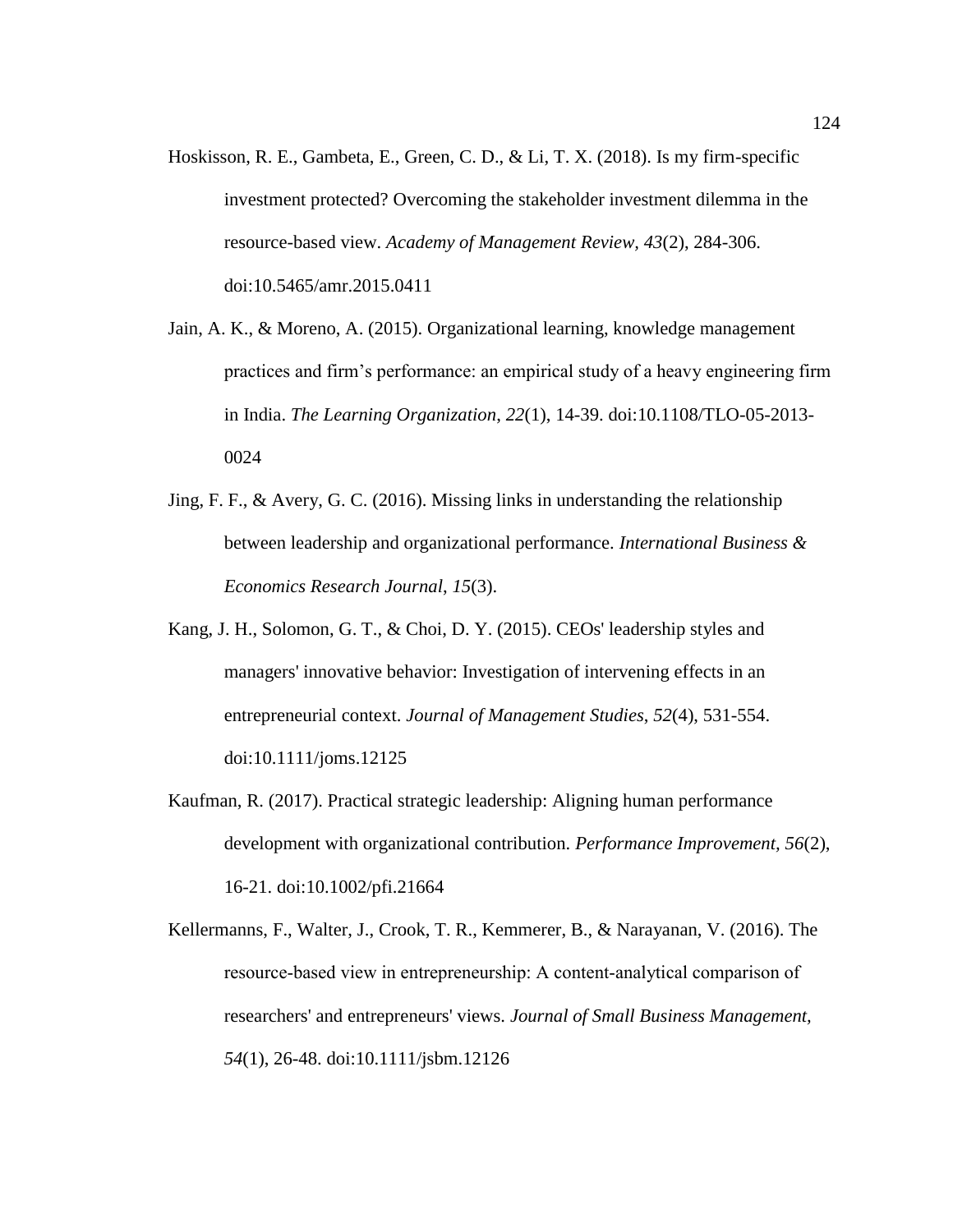- Kesidou, E., & Carter, S. (2014). *Entrepreneurial leadership and firm performance: Reconciling the objective-subjective dichotomy* (Dissertation). Retrieved from https://strathprints.strath.ac.uk/59006/
- Kim, W., Khan, G. F., Wood, J., & Mahmood, M. T. (2016). Employee engagement for sustainable organizations: Keyword analysis using social network analysis and burst detection approach. *Sustainability*, *8*(7), 631. doi:10.3390/su8070631
- Kivipõld, K., & Vadi, M. (2013). Market orientation in the context of the impact of leadership capability on performance. *International Journal of Bank Marketing, 31*, 368-387. doi:10.1108/IJBM-09-2012-0092
- Kornhaber, R. A., de Jong, A. E. E., & McLean, L. (2015). Rigorous, robust and systematic: Qualitative research and its contribution to burn care. An integrative review. *Burns*, *41*(8), 1619-1626. doi:10.1016/j.burns.2015.04.007
- Kraus, A. J., & Insurance, L. M. (2016). *The effect of top management team performance and cohesion on organizational outcomes.* New York, NY: Society for Industrial and Organizational Psychology.
- Kriger, M., & Zhovtobryukh, Y. (2016). Reimaging strategic leadership. *Strategic Leadership for Turbulent Times, 1,* 3-15 doi:10.1057/978-1-137-40380-3\_1
- Kurt, A., & Zehir, C. (2016). The relationship between cost leadership strategy, total quality management applications and financial performance. *Doğuş Üniversitesi Dergisi, 17*(1)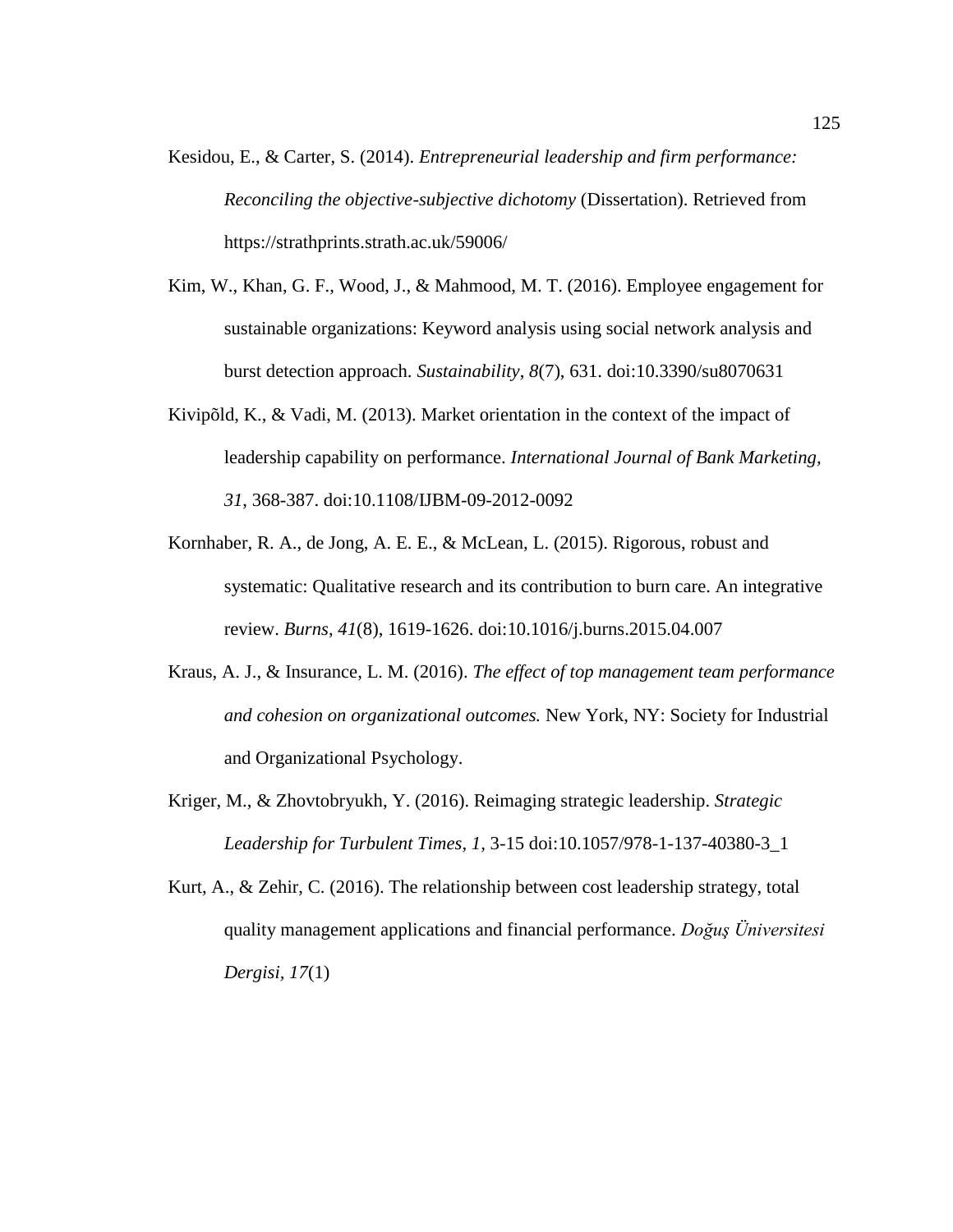- Kusumastuti, R., Kasim, A., & Hardjosoekarto, S. (2018). Strategic ambidexterity learning of innovation activities: A study of Indonesian business group leader. *Policy & Governance Review*, *2*(1), 70-84. doi:10.30589/pgr.v2i1.70F
- Lamb, D. (2013). Research in the first person: Reflection on the research experience using a research journal. *Market and Social Research, 21*, 32-39. doi:10.1177/000276427802100405
- Leitch, J., Lancefield, D., & Dawson, M. (2016, May 18). 10 principles of strategic leadership. *Strategy & Business*. Retrieved from https://www.strategybusiness.com/article/10-Principles-of-Strategic-Leadership?gko=25cec

Leko, M. M. (2014). The value of qualitative methods in social validity research. *Remedial and Special Education*, *35*(5), 275-286. doi:10.1177/0741932514524002

- Leonidou, L. C., Fotiadis, T. A., Christodoulides, P., Spyropoulou, S., & Katsikeas, C. S. (2015). Environmentally friendly export business strategy: Its determinants and effects on competitive advantage and performance. *International Business Review*, *24*(5), 798-811. doi:10.1016/j.ibusrev.2015.02.001
- Lisak, A., & Erez, M. (2015). Leadership emergence in multicultural teams: The power of global characteristics. *Journal of World Business, 50*(1), 3-14. doi:10.1016/j.jwb.2014.01.002
- López-Cabarcos, M. Á., Göttling-Oliveira-Monteiro, S., & Vázquez-Rodríguez, P. (2015). Organizational capabilities and profitability: The mediating role of business strategy. *SAGE Open, 5*(4), 1-13. doi:10.1177/2158244015616852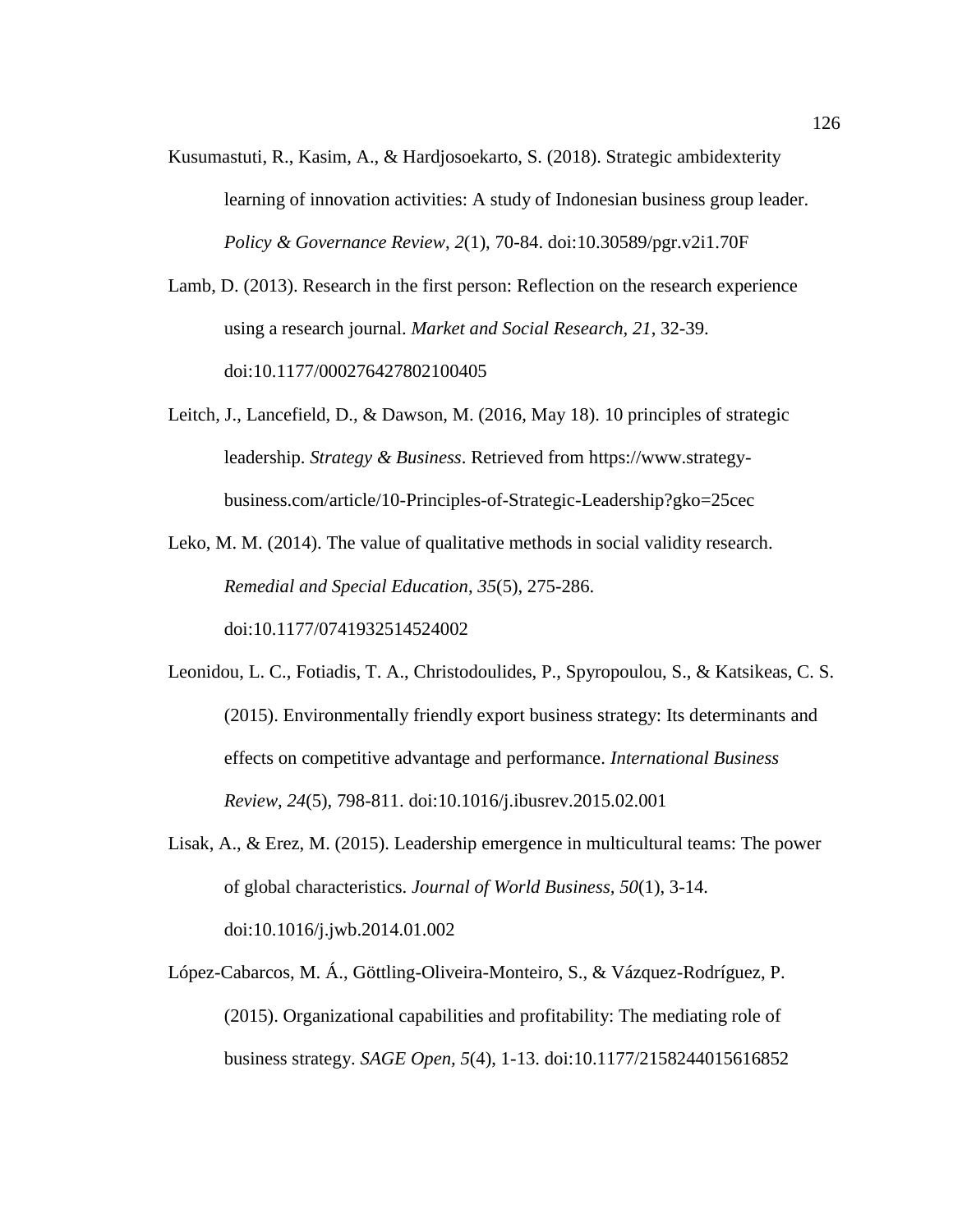Lotayif, M. S. (2015). Selection factors of market segments and porter's generic marketing strategies: Evidence from an emerging GCC market. *International Journal of Business and Management, 11*(1), 199. Retrieved from http://www.ccsenet.org/journal/index.php/ijbm

MacPhail, C., Khoza, N., Abler, L., & Ranganathan, M. (2016). Process guidelines for establishing intercoder reliability in qualitative studies. *Qualitative Research*, *16*(2), 198-212. doi:10.1177/1468794115577012

Markides, C. (2014). Think again fine-tuning your strategic thinking. *Business Strategy Review, 4,* 80-85. doi:10.1111/j.1467-8616.2012.00910.x

Marozva, G. (2015). Liquidity and bank performance. *International Business & Economics Research Journal (IBER)*, *14*(3), 453-562. doi:10.19030/iber.v14i3.9218

- Marshall, C., & Rossman, G. B. (2016). *Designing qualitative research* (6th ed.). Thousand Oaks, CA: Sage Publications.
- Mastrangelo, A., Eddy, E., & Lorenzet, S. (2014). The relationship between enduring leadership and organizational performance. *Leadership & Organization Development Journal*, *35*(7), 590-604. doi:10.1108/LODJ-08-2012-0097
- Mattson, B. E. (1985). Spotting a market gap for a new product. *Long Range Planning*, *18*(1), 87-93. doi:10.1016/0024-6301(85)90183-9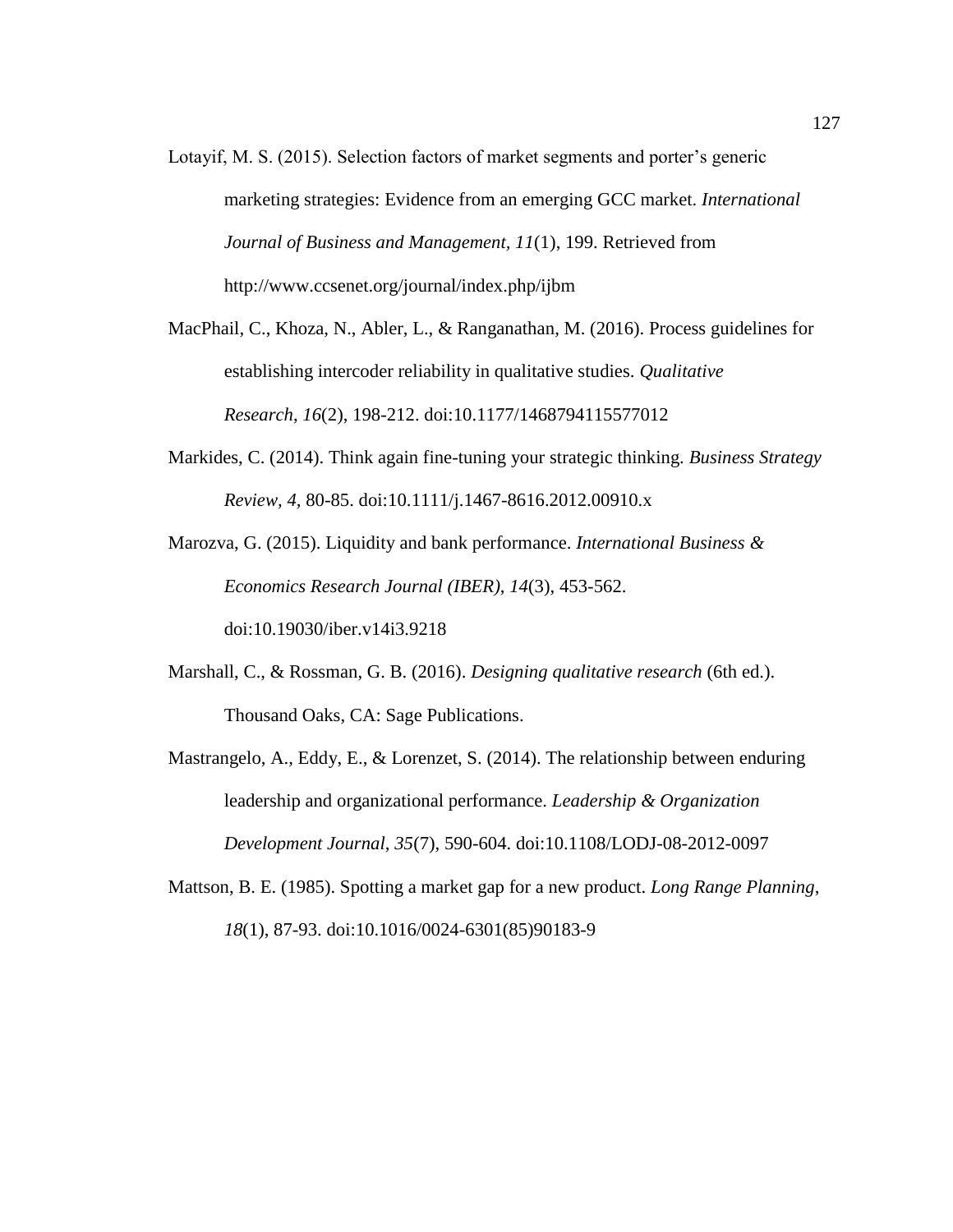- Mayfield, J., Mayfield, M., & Sharbrough, W. C., III. (2015). Strategic vision and values in top leaders' communications: Motivating language at a higher level. *International Journal of Business Communication*, *52*(1), 97-121. doi:10.1177/2329488414560282
- Moustakas, C. (1994). *Phenomenological research methods*. Thousand Oaks, CA: Sage Publications.
- Namada, J. M. (2017). *Organizational learning and firm performance: An empirical investigation in an emerging economy context* (Dissertation). Retrieved from http://usiuservicedesk.usiu.ac.ke/handle/11732/3136
- Nelson, B. (2017). Engaging employees today: More than just measurement. *Leader to Leader*, *2017*(85), 54-58. doi:10.1002/ltl.20307
- Nguyen, T. T., Mia, L., Winata, L., & Chong, V. K. (2017). Effect of transformationalleadership style and management control system on managerial performance. *Journal of Business Research*, *70*, 202-213. doi:10.1016/j.jbusres.2016.08.018
- Nyamu, A. W. (2017). *The effect of strategic leadership on the competitiveness of commercial banks in Kenya* (Dissertation). Retrieved from http://www,erepository.uonbi.ac.ke
- O'Reilly, M., & Parker, N. (2013). "Unsatisfactory saturation": A critical exploration of the notion of saturated sample sizes in qualitative research. *Qualitative Research*, *13*(2), 190-197. doi:10.1177/1468794112446106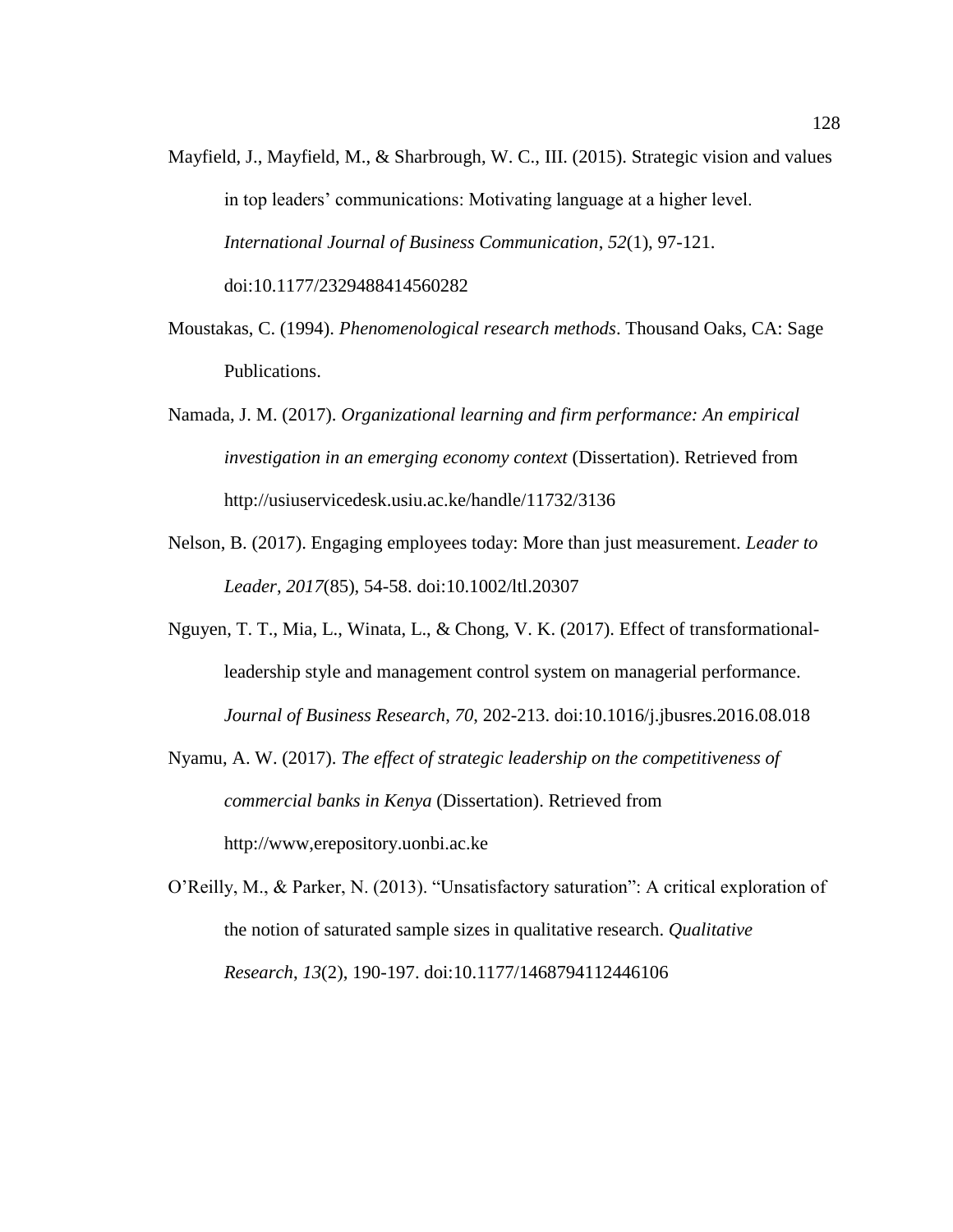Ouma, G., & Oloko, M. (2017). The relationship between porter's generic strategies and competitive advantage a case study of bus companies plying the Kisumu Nairobi route, Kenya. *International Journal of Economics, Commerce and Management, 6*, 1058-1092. Retrieved from http://ijecm.co.uk/

Owen, G. T. (2014). Qualitative methods in higher education policy analysis: Using interviews and document analysis. *The Qualitative Report*, *19*(26), 1-19. Retrieved from https://nsuworks.nova.edu/tqr/

Palladan, A. A., Abdulkadir, K. B., & Chong, Y. W. (2016). The effect of strategic leadership, organization innovativeness, information technology capability on effective strategy implementation: a study of tertiary institutions in Nigeria. *Journal of Business and Management, 18(*9), 109-115 doi:10.9790/487X-180901109115

- Pee, L. G., & Kankanhalli, A. (2016). Interactions among factors influencing knowledge management in public-sector organizations: A resource-based view. *Government Information Quarterly, 33*(1), 188-199. doi:10.1016/j.giq.2015.06.002
- Pelser, T. G. (2014). Sustaining industry leadership through innovation strategy archetypes. *International Business & Economics Research Journal (Online), 13*(4), 697-700. doi:10.19030/iber.v13i4.8679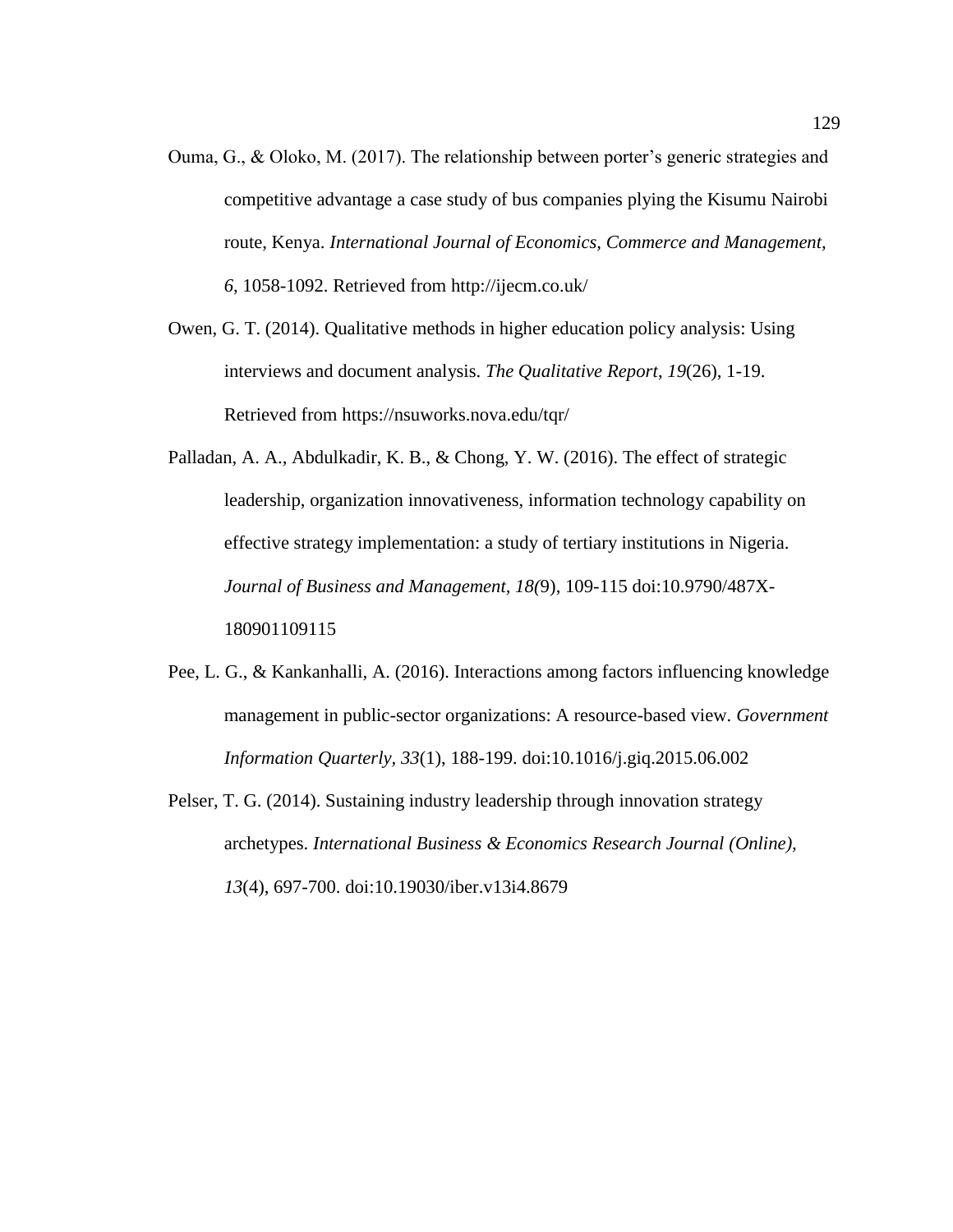- Peterlin, J., Pearse, N. J., & Dimovski, V. (2015). Strategic decision making for organizational sustainability: The implications of servant leadership and sustainable leadership approaches. *Economic and Business Review for Central and South-Eastern Europe, 17*(3), 273-290. Retrieved from https://www.ebrjournal.net/
- Petrova, E., Dewing, J., & Camilleri, M. (2014). Confidentiality in participatory research: Challenges from one study. *Nursing Ethics*, *23*(4), 442-454. doi:10.1177/0969733014564909
- Platis, C., Reklitis, P., & Zimeras, S. (2015). Relation between job satisfaction and job performance in healthcare services. *Procedia-Social and Behavioral Sciences*, *175*, 480-487. doi:10.1016/j.sbspro.2015.01.1226Get
- Porter, M. E. (1980). *Competitive strategy: Techniques for analyzing industries and competitors.* New York, NY: Free Press.
- Pulaj, E., Kume, V., & Cipi, A. (2015). The impact of generic competitive strategies on organizational performance. The evidence from Albanian context. *European Scientific Journal, 11*(28), 273-284. doi:10.19044/esj.2015.v11n28p%25p
- Quirke, B. (2017). *Making the connections: Using internal communication to turn strategy into action*. New York, NY: Routledge.
- Rahim, H. L., Zainal Abidin, Z., Mohtar, S., & Ramli, A. (2015). The effect of entrepreneurial leadership towards organizational performance. *International Academic Research Journal of Business and Technology, 1*(2), 193-200. Retrieved from http://www.iarjournal.com/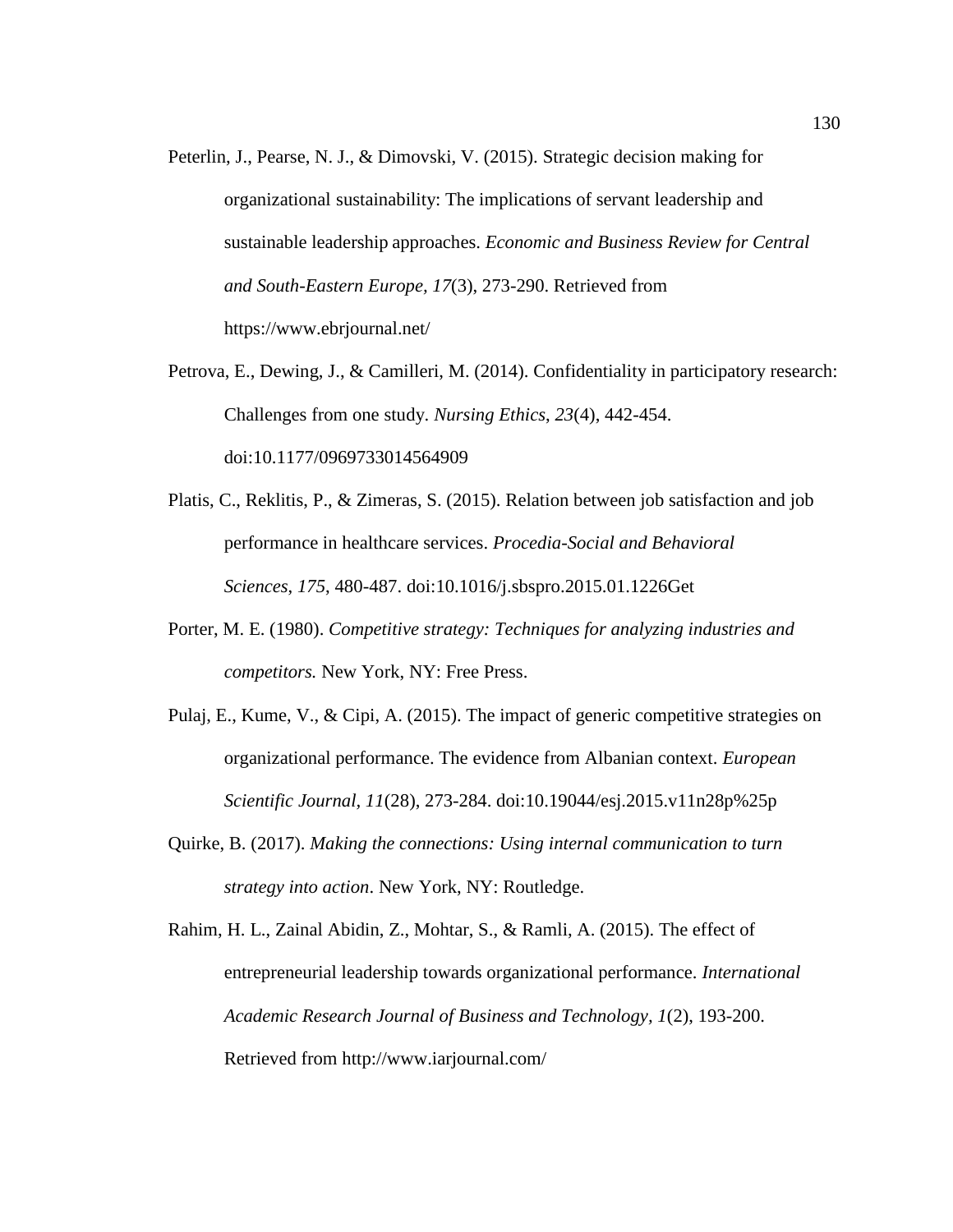- Randles, C., Overton, T., Galloway, R., & Wallace, M. (2018) How do approaches to solving open-ended problems vary within the science disciplines? *International Journal of Science Education, 40*(11), 1367-1390. doi:10.1080/09500693.2018.1503432
- Redmond, J. (n.d.). *Strategy and the importance of strategic leadership*. Dublin, Ireland: Certified Public Accountants Ireland.
- Ritchie, J., Lewis, J., Nicholls, C. M., & Ormston, R. (Eds.). (2013). *Qualitative research practice: A guide for social science students and researchers*. Thousand Oaks, CA: Sage Publications.
- Riwo-Abudho, M., Njanja, L., & Ochieng, I. (2012). The role of strategic leadership during change. *KCA Journal of Business Management*, *4*(1), 48-61. Retrieved from http://www.kcajournals.com/
- Robinson, O. (2014). Sampling in interview-based qualitative research: A theoretical and practical guide. *Qualitative Research in Psychology, 11*(1), 25-41. doi:10.1080/14780887.2013.801543
- Ruivo, P., Santos, V., & Oliveira, T. (2014). Data protection in services and support roles–a qualitative research amongst ICT professionals. *Procedia Technology*, *16*, 710-717. doi:10.1016/j.protcy.2014.10.020
- Saldaña, J. (2014). *Thinking qualitatively: Methods of mind*. Thousand Oaks, CA: Sage Publications.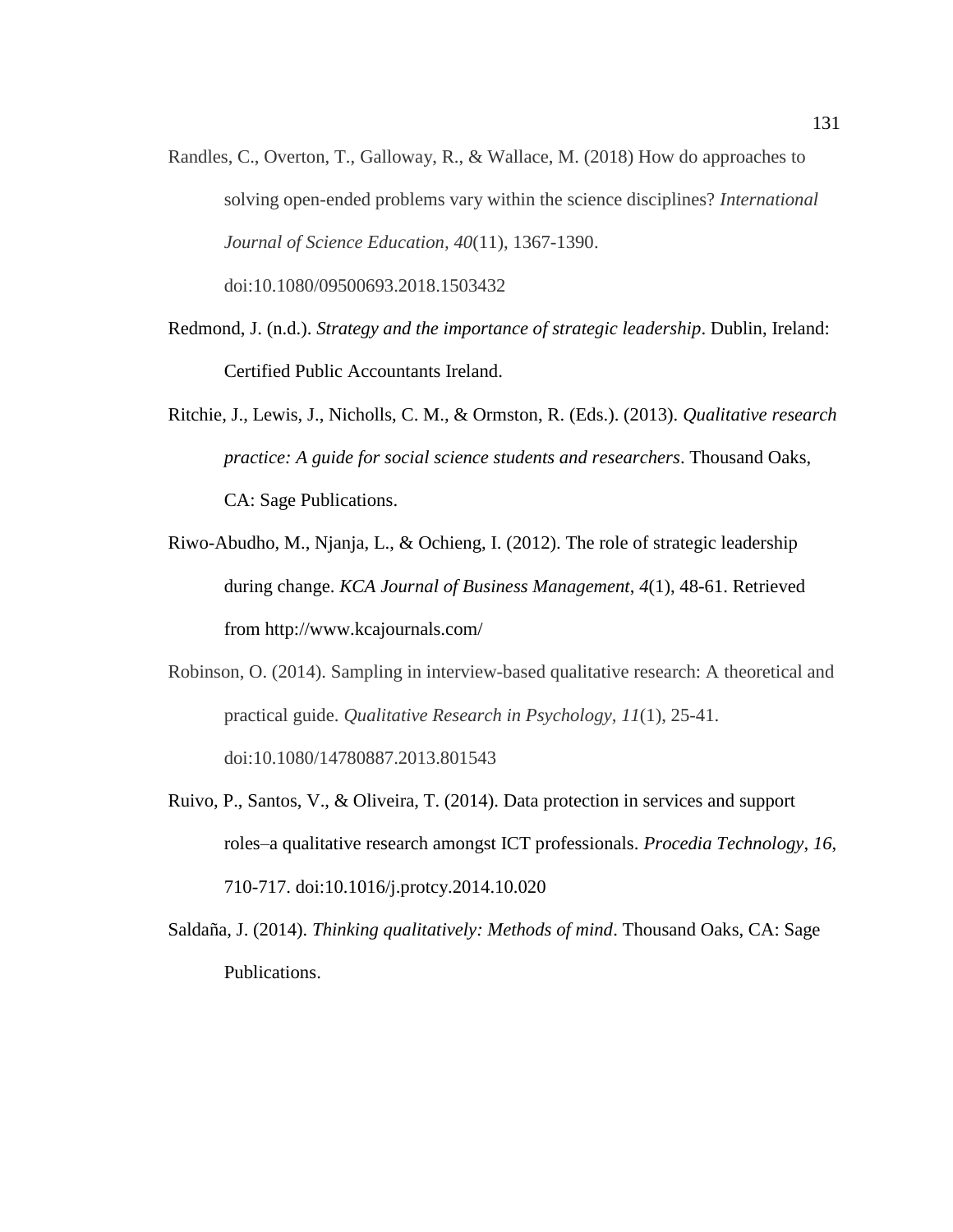Samukange, T. (2014, May 15). Effective strategic leadership key to organizational success. *Newsday.* Retrieved from https://www.newsday.co.zw/2014/05/effectivestrategic-leadership-key organizational success/

Sargeant, J. (2012). Qualitative research Part II: Participants, analysis, and quality assurance. *Journal of Graduate Medical Education, 11*, 1-3. doi:10.4300/JGMED-11-00307.1

- Saunders, M. N. K., Lewis, P., & Thornhill, A. (2015). *Research methods for business students* (7th ed.). Essex, England: Pearson Education Unlimited.
- Schoemaker, P. J., Krupp, S., & Howland, S. (2013). Strategic leadership: The essential skills. *Harvard Business Review, 91*(1), 131-134. Retrieved from https://hbr.org/
- Schroeder, J. (2018). What I Learned. What You Should Consider: Leadership Development and Training Survey Results.
- Sharma, J. (2016, February 29). *A leader's role in organizational transformation.* Retrieved 7 April 2018 from https://www.linkedin.com/pulse/leaders-roleorganizational transformation-jitendra-sharma
- Simsek, Z., Jansen, J. J., Minichilli, A., & Escriba‐Esteve, A. (2015). Strategic leadership and leaders in entrepreneurial contexts: A nexus for innovation and impact missed. *Journal of Management Studies*, *52*(4), 463-478.
- Singh, S., Darwish, T. K., & Potočnik, K. (2016). Measuring organizational performance: A case for subjective measures. *British Journal of Management*, *27*(1), 214-224. doi:10.1111/1467-8551.12126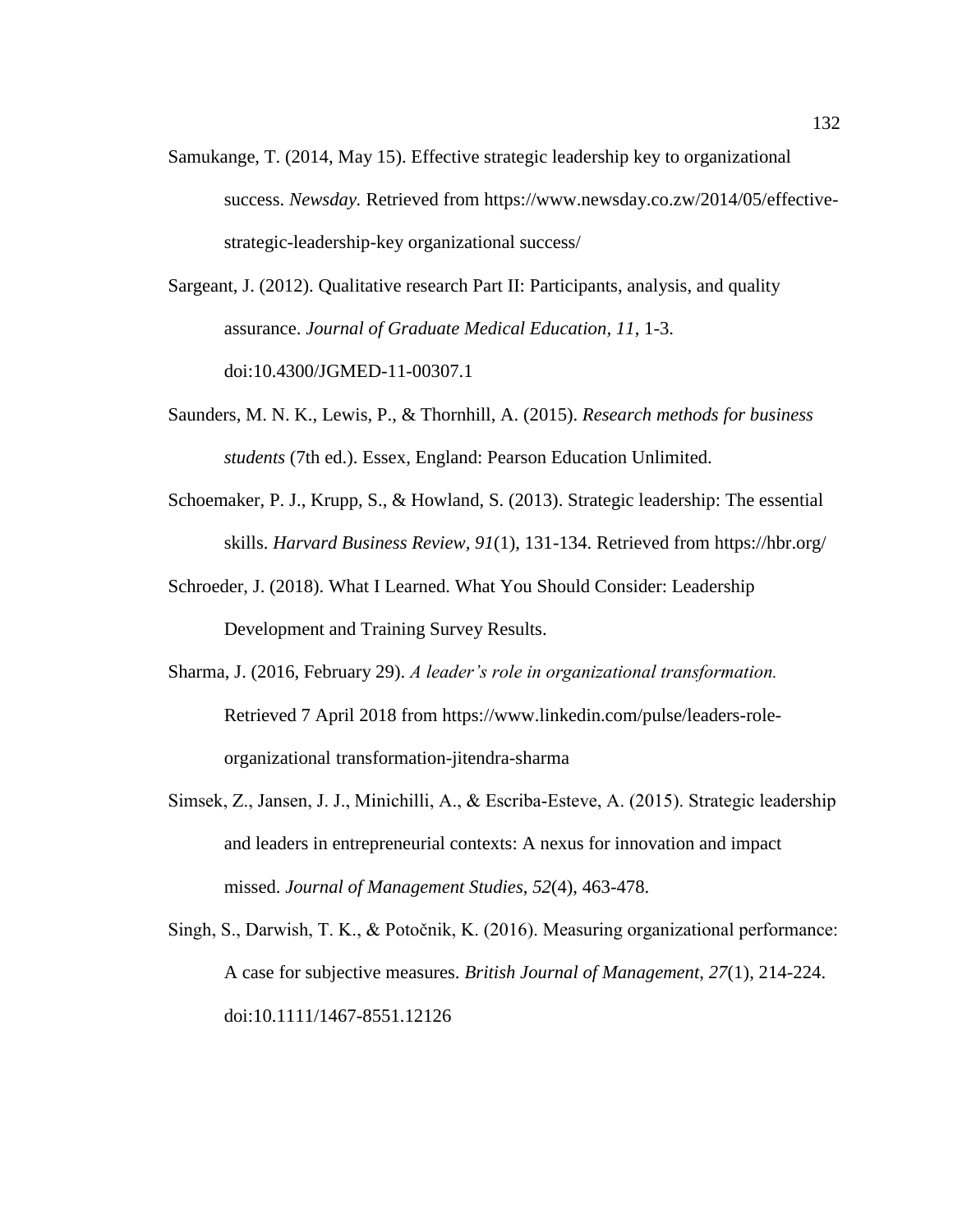- Smith, Z., Leslie, G., & Wynaden, D. (2015). Australian perioperative nurses' experiences of assisting in multi-organ procurement surgery: A grounded theory study. *International Journal of Nursing Studies, 52*, 705-715. doi:10.1016/j.ijnurstu.2014.12.004
- Stone, C. P. (2016). *Entrepreneurial orientation, ambidexterity, the resource based view and performance: Evidence from micro entrepreneurs in Trinidad* (Doctoral dissertation, Carleton University).
- Sum, V., & Chorlian, J. (2014). Training and the firm's competitiveness: A survey of practitioners. *Economics, Management & Financial Markets, 9*, 11-26. doi:10.2139/ssrn.2320965
- Suriyankietkaew, S., & Avery, G. (2016). Sustainable leadership practices driving financial performance: Empirical evidence from Thai SMEs. *Sustainability, 8*(4), 327-330. doi:10.3390/su8040327
- Tamayo-Torres, I., Gutiérrez-Gutiérrez, L. J., Llorens-Montes, F. J., & Martínez-López, F. J. (2016). Organizational learning and innovation as sources of strategic fit. *Industrial Management & Data Systems*, *116*(8), 1445-1467. doi:10.1108/IMDS-122015-0518
- Tapera, J. (2014). The importance of strategic management to business organizations. *International Journal's Research Journal of Social Science and Management, 3,*  122-131. Retrieved from https://www.theinternationaljournal.org/ojs/index.html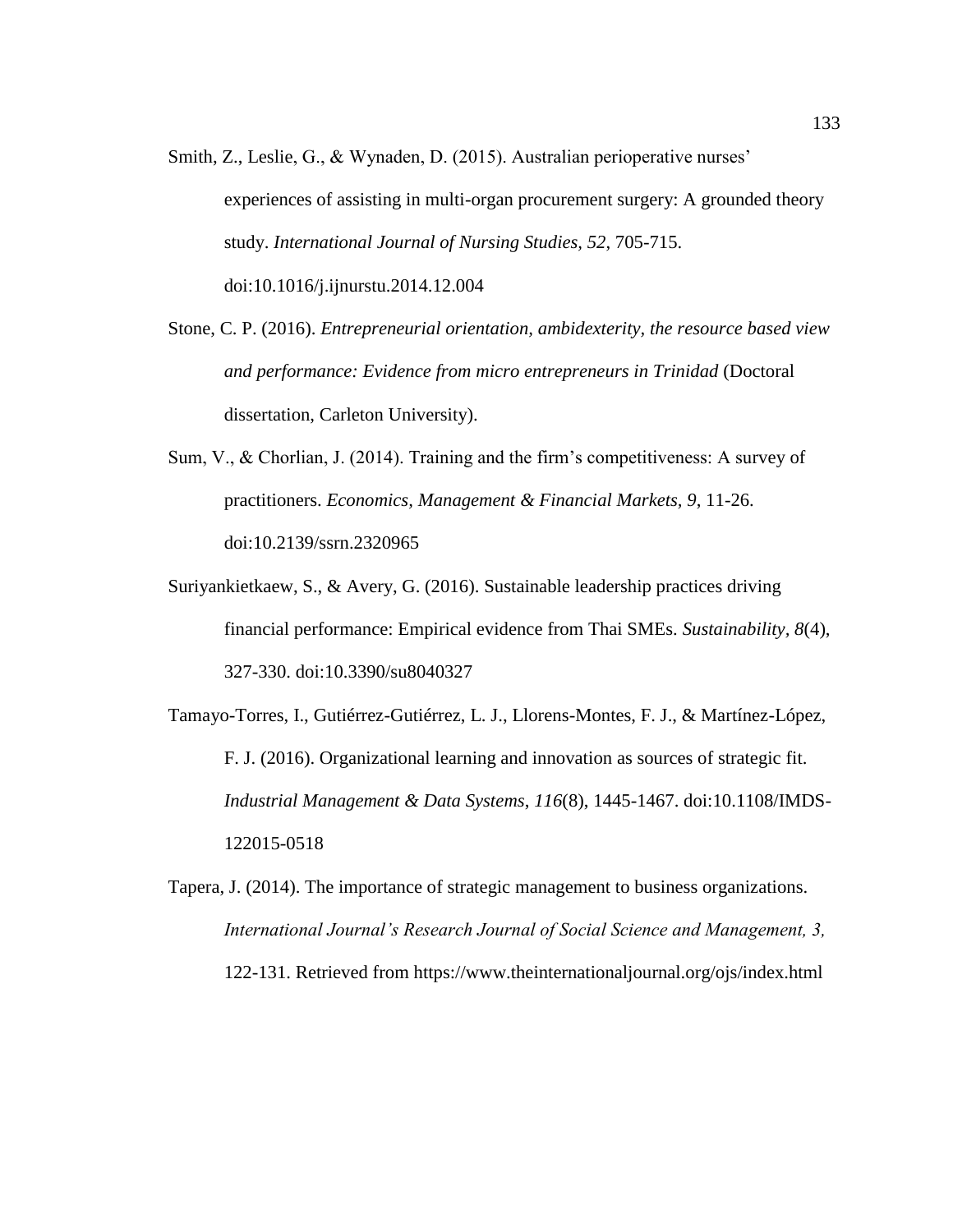- Taylor, S. (June 15, 2015). *How to build a sustainable high-performance organization.* Retrieved from http://www.insidehr.com.au/how-to-build-a-sustainable-high performance-organization/
- Tetteh, E. N., & Brenyah, R. S. (2016). Organizational leadership styles and their impact on employee's job satisfaction: evidence from the mobile telecommunications sector of Ghana. *Global Journal of Human Resource Management*, *4*(4), 12-24.
- Van Alstyne, M. W., Parker, G. G., & Choudary, S. P. (2016). Pipelines, platforms, and the new rules of strategy. *Harvard Business Review, 94*(4), 54-62. Retrieved from https://hbr.org/
- Vargas, M. I. R. (2015). Determinant factors for small business to achieve innovation, high performance and competitiveness: organizational learning and leadership style. *Procedia-Social and Behavioral Sciences*, *169*, 43-52. doi:10.1016/j.sbspro.2015.01.284
- Venkatesh, V., Brown, S. A., & Bala, H. (2013). Bridging the qualitative-quantitative divide: Guidelines for conducting mixed methods research in information systems. *Management Information Systems Quarterly*, *37*(1), 21-54. Retrieved from https://www.misq.org/
- Vladušić, L., Rebić, M., & Hršum, A. (2016). Risk management for the purpose of business decision-making in crisis situations. *Strategic Management*, *21*(3), 13- 21.
- Wernerfelt, B. (1984). A resource‐based view of the firm. *Strategic Management Journal*, *5*(2), 171-180. doi:10.1002/smj.4250050207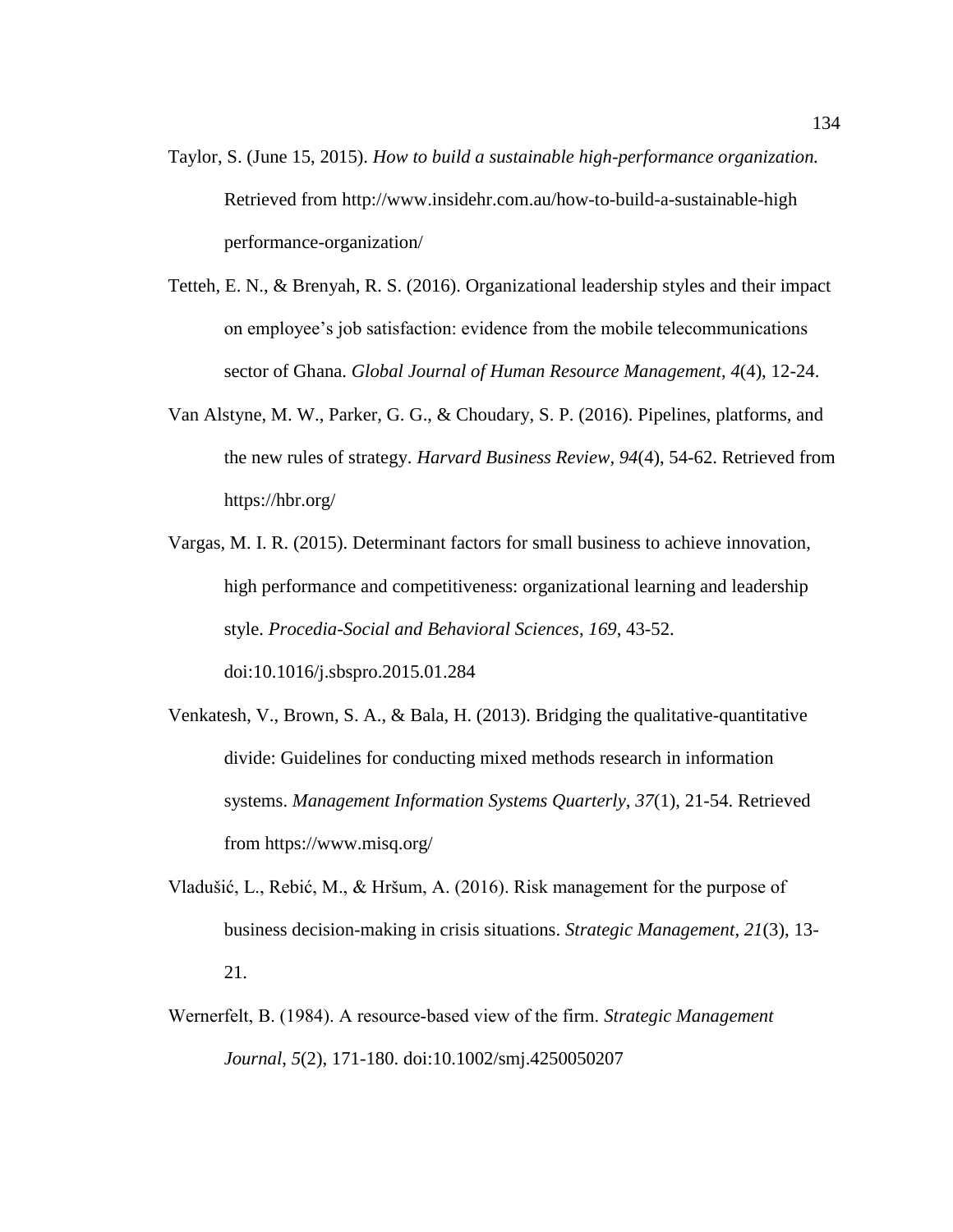- Westerman, G., & Bonnet, D. (2015). Revamping your business through digital transformation. *MIT Sloan Management Review*, *56*(3), 1-10. Retrieved from http://ilp.mit.edu/media/news\_articles/smr/2015/56303Wx.pdf
- Wheelen, T. L., Hunger, J. D., Hoffman, A. N., & Bamford, C. E. (2015). *Strategic management and business policy.* London, England: Pearson Education.
- Witts, J. O. G. (2016). The role of strategic leadership in banking profitability (Doctoral dissertation, Walden University). Retrieved from https://scholarworks.waldenu.edu/dissertations/2389/
- Yin, R. K. (2014). *Case study research design and methods* (5th ed.) Los Angeles, CA: Sage Publications.
- Zgrzywa-Ziemak, A. (2015). The impact of organizational learning on organizational performance. *Management and Business Administration, 23*(4), 98-112. doi:10.7206/mba.ce.2084-3356.159
- Zhang, X. A., Li, N., Ullrich, J., & van Dick, R. (2015). Getting everyone on board: The effect of differentiated transformational leadership by CEOs on top management team effectiveness and leader-rated firm performance. *Journal of Management, 41*(7), 1898-1933. doi:10.1177/0149206312471387
- Zogjani, J., & Raçi, S. (2015). The role of leadership in achieving sustainable organizational change and the main approaches of leadership during organizational change. *Academic Journal of Interdisciplinary Studies, 4*(3), 65-70. doi:10.5901/ajis.2015.v4n3p65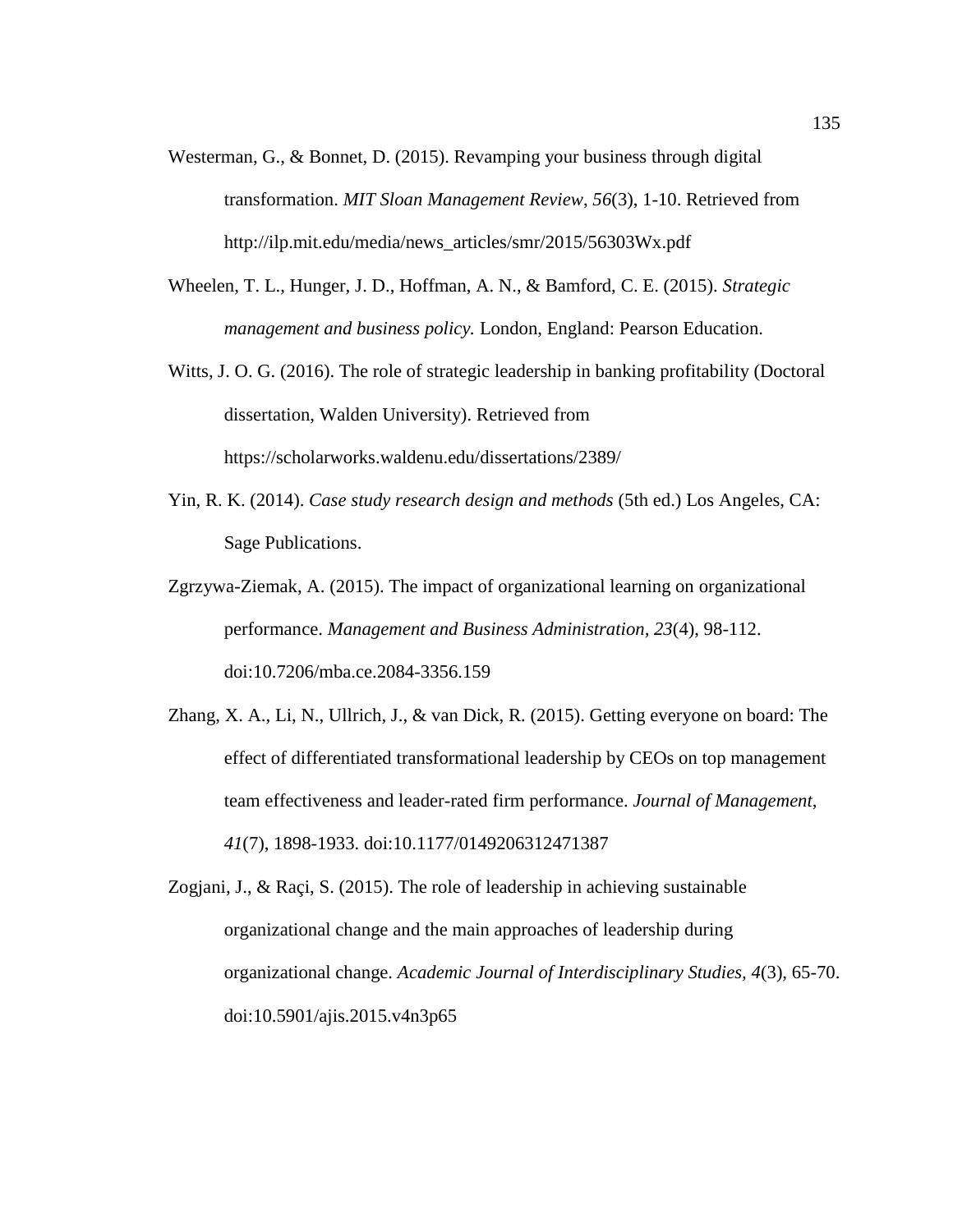## Appendix: Interview Protocol

Interviewee: Time of Interview: Date:

Position of Interviewee:

The purpose of this qualitative multiple case study is to explore the strategies healthcare leaders use to improve profitability. The interviewees will consist of senior executives that develop strategies to improve, increase and sustain profitability.

The questions I will ask include:

- 1. What role has strategic leadership played within your organization?
- 2. What successful strategies have you implemented to increase profitability?
- 3. How did your organization assess the effectiveness of the strategies to improve profitability.?
- 4. How have you mitigated risks while sustaining and growing profitability?
- 5. How effective have your strategic leadership initiatives been in terms of increasing profitability?
- 6. What were the key challenges to implementing your organization's strategies for improving profitability?
- 7. What additional information would you like to share in improving profitability in the healthcare field?

After each interview, I will thank the participants for the inclusion in this study and remind them again that there is no incentive associated with participating in this study; however, each participant will receive a summary of the findings at the first interpretational stage. A few weeks after the initial interview, I will contact each of the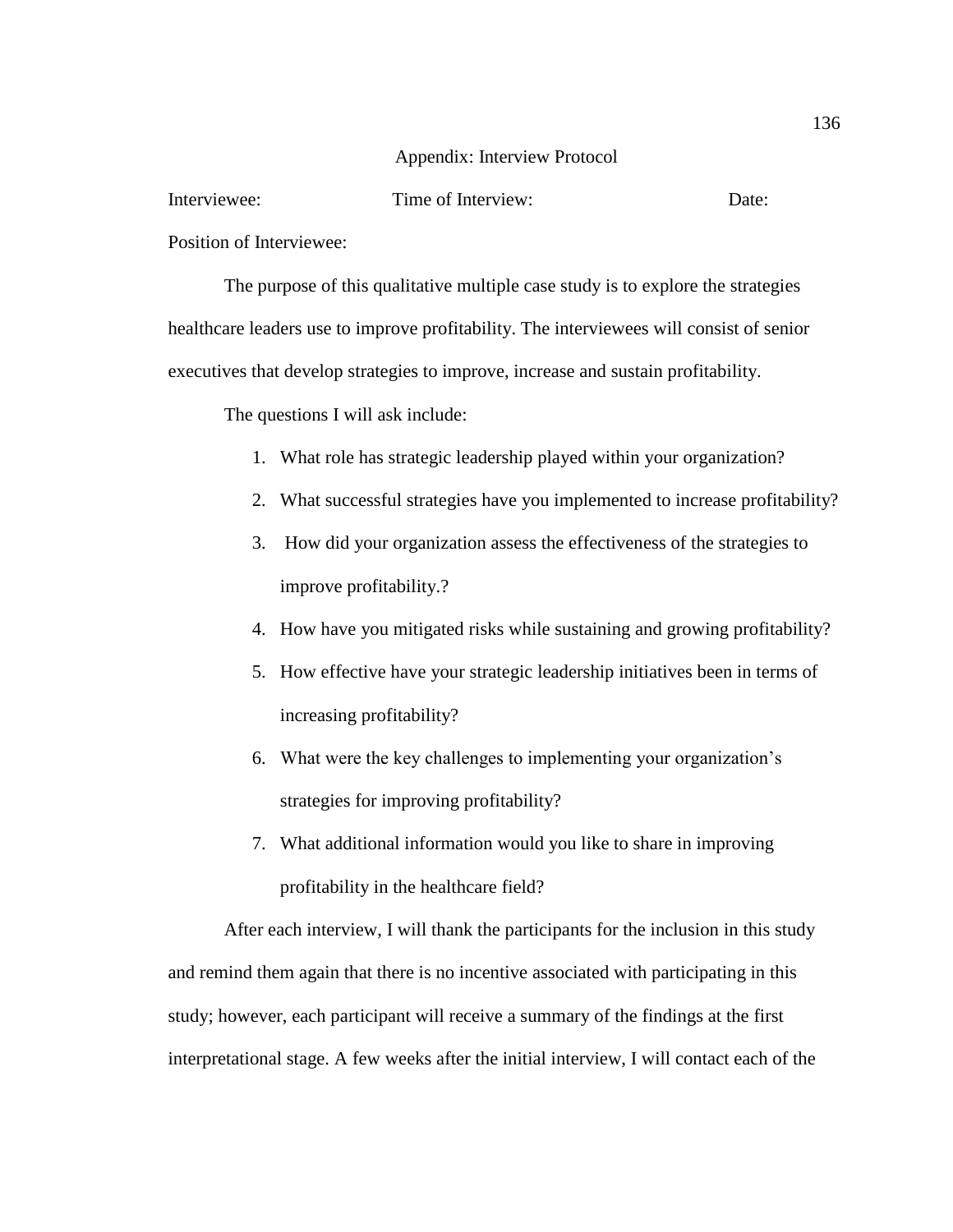participants with the findings of the interview after my analysis. The plan will consist of allowing each participant to comment on the analysis and then provide input on the accuracy of the analysis. The participants will have the option of clarifying any information they deem as misinterpreted.

During member checking, I will ask the participants about adding any further information to help with clarity, accuracy, and relevance to the analysis of the interviews. The questions I will ask include:

- 1. Based on the interpretation from the analysis, is everything correct?
- 2. Based on the interpretation from the analysis, do you see any errors or misinterpretations?
- 3. Would you challenge any of the interpretations from the analysis?
- 4. What aspects of the interpretation of the analysis do you believe are more adequate or accurate?

5. What additional information might clarity to the interpretations from the analysis?

I will thank each of the participants and remind them once again that there is no incentive with this study on small business subcontracting; however, all participants of this study will receive a summary of the final published findings.